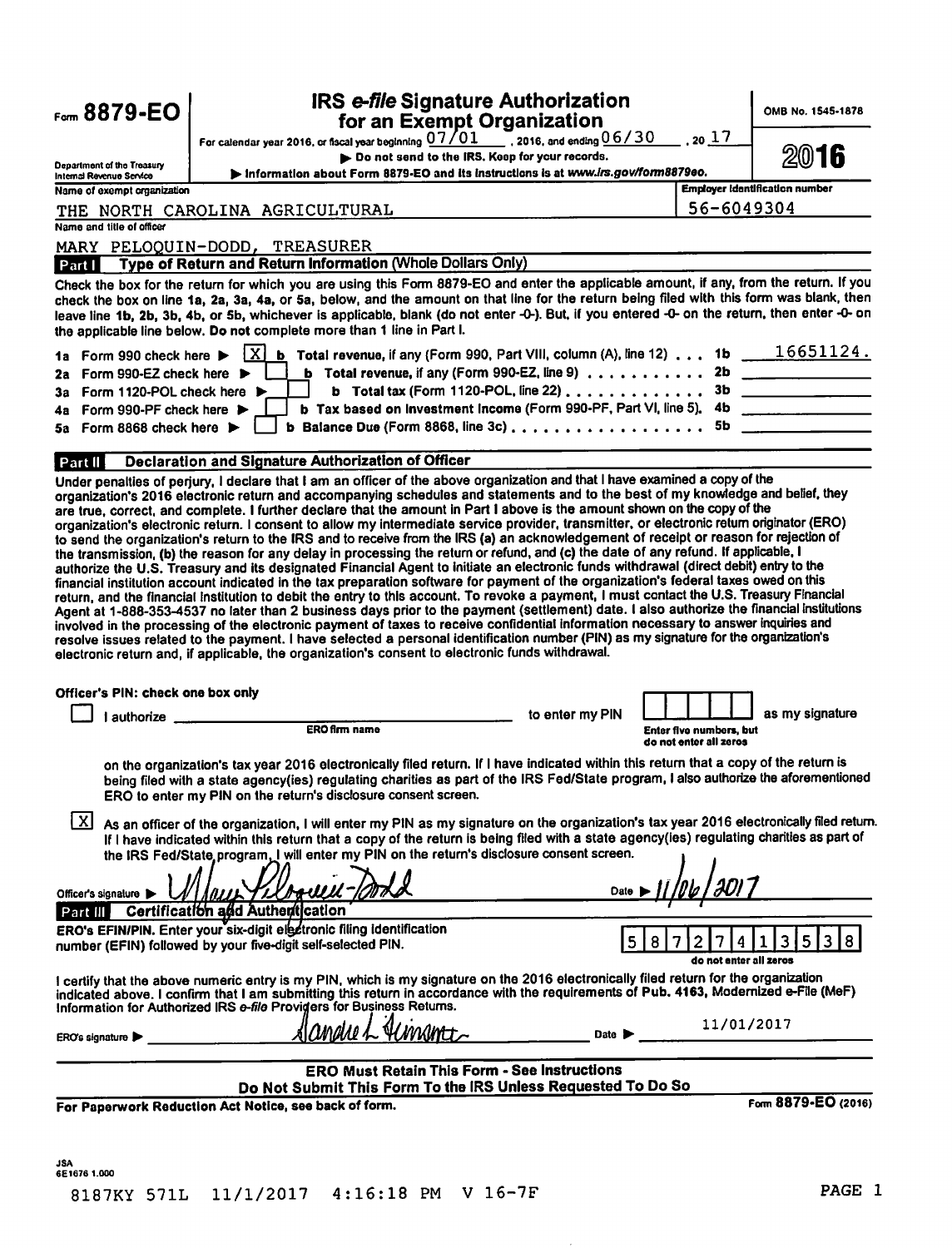| Form | 990 |  |
|------|-----|--|
|      |     |  |

# **Return of Organization Exempt From Income Tax**<br>section 501(c), 527, or 4947(a)(1) of the Internal Revenue Code (except private foundations)

**Under** section 501(c), 527, or 4947(a)(1) of the Internal Revenue Code (except private foundations)  $2016$ 

|                        |                                                               | Under section 501(c), 527, or 4947(a)(1) or the internal Revenue Code (except private foundations)                                                                         | Do not enter social security numbers on this form as it may be made public. |            |                                                        | (C) IV<br>Open to Public |
|------------------------|---------------------------------------------------------------|----------------------------------------------------------------------------------------------------------------------------------------------------------------------------|-----------------------------------------------------------------------------|------------|--------------------------------------------------------|--------------------------|
|                        | Department of the Treasury<br><b>Internal Revenue Service</b> |                                                                                                                                                                            | Information about Form 990 and its instructions is at www.irs.gov/form990.  |            |                                                        | Inspection               |
|                        |                                                               | A For the 2016 calendar year, or tax year beginning                                                                                                                        | 07/01, 2016, and ending                                                     |            |                                                        | 06/30, 2017              |
|                        |                                                               | C Name of organization THE NORTH CAROLINA AGRICULTURAL                                                                                                                     |                                                                             |            | D Employer identification number                       |                          |
| B Check if applicable: |                                                               | FOUNDATION, INC.                                                                                                                                                           |                                                                             |            | 56-6049304                                             |                          |
| Address                |                                                               | Doing business as                                                                                                                                                          |                                                                             |            |                                                        |                          |
| change                 | Name change                                                   | Number and street (or P.O. box if mail is not delivered to street address)                                                                                                 |                                                                             | Room/suite | E Telephone number                                     |                          |
|                        | Initial return                                                | NCSU BOX 7207                                                                                                                                                              |                                                                             |            | $(919) 513 - 7149$                                     |                          |
|                        | Final return/                                                 | City or town, state or province, country, and ZIP or foreign postal code                                                                                                   |                                                                             |            |                                                        |                          |
| Amended                | terminated                                                    | RALEIGH, NC 27695-7207                                                                                                                                                     |                                                                             |            | G Gross receipts \$                                    | 23, 127, 627.            |
| return                 | Application                                                   | F Name and address of principal officer:                                                                                                                                   | MARY PELOQUIN-DODD                                                          |            | $H(a)$ is this a group return for                      | $X \mid$ No<br>Yes       |
| pending                |                                                               | NCSU BOX 7207 RALEIGH, NC 27695-7207                                                                                                                                       |                                                                             |            | subordinates?<br>H(b) Are all subordinates included?   | Yes<br>No                |
|                        | Tax-exempt status:                                            | Χ<br>501(c)(3)<br>$501(c)$ (                                                                                                                                               | $\rightarrow$<br>4947(a)(1) or<br>(insert no.)                              | 527        | If "No," attach a list. (see instructions)             |                          |
|                        |                                                               | Website: SEE SCHEDULE O                                                                                                                                                    |                                                                             |            | H(c) Group exemption number                            |                          |
|                        | K Form of organization:                                       | Χ<br>Corporation<br>Trust                                                                                                                                                  | Other $\blacktriangleright$<br>Association                                  |            | L Year of formation: $1944$ M State of legal domicile: | ΝC                       |
| Part I                 | <b>Summary</b>                                                |                                                                                                                                                                            |                                                                             |            |                                                        |                          |
| 1                      |                                                               | Briefly describe the organization's mission or most significant activities: SEE SCHEDULE O                                                                                 |                                                                             |            |                                                        |                          |
|                        |                                                               |                                                                                                                                                                            |                                                                             |            |                                                        |                          |
| Governance             |                                                               |                                                                                                                                                                            |                                                                             |            |                                                        |                          |
| 2                      |                                                               | Check this box $\blacktriangleright$   if the organization discontinued its operations or disposed of more than 25% of its net assets.                                     |                                                                             |            |                                                        |                          |
| 3                      |                                                               | Number of voting members of the governing body (Part VI, line 1a)<br>                                                                                                      |                                                                             |            | 3                                                      | 166.                     |
| 4                      |                                                               |                                                                                                                                                                            |                                                                             |            | $\overline{\mathbf{4}}$                                | 161.                     |
| Activities &<br>5      |                                                               | Total number of individuals employed in calendar year 2016 (Part V, line 2a)<br>The 2a)                                                                                    |                                                                             |            | 5                                                      | 0.                       |
|                        |                                                               |                                                                                                                                                                            |                                                                             |            | 6                                                      | 160.                     |
| 6                      |                                                               | Total number of volunteers (estimate if necessary)                                                                                                                         |                                                                             |            | 7a                                                     | $-669, 383.$             |
|                        |                                                               | <b>b</b> Net unrelated business taxable income from Form 990-T, line 34                                                                                                    |                                                                             |            | l7b                                                    | $-669, 383.$             |
|                        |                                                               |                                                                                                                                                                            |                                                                             |            | <b>Prior Year</b>                                      | <b>Current Year</b>      |
| 8                      |                                                               |                                                                                                                                                                            |                                                                             |            | 16, 418, 472.                                          | 16, 515, 217.            |
| Revenue<br>9           |                                                               |                                                                                                                                                                            |                                                                             |            | 1,354,645.                                             | 2,435,082.               |
|                        |                                                               |                                                                                                                                                                            |                                                                             |            | 881,081.                                               | $-1,733,941.$            |
| 10<br>11               |                                                               | Other revenue (Part VIII, column (A), lines 5, 6d, 8c, 9c, 10c, and 11e)                                                                                                   |                                                                             |            | $-168,949.$                                            | $-565, 234.$             |
| 12                     |                                                               | Total revenue - add lines 8 through 11 (must equal Part VIII, column (A), line 12)                                                                                         |                                                                             |            | 18, 485, 249.                                          | 16,651,124.              |
| 13                     |                                                               | Grants and similar amounts paid (Part IX, column (A), lines 1-3)                                                                                                           |                                                                             |            | 7,581,329.                                             | 8, 153, 312.             |
| 14                     |                                                               |                                                                                                                                                                            |                                                                             |            | 0.                                                     | 0.                       |
| 15                     |                                                               | Benefits paid to or for members (Part IX, column (A), line 4)<br>Salaries, other compensation, employee benefits (Part IX, column (A), lines 5-10)                         |                                                                             |            | 0.                                                     | 640,448.                 |
|                        |                                                               |                                                                                                                                                                            |                                                                             |            | $0$ .                                                  | 0.                       |
| Expenses               |                                                               | 16a Professional fundraising fees (Part IX, column (A), line 11e)<br><b>b</b> Total fundraising expenses (Part IX, column (D), line 25) $\blacktriangleright$              | 1,337,991.                                                                  |            |                                                        |                          |
| 17                     |                                                               |                                                                                                                                                                            |                                                                             |            | 7,137,466.                                             | 6,363,017.               |
| 18                     |                                                               | Total expenses. Add lines 13-17 (must equal Part IX, column (A), line 25) [14] [15]  [15]  [15]                                                                            |                                                                             |            | 14,718,795.                                            | 15, 156, 777.            |
| 19                     |                                                               |                                                                                                                                                                            |                                                                             |            | 3,766,454.                                             | 1,494,347.               |
|                        |                                                               |                                                                                                                                                                            |                                                                             |            | <b>Beginning of Current Year</b>                       | <b>End of Year</b>       |
|                        |                                                               |                                                                                                                                                                            |                                                                             |            | 159,070,971.                                           | 167,895,064.             |
|                        |                                                               |                                                                                                                                                                            |                                                                             |            | 5,005,469.                                             | 6, 295, 861.             |
|                        |                                                               |                                                                                                                                                                            |                                                                             |            | 154,065,502.                                           | 161,599,203.             |
| <b>Part II</b>         | <b>Signature Block</b>                                        |                                                                                                                                                                            |                                                                             |            |                                                        |                          |
|                        |                                                               | Under penalties of perjury, I declare that I have examined this return, including accompanying schedules and statements, and to the best of my knowledge and belief, it is |                                                                             |            |                                                        |                          |
|                        |                                                               | true, correct, and complete. Declaration of preparer (other than officer) is based on all information of which preparer has any knowledge.                                 |                                                                             |            |                                                        |                          |
|                        |                                                               |                                                                                                                                                                            |                                                                             |            |                                                        |                          |
| Sign                   |                                                               | Signature of officer                                                                                                                                                       |                                                                             |            | Date                                                   |                          |
|                        |                                                               |                                                                                                                                                                            |                                                                             |            |                                                        |                          |

| Sign                        |             | Signature of officer                                                              |                                                                         |            | Date          |                                                      |
|-----------------------------|-------------|-----------------------------------------------------------------------------------|-------------------------------------------------------------------------|------------|---------------|------------------------------------------------------|
| Here                        |             | MARY PELOOUIN-DODD                                                                | TREASURER                                                               |            |               |                                                      |
|                             |             | Type or print name and title                                                      |                                                                         |            |               |                                                      |
|                             |             | Print/Type preparer's name                                                        | Preparer's/signature                                                    | Date       | Check         | <b>PTIN</b>                                          |
| Paid                        | SANDRA      | FEINSMITH<br>$\mathbf{L}$                                                         | $\lambda$   Anahe L'                                                    | 11/01/2017 | self-employed | P01064157                                            |
| Preparer<br><b>Use Only</b> | Firm's name | BDO USA, LLP                                                                      |                                                                         |            |               | $\frac{1}{2}$ Firm's EIN $\triangleright$ 13-5381590 |
|                             |             |                                                                                   | Firm's address >1100 PEACHTREE STREET, SUITE 700 ATLANTA, GA 30309-4516 |            | Phone no.     | $404 - 688 - 6841$                                   |
|                             |             | May the IRS discuss this return with the preparer shown above? (see instructions) |                                                                         |            |               | Х<br>Yes<br>No                                       |
|                             |             | For Paperwork Reduction Act Notice, see the separate instructions.                |                                                                         |            |               | Form 990 (2016)                                      |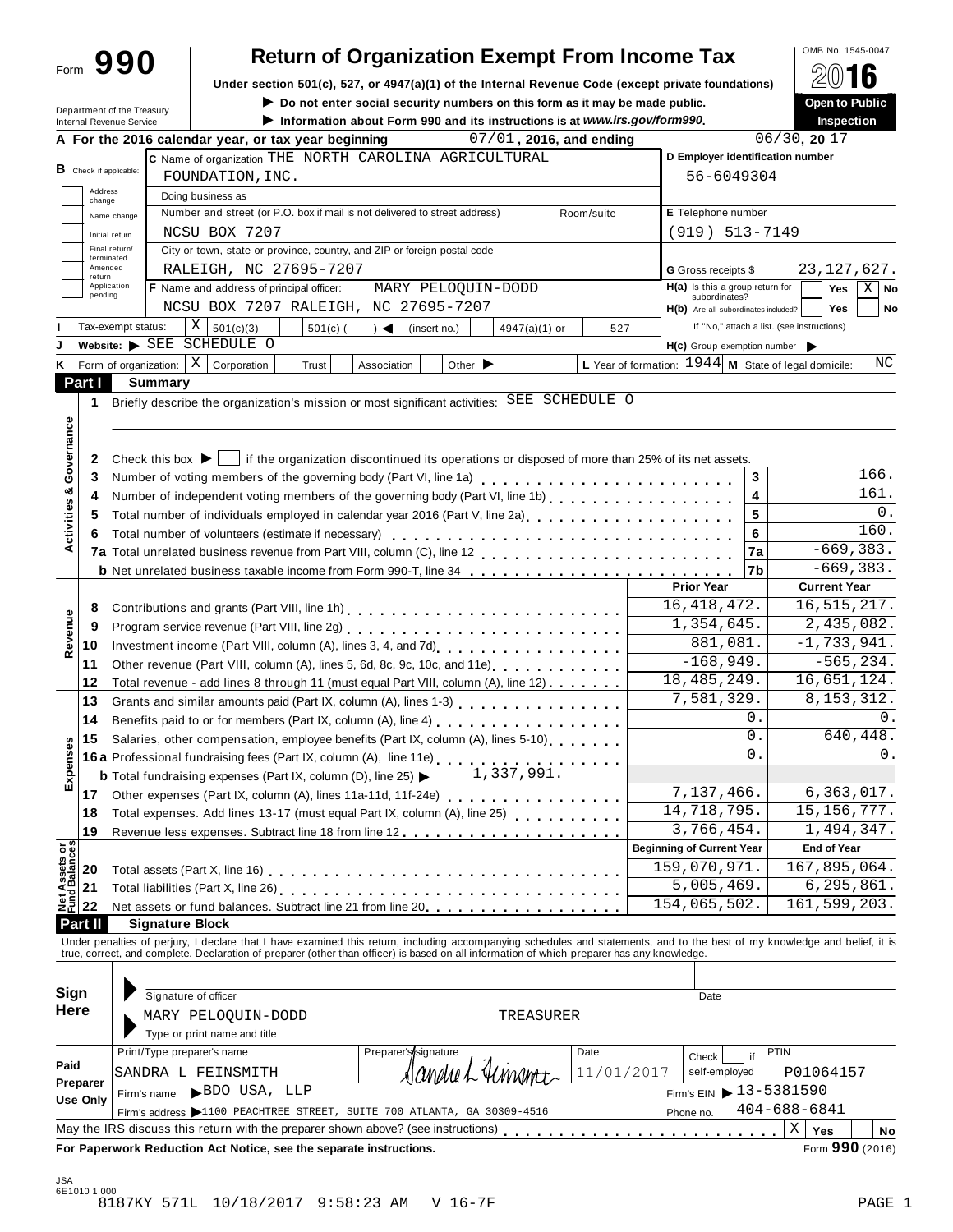|            | THE NORTH CAROLINA AGRICULTURAL                                                                                                                                                                                                                                                                                                                 | 56-6049304 |                 |
|------------|-------------------------------------------------------------------------------------------------------------------------------------------------------------------------------------------------------------------------------------------------------------------------------------------------------------------------------------------------|------------|-----------------|
|            | Form 990 (2016)                                                                                                                                                                                                                                                                                                                                 |            | Page 2          |
|            | Part III<br><b>Statement of Program Service Accomplishments</b>                                                                                                                                                                                                                                                                                 |            |                 |
|            |                                                                                                                                                                                                                                                                                                                                                 |            |                 |
|            | 1 Briefly describe the organization's mission:<br>TO AID AND PROMOTE BY FINANCIAL ASSISTANCE AND OTHERWISE ALL TYPES OF                                                                                                                                                                                                                         |            |                 |
|            | EDUCATION, RESEARCH, AND OTHER EXTENSION WITHIN THE COLLEGE OF                                                                                                                                                                                                                                                                                  |            |                 |
|            | AGRICULTURE AND LIFE SCIENCES AT NC STATE UNIVERSITY.                                                                                                                                                                                                                                                                                           |            |                 |
|            |                                                                                                                                                                                                                                                                                                                                                 |            |                 |
|            | 2 Did the organization undertake any significant program services during the year which were not listed on the                                                                                                                                                                                                                                  |            |                 |
|            |                                                                                                                                                                                                                                                                                                                                                 | Yes        | $X \mid N$ o    |
| 3          | If "Yes," describe these new services on Schedule O.<br>Did the organization cease conducting, or make significant changes in how it conducts, any program                                                                                                                                                                                      |            |                 |
|            |                                                                                                                                                                                                                                                                                                                                                 | <b>Yes</b> | $X \mid N$ o    |
|            | If "Yes," describe these changes on Schedule O.                                                                                                                                                                                                                                                                                                 |            |                 |
| 4          | Describe the organization's program service accomplishments for each of its three largest program services, as measured by<br>expenses. Section $501(c)(3)$ and $501(c)(4)$ organizations are required to report the amount of grants and allocations to others,<br>the total expenses, and revenue, if any, for each program service reported. |            |                 |
|            | 4a (Code: ) (Expenses \$ 13,419,861. including grants of \$ 8,153,312. ) (Revenue \$ 2,435,082. )<br>AIDS AND PROMOTES BY FINANCIAL ASSISTANCE AND OTHERWISE ALL TYPES                                                                                                                                                                          |            |                 |
|            | OF EDUCATION, RESEARCH, AND OTHER EXTENSION WITHIN THE COLLEGE OF                                                                                                                                                                                                                                                                               |            |                 |
|            | AGRICULTURE AND LIFE SCIENCES AT NC STATE UNIVERSITY.                                                                                                                                                                                                                                                                                           |            |                 |
|            |                                                                                                                                                                                                                                                                                                                                                 |            |                 |
|            |                                                                                                                                                                                                                                                                                                                                                 |            |                 |
|            |                                                                                                                                                                                                                                                                                                                                                 |            |                 |
|            |                                                                                                                                                                                                                                                                                                                                                 |            |                 |
|            |                                                                                                                                                                                                                                                                                                                                                 |            |                 |
|            |                                                                                                                                                                                                                                                                                                                                                 |            |                 |
|            |                                                                                                                                                                                                                                                                                                                                                 |            |                 |
|            |                                                                                                                                                                                                                                                                                                                                                 |            |                 |
|            | 4b (Code: ) (Expenses \$ including grants of \$ ) (Revenue \$                                                                                                                                                                                                                                                                                   |            |                 |
|            |                                                                                                                                                                                                                                                                                                                                                 |            |                 |
|            |                                                                                                                                                                                                                                                                                                                                                 |            |                 |
|            |                                                                                                                                                                                                                                                                                                                                                 |            |                 |
|            |                                                                                                                                                                                                                                                                                                                                                 |            |                 |
|            |                                                                                                                                                                                                                                                                                                                                                 |            |                 |
|            |                                                                                                                                                                                                                                                                                                                                                 |            |                 |
|            |                                                                                                                                                                                                                                                                                                                                                 |            |                 |
|            |                                                                                                                                                                                                                                                                                                                                                 |            |                 |
|            |                                                                                                                                                                                                                                                                                                                                                 |            |                 |
|            |                                                                                                                                                                                                                                                                                                                                                 |            |                 |
|            | 4c (Code: ) (Expenses \$ including grants of \$ ) (Revenue \$                                                                                                                                                                                                                                                                                   |            |                 |
|            |                                                                                                                                                                                                                                                                                                                                                 |            |                 |
|            |                                                                                                                                                                                                                                                                                                                                                 |            |                 |
|            |                                                                                                                                                                                                                                                                                                                                                 |            |                 |
|            |                                                                                                                                                                                                                                                                                                                                                 |            |                 |
|            |                                                                                                                                                                                                                                                                                                                                                 |            |                 |
|            |                                                                                                                                                                                                                                                                                                                                                 |            |                 |
|            |                                                                                                                                                                                                                                                                                                                                                 |            |                 |
|            |                                                                                                                                                                                                                                                                                                                                                 |            |                 |
|            |                                                                                                                                                                                                                                                                                                                                                 |            |                 |
|            |                                                                                                                                                                                                                                                                                                                                                 |            |                 |
|            | 4d Other program services (Describe in Schedule O.)                                                                                                                                                                                                                                                                                             |            |                 |
|            | (Expenses \$<br>including grants of \$<br>) (Revenue \$                                                                                                                                                                                                                                                                                         |            |                 |
|            | 13, 419, 861.<br>4e Total program service expenses >                                                                                                                                                                                                                                                                                            |            |                 |
| <b>JSA</b> | 6E1020 1.000                                                                                                                                                                                                                                                                                                                                    |            | Form 990 (2016) |
|            | 8187KY 571L 10/18/2017 9:58:23 AM<br>V 16–7F                                                                                                                                                                                                                                                                                                    |            | PAGE 2          |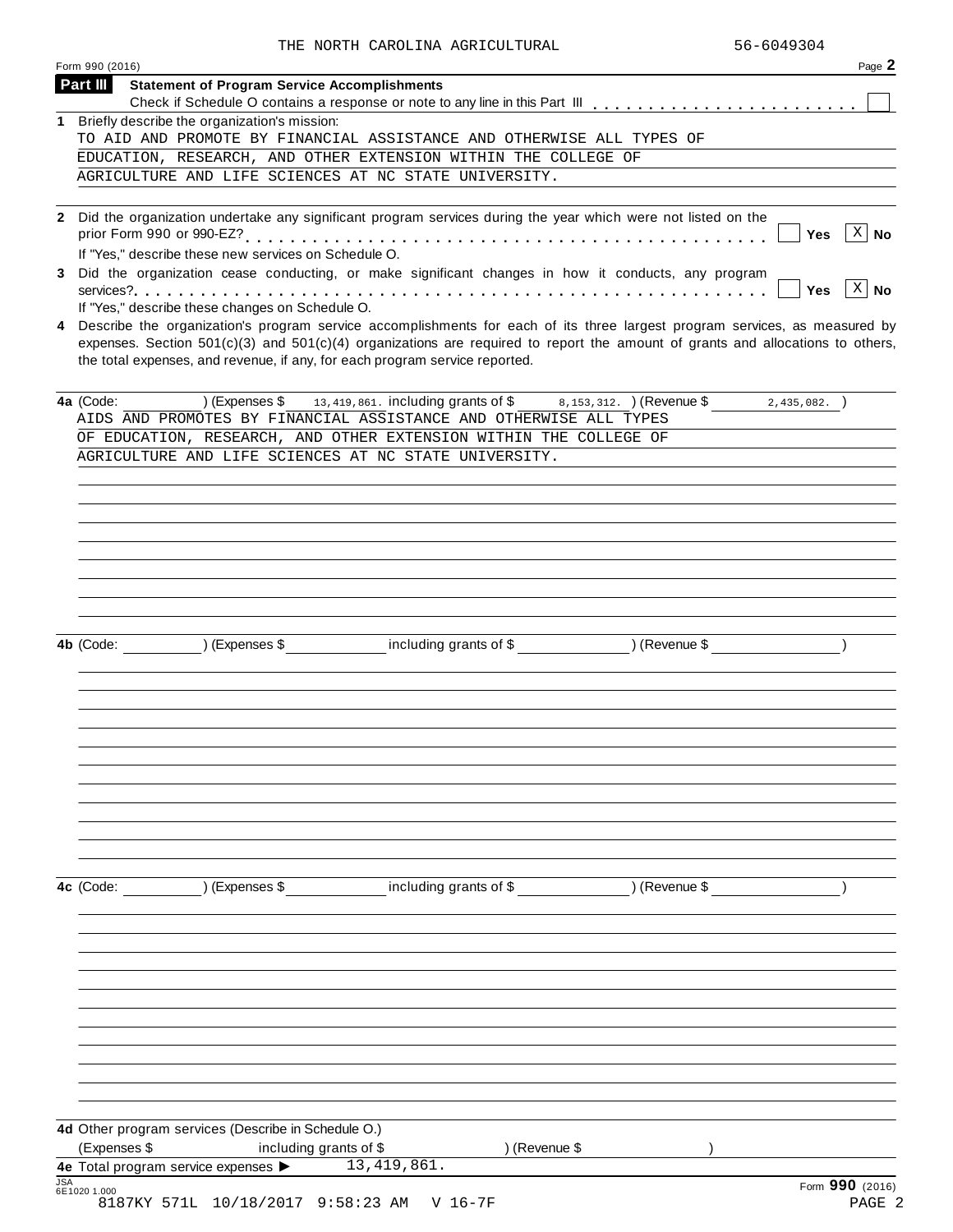|         | Form 990 (2016)                                                                                                                                                                                                                                                                                                                                                                               |                     |             | Page 3      |
|---------|-----------------------------------------------------------------------------------------------------------------------------------------------------------------------------------------------------------------------------------------------------------------------------------------------------------------------------------------------------------------------------------------------|---------------------|-------------|-------------|
| Part IV | <b>Checklist of Required Schedules</b>                                                                                                                                                                                                                                                                                                                                                        |                     |             |             |
|         |                                                                                                                                                                                                                                                                                                                                                                                               |                     | Yes         | No          |
| 1.      | Is the organization described in section $501(c)(3)$ or $4947(a)(1)$ (other than a private foundation)? If "Yes,"                                                                                                                                                                                                                                                                             |                     | Χ           |             |
| 2       | Is the organization required to complete Schedule B, Schedule of Contributors (see instructions)?.                                                                                                                                                                                                                                                                                            | 1<br>$\overline{2}$ | $\mathbf X$ |             |
| 3       | Did the organization engage in direct or indirect political campaign activities on behalf of or in opposition to                                                                                                                                                                                                                                                                              |                     |             |             |
|         | candidates for public office? If "Yes," complete Schedule C, Part I.                                                                                                                                                                                                                                                                                                                          | 3                   |             | Χ           |
| 4       | Section 501(c)(3) organizations. Did the organization engage in lobbying activities, or have a section 501(h)                                                                                                                                                                                                                                                                                 |                     |             |             |
|         |                                                                                                                                                                                                                                                                                                                                                                                               | $\overline{4}$      |             | Χ           |
| 5       | Is the organization a section $501(c)(4)$ , $501(c)(5)$ , or $501(c)(6)$ organization that receives membership dues,                                                                                                                                                                                                                                                                          |                     |             |             |
|         | assessments, or similar amounts as defined in Revenue Procedure 98-19? If "Yes," complete Schedule C,                                                                                                                                                                                                                                                                                         |                     |             |             |
|         |                                                                                                                                                                                                                                                                                                                                                                                               | 5                   |             | Χ           |
| 6       | Did the organization maintain any donor advised funds or any similar funds or accounts for which donors                                                                                                                                                                                                                                                                                       |                     |             |             |
|         | have the right to provide advice on the distribution or investment of amounts in such funds or accounts? If                                                                                                                                                                                                                                                                                   |                     |             |             |
|         | "Yes," complete Schedule D, Part $l_1, \ldots, l_k, \ldots, l_k, \ldots, l_k, \ldots, l_k, \ldots, l_k, \ldots, l_k, \ldots, l_k, \ldots, l_k, \ldots, l_k, \ldots, l_k, \ldots, l_k, \ldots, l_k, \ldots, l_k, \ldots, l_k, \ldots, l_k, \ldots, l_k, \ldots, l_k, \ldots, l_k, \ldots, l_k, \ldots, l_k, \ldots, l_k, \ldots, l_k, \ldots, l_k, \ldots, l_k, \ldots, l_k, \ldots, l_k, \ld$ | 6                   |             | Χ           |
| 7       | Did the organization receive or hold a conservation easement, including easements to preserve open space,                                                                                                                                                                                                                                                                                     |                     |             |             |
|         | the environment, historic land areas, or historic structures? If "Yes," complete Schedule D, Part II.                                                                                                                                                                                                                                                                                         | $\overline{7}$      | Χ           |             |
| 8       | Did the organization maintain collections of works of art, historical treasures, or other similar assets? If "Yes,"                                                                                                                                                                                                                                                                           |                     |             |             |
|         |                                                                                                                                                                                                                                                                                                                                                                                               | 8                   |             | Χ           |
| 9       | Did the organization report an amount in Part X, line 21, for escrow or custodial account liability, serve as a                                                                                                                                                                                                                                                                               |                     |             |             |
|         | custodian for amounts not listed in Part X; or provide credit counseling, debt management, credit repair, or                                                                                                                                                                                                                                                                                  |                     |             |             |
|         |                                                                                                                                                                                                                                                                                                                                                                                               | 9                   |             | Χ           |
| 10      | Did the organization, directly or through a related organization, hold assets in temporarily restricted                                                                                                                                                                                                                                                                                       |                     |             |             |
|         | endowments, permanent endowments, or quasi-endowments? If "Yes," complete Schedule D, Part V.                                                                                                                                                                                                                                                                                                 | 10                  | Χ           |             |
| 11      | If the organization's answer to any of the following questions is "Yes," then complete Schedule D, Parts VI,                                                                                                                                                                                                                                                                                  |                     |             |             |
|         | VII, VIII, IX, or X as applicable.                                                                                                                                                                                                                                                                                                                                                            |                     |             |             |
|         | a Did the organization report an amount for land, buildings, and equipment in Part X, line 10? If "Yes,"                                                                                                                                                                                                                                                                                      |                     |             |             |
|         |                                                                                                                                                                                                                                                                                                                                                                                               | 11a                 | Χ           |             |
|         | <b>b</b> Did the organization report an amount for investments-other securities in Part X, line 12 that is 5% or more                                                                                                                                                                                                                                                                         |                     |             |             |
|         |                                                                                                                                                                                                                                                                                                                                                                                               | 11 <sub>b</sub>     | Χ           |             |
|         | c Did the organization report an amount for investments-program related in Part X, line 13 that is 5% or more                                                                                                                                                                                                                                                                                 |                     |             |             |
|         |                                                                                                                                                                                                                                                                                                                                                                                               | 11c                 |             | Χ           |
|         | d Did the organization report an amount for other assets in Part X, line 15 that is 5% or more of its total assets                                                                                                                                                                                                                                                                            |                     |             |             |
|         | reported in Part X, line 16? If "Yes," complete Schedule D, Part IX.                                                                                                                                                                                                                                                                                                                          | 11d                 |             | Χ           |
|         | e Did the organization report an amount for other liabilities in Part X, line 25? If "Yes," complete Schedule D, Part X                                                                                                                                                                                                                                                                       | 11e                 | Χ           |             |
|         | f Did the organization's separate or consolidated financial statements for the tax year include a footnote that addresses                                                                                                                                                                                                                                                                     |                     |             |             |
|         | the organization's liability for uncertain tax positions under FIN 48 (ASC 740)? If "Yes," complete Schedule D, Part X                                                                                                                                                                                                                                                                        | 11f                 | Χ           |             |
|         | 12a Did the organization obtain separate, independent audited financial statements for the tax year? If "Yes," complete                                                                                                                                                                                                                                                                       |                     |             |             |
|         |                                                                                                                                                                                                                                                                                                                                                                                               | 12a                 | Χ           |             |
|         | <b>b</b> Was the organization included in consolidated, independent audited financial statements for the tax year? If                                                                                                                                                                                                                                                                         |                     |             |             |
|         | "Yes," and if the organization answered "No" to line 12a, then completing Schedule D, Parts XI and XII is optional .                                                                                                                                                                                                                                                                          | 12 <sub>b</sub>     | Χ           |             |
| 13      | Is the organization a school described in section 170(b)(1)(A)(ii)? If "Yes," complete Schedule E.                                                                                                                                                                                                                                                                                            | 13                  |             | X           |
|         | 14a Did the organization maintain an office, employees, or agents outside of the United States?.                                                                                                                                                                                                                                                                                              | 14a                 |             | $\mathbf X$ |
|         | <b>b</b> Did the organization have aggregate revenues or expenses of more than \$10,000 from grantmaking,                                                                                                                                                                                                                                                                                     |                     |             |             |
|         | fundraising, business, investment, and program service activities outside the United States, or aggregate                                                                                                                                                                                                                                                                                     |                     |             |             |
|         | foreign investments valued at \$100,000 or more? If "Yes," complete Schedule F, Parts I and IV                                                                                                                                                                                                                                                                                                | 14 <sub>b</sub>     |             | Χ           |
| 15      | Did the organization report on Part IX, column (A), line 3, more than \$5,000 of grants or other assistance to or                                                                                                                                                                                                                                                                             |                     |             |             |
|         |                                                                                                                                                                                                                                                                                                                                                                                               | 15                  |             | Χ           |
| 16      | Did the organization report on Part IX, column (A), line 3, more than \$5,000 of aggregate grants or other                                                                                                                                                                                                                                                                                    |                     |             |             |
|         | assistance to or for foreign individuals? If "Yes," complete Schedule F, Parts III and IV                                                                                                                                                                                                                                                                                                     | 16                  |             | Χ           |
| 17      | Did the organization report a total of more than \$15,000 of expenses for professional fundraising services on                                                                                                                                                                                                                                                                                |                     |             |             |
|         | Part IX, column (A), lines 6 and 11e? If "Yes," complete Schedule G, Part I (see instructions)                                                                                                                                                                                                                                                                                                | 17                  |             | Χ           |
| 18      | Did the organization report more than \$15,000 total of fundraising event gross income and contributions on                                                                                                                                                                                                                                                                                   |                     |             |             |
|         |                                                                                                                                                                                                                                                                                                                                                                                               | 18                  | Χ           |             |
| 19      | Did the organization report more than \$15,000 of gross income from gaming activities on Part VIII, line 9a?                                                                                                                                                                                                                                                                                  |                     |             |             |
|         |                                                                                                                                                                                                                                                                                                                                                                                               | 19                  |             | Χ           |

Form **990** (2016)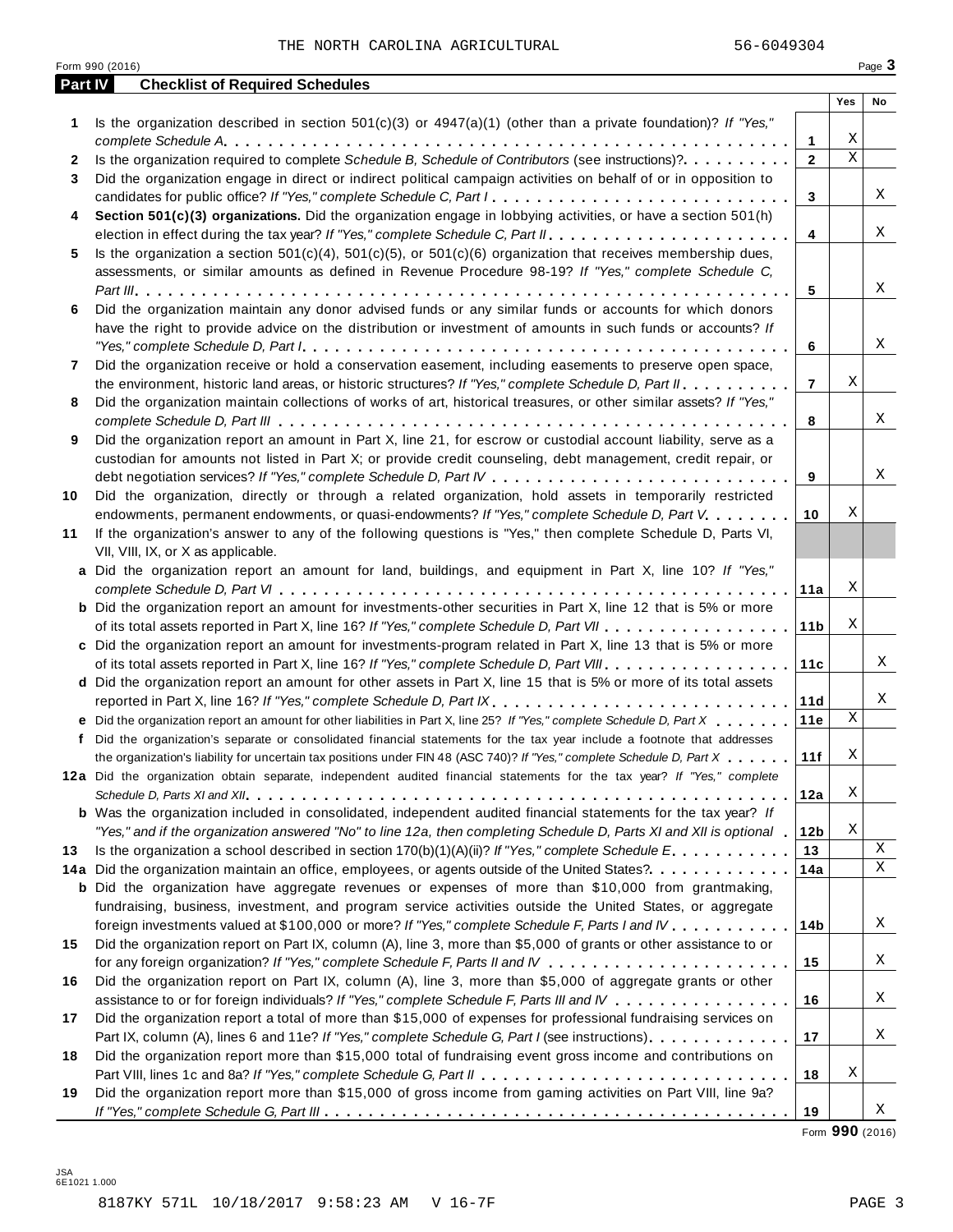|         | Form 990 (2016)                                                                                                             |                 |     | Page 4 |
|---------|-----------------------------------------------------------------------------------------------------------------------------|-----------------|-----|--------|
| Part IV | <b>Checklist of Required Schedules (continued)</b>                                                                          |                 |     |        |
|         |                                                                                                                             |                 | Yes | No     |
| 20 a    | Did the organization operate one or more hospital facilities? If "Yes," complete Schedule H.                                | 20a             |     | X      |
| b       | If "Yes" to line 20a, did the organization attach a copy of its audited financial statements to this return?                | 20 <sub>b</sub> |     |        |
| 21      | Did the organization report more than \$5,000 of grants or other assistance to any domestic organization or                 |                 |     |        |
|         | domestic government on Part IX, column (A), line 1? If "Yes," complete Schedule I, Parts I and II.                          | 21              | Χ   |        |
| 22      | Did the organization report more than \$5,000 of grants or other assistance to or for domestic individuals on               |                 |     |        |
|         |                                                                                                                             | 22              |     | Χ      |
| 23      | Did the organization answer "Yes" to Part VII, Section A, line 3, 4, or 5 about compensation of the                         |                 |     |        |
|         | organization's current and former officers, directors, trustees, key employees, and highest compensated                     |                 |     |        |
|         |                                                                                                                             | 23              | Χ   |        |
| 24 a    | Did the organization have a tax-exempt bond issue with an outstanding principal amount of more than                         |                 |     |        |
|         | \$100,000 as of the last day of the year, that was issued after December 31, 2002? If "Yes," answer lines 24b               |                 |     |        |
|         |                                                                                                                             | 24a             |     | Χ      |
| b       | Did the organization invest any proceeds of tax-exempt bonds beyond a temporary period exception?                           | 24b             |     |        |
| c       | Did the organization maintain an escrow account other than a refunding escrow at any time during the year                   |                 |     |        |
|         |                                                                                                                             | 24c             |     |        |
| d       | Did the organization act as an "on behalf of" issuer for bonds outstanding at any time during the year?                     | 24d             |     |        |
| 25 a    | Section 501(c)(3), 501(c)(4), and 501(c)(29) organizations. Did the organization engage in an excess benefit                |                 |     |        |
|         | transaction with a disqualified person during the year? If "Yes," complete Schedule L, Part I                               | 25a             |     | Χ      |
| b       | Is the organization aware that it engaged in an excess benefit transaction with a disqualified person in a prior            |                 |     |        |
|         | year, and that the transaction has not been reported on any of the organization's prior Forms 990 or 990-EZ?                |                 |     |        |
|         |                                                                                                                             | 25 <sub>b</sub> |     | X      |
| 26      | Did the organization report any amount on Part X, line 5, 6, or 22 for receivables from or payables to any                  |                 |     |        |
|         | current or former officers, directors, trustees, key employees, highest compensated employees, or                           |                 |     |        |
|         |                                                                                                                             | 26              |     | Χ      |
| 27      | Did the organization provide a grant or other assistance to an officer, director, trustee, key employee,                    |                 |     |        |
|         | substantial contributor or employee thereof, a grant selection committee member, or to a 35% controlled                     |                 |     |        |
|         | entity or family member of any of these persons? If "Yes," complete Schedule L, Part III.                                   | 27              |     | Χ      |
| 28      | Was the organization a party to a business transaction with one of the following parties (see Schedule L,                   |                 |     |        |
|         | Part IV instructions for applicable filing thresholds, conditions, and exceptions):                                         |                 |     |        |
| а       | A current or former officer, director, trustee, or key employee? If "Yes," complete Schedule L, Part IV 28a                 |                 | Χ   |        |
| b       | A family member of a current or former officer, director, trustee, or key employee? If "Yes," complete                      |                 |     |        |
|         |                                                                                                                             | 28b             |     | Χ      |
| c       | An entity of which a current or former officer, director, trustee, or key employee (or a family member thereof)             |                 |     |        |
|         | was an officer, director, trustee, or direct or indirect owner? If "Yes," complete Schedule L, Part IV.                     | 28c             |     | Χ      |
| 29      | Did the organization receive more than \$25,000 in non-cash contributions? If "Yes," complete Schedule M                    | 29              | Χ   |        |
| 30      | Did the organization receive contributions of art, historical treasures, or other similar assets, or qualified              |                 |     |        |
|         |                                                                                                                             | 30              |     | Χ      |
| 31      | Did the organization liquidate, terminate, or dissolve and cease operations? If "Yes," complete Schedule N,                 |                 |     |        |
|         |                                                                                                                             | 31              |     | Χ      |
| 32      | Did the organization sell, exchange, dispose of, or transfer more than 25% of its net assets? If "Yes,"                     |                 |     |        |
|         |                                                                                                                             | 32              |     | Χ      |
| 33      | Did the organization own 100% of an entity disregarded as separate from the organization under Regulations                  |                 |     |        |
|         | sections 301.7701-2 and 301.7701-3? If "Yes," complete Schedule R, Part $1, \ldots, \ldots, \ldots, \ldots, \ldots, \ldots$ | 33              |     | Χ      |
| 34      | Was the organization related to any tax-exempt or taxable entity? If "Yes," complete Schedule R, Part II, III,              |                 |     |        |
|         |                                                                                                                             | 34              | Χ   |        |
| 35a     | Did the organization have a controlled entity within the meaning of section 512(b)(13)?                                     | 35a             | Χ   |        |
| b       | If "Yes" to line 35a, did the organization receive any payment from or engage in any transaction with a                     |                 |     |        |
|         | controlled entity within the meaning of section 512(b)(13)? If "Yes," complete Schedule R, Part V, line 2                   | 35 <sub>b</sub> | Χ   |        |
| 36      | Section 501(c)(3) organizations. Did the organization make any transfers to an exempt non-charitable                        |                 |     |        |
|         |                                                                                                                             | 36              |     | Χ      |
| 37      | Did the organization conduct more than 5% of its activities through an entity that is not a related organization            |                 |     |        |
|         | and that is treated as a partnership for federal income tax purposes? If "Yes," complete Schedule R,                        |                 |     |        |
|         |                                                                                                                             | 37              |     | Χ      |
| 38      | Did the organization complete Schedule O and provide explanations in Schedule O for Part VI, lines 11b and                  |                 |     |        |
|         | 19? Note. All Form 990 filers are required to complete Schedule O.                                                          | 38              | Χ   |        |

Form **990** (2016)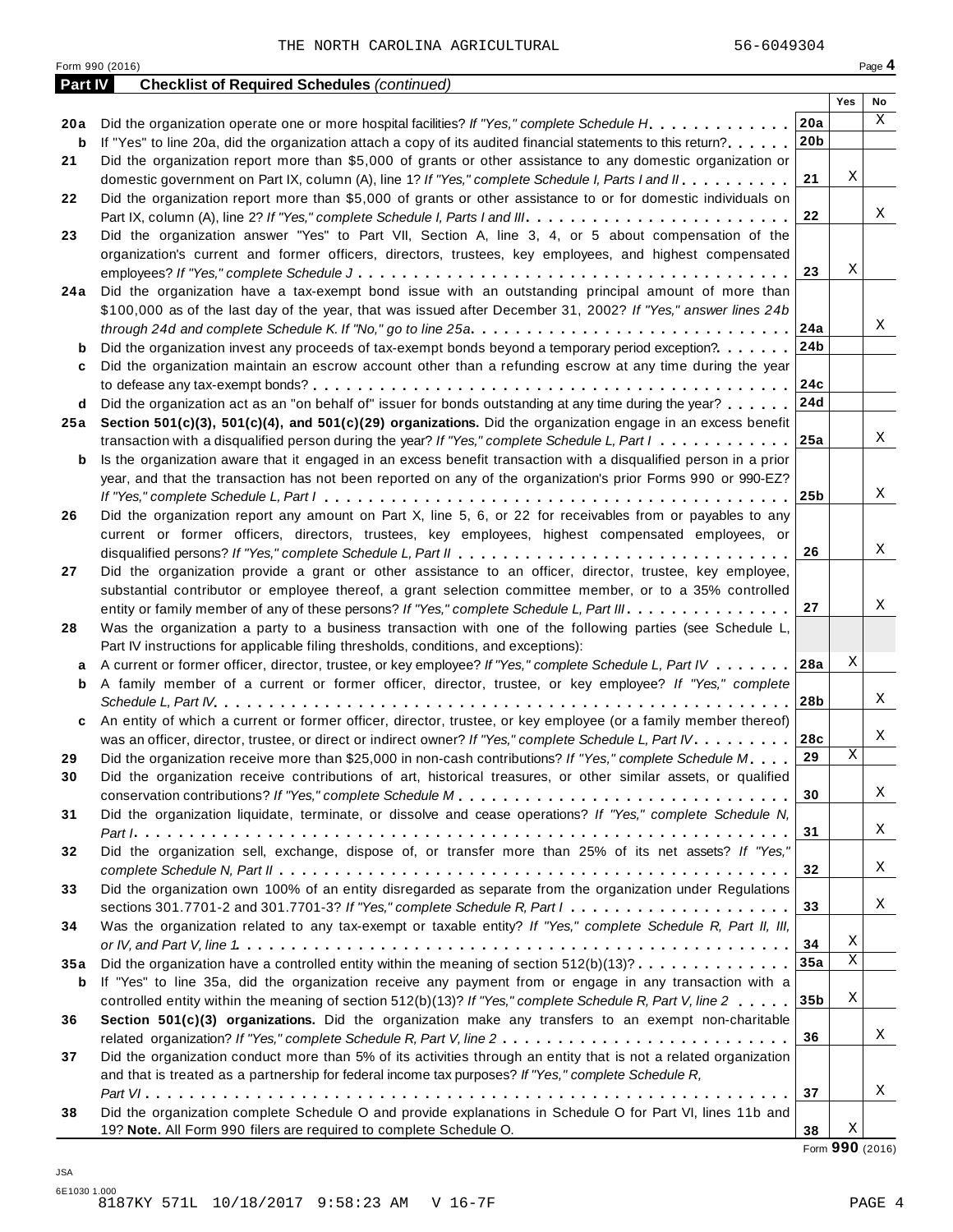| <b>Part V</b> | <b>Statements Regarding Other IRS Filings and Tax Compliance</b>                                                                     |                 |     |        |
|---------------|--------------------------------------------------------------------------------------------------------------------------------------|-----------------|-----|--------|
|               | Check if Schedule O contains a response or note to any line in this Part V                                                           |                 | Yes |        |
|               | 14<br>1a Enter the number reported in Box 3 of Form 1096. Enter -0- if not applicable 1a                                             |                 |     | No     |
|               | 1 <sub>b</sub><br><b>b</b> Enter the number of Forms W-2G included in line 1a. Enter -0- if not applicable.                          |                 |     |        |
|               | c Did the organization comply with backup withholding rules for reportable payments to vendors and                                   |                 |     |        |
|               |                                                                                                                                      | 1с              | Χ   |        |
|               | 2a Enter the number of employees reported on Form W-3, Transmittal of Wage and Tax                                                   |                 |     |        |
|               | 0.<br>∣ 2a<br>Statements, filed for the calendar year ending with or within the year covered by this return.                         |                 |     |        |
|               | <b>b</b> If at least one is reported on line 2a, did the organization file all required federal employment tax returns?              | 2 <sub>b</sub>  |     |        |
|               | Note. If the sum of lines 1a and 2a is greater than 250, you may be required to e-file (see instructions)                            |                 |     |        |
|               | 3a Did the organization have unrelated business gross income of \$1,000 or more during the year?                                     | 3a              | Χ   |        |
|               | <b>b</b> If "Yes," has it filed a Form 990-T for this year? If "No" to line 3b, provide an explanation in Schedule O.                | 3 <sub>b</sub>  | X   |        |
|               | 4a At any time during the calendar year, did the organization have an interest in, or a signature or other authority                 |                 |     |        |
|               | over, a financial account in a foreign country (such as a bank account, securities account, or other financial                       |                 |     |        |
|               |                                                                                                                                      | 4a              |     | Χ      |
|               |                                                                                                                                      |                 |     |        |
|               | See instructions for filing requirements for FinCEN Form 114, Report of Foreign Bank and Financial Accounts                          |                 |     |        |
|               | (FBAR).                                                                                                                              |                 |     |        |
|               | 5a Was the organization a party to a prohibited tax shelter transaction at any time during the tax year?                             | 5a              |     | Х<br>Χ |
|               | <b>b</b> Did any taxable party notify the organization that it was or is a party to a prohibited tax shelter transaction?            | 5b              |     |        |
|               | c If "Yes" to line 5a or 5b, did the organization file Form 8886-T?                                                                  | 5 <sub>c</sub>  |     |        |
|               | 6a Does the organization have annual gross receipts that are normally greater than \$100,000, and did the                            |                 |     | Χ      |
|               | organization solicit any contributions that were not tax deductible as charitable contributions? $\ldots \ldots \ldots$              | 6a              |     |        |
|               | <b>b</b> If "Yes," did the organization include with every solicitation an express statement that such contributions or              | 6b              |     |        |
|               |                                                                                                                                      |                 |     |        |
| 7             | Organizations that may receive deductible contributions under section 170(c).                                                        |                 |     |        |
|               | a Did the organization receive a payment in excess of \$75 made partly as a contribution and partly for goods                        | 7а              |     | X      |
|               | <b>b</b> If "Yes," did the organization notify the donor of the value of the goods or services provided?                             | 7b              |     |        |
|               | c Did the organization sell, exchange, or otherwise dispose of tangible personal property for which it was                           |                 |     |        |
|               |                                                                                                                                      | 7c              |     | Χ      |
|               |                                                                                                                                      |                 |     |        |
|               | e Did the organization receive any funds, directly or indirectly, to pay premiums on a personal benefit contract?                    | 7e              |     | X      |
|               | f Did the organization, during the year, pay premiums, directly or indirectly, on a personal benefit contract?                       | 7f              |     | Χ      |
|               | g If the organization received a contribution of qualified intellectual property, did the organization file Form 8899 as required?   | 7g              |     |        |
|               | h If the organization received a contribution of cars, boats, airplanes, or other vehicles, did the organization file a Form 1098-C? | 7h              |     |        |
| 8             | Sponsoring organizations maintaining donor advised funds. Did a donor advised fund maintained by the                                 |                 |     |        |
|               | sponsoring organization have excess business holdings at any time during the year?                                                   | 8               |     |        |
| 9             | Sponsoring organizations maintaining donor advised funds.                                                                            |                 |     |        |
|               | a Did the sponsoring organization make any taxable distributions under section 4966?.                                                | 9а              |     |        |
|               | <b>b</b> Did the sponsoring organization make a distribution to a donor, donor advisor, or related person?                           | 9b              |     |        |
| 10            | Section 501(c)(7) organizations. Enter:                                                                                              |                 |     |        |
|               | 10a<br>a Initiation fees and capital contributions included on Part VIII, line 12                                                    |                 |     |        |
|               | 10 <sub>b</sub><br><b>b</b> Gross receipts, included on Form 990, Part VIII, line 12, for public use of club facilities              |                 |     |        |
| 11            | Section 501(c)(12) organizations. Enter:                                                                                             |                 |     |        |
|               | 11a                                                                                                                                  |                 |     |        |
|               | <b>b</b> Gross income from other sources (Do not net amounts due or paid to other sources                                            |                 |     |        |
|               | 11 <sub>b</sub>                                                                                                                      |                 |     |        |
|               | 12a Section 4947(a)(1) non-exempt charitable trusts. Is the organization filing Form 990 in lieu of Form 1041?                       | 12a             |     |        |
|               | 12b<br><b>b</b> If "Yes," enter the amount of tax-exempt interest received or accrued during the year                                |                 |     |        |
| 13            | Section 501(c)(29) qualified nonprofit health insurance issuers.                                                                     |                 |     |        |
|               | a Is the organization licensed to issue qualified health plans in more than one state?                                               | 13a             |     |        |
|               | Note. See the instructions for additional information the organization must report on Schedule O.                                    |                 |     |        |
|               | <b>b</b> Enter the amount of reserves the organization is required to maintain by the states in which                                |                 |     |        |
|               | 13 <sub>b</sub>                                                                                                                      |                 |     |        |
|               | 13c                                                                                                                                  |                 |     |        |
|               | 14a Did the organization receive any payments for indoor tanning services during the tax year?                                       | 14a             |     | Χ      |
|               | <b>b</b> If "Yes," has it filed a Form 720 to report these payments? If "No," provide an explanation in Schedule $0 \ldots$ .        | 14 <sub>b</sub> |     |        |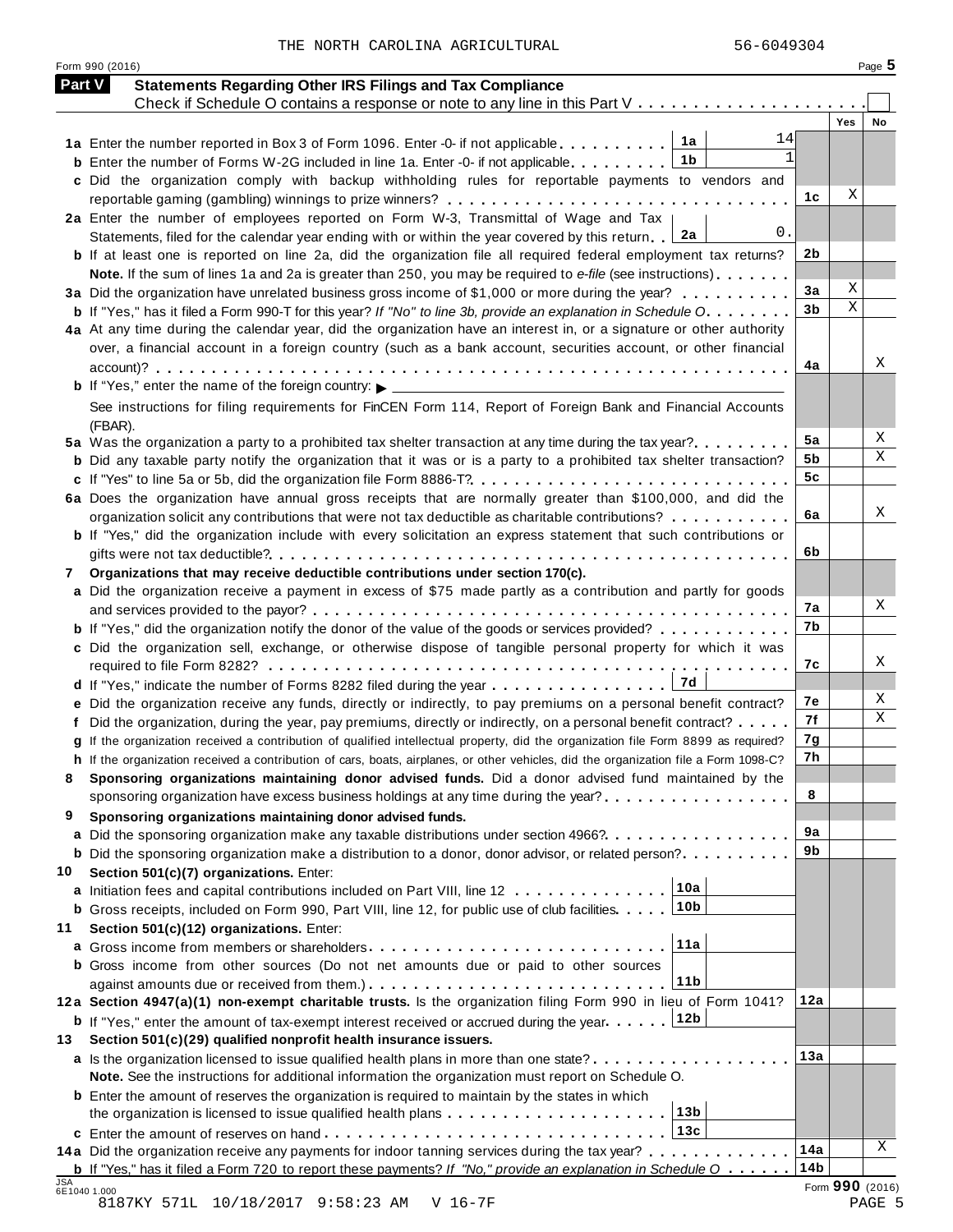|      | 56-6049304<br>THE NORTH CAROLINA AGRICULTURAL<br>Form 990 (2016)                                                                                                                                                                                          |                 |     | Page $6$ |
|------|-----------------------------------------------------------------------------------------------------------------------------------------------------------------------------------------------------------------------------------------------------------|-----------------|-----|----------|
|      | <b>Part VI</b><br>Governance, Management, and Disclosure For each "Yes" response to lines 2 through 7b below, and for a "No"<br>response to line 8a, 8b, or 10b below, describe the circumstances, processes, or changes in Schedule O. See instructions. |                 |     |          |
|      |                                                                                                                                                                                                                                                           |                 |     | Χ        |
|      | <b>Section A. Governing Body and Management</b>                                                                                                                                                                                                           |                 |     |          |
|      |                                                                                                                                                                                                                                                           |                 | Yes | No       |
|      | 166<br>1a<br>1a Enter the number of voting members of the governing body at the end of the tax year                                                                                                                                                       |                 |     |          |
|      | If there are material differences in voting rights among members of the governing body, or if the governing                                                                                                                                               |                 |     |          |
|      | body delegated broad authority to an executive committee or similar committee, explain in Schedule O.                                                                                                                                                     |                 |     |          |
| b    | 161<br>1b<br>Enter the number of voting members included in line 1a, above, who are independent                                                                                                                                                           |                 |     |          |
| 2    | Did any officer, director, trustee, or key employee have a family relationship or a business relationship with                                                                                                                                            |                 |     |          |
|      |                                                                                                                                                                                                                                                           | $\mathbf{2}$    |     | X        |
| 3    | Did the organization delegate control over management duties customarily performed by or under the direct                                                                                                                                                 |                 |     |          |
|      | supervision of officers, directors, or trustees, or key employees to a management company or other person?                                                                                                                                                | 3               |     | Χ        |
| 4    | Did the organization make any significant changes to its governing documents since the prior Form 990 was filed?                                                                                                                                          | 4               |     | Χ        |
| 5    | Did the organization become aware during the year of a significant diversion of the organization's assets?                                                                                                                                                | 5               |     | Χ        |
| 6    |                                                                                                                                                                                                                                                           | 6               |     | X        |
| 7a   | Did the organization have members, stockholders, or other persons who had the power to elect or appoint                                                                                                                                                   |                 |     |          |
|      |                                                                                                                                                                                                                                                           | 7a              |     | X        |
| b    | Are any governance decisions of the organization reserved to (or subject to approval by) members,                                                                                                                                                         |                 |     |          |
|      |                                                                                                                                                                                                                                                           | 7b              |     | Χ        |
| 8    | Did the organization contemporaneously document the meetings held or written actions undertaken during                                                                                                                                                    |                 |     |          |
|      | the year by the following:                                                                                                                                                                                                                                |                 |     |          |
| а    |                                                                                                                                                                                                                                                           | 8a              | Χ   |          |
| b    |                                                                                                                                                                                                                                                           | 8b              | Χ   |          |
| 9    | Is there any officer, director, trustee, or key employee listed in Part VII, Section A, who cannot be reached at                                                                                                                                          |                 |     |          |
|      | the organization's mailing address? If "Yes," provide the names and addresses in Schedule O                                                                                                                                                               | 9               |     | Χ        |
|      | Section B. Policies (This Section B requests information about policies not required by the Internal Revenue Code.)                                                                                                                                       |                 |     |          |
|      |                                                                                                                                                                                                                                                           |                 | Yes | No       |
| 10a  |                                                                                                                                                                                                                                                           | 10a             |     | X        |
| b    | If "Yes," did the organization have written policies and procedures governing the activities of such chapters,                                                                                                                                            |                 |     |          |
|      | affiliates, and branches to ensure their operations are consistent with the organization's exempt purposes?                                                                                                                                               | 10 <sub>b</sub> |     |          |
| 11 a | Has the organization provided a complete copy of this Form 990 to all members of its governing body before filing the form?                                                                                                                               | 11a             | Χ   |          |
| b    | Describe in Schedule O the process, if any, used by the organization to review this Form 990.                                                                                                                                                             |                 |     |          |
| 12a  | Did the organization have a written conflict of interest policy? If "No," go to line 13                                                                                                                                                                   | 12a             | Χ   |          |
| b    | Were officers, directors, or trustees, and key employees required to disclose annually interests that could give                                                                                                                                          |                 |     |          |
|      |                                                                                                                                                                                                                                                           | 12 <sub>b</sub> | X   |          |
|      | Did the organization regularly and consistently monitor and enforce compliance with the policy? If "Yes,"                                                                                                                                                 |                 |     |          |
|      |                                                                                                                                                                                                                                                           | 12c             | X   |          |
| 13   | Did the organization have a written whistleblower policy?                                                                                                                                                                                                 | 13              | Χ   |          |
| 14   | Did the organization have a written document retention and destruction policy?                                                                                                                                                                            | 14              | Χ   |          |
| 15   | Did the process for determining compensation of the following persons include a review and approval by                                                                                                                                                    |                 |     |          |
|      | independent persons, comparability data, and contemporaneous substantiation of the deliberation and decision?                                                                                                                                             |                 |     |          |
| а    |                                                                                                                                                                                                                                                           | 15a             | Χ   |          |
| b    |                                                                                                                                                                                                                                                           | 15 <sub>b</sub> | Χ   |          |
|      | If "Yes" to line 15a or 15b, describe the process in Schedule O (see instructions).                                                                                                                                                                       |                 |     |          |
|      | 16a Did the organization invest in, contribute assets to, or participate in a joint venture or similar arrangement                                                                                                                                        |                 |     |          |
|      |                                                                                                                                                                                                                                                           | 16a             | Χ   |          |
|      | <b>b</b> If "Yes," did the organization follow a written policy or procedure requiring the organization to evaluate its                                                                                                                                   |                 |     |          |
|      | participation in joint venture arrangements under applicable federal tax law, and take steps to safeguard the                                                                                                                                             |                 |     |          |
|      |                                                                                                                                                                                                                                                           | 16 <sub>b</sub> | Χ   |          |
|      | <b>Section C. Disclosure</b>                                                                                                                                                                                                                              |                 |     |          |
| 17   | List the states with which a copy of this Form 990 is required to be filed $\blacktriangleright$                                                                                                                                                          |                 |     |          |
| 18   | Section 6104 requires an organization to make its Forms 1023 (or 1024 if applicable), 990, and 990-T (Section 501(c)(3)s only)                                                                                                                            |                 |     |          |
|      | available for public inspection. Indicate how you made these available. Check all that apply.                                                                                                                                                             |                 |     |          |
|      | $\mathbf{x}$<br>Own website<br>Another's website<br>Upon request<br>Χ<br>Other (explain in Schedule O)                                                                                                                                                    |                 |     |          |
|      |                                                                                                                                                                                                                                                           |                 |     |          |
|      | Describe in Schedule O whether (and if so, how) the organization made its governing documents, conflict of interest policy, and                                                                                                                           |                 |     |          |
| 19   | financial statements available to the public during the tax year.                                                                                                                                                                                         |                 |     |          |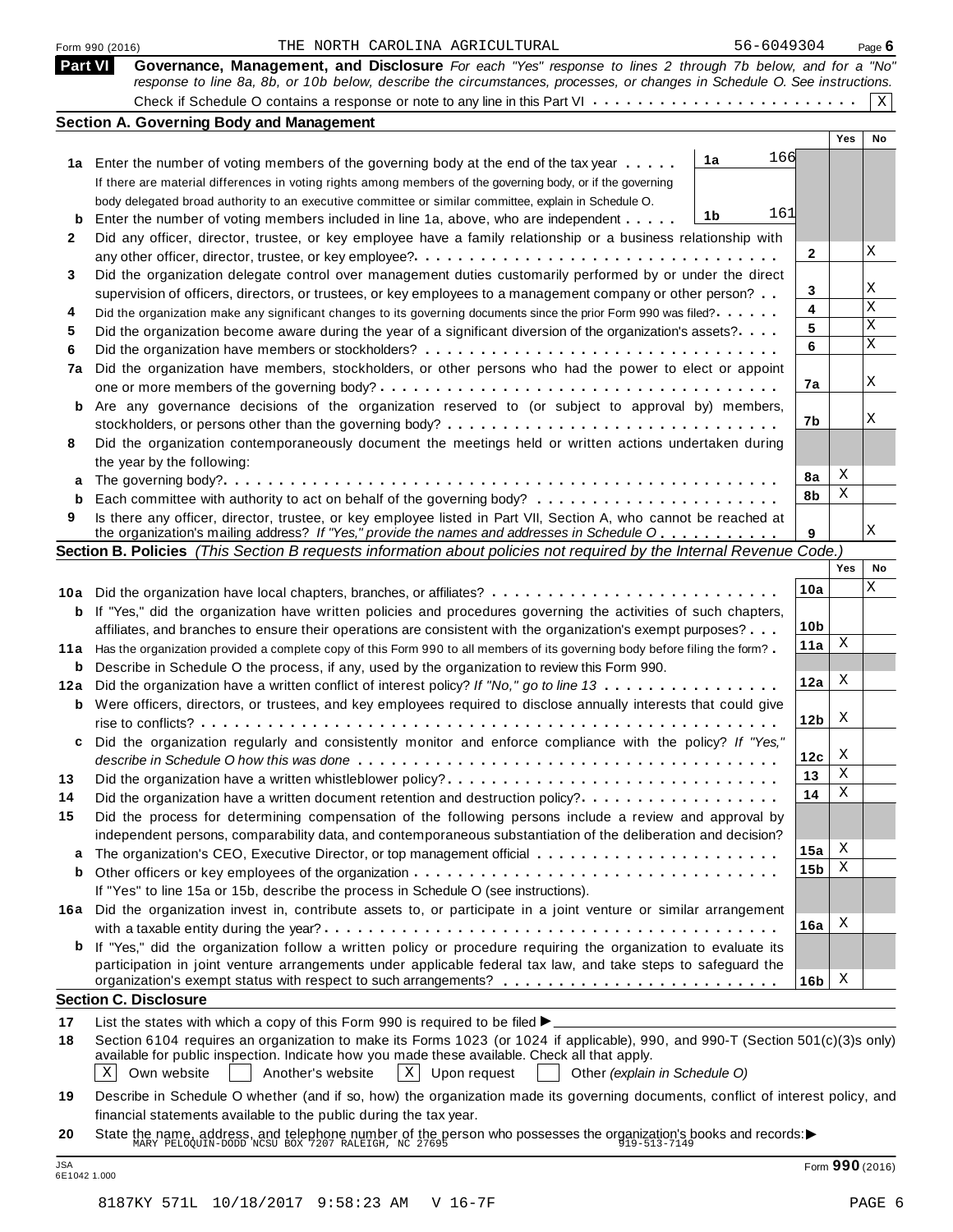| <b>Part VII</b> | Compensation of Officers, Directors, Trustees, Key Employees, Highest Compensated Employees, and<br><b>Independent Contractors</b> |
|-----------------|------------------------------------------------------------------------------------------------------------------------------------|
|                 |                                                                                                                                    |
|                 | Section A. Officers, Directors, Trustees, Key Employees, and Highest Compensated Employees                                         |
|                 | 1a Complete this table for all persons required to be listed. Report compensation for the calendar year ending with or within the  |

organization's tax year.

anization's lax year.<br>● List all of the organization's **current** officers, directors, trustees (whether individuals or organizations), regardless of amount of<br>nnensation Enter -0- in columns (D) (E) and (E) if no compensa compensation. Enter -0- in columns (D), (E), and (F) if no compensation was paid.

• List all of the organization's **current** key employees, if any. See instructions for definition of "key employee."<br>● List the experientials five expect highest expressed explores (other than an efficer director of

**Example in the organization's current** key employees, if any. See instructions for definition of key employee.<br>• List the organization's five **current** highest compensated employees (other than an officer, director, trust who received reportable compensation (Box 5 of Form W-2 and/or Box 7 of Form 1099-MISC) of more than \$100,000 from the

organization and any related organizations.<br>• List all of the organization's **former** officers, key employees, and highest compensated employees who received more than<br>\$1.00.000 of reportable componention from the erganiza \$100,000 of reportable compensation from the organization and any related organizations.

% List all of the organization's **former directors or trustees** that received, in the capacity as a former director or trustee of the organization, more than \$10,000 of reportable compensation from the organization and any related organizations.

List persons in the following order: individual trustees or directors; institutional trustees; officers; key employees; highest compensated employees; and former such persons.

Check this box if neither the organization nor any related organization compensated any current officer, director, or trustee.

| (A)<br>Name and Title               | (B)<br>Average<br>hours per<br>week (list an<br>hours for<br>related<br>organizations<br>below dotted<br>line) | or director<br>Individual trustee | Institutional trustee | (C)<br>Officer | Position<br>Key employee | (do not check more than one<br>box, unless person is both an<br>officer and a director/trustee)<br>Highest compensated<br>employee | Former | (D)<br>Reportable<br>compensation<br>from<br>the<br>organization<br>(W-2/1099-MISC) | (E)<br>Reportable<br>compensation from<br>related<br>organizations<br>(W-2/1099-MISC) | (F)<br>Estimated<br>amount of<br>other<br>compensation<br>from the<br>organization<br>and related<br>organizations |
|-------------------------------------|----------------------------------------------------------------------------------------------------------------|-----------------------------------|-----------------------|----------------|--------------------------|------------------------------------------------------------------------------------------------------------------------------------|--------|-------------------------------------------------------------------------------------|---------------------------------------------------------------------------------------|--------------------------------------------------------------------------------------------------------------------|
| (1) REAGAN AMMONS                   | 1.00                                                                                                           |                                   |                       |                |                          |                                                                                                                                    |        |                                                                                     |                                                                                       |                                                                                                                    |
| <b>DIRECTOR</b>                     | $\overline{0}$ .                                                                                               | X                                 |                       |                |                          |                                                                                                                                    |        | $\mathbf 0$ .                                                                       | $0$ .                                                                                 | 0.                                                                                                                 |
| (2) KELLY EDENS ARCHAMBAULT         | 1.00                                                                                                           |                                   |                       |                |                          |                                                                                                                                    |        |                                                                                     |                                                                                       |                                                                                                                    |
| <b>DIRECTOR</b>                     | $0$ .                                                                                                          | Χ                                 |                       |                |                          |                                                                                                                                    |        | $0$ .                                                                               | 0.                                                                                    | 0.                                                                                                                 |
| $(3)$ JOHN E. ASHE, JR.             | 1.00                                                                                                           |                                   |                       |                |                          |                                                                                                                                    |        |                                                                                     |                                                                                       |                                                                                                                    |
| <b>DIRECTOR</b>                     | $0$ .                                                                                                          | Χ                                 |                       |                |                          |                                                                                                                                    |        | $0$ .                                                                               | $\boldsymbol{0}$ .                                                                    | $\mathsf 0$ .                                                                                                      |
| (4) ALAN AYERS                      | 1.00                                                                                                           |                                   |                       |                |                          |                                                                                                                                    |        |                                                                                     |                                                                                       |                                                                                                                    |
| <b>DIRECTOR</b>                     | 0.                                                                                                             | Χ                                 |                       |                |                          |                                                                                                                                    |        | 0.                                                                                  | $0$ .                                                                                 | $\mathsf 0$ .                                                                                                      |
| (5) MARK BAKER                      | 1.00                                                                                                           |                                   |                       |                |                          |                                                                                                                                    |        |                                                                                     |                                                                                       |                                                                                                                    |
| <b>DIRECTOR</b>                     | $0$ .                                                                                                          | Χ                                 |                       |                |                          |                                                                                                                                    |        | 0.                                                                                  | $\mathsf 0$ .                                                                         | $\mathsf 0$ .                                                                                                      |
| (6) STACEY BARKER                   | 1.00                                                                                                           |                                   |                       |                |                          |                                                                                                                                    |        |                                                                                     |                                                                                       |                                                                                                                    |
| <b>DIRECTOR</b>                     | 0.                                                                                                             | Χ                                 |                       |                |                          |                                                                                                                                    |        | 0.                                                                                  | 0.                                                                                    | 0.                                                                                                                 |
| (7) JOHNNY BARNES                   | 1.00                                                                                                           |                                   |                       |                |                          |                                                                                                                                    |        |                                                                                     |                                                                                       |                                                                                                                    |
| <b>DIRECTOR</b>                     | 0.                                                                                                             | Χ                                 |                       |                |                          |                                                                                                                                    |        | 0.                                                                                  | $0$ .                                                                                 | 0.                                                                                                                 |
| (8) BILLY BARROW                    | 1.00                                                                                                           |                                   |                       |                |                          |                                                                                                                                    |        |                                                                                     |                                                                                       |                                                                                                                    |
| <b>DIRECTOR</b>                     | 0.                                                                                                             | X                                 |                       |                |                          |                                                                                                                                    |        | $0$ .                                                                               | 37,093.                                                                               | 8,258.                                                                                                             |
| (9) LUKE BEAM                       | 1.00                                                                                                           |                                   |                       |                |                          |                                                                                                                                    |        |                                                                                     |                                                                                       |                                                                                                                    |
| <b>DIRECTOR</b>                     | $0$ .                                                                                                          | $\mathbf X$                       |                       |                |                          |                                                                                                                                    |        | $\mathsf{O}$ .                                                                      | $0$ .                                                                                 | 0.                                                                                                                 |
| (10) BRANDON BELCH                  | 1.00                                                                                                           |                                   |                       |                |                          |                                                                                                                                    |        |                                                                                     |                                                                                       |                                                                                                                    |
| <b>DIRECTOR</b>                     | $0$ .                                                                                                          | Χ                                 |                       |                |                          |                                                                                                                                    |        | 0.                                                                                  | 0.                                                                                    | $0$ .                                                                                                              |
| (11) EUGENE CALDWELL BERRYHILL, JR. | 1.00                                                                                                           |                                   |                       |                |                          |                                                                                                                                    |        |                                                                                     |                                                                                       |                                                                                                                    |
| <b>DIRECTOR</b>                     | 0.                                                                                                             | Χ                                 |                       |                |                          |                                                                                                                                    |        | $0$ .                                                                               | 0.                                                                                    | 0.                                                                                                                 |
| $(12)$ RAY BEST                     | 1.00                                                                                                           |                                   |                       |                |                          |                                                                                                                                    |        |                                                                                     |                                                                                       |                                                                                                                    |
| <b>DIRECTOR</b>                     | $0$ .                                                                                                          | Χ                                 |                       |                |                          |                                                                                                                                    |        | 0.                                                                                  | 0.                                                                                    | 0.                                                                                                                 |
| (13) STUART BETTS                   | 1.00                                                                                                           |                                   |                       |                |                          |                                                                                                                                    |        |                                                                                     |                                                                                       |                                                                                                                    |
| <b>DIRECTOR</b>                     | 0.                                                                                                             | Χ                                 |                       |                |                          |                                                                                                                                    |        | 0.                                                                                  | 0.                                                                                    | 0.                                                                                                                 |
| (14) STAN BICONISH                  | 1.00                                                                                                           |                                   |                       |                |                          |                                                                                                                                    |        |                                                                                     |                                                                                       |                                                                                                                    |
| <b>DIRECTOR</b>                     | $0$ .                                                                                                          | Χ                                 |                       |                |                          |                                                                                                                                    |        | 0.                                                                                  | 0.                                                                                    | $0$ .                                                                                                              |

Form **990** (2016) JSA 6E1041 1.000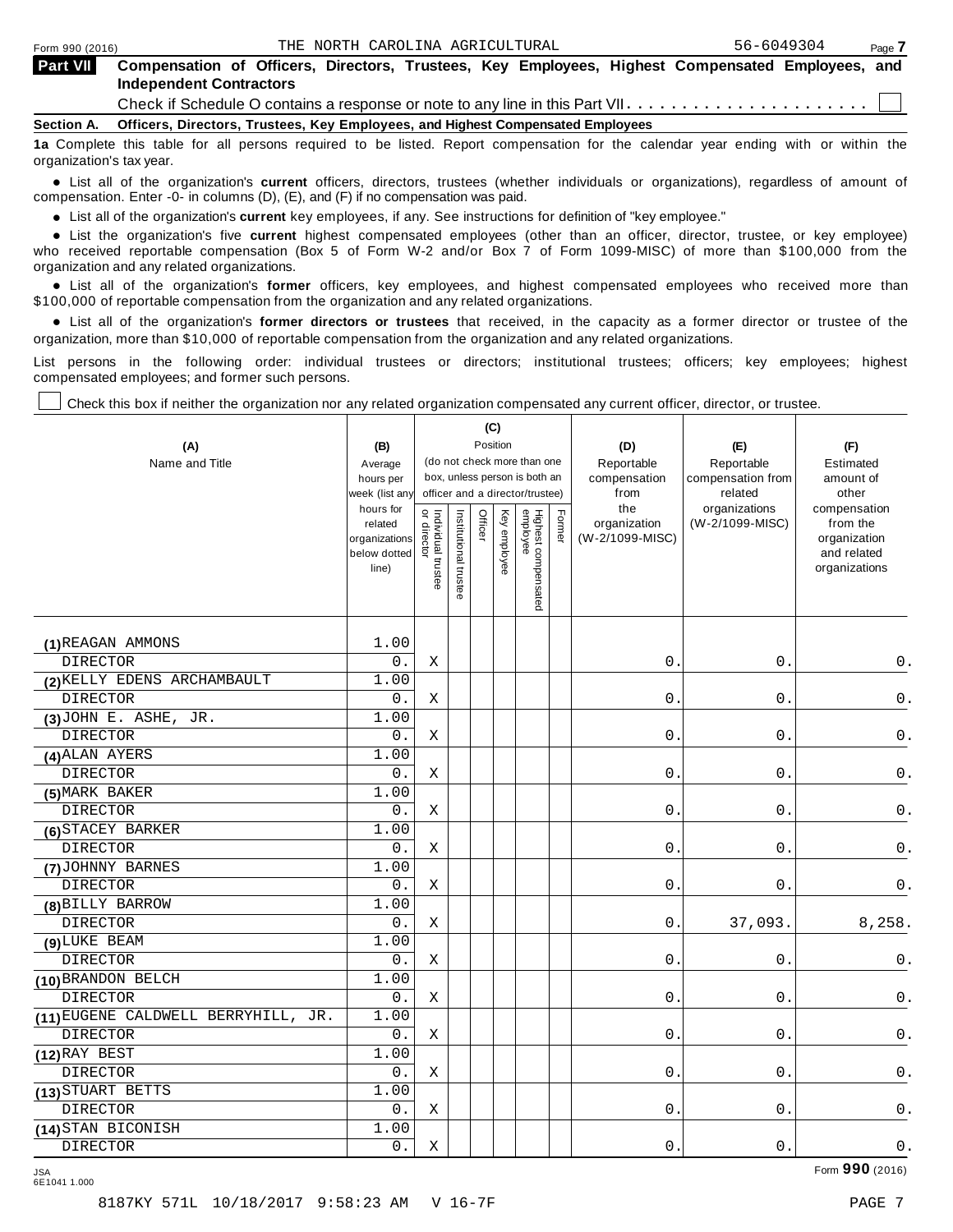| (A)                                                                                                                                                                                                                       | (B)                  |                                     |                       | (C)      |              |                                                                  |        | (D)                 |                   |                                                                                                                                                                                                                                                                                                                                                                                                                      |            |
|---------------------------------------------------------------------------------------------------------------------------------------------------------------------------------------------------------------------------|----------------------|-------------------------------------|-----------------------|----------|--------------|------------------------------------------------------------------|--------|---------------------|-------------------|----------------------------------------------------------------------------------------------------------------------------------------------------------------------------------------------------------------------------------------------------------------------------------------------------------------------------------------------------------------------------------------------------------------------|------------|
| Name and title                                                                                                                                                                                                            | Average              |                                     |                       | Position |              |                                                                  |        | Reportable          | Reportable        |                                                                                                                                                                                                                                                                                                                                                                                                                      |            |
|                                                                                                                                                                                                                           | hours per            |                                     |                       |          |              | (do not check more than one                                      |        | compensation        | compensation from |                                                                                                                                                                                                                                                                                                                                                                                                                      |            |
|                                                                                                                                                                                                                           | week (list any       |                                     |                       |          |              | box, unless person is both an<br>officer and a director/trustee) |        | from                | related           | Section A. Officers, Directors, Trustees, Key Employees, and Highest Compensated Employees (continued)<br>(E)<br>(F)<br>Estimated<br>amount of<br>other<br>compensation<br>organizations<br>from the<br>(W-2/1099-MISC)<br>organization<br>and related<br>organizations<br>0<br>0<br>0<br>0<br>0<br>0<br>0<br>0<br>92,729.<br>0<br>0<br>37,093.<br>143,459.<br>811,122.<br>848, 215.<br>151,717.<br>3<br>Χ<br>4<br>5 |            |
|                                                                                                                                                                                                                           | hours for<br>related |                                     |                       |          |              |                                                                  |        | the<br>organization |                   |                                                                                                                                                                                                                                                                                                                                                                                                                      |            |
|                                                                                                                                                                                                                           | organizations        |                                     |                       | Officer  |              |                                                                  | Former | (W-2/1099-MISC)     |                   |                                                                                                                                                                                                                                                                                                                                                                                                                      |            |
|                                                                                                                                                                                                                           | below dotted         |                                     |                       |          |              |                                                                  |        |                     |                   |                                                                                                                                                                                                                                                                                                                                                                                                                      |            |
|                                                                                                                                                                                                                           | line)                |                                     |                       |          | Key employee |                                                                  |        |                     |                   |                                                                                                                                                                                                                                                                                                                                                                                                                      |            |
|                                                                                                                                                                                                                           |                      | Individual trustee<br>  or director | Institutional trustee |          |              | Highest compensated<br>employee                                  |        |                     |                   |                                                                                                                                                                                                                                                                                                                                                                                                                      |            |
| <b>GRAHAM BOYD</b><br>15)                                                                                                                                                                                                 | 1.00                 |                                     |                       |          |              |                                                                  |        |                     |                   |                                                                                                                                                                                                                                                                                                                                                                                                                      |            |
| DIRECTOR                                                                                                                                                                                                                  | 0.                   | Χ                                   |                       |          |              |                                                                  |        | 0.                  |                   |                                                                                                                                                                                                                                                                                                                                                                                                                      |            |
| 16) GLEN BRADLEY                                                                                                                                                                                                          | 1.00                 |                                     |                       |          |              |                                                                  |        |                     |                   |                                                                                                                                                                                                                                                                                                                                                                                                                      |            |
| <b>DIRECTOR</b>                                                                                                                                                                                                           | 0.                   | Χ                                   |                       |          |              |                                                                  |        | 0.                  |                   |                                                                                                                                                                                                                                                                                                                                                                                                                      |            |
| 17) SAM BRAKE, JR.                                                                                                                                                                                                        | 1.00                 |                                     |                       |          |              |                                                                  |        |                     |                   |                                                                                                                                                                                                                                                                                                                                                                                                                      |            |
| <b>DIRECTOR</b>                                                                                                                                                                                                           | 0.                   | Χ                                   |                       |          |              |                                                                  |        | 0.                  |                   |                                                                                                                                                                                                                                                                                                                                                                                                                      |            |
| 18) TREY BRASWELL                                                                                                                                                                                                         | 1.00                 |                                     |                       |          |              |                                                                  |        |                     |                   |                                                                                                                                                                                                                                                                                                                                                                                                                      |            |
| DIRECTOR                                                                                                                                                                                                                  | 0.                   | Χ                                   |                       |          |              |                                                                  |        | 0.                  |                   |                                                                                                                                                                                                                                                                                                                                                                                                                      |            |
| (19) MITCHELL BRILEY                                                                                                                                                                                                      | 1.00                 |                                     |                       |          |              |                                                                  |        |                     |                   |                                                                                                                                                                                                                                                                                                                                                                                                                      |            |
| DIRECTOR                                                                                                                                                                                                                  | 0.                   | Χ                                   |                       |          |              |                                                                  |        | 0.                  |                   |                                                                                                                                                                                                                                                                                                                                                                                                                      |            |
| 20) ANDREW BURLESON                                                                                                                                                                                                       | 1.00                 |                                     |                       |          |              |                                                                  |        |                     |                   |                                                                                                                                                                                                                                                                                                                                                                                                                      |            |
| <b>DIRECTOR</b>                                                                                                                                                                                                           | 0.                   | Χ                                   |                       |          |              |                                                                  |        | 0.                  |                   |                                                                                                                                                                                                                                                                                                                                                                                                                      |            |
| 21) TOMMY BURLESON                                                                                                                                                                                                        | 1.00                 |                                     |                       |          |              |                                                                  |        |                     |                   |                                                                                                                                                                                                                                                                                                                                                                                                                      |            |
| <b>DIRECTOR</b>                                                                                                                                                                                                           | 0.                   | Χ                                   |                       |          |              |                                                                  |        | 0.                  |                   |                                                                                                                                                                                                                                                                                                                                                                                                                      |            |
| 22) FRED BURT                                                                                                                                                                                                             | 1.00                 |                                     |                       |          |              |                                                                  |        |                     |                   |                                                                                                                                                                                                                                                                                                                                                                                                                      |            |
| <b>DIRECTOR</b>                                                                                                                                                                                                           | 0.                   | Χ                                   |                       |          |              |                                                                  |        | 0.                  |                   |                                                                                                                                                                                                                                                                                                                                                                                                                      |            |
| 23) JEFF CHANDLER                                                                                                                                                                                                         | 1.00                 |                                     |                       |          |              |                                                                  |        |                     |                   |                                                                                                                                                                                                                                                                                                                                                                                                                      |            |
| <b>DIRECTOR</b>                                                                                                                                                                                                           | 0.                   | Χ                                   |                       |          |              |                                                                  |        | 0.                  |                   |                                                                                                                                                                                                                                                                                                                                                                                                                      | 19,922.    |
| 24) COREY CLAYTON                                                                                                                                                                                                         | 1.00                 |                                     |                       |          |              |                                                                  |        |                     |                   |                                                                                                                                                                                                                                                                                                                                                                                                                      |            |
| <b>DIRECTOR</b>                                                                                                                                                                                                           | 0.                   | Χ                                   |                       |          |              |                                                                  |        | 0.                  |                   |                                                                                                                                                                                                                                                                                                                                                                                                                      |            |
| 25) HENRY LEE COOK                                                                                                                                                                                                        | 1.00                 |                                     |                       |          |              |                                                                  |        |                     |                   |                                                                                                                                                                                                                                                                                                                                                                                                                      |            |
| <b>DIRECTOR</b>                                                                                                                                                                                                           | 0.                   | Χ                                   |                       |          |              |                                                                  |        | 0.                  |                   |                                                                                                                                                                                                                                                                                                                                                                                                                      |            |
| 1b Sub-total                                                                                                                                                                                                              |                      |                                     |                       |          |              |                                                                  |        | 0                   |                   |                                                                                                                                                                                                                                                                                                                                                                                                                      | 8,258.     |
| c Total from continuation sheets to Part VII, Section A                                                                                                                                                                   |                      |                                     |                       |          |              |                                                                  |        | 0.                  |                   |                                                                                                                                                                                                                                                                                                                                                                                                                      |            |
|                                                                                                                                                                                                                           |                      |                                     |                       |          |              |                                                                  |        | 0.                  |                   |                                                                                                                                                                                                                                                                                                                                                                                                                      |            |
| 2 Total number of individuals (including but not limited to those listed above) who received more than \$100,000 of                                                                                                       |                      |                                     |                       |          |              |                                                                  |        |                     |                   |                                                                                                                                                                                                                                                                                                                                                                                                                      |            |
| reportable compensation from the organization $\blacktriangleright$                                                                                                                                                       |                      | 0.                                  |                       |          |              |                                                                  |        |                     |                   |                                                                                                                                                                                                                                                                                                                                                                                                                      | Yes<br>No. |
| Did the organization list any former officer, director, or trustee, key employee, or highest compensated<br>3                                                                                                             |                      |                                     |                       |          |              |                                                                  |        |                     |                   |                                                                                                                                                                                                                                                                                                                                                                                                                      |            |
| employee on line 1a? If "Yes," complete Schedule J for such individual                                                                                                                                                    |                      |                                     |                       |          |              |                                                                  |        |                     |                   |                                                                                                                                                                                                                                                                                                                                                                                                                      |            |
| For any individual listed on line 1a, is the sum of reportable compensation and other compensation from the<br>4<br>organization and related organizations greater than \$150,000? If "Yes," complete Schedule J for such |                      |                                     |                       |          |              |                                                                  |        |                     |                   |                                                                                                                                                                                                                                                                                                                                                                                                                      |            |
| Did any person listed on line 1a receive or accrue compensation from any unrelated organization or individual<br>5.                                                                                                       |                      |                                     |                       |          |              |                                                                  |        |                     |                   |                                                                                                                                                                                                                                                                                                                                                                                                                      |            |
| for services rendered to the organization? If "Yes," complete Schedule J for such person<br><b>Section B. Independent Contractors</b>                                                                                     |                      |                                     |                       |          |              |                                                                  |        |                     |                   |                                                                                                                                                                                                                                                                                                                                                                                                                      |            |
| Complete this table for your five highest compensated independent contractors that received more than \$100,000 of                                                                                                        |                      |                                     |                       |          |              |                                                                  |        |                     |                   |                                                                                                                                                                                                                                                                                                                                                                                                                      |            |
| 1.<br>compensation from the organization. Report compensation for the calendar year ending with or within the organization's tax                                                                                          |                      |                                     |                       |          |              |                                                                  |        |                     |                   |                                                                                                                                                                                                                                                                                                                                                                                                                      |            |
| year.                                                                                                                                                                                                                     |                      |                                     |                       |          |              |                                                                  |        |                     |                   |                                                                                                                                                                                                                                                                                                                                                                                                                      |            |

|     | Name and business address                                                                                                                                                                   | Description of services | Compensation  |
|-----|---------------------------------------------------------------------------------------------------------------------------------------------------------------------------------------------|-------------------------|---------------|
|     |                                                                                                                                                                                             |                         |               |
|     |                                                                                                                                                                                             |                         |               |
|     |                                                                                                                                                                                             |                         |               |
|     |                                                                                                                                                                                             |                         |               |
|     |                                                                                                                                                                                             |                         |               |
|     | 2 Total number of independent contractors (including but not limited to those listed above) who received<br>more than \$100,000 in compensation from the organization $\blacktriangleright$ |                         |               |
| 10A |                                                                                                                                                                                             |                         | $\sim$ $\sim$ |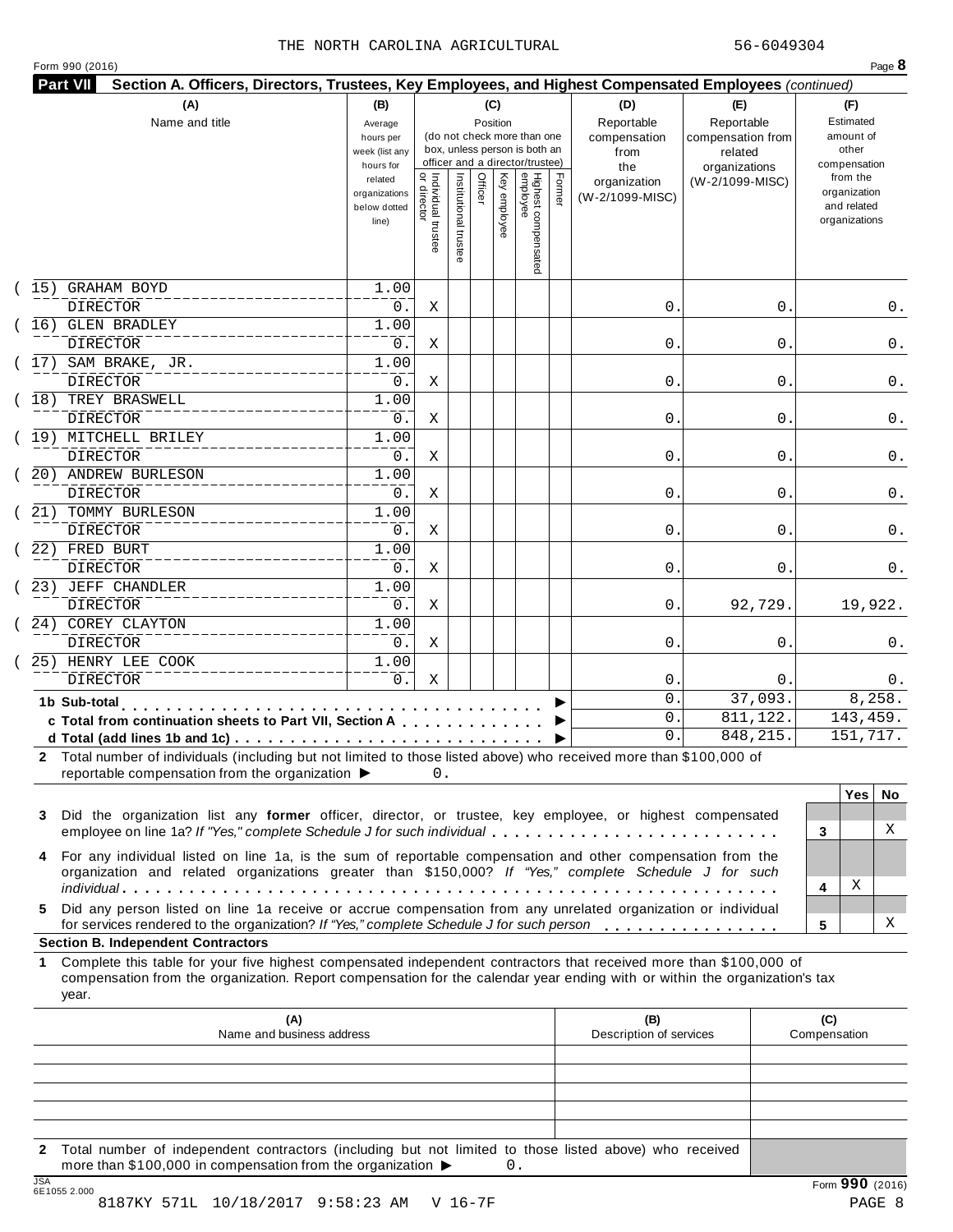|  | Form 990 (2016) |  |
|--|-----------------|--|
|  |                 |  |

|         | Name and title                                                                                                                                                                                                                                                                                                                                               | (B)<br>Average<br>hours per<br>week (list any<br>hours for |                                     |                       | (C)     | Position     | (do not check more than one<br>box, unless person is both an<br>officer and a director/trustee) |        | (D)<br>Reportable<br>compensation<br>from<br>the | (E)<br>Reportable<br>compensation from<br>related<br>organizations | (F)<br>Estimated<br>amount of<br>other<br>compensation   |
|---------|--------------------------------------------------------------------------------------------------------------------------------------------------------------------------------------------------------------------------------------------------------------------------------------------------------------------------------------------------------------|------------------------------------------------------------|-------------------------------------|-----------------------|---------|--------------|-------------------------------------------------------------------------------------------------|--------|--------------------------------------------------|--------------------------------------------------------------------|----------------------------------------------------------|
|         |                                                                                                                                                                                                                                                                                                                                                              | related<br>organizations<br>below dotted<br>line)          | Individual trustee<br>  or director | Institutional trustee | Officer | Key employee | Highest compensated<br>employee                                                                 | Former | organization<br>(W-2/1099-MISC)                  | (W-2/1099-MISC)                                                    | from the<br>organization<br>and related<br>organizations |
|         | 26) LESLIE M. COOK                                                                                                                                                                                                                                                                                                                                           | 1.00                                                       |                                     |                       |         |              |                                                                                                 |        |                                                  |                                                                    |                                                          |
|         | <b>DIRECTOR</b><br>27) JOHN COOPER                                                                                                                                                                                                                                                                                                                           | 0.<br>1.00                                                 | Χ                                   |                       |         |              |                                                                                                 |        | 0.                                               | 0                                                                  | 0.                                                       |
|         | <b>DIRECTOR</b>                                                                                                                                                                                                                                                                                                                                              | 0.                                                         | Χ                                   |                       |         |              |                                                                                                 |        | 0.                                               | 0                                                                  | 0.                                                       |
|         | 28) RICK COOR                                                                                                                                                                                                                                                                                                                                                | 1.00                                                       |                                     |                       |         |              |                                                                                                 |        |                                                  |                                                                    |                                                          |
|         | <b>DIRECTOR</b>                                                                                                                                                                                                                                                                                                                                              | 0.                                                         | Χ                                   |                       |         |              |                                                                                                 |        | 0.                                               | 0                                                                  | 0.                                                       |
|         | 29) DAVID CORUM                                                                                                                                                                                                                                                                                                                                              | 1.00                                                       |                                     |                       |         |              |                                                                                                 |        |                                                  |                                                                    |                                                          |
|         | <b>DIRECTOR</b><br>30) CLINTON CROCKER                                                                                                                                                                                                                                                                                                                       | 0.<br>1.00                                                 | Χ                                   |                       |         |              |                                                                                                 |        | 0.                                               | 0                                                                  | 0.                                                       |
|         | DIRECTOR                                                                                                                                                                                                                                                                                                                                                     | 0.                                                         | Χ                                   |                       |         |              |                                                                                                 |        | 0.                                               | 0                                                                  | 0.                                                       |
|         | 31) ANDY CURLISS                                                                                                                                                                                                                                                                                                                                             | 1.00                                                       |                                     |                       |         |              |                                                                                                 |        |                                                  |                                                                    |                                                          |
|         | <b>DIRECTOR</b>                                                                                                                                                                                                                                                                                                                                              | 0.                                                         | Χ                                   |                       |         |              |                                                                                                 |        | 0.                                               | 0                                                                  | 0.                                                       |
|         | 32) AMY DALRYMPLE                                                                                                                                                                                                                                                                                                                                            | 1.00                                                       |                                     |                       |         |              |                                                                                                 |        |                                                  |                                                                    |                                                          |
|         | <b>DIRECTOR</b>                                                                                                                                                                                                                                                                                                                                              | 0.                                                         | Χ                                   |                       |         |              |                                                                                                 |        | 0.                                               | 0                                                                  | 0.                                                       |
|         | 33) PETER DANIEL                                                                                                                                                                                                                                                                                                                                             | 1.00                                                       |                                     |                       |         |              |                                                                                                 |        |                                                  |                                                                    |                                                          |
|         | <b>DIRECTOR</b><br>34) JAY B. DARDEN, IV                                                                                                                                                                                                                                                                                                                     | 0.<br>1.00                                                 | Χ                                   |                       |         |              |                                                                                                 |        | 0.                                               | 0                                                                  | 0.                                                       |
|         | DIRECTOR                                                                                                                                                                                                                                                                                                                                                     | 0.                                                         | Χ                                   |                       |         |              |                                                                                                 |        | 0.                                               | 0                                                                  | 0.                                                       |
|         | 35) THOMAS PHILIP DARK                                                                                                                                                                                                                                                                                                                                       | 1.00                                                       |                                     |                       |         |              |                                                                                                 |        |                                                  |                                                                    |                                                          |
|         | <b>DIRECTOR</b>                                                                                                                                                                                                                                                                                                                                              | 0.                                                         | Χ                                   |                       |         |              |                                                                                                 |        | 0.                                               | 0                                                                  | 0.                                                       |
|         | 36) DAVID DAVENPORT                                                                                                                                                                                                                                                                                                                                          | 1.00                                                       |                                     |                       |         |              |                                                                                                 |        |                                                  |                                                                    |                                                          |
|         | <b>DIRECTOR</b>                                                                                                                                                                                                                                                                                                                                              | 0.                                                         | Χ                                   |                       |         |              |                                                                                                 |        | 0.                                               | 0                                                                  | 0.                                                       |
|         | 1b Sub-total<br>.<br>c Total from continuation sheets to Part VII, Section A                                                                                                                                                                                                                                                                                 |                                                            |                                     |                       |         |              |                                                                                                 |        |                                                  |                                                                    |                                                          |
| 3       | 2 Total number of individuals (including but not limited to those listed above) who received more than \$100,000 of<br>reportable compensation from the organization ▶<br>Did the organization list any former officer, director, or trustee, key employee, or highest compensated<br>employee on line 1a? If "Yes," complete Schedule J for such individual |                                                            | 0.                                  |                       |         |              |                                                                                                 |        |                                                  |                                                                    | <b>Yes</b><br>No.<br>X<br>3                              |
| 4<br>5. | For any individual listed on line 1a, is the sum of reportable compensation and other compensation from the<br>organization and related organizations greater than \$150,000? If "Yes," complete Schedule J for such<br>Did any person listed on line 1a receive or accrue compensation from any unrelated organization or individual                        |                                                            |                                     |                       |         |              |                                                                                                 |        |                                                  |                                                                    | х<br>4                                                   |
|         | for services rendered to the organization? If "Yes," complete Schedule J for such person<br><b>Section B. Independent Contractors</b>                                                                                                                                                                                                                        |                                                            |                                     |                       |         |              |                                                                                                 |        |                                                  |                                                                    | х<br>5                                                   |
| 1       | Complete this table for your five highest compensated independent contractors that received more than \$100,000 of<br>compensation from the organization. Report compensation for the calendar year ending with or within the organization's tax<br>year.                                                                                                    |                                                            |                                     |                       |         |              |                                                                                                 |        |                                                  |                                                                    |                                                          |
|         | (A)<br>Name and business address                                                                                                                                                                                                                                                                                                                             |                                                            |                                     |                       |         |              |                                                                                                 |        | (B)<br>Description of services                   |                                                                    | (C)<br>Compensation                                      |
|         |                                                                                                                                                                                                                                                                                                                                                              |                                                            |                                     |                       |         |              |                                                                                                 |        |                                                  |                                                                    |                                                          |
|         |                                                                                                                                                                                                                                                                                                                                                              |                                                            |                                     |                       |         |              |                                                                                                 |        |                                                  |                                                                    |                                                          |

JSA Form **990** (2016) 6E1055 2.000 8187KY 571L 10/18/2017 9:58:23 AM V 16-7F 2018 1878 PAGE 9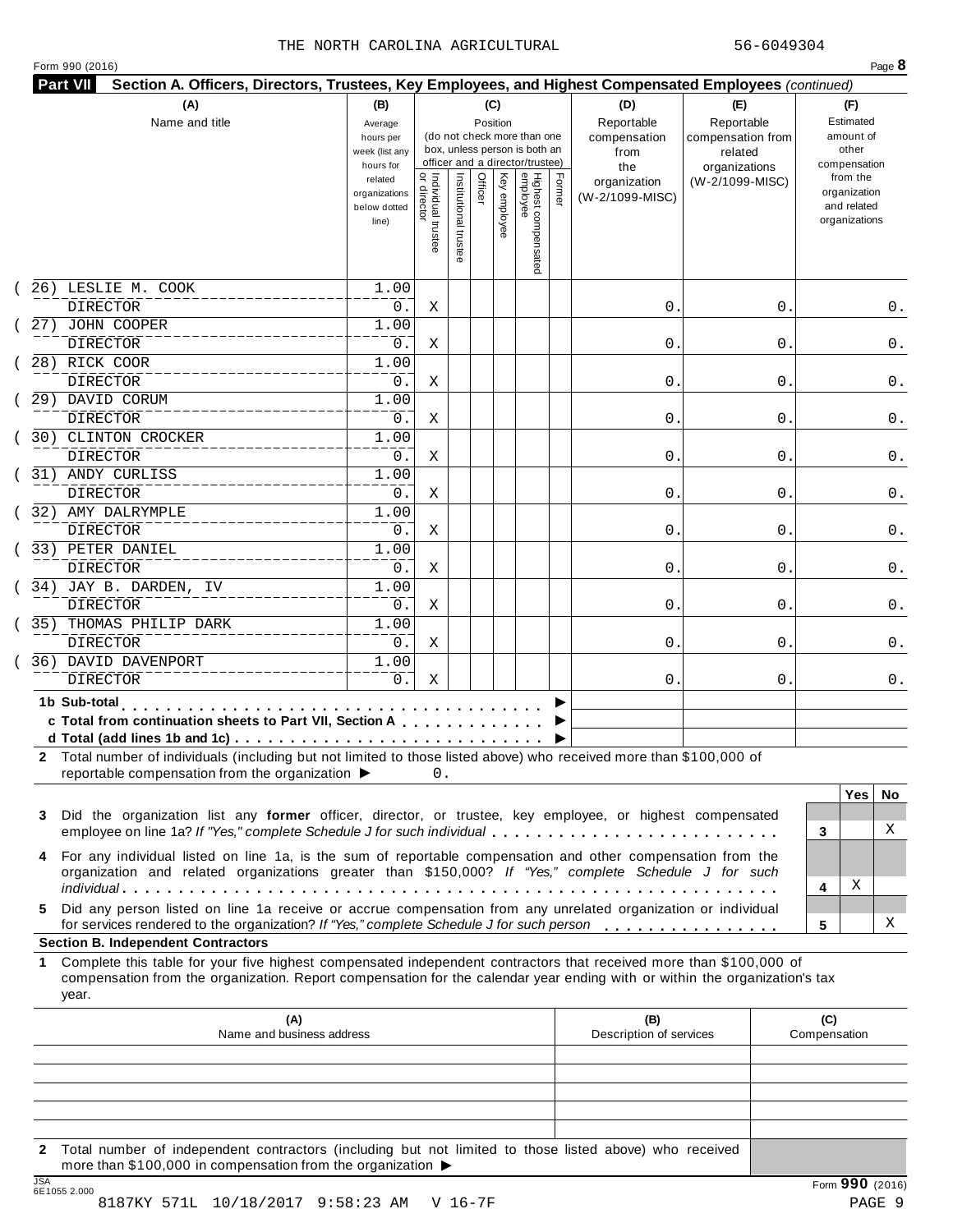|  | Form 990 (2016) |  |
|--|-----------------|--|
|  |                 |  |

| 37)<br>1b Sub-total<br>3<br>4 | SAMUEL D. DAVIS<br><b>DIRECTOR</b><br>38) ROGENA DEESE<br><b>DIRECTOR</b><br>39) G. BRANTLEY DELOATCHE<br><b>DIRECTOR</b><br>40) JOE L. DOLL<br><b>DIRECTOR</b><br>$(41)$ JOSEPH LEE DUPREE, JR.<br>DIRECTOR<br>(42) CLAYTON EATON<br><b>DIRECTOR</b><br>(43) JACK EDMONDSON<br><b>DIRECTOR</b><br>(44) ANDREW Q. EURE<br><b>DIRECTOR</b><br>(45) ROBERT B. FLEMING, JR.<br>DIRECTOR<br>46) BOB FORD | related<br>organizations<br>below dotted<br>line)<br>1.00<br>0.<br>1.00<br>0.<br>1.00<br>0.<br>1.00<br>0.<br>1.00<br>0.<br>1.00<br>0.<br>1.00<br>0.<br>1.00<br>0.<br>1.00<br>0. | Individual trustee<br>  or director<br>Χ<br>Χ<br>Χ<br>Χ<br>Χ<br>Χ<br>Χ<br>Χ | Institutional trustee | Officer | Key employee | Highest compensated<br>employee | Former | organization<br>(W-2/1099-MISC)<br>0.<br>0.<br>0.<br>0.<br>0. | (W-2/1099-MISC)<br>0<br>0<br>0<br>0<br>0 | from the<br>organization<br>and related<br>organizations<br>0.<br>0.<br>0.<br>0.<br>0. |
|-------------------------------|------------------------------------------------------------------------------------------------------------------------------------------------------------------------------------------------------------------------------------------------------------------------------------------------------------------------------------------------------------------------------------------------------|---------------------------------------------------------------------------------------------------------------------------------------------------------------------------------|-----------------------------------------------------------------------------|-----------------------|---------|--------------|---------------------------------|--------|---------------------------------------------------------------|------------------------------------------|----------------------------------------------------------------------------------------|
|                               |                                                                                                                                                                                                                                                                                                                                                                                                      |                                                                                                                                                                                 |                                                                             |                       |         |              |                                 |        |                                                               |                                          |                                                                                        |
|                               |                                                                                                                                                                                                                                                                                                                                                                                                      |                                                                                                                                                                                 |                                                                             |                       |         |              |                                 |        |                                                               |                                          |                                                                                        |
|                               |                                                                                                                                                                                                                                                                                                                                                                                                      |                                                                                                                                                                                 |                                                                             |                       |         |              |                                 |        |                                                               |                                          |                                                                                        |
|                               |                                                                                                                                                                                                                                                                                                                                                                                                      |                                                                                                                                                                                 |                                                                             |                       |         |              |                                 |        |                                                               |                                          |                                                                                        |
|                               |                                                                                                                                                                                                                                                                                                                                                                                                      |                                                                                                                                                                                 |                                                                             |                       |         |              |                                 |        |                                                               |                                          |                                                                                        |
|                               |                                                                                                                                                                                                                                                                                                                                                                                                      |                                                                                                                                                                                 |                                                                             |                       |         |              |                                 |        |                                                               |                                          |                                                                                        |
|                               |                                                                                                                                                                                                                                                                                                                                                                                                      |                                                                                                                                                                                 |                                                                             |                       |         |              |                                 |        |                                                               |                                          |                                                                                        |
|                               |                                                                                                                                                                                                                                                                                                                                                                                                      |                                                                                                                                                                                 |                                                                             |                       |         |              |                                 |        |                                                               |                                          |                                                                                        |
|                               |                                                                                                                                                                                                                                                                                                                                                                                                      |                                                                                                                                                                                 |                                                                             |                       |         |              |                                 |        |                                                               |                                          |                                                                                        |
|                               |                                                                                                                                                                                                                                                                                                                                                                                                      |                                                                                                                                                                                 |                                                                             |                       |         |              |                                 |        |                                                               |                                          |                                                                                        |
|                               |                                                                                                                                                                                                                                                                                                                                                                                                      |                                                                                                                                                                                 |                                                                             |                       |         |              |                                 |        |                                                               |                                          |                                                                                        |
|                               |                                                                                                                                                                                                                                                                                                                                                                                                      |                                                                                                                                                                                 |                                                                             |                       |         |              |                                 |        | 0.                                                            | 0                                        | 0.                                                                                     |
|                               |                                                                                                                                                                                                                                                                                                                                                                                                      |                                                                                                                                                                                 |                                                                             |                       |         |              |                                 |        | 0.                                                            | 0                                        | 0.                                                                                     |
|                               |                                                                                                                                                                                                                                                                                                                                                                                                      |                                                                                                                                                                                 |                                                                             |                       |         |              |                                 |        |                                                               |                                          |                                                                                        |
|                               |                                                                                                                                                                                                                                                                                                                                                                                                      |                                                                                                                                                                                 |                                                                             |                       |         |              |                                 |        | 0.                                                            | 0                                        | 0.                                                                                     |
|                               |                                                                                                                                                                                                                                                                                                                                                                                                      |                                                                                                                                                                                 |                                                                             |                       |         |              |                                 |        |                                                               |                                          |                                                                                        |
|                               |                                                                                                                                                                                                                                                                                                                                                                                                      |                                                                                                                                                                                 | Χ                                                                           |                       |         |              |                                 |        | 0.                                                            | 0                                        | 0.                                                                                     |
|                               |                                                                                                                                                                                                                                                                                                                                                                                                      | 1.00                                                                                                                                                                            |                                                                             |                       |         |              |                                 |        |                                                               |                                          |                                                                                        |
|                               | <b>DIRECTOR</b>                                                                                                                                                                                                                                                                                                                                                                                      | $0$ .                                                                                                                                                                           | Χ                                                                           |                       |         |              |                                 |        | 0.                                                            | 0                                        | 0.                                                                                     |
|                               | 47) R. JOSEPH FREEMAN                                                                                                                                                                                                                                                                                                                                                                                | 1.00                                                                                                                                                                            |                                                                             |                       |         |              |                                 |        |                                                               |                                          |                                                                                        |
|                               | <b>DIRECTOR</b>                                                                                                                                                                                                                                                                                                                                                                                      | 0.                                                                                                                                                                              | Χ                                                                           |                       |         |              |                                 |        | 0.                                                            | 0                                        | 0.                                                                                     |
|                               | .<br>c Total from continuation sheets to Part VII, Section A<br>d Total (add lines 1b and 1c) $\ldots \ldots \ldots \ldots \ldots \ldots \ldots \ldots \ldots \ldots \ldots$                                                                                                                                                                                                                         |                                                                                                                                                                                 |                                                                             |                       |         |              |                                 |        |                                                               |                                          |                                                                                        |
|                               | 2 Total number of individuals (including but not limited to those listed above) who received more than \$100,000 of<br>reportable compensation from the organization ▶<br>Did the organization list any former officer, director, or trustee, key employee, or highest compensated<br>employee on line 1a? If "Yes," complete Schedule J for such individual                                         |                                                                                                                                                                                 | 0.                                                                          |                       |         |              |                                 |        |                                                               |                                          | <b>Yes</b><br>No.<br>X<br>3                                                            |
| 5.                            | For any individual listed on line 1a, is the sum of reportable compensation and other compensation from the<br>organization and related organizations greater than \$150,000? If "Yes," complete Schedule J for such<br>Did any person listed on line 1a receive or accrue compensation from any unrelated organization or individual                                                                |                                                                                                                                                                                 |                                                                             |                       |         |              |                                 |        |                                                               |                                          | х<br>4                                                                                 |
|                               | for services rendered to the organization? If "Yes," complete Schedule J for such person<br><b>Section B. Independent Contractors</b>                                                                                                                                                                                                                                                                |                                                                                                                                                                                 |                                                                             |                       |         |              |                                 |        |                                                               |                                          | х<br>5                                                                                 |
| 1<br>year.                    | Complete this table for your five highest compensated independent contractors that received more than \$100,000 of<br>compensation from the organization. Report compensation for the calendar year ending with or within the organization's tax                                                                                                                                                     |                                                                                                                                                                                 |                                                                             |                       |         |              |                                 |        |                                                               |                                          |                                                                                        |
|                               | (A)<br>Name and business address                                                                                                                                                                                                                                                                                                                                                                     |                                                                                                                                                                                 |                                                                             |                       |         |              |                                 |        | (B)<br>Description of services                                |                                          | (C)<br>Compensation                                                                    |
|                               |                                                                                                                                                                                                                                                                                                                                                                                                      |                                                                                                                                                                                 |                                                                             |                       |         |              |                                 |        |                                                               |                                          |                                                                                        |
|                               |                                                                                                                                                                                                                                                                                                                                                                                                      |                                                                                                                                                                                 |                                                                             |                       |         |              |                                 |        |                                                               |                                          |                                                                                        |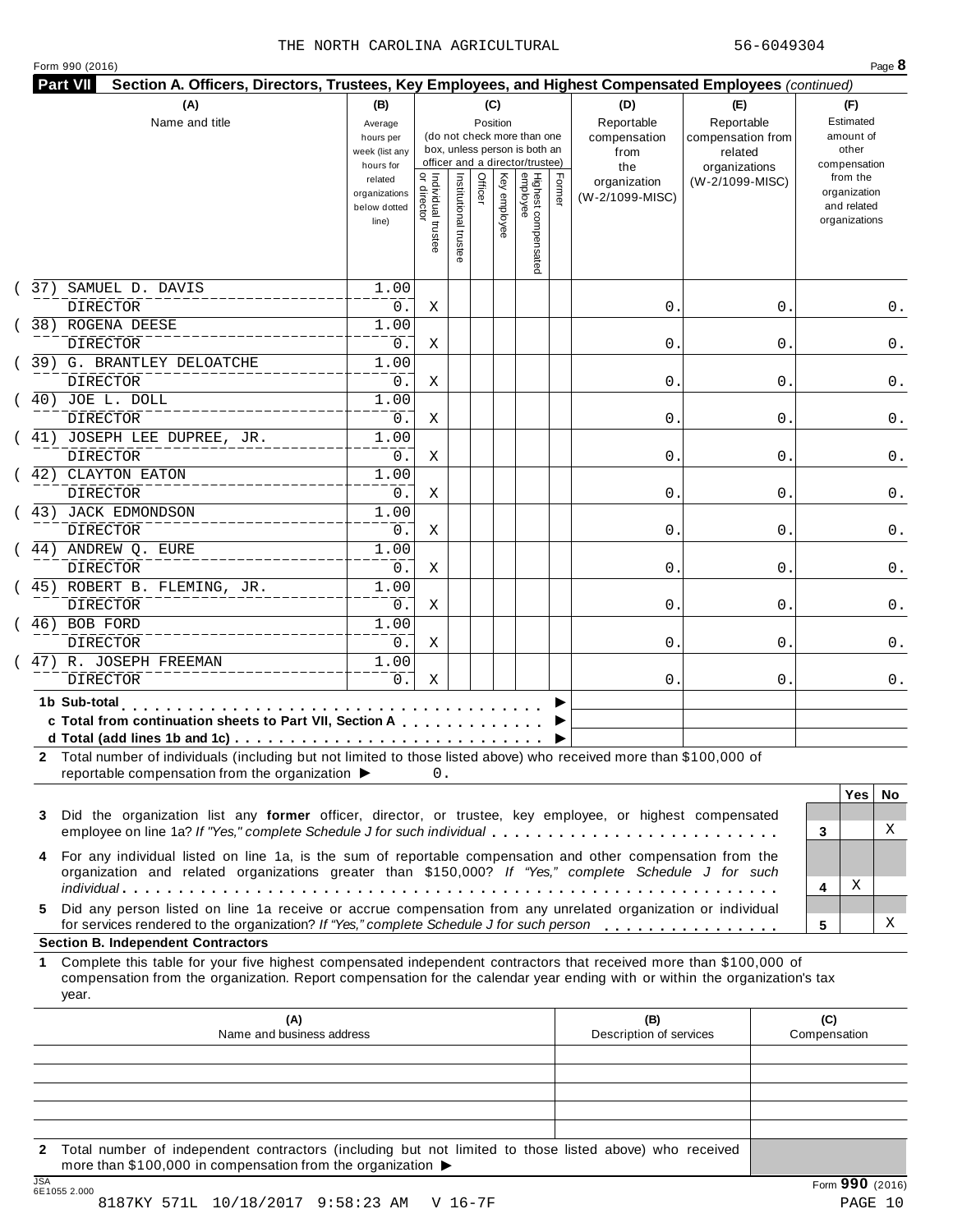| Form 990 (2016) |  |  |  |  |
|-----------------|--|--|--|--|
|-----------------|--|--|--|--|

| (A)<br>Name and title                                                                                                                                                                                                                                           | (B)<br>Average<br>hours per<br>week (list any<br>hours for |                                     |                       | (C)<br>Position | (do not check more than one<br>box, unless person is both an<br>officer and a director/trustee) |                                 |        | (D)<br>Reportable<br>compensation<br>from<br>the | (E)<br>Reportable<br>compensation from<br>related<br>organizations |                     | (F)<br>Estimated<br>amount of<br>other<br>compensation   |          |
|-----------------------------------------------------------------------------------------------------------------------------------------------------------------------------------------------------------------------------------------------------------------|------------------------------------------------------------|-------------------------------------|-----------------------|-----------------|-------------------------------------------------------------------------------------------------|---------------------------------|--------|--------------------------------------------------|--------------------------------------------------------------------|---------------------|----------------------------------------------------------|----------|
|                                                                                                                                                                                                                                                                 | related<br>organizations<br>below dotted<br>line)          | Individual trustee<br>  or director | Institutional trustee | Officer         | Key employee                                                                                    | Highest compensated<br>employee | Former | organization<br>(W-2/1099-MISC)                  | (W-2/1099-MISC)                                                    |                     | from the<br>organization<br>and related<br>organizations |          |
| JIMMY GENTRY<br>48)<br><b>DIRECTOR</b>                                                                                                                                                                                                                          | 1.00<br>0.                                                 | Χ                                   |                       |                 |                                                                                                 |                                 |        | 0.                                               | 0                                                                  |                     |                                                          | 0.       |
| 49) BRENDA GILBERT<br><b>DIRECTOR</b>                                                                                                                                                                                                                           | 1.00<br>0.                                                 | Χ                                   |                       |                 |                                                                                                 |                                 |        | 0.                                               | 0                                                                  |                     |                                                          | 0.       |
| 50) CHARLES GLASS<br><b>DIRECTOR</b>                                                                                                                                                                                                                            | 1.00<br>0.                                                 | Χ                                   |                       |                 |                                                                                                 |                                 |        | 0.                                               | 0                                                                  |                     |                                                          | 0.       |
| 51) MIKE GODLEY<br><b>DIRECTOR</b>                                                                                                                                                                                                                              | 1.00<br>0.                                                 | Χ                                   |                       |                 |                                                                                                 |                                 |        | 0.                                               | 0                                                                  |                     |                                                          | 0.       |
| 52) ERIC GONDER<br><b>DIRECTOR</b>                                                                                                                                                                                                                              | 1.00<br>0.                                                 | Χ                                   |                       |                 |                                                                                                 |                                 |        | 0.                                               | 0                                                                  |                     |                                                          | 0.       |
| 53) CHARLES HALL<br><b>DIRECTOR</b>                                                                                                                                                                                                                             | 1.00<br>0.                                                 | Χ                                   |                       |                 |                                                                                                 |                                 |        | 0.                                               | 0                                                                  |                     |                                                          | 0.       |
| 54) MARGARET G. HAMM<br><b>DIRECTOR</b>                                                                                                                                                                                                                         | 1.00<br>0.                                                 | X                                   |                       |                 |                                                                                                 |                                 |        | 0.                                               | 0                                                                  |                     |                                                          | 0.       |
| 55) JOHN WAYNE HARDISON<br><b>DIRECTOR</b>                                                                                                                                                                                                                      | 1.00<br>0.                                                 | Χ                                   |                       |                 |                                                                                                 |                                 |        | 0.                                               | 0                                                                  |                     |                                                          | 0.       |
| 56) E.B. HARRIS<br>DIRECTOR                                                                                                                                                                                                                                     | 1.00<br>0.                                                 | Χ                                   |                       |                 |                                                                                                 |                                 |        | 0.                                               | 0                                                                  |                     |                                                          | 0.       |
| 57) LINDA HARRIS<br><b>DIRECTOR</b>                                                                                                                                                                                                                             | 1.00<br>0.                                                 | X                                   |                       |                 |                                                                                                 |                                 |        | 0.                                               | 0                                                                  |                     |                                                          | 0.       |
| 58) DAVID HARTMAN<br><b>DIRECTOR</b>                                                                                                                                                                                                                            | 1.00<br>0.                                                 | Χ                                   |                       |                 |                                                                                                 |                                 |        | 0.                                               | 0                                                                  |                     |                                                          | 0.       |
| 1b Sub-total<br>c Total from continuation sheets to Part VII, Section A<br>2 Total number of individuals (including but not limited to those listed above) who received more than \$100,000 of<br>reportable compensation from the organization ▶               |                                                            | 0.                                  |                       |                 |                                                                                                 |                                 |        |                                                  |                                                                    |                     |                                                          |          |
| Did the organization list any former officer, director, or trustee, key employee, or highest compensated<br>3<br>employee on line 1a? If "Yes," complete Schedule J for such individual                                                                         |                                                            |                                     |                       |                 |                                                                                                 |                                 |        |                                                  |                                                                    | 3                   | <b>Yes</b>                                               | No.<br>X |
| For any individual listed on line 1a, is the sum of reportable compensation and other compensation from the<br>4<br>organization and related organizations greater than \$150,000? If "Yes," complete Schedule J for such                                       |                                                            |                                     |                       |                 |                                                                                                 |                                 |        |                                                  |                                                                    | 4                   | Χ                                                        |          |
| Did any person listed on line 1a receive or accrue compensation from any unrelated organization or individual<br>5.<br>for services rendered to the organization? If "Yes," complete Schedule J for such person                                                 |                                                            |                                     |                       |                 |                                                                                                 |                                 |        |                                                  |                                                                    | 5                   |                                                          | х        |
| <b>Section B. Independent Contractors</b>                                                                                                                                                                                                                       |                                                            |                                     |                       |                 |                                                                                                 |                                 |        |                                                  |                                                                    |                     |                                                          |          |
| Complete this table for your five highest compensated independent contractors that received more than \$100,000 of<br>1.<br>compensation from the organization. Report compensation for the calendar year ending with or within the organization's tax<br>year. |                                                            |                                     |                       |                 |                                                                                                 |                                 |        |                                                  |                                                                    |                     |                                                          |          |
| (A)<br>Name and business address                                                                                                                                                                                                                                |                                                            |                                     |                       |                 |                                                                                                 |                                 |        | (B)<br>Description of services                   |                                                                    | (C)<br>Compensation |                                                          |          |
|                                                                                                                                                                                                                                                                 |                                                            |                                     |                       |                 |                                                                                                 |                                 |        |                                                  |                                                                    |                     |                                                          |          |
|                                                                                                                                                                                                                                                                 |                                                            |                                     |                       |                 |                                                                                                 |                                 |        |                                                  |                                                                    |                     |                                                          |          |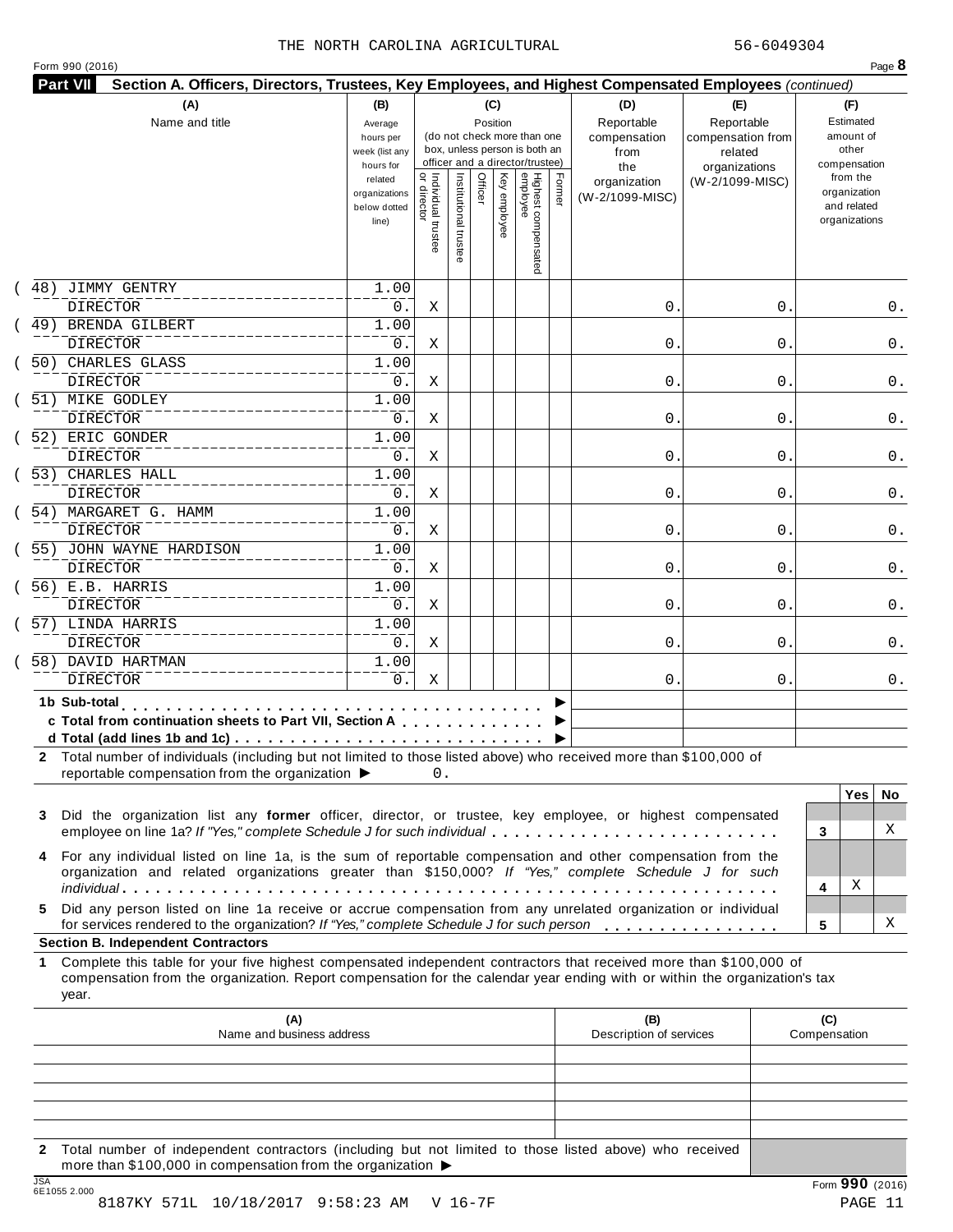| Form 990 (2016) |  |  |  |  |
|-----------------|--|--|--|--|
|-----------------|--|--|--|--|

|         | (A)<br>Name and title                                                                                                                                                                                                                                                                                                                                        | (B)<br>Average<br>hours per<br>week (list any<br>hours for |                                     |                       |         | (C)<br>Position | (do not check more than one<br>box, unless person is both an<br>officer and a director/trustee) |        | (D)<br>Reportable<br>compensation<br>from<br>the | (E)<br>Reportable<br>compensation from<br>related<br>organizations | (F)<br>Estimated<br>amount of<br>other<br>compensation   |
|---------|--------------------------------------------------------------------------------------------------------------------------------------------------------------------------------------------------------------------------------------------------------------------------------------------------------------------------------------------------------------|------------------------------------------------------------|-------------------------------------|-----------------------|---------|-----------------|-------------------------------------------------------------------------------------------------|--------|--------------------------------------------------|--------------------------------------------------------------------|----------------------------------------------------------|
|         |                                                                                                                                                                                                                                                                                                                                                              | related<br>organizations<br>below dotted<br>line)          | Individual trustee<br>  or director | Institutional trustee | Officer | Key employee    | Highest compensated<br>employee                                                                 | Former | organization<br>(W-2/1099-MISC)                  | (W-2/1099-MISC)                                                    | from the<br>organization<br>and related<br>organizations |
| 59)     | DAVID HEATH                                                                                                                                                                                                                                                                                                                                                  | 1.00                                                       |                                     |                       |         |                 |                                                                                                 |        |                                                  |                                                                    |                                                          |
|         | <b>DIRECTOR</b>                                                                                                                                                                                                                                                                                                                                              | 0.                                                         | Χ                                   |                       |         |                 |                                                                                                 |        | 0.                                               | 0                                                                  | 0.                                                       |
|         | 60) ZANE HEDGECOCK<br><b>DIRECTOR</b>                                                                                                                                                                                                                                                                                                                        | 1.00<br>0.                                                 | Χ                                   |                       |         |                 |                                                                                                 |        | 0.                                               | 0                                                                  | 0.                                                       |
|         | 61) DAVID M. HEIGHT, JR.                                                                                                                                                                                                                                                                                                                                     | 1.00                                                       |                                     |                       |         |                 |                                                                                                 |        |                                                  |                                                                    |                                                          |
|         | <b>DIRECTOR</b>                                                                                                                                                                                                                                                                                                                                              | 0.                                                         | Χ                                   |                       |         |                 |                                                                                                 |        | 0.                                               | 0                                                                  | 0.                                                       |
|         | 62) KENDALL HILL                                                                                                                                                                                                                                                                                                                                             | 1.00                                                       |                                     |                       |         |                 |                                                                                                 |        |                                                  |                                                                    |                                                          |
|         | DIRECTOR                                                                                                                                                                                                                                                                                                                                                     | 0.                                                         | Χ                                   |                       |         |                 |                                                                                                 |        | 0.                                               | 0                                                                  | 0.                                                       |
|         | 63) DAVID HINNANT                                                                                                                                                                                                                                                                                                                                            | 1.00                                                       |                                     |                       |         |                 |                                                                                                 |        |                                                  |                                                                    |                                                          |
|         | DIRECTOR                                                                                                                                                                                                                                                                                                                                                     | 0.                                                         | Χ                                   |                       |         |                 |                                                                                                 |        | 0.                                               | 0                                                                  | 0.                                                       |
|         | 64) BONNIE HOLLOMAN                                                                                                                                                                                                                                                                                                                                          | 1.00                                                       |                                     |                       |         |                 |                                                                                                 |        |                                                  |                                                                    |                                                          |
|         | <b>DIRECTOR</b>                                                                                                                                                                                                                                                                                                                                              | 0.                                                         | Χ                                   |                       |         |                 |                                                                                                 |        | 0.                                               | 0                                                                  | 0.                                                       |
|         | 65) SARA DILLON HOUGH<br><b>DIRECTOR</b>                                                                                                                                                                                                                                                                                                                     | 1.00<br>0.                                                 |                                     |                       |         |                 |                                                                                                 |        | 0.                                               |                                                                    |                                                          |
|         | 66) OUINN HOWARD                                                                                                                                                                                                                                                                                                                                             | 1.00                                                       | Χ                                   |                       |         |                 |                                                                                                 |        |                                                  | 0                                                                  | 0.                                                       |
|         | <b>DIRECTOR</b>                                                                                                                                                                                                                                                                                                                                              | 0.                                                         | Χ                                   |                       |         |                 |                                                                                                 |        | 0.                                               | 0                                                                  | 0.                                                       |
|         | 67) JIM HUNT                                                                                                                                                                                                                                                                                                                                                 | 1.00                                                       |                                     |                       |         |                 |                                                                                                 |        |                                                  |                                                                    |                                                          |
|         | <b>DIRECTOR</b>                                                                                                                                                                                                                                                                                                                                              | 0.                                                         | Χ                                   |                       |         |                 |                                                                                                 |        | 0.                                               | 0                                                                  | 0.                                                       |
|         | 68) EDDIE JENNINGS                                                                                                                                                                                                                                                                                                                                           | 1.00                                                       |                                     |                       |         |                 |                                                                                                 |        |                                                  |                                                                    |                                                          |
|         | <b>DIRECTOR</b>                                                                                                                                                                                                                                                                                                                                              | 0.                                                         | X                                   |                       |         |                 |                                                                                                 |        | 0.                                               | 0                                                                  | 0.                                                       |
|         | 69) BRYAN JONES                                                                                                                                                                                                                                                                                                                                              | 1.00                                                       |                                     |                       |         |                 |                                                                                                 |        |                                                  |                                                                    |                                                          |
|         | <b>DIRECTOR</b>                                                                                                                                                                                                                                                                                                                                              | 0.                                                         | Χ                                   |                       |         |                 |                                                                                                 |        | 0.                                               | 0                                                                  | 0.                                                       |
|         | 1b Sub-total<br>c Total from continuation sheets to Part VII, Section A<br>d Total (add lines 1b and 1c) $\ldots \ldots \ldots \ldots \ldots \ldots \ldots \ldots \ldots \ldots$                                                                                                                                                                             |                                                            |                                     |                       |         |                 |                                                                                                 |        |                                                  |                                                                    |                                                          |
| 3       | 2 Total number of individuals (including but not limited to those listed above) who received more than \$100,000 of<br>reportable compensation from the organization ▶<br>Did the organization list any former officer, director, or trustee, key employee, or highest compensated<br>employee on line 1a? If "Yes," complete Schedule J for such individual |                                                            | 0.                                  |                       |         |                 |                                                                                                 |        |                                                  |                                                                    | <b>Yes</b><br>No.<br>X<br>3                              |
| 4<br>5. | For any individual listed on line 1a, is the sum of reportable compensation and other compensation from the<br>organization and related organizations greater than \$150,000? If "Yes," complete Schedule J for such<br>Did any person listed on line 1a receive or accrue compensation from any unrelated organization or individual                        |                                                            |                                     |                       |         |                 |                                                                                                 |        |                                                  |                                                                    | х<br>4                                                   |
|         | for services rendered to the organization? If "Yes," complete Schedule J for such person<br><b>Section B. Independent Contractors</b>                                                                                                                                                                                                                        |                                                            |                                     |                       |         |                 |                                                                                                 |        |                                                  |                                                                    | х<br>5                                                   |
|         | Complete this table for your five highest compensated independent contractors that received more than \$100,000 of                                                                                                                                                                                                                                           |                                                            |                                     |                       |         |                 |                                                                                                 |        |                                                  |                                                                    |                                                          |
| 1       | compensation from the organization. Report compensation for the calendar year ending with or within the organization's tax                                                                                                                                                                                                                                   |                                                            |                                     |                       |         |                 |                                                                                                 |        |                                                  |                                                                    |                                                          |
|         | year.                                                                                                                                                                                                                                                                                                                                                        |                                                            |                                     |                       |         |                 |                                                                                                 |        |                                                  |                                                                    |                                                          |
|         | (A)<br>Name and business address                                                                                                                                                                                                                                                                                                                             |                                                            |                                     |                       |         |                 |                                                                                                 |        | (B)<br>Description of services                   |                                                                    | (C)<br>Compensation                                      |
|         |                                                                                                                                                                                                                                                                                                                                                              |                                                            |                                     |                       |         |                 |                                                                                                 |        |                                                  |                                                                    |                                                          |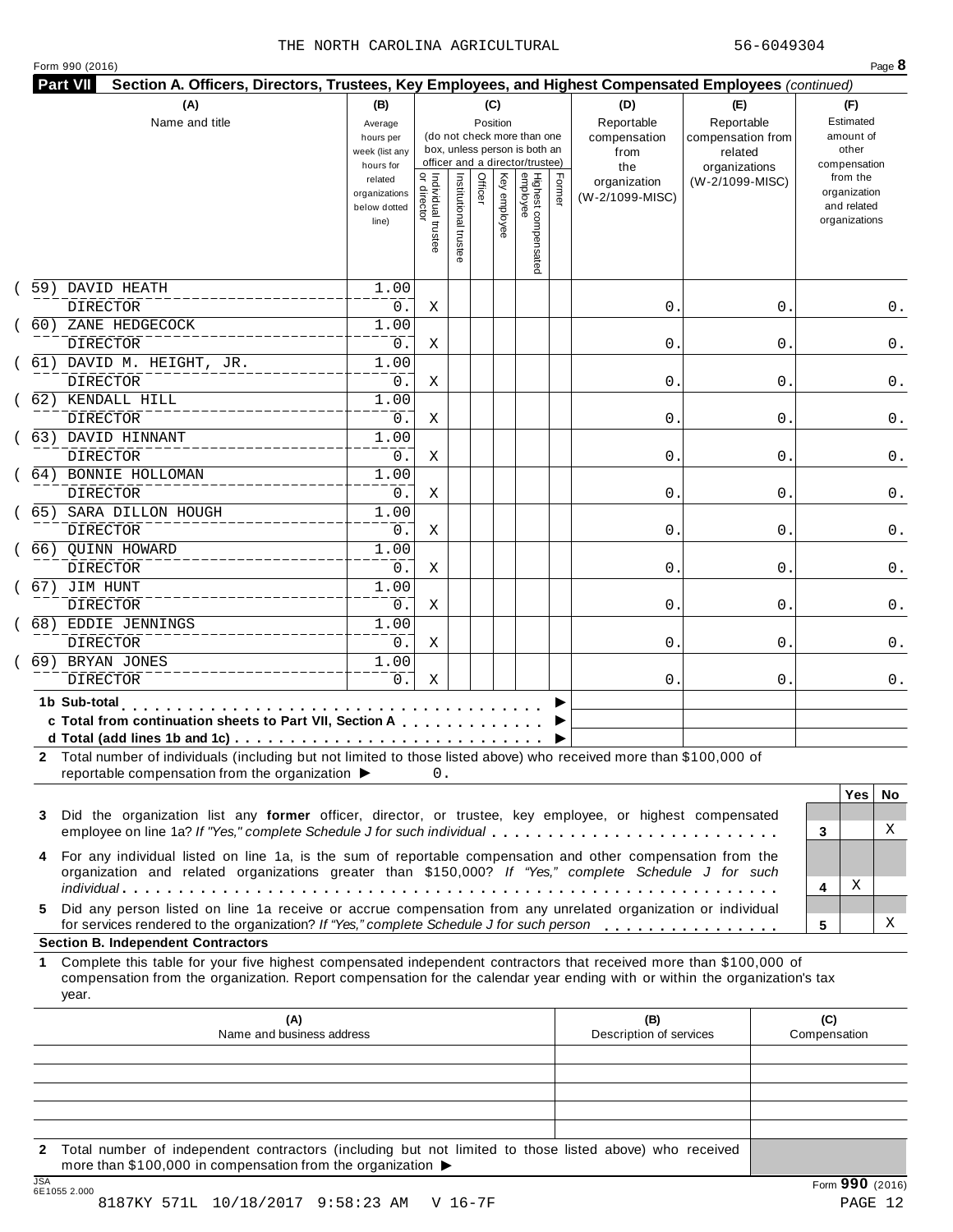| Form 990 (2016) |  |  |  |  |
|-----------------|--|--|--|--|
|-----------------|--|--|--|--|

| (A)<br>Name and title                                                                                                                                                                                                                                                                                                                                             | (B)<br>Average<br>hours per<br>week (list any<br>hours for |                                     |                       | (C)<br>Position | (do not check more than one<br>box, unless person is both an<br>officer and a director/trustee) |        | (D)<br>Reportable<br>compensation<br>from<br>the | (E)<br>Reportable<br>compensation from<br>related<br>organizations |                     | (F)<br>Estimated<br>amount of<br>other<br>compensation   |          |
|-------------------------------------------------------------------------------------------------------------------------------------------------------------------------------------------------------------------------------------------------------------------------------------------------------------------------------------------------------------------|------------------------------------------------------------|-------------------------------------|-----------------------|-----------------|-------------------------------------------------------------------------------------------------|--------|--------------------------------------------------|--------------------------------------------------------------------|---------------------|----------------------------------------------------------|----------|
|                                                                                                                                                                                                                                                                                                                                                                   | related<br>organizations<br>below dotted<br>line)          | Individual trustee<br>  or director | Institutional trustee | Officer         | Highest compensated<br>employee<br>Key employee                                                 | Former | organization<br>(W-2/1099-MISC)                  | (W-2/1099-MISC)                                                    |                     | from the<br>organization<br>and related<br>organizations |          |
| 70) MEGAN JORNIGAN<br><b>DIRECTOR</b>                                                                                                                                                                                                                                                                                                                             | 1.00<br>0.                                                 | Χ                                   |                       |                 |                                                                                                 |        | 0.                                               | 0                                                                  |                     |                                                          | 0.       |
| 71) THOMAS JOYNER<br><b>DIRECTOR</b>                                                                                                                                                                                                                                                                                                                              | 1.00<br>0.                                                 | Χ                                   |                       |                 |                                                                                                 |        | 0.                                               | 0                                                                  |                     |                                                          | 0.       |
| 72) JAN G. KELLY<br><b>DIRECTOR</b>                                                                                                                                                                                                                                                                                                                               | 1.00<br>0.                                                 | Χ                                   |                       |                 |                                                                                                 |        | 0.                                               | 0                                                                  |                     |                                                          | 0.       |
| 73) J. DONALD KERR<br><b>DIRECTOR</b>                                                                                                                                                                                                                                                                                                                             | 1.00<br>0.                                                 | Χ                                   |                       |                 |                                                                                                 |        | 0.                                               | 0                                                                  |                     |                                                          | 0.       |
| 74) JOHN W. KIMBER<br><b>DIRECTOR</b>                                                                                                                                                                                                                                                                                                                             | 1.00<br>0.                                                 | Χ                                   |                       |                 |                                                                                                 |        | 0.                                               | 0                                                                  |                     |                                                          | 0.       |
| 75) WHITNEY E. KING<br><b>DIRECTOR</b>                                                                                                                                                                                                                                                                                                                            | 1.00<br>0.                                                 | Χ                                   |                       |                 |                                                                                                 |        | 0.                                               | 0                                                                  |                     |                                                          | 0.       |
| 76) JOHN KINNEER<br><b>DIRECTOR</b>                                                                                                                                                                                                                                                                                                                               | 1.00<br>0.                                                 | Χ                                   |                       |                 |                                                                                                 |        | 0.                                               | 0                                                                  |                     |                                                          | 0.       |
| 77) WILLIAM BLOUNT KNOWLES<br><b>DIRECTOR</b>                                                                                                                                                                                                                                                                                                                     | 1.00<br>0.                                                 | Χ                                   |                       |                 |                                                                                                 |        | 0.                                               | 0                                                                  |                     |                                                          | 0.       |
| 78) TIM KREGER<br><b>DIRECTOR</b>                                                                                                                                                                                                                                                                                                                                 | 1.00<br>0.                                                 | Χ                                   |                       |                 |                                                                                                 |        | 0.                                               | 0                                                                  |                     |                                                          | 0.       |
| 79) JOSHUA GLENN LATHAM<br><b>DIRECTOR</b>                                                                                                                                                                                                                                                                                                                        | 1.00<br>0.                                                 | Χ                                   |                       |                 |                                                                                                 |        | 0.                                               | 0                                                                  |                     |                                                          | 0.       |
| 80) SCOTT LEE<br><b>DIRECTOR</b>                                                                                                                                                                                                                                                                                                                                  | 1.00<br>0.                                                 | Χ                                   |                       |                 |                                                                                                 |        | 0.                                               | 0                                                                  |                     |                                                          | 0.       |
| 1b Sub-total<br>c Total from continuation sheets to Part VII, Section A<br>d Total (add lines 1b and 1c) $\ldots \ldots \ldots \ldots \ldots \ldots \ldots \ldots \ldots \ldots \ldots$<br>2 Total number of individuals (including but not limited to those listed above) who received more than \$100,000 of<br>reportable compensation from the organization ▶ |                                                            |                                     |                       |                 |                                                                                                 |        |                                                  |                                                                    |                     |                                                          |          |
| Did the organization list any former officer, director, or trustee, key employee, or highest compensated<br>3<br>employee on line 1a? If "Yes," complete Schedule J for such individual                                                                                                                                                                           |                                                            | 0.                                  |                       |                 |                                                                                                 |        |                                                  |                                                                    | 3                   | <b>Yes</b>                                               | No.<br>X |
| For any individual listed on line 1a, is the sum of reportable compensation and other compensation from the<br>4<br>organization and related organizations greater than \$150,000? If "Yes," complete Schedule J for such                                                                                                                                         |                                                            |                                     |                       |                 |                                                                                                 |        |                                                  |                                                                    |                     | Χ                                                        |          |
| Did any person listed on line 1a receive or accrue compensation from any unrelated organization or individual<br>5.<br>for services rendered to the organization? If "Yes," complete Schedule J for such person                                                                                                                                                   |                                                            |                                     |                       |                 |                                                                                                 |        |                                                  |                                                                    | 4<br>5              |                                                          | х        |
| <b>Section B. Independent Contractors</b>                                                                                                                                                                                                                                                                                                                         |                                                            |                                     |                       |                 |                                                                                                 |        |                                                  |                                                                    |                     |                                                          |          |
| Complete this table for your five highest compensated independent contractors that received more than \$100,000 of<br>1.<br>compensation from the organization. Report compensation for the calendar year ending with or within the organization's tax<br>year.                                                                                                   |                                                            |                                     |                       |                 |                                                                                                 |        |                                                  |                                                                    |                     |                                                          |          |
| (A)<br>Name and business address                                                                                                                                                                                                                                                                                                                                  |                                                            |                                     |                       |                 |                                                                                                 |        | (B)<br>Description of services                   |                                                                    | (C)<br>Compensation |                                                          |          |
|                                                                                                                                                                                                                                                                                                                                                                   |                                                            |                                     |                       |                 |                                                                                                 |        |                                                  |                                                                    |                     |                                                          |          |
|                                                                                                                                                                                                                                                                                                                                                                   |                                                            |                                     |                       |                 |                                                                                                 |        |                                                  |                                                                    |                     |                                                          |          |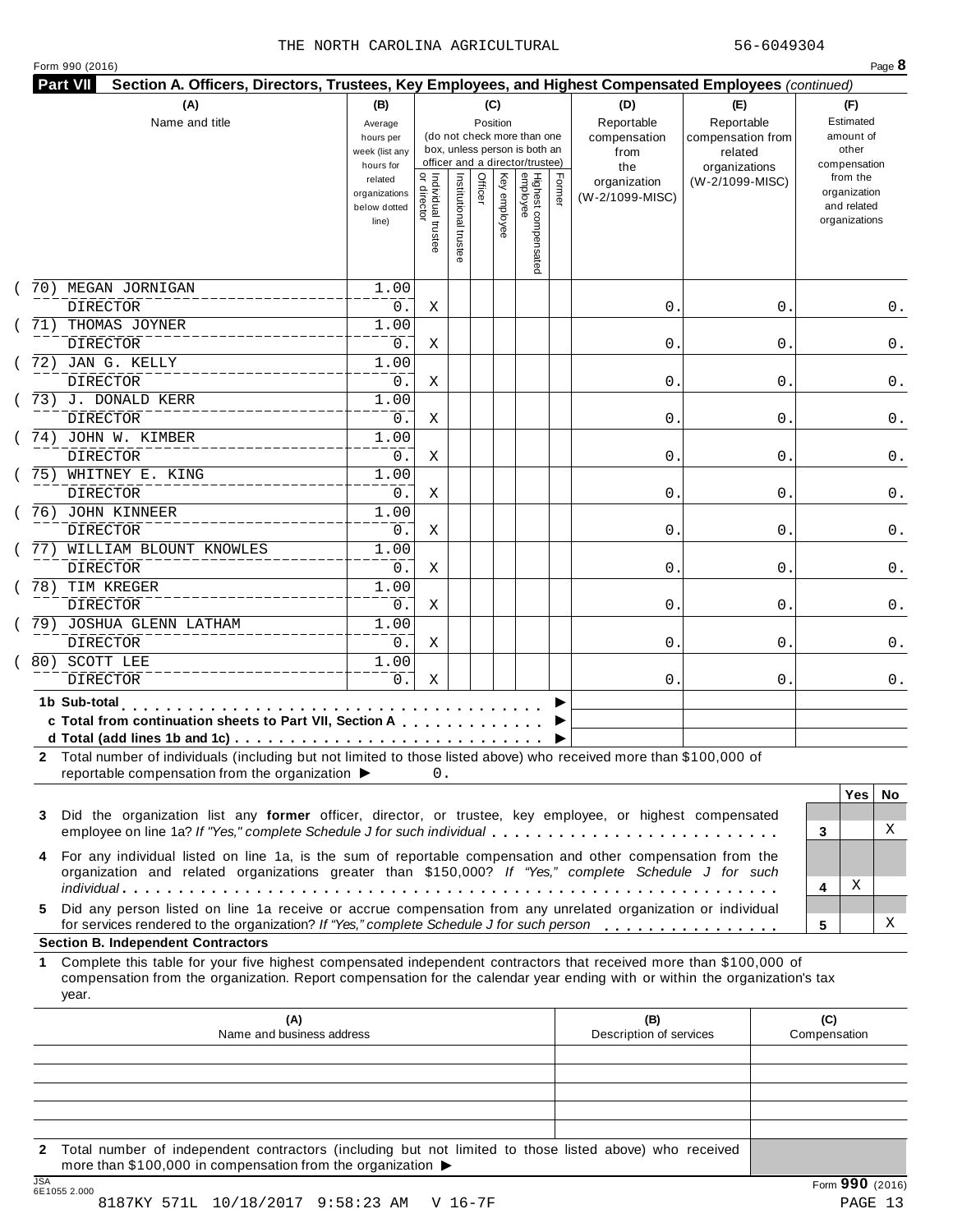| Form 990 (2016) |
|-----------------|
|-----------------|

| (A)<br>Name and title                                                                                                                                                                                                                                                      | (B)<br>Average<br>hours per<br>week (list any<br>hours for |                                     |                       | (C)<br>Position | (do not check more than one<br>box, unless person is both an<br>officer and a director/trustee) |                                 |        | (D)<br>Reportable<br>compensation<br>from<br>the | (E)<br>Reportable<br>compensation from<br>related<br>organizations |                     | (F)<br>Estimated<br>amount of<br>other<br>compensation   |          |
|----------------------------------------------------------------------------------------------------------------------------------------------------------------------------------------------------------------------------------------------------------------------------|------------------------------------------------------------|-------------------------------------|-----------------------|-----------------|-------------------------------------------------------------------------------------------------|---------------------------------|--------|--------------------------------------------------|--------------------------------------------------------------------|---------------------|----------------------------------------------------------|----------|
|                                                                                                                                                                                                                                                                            | related<br>organizations<br>below dotted<br>line)          | Individual trustee<br>  or director | Institutional trustee | Officer         | Key employee                                                                                    | Highest compensated<br>employee | Former | organization<br>(W-2/1099-MISC)                  | (W-2/1099-MISC)                                                    |                     | from the<br>organization<br>and related<br>organizations |          |
| 81) AYDEN R. LEE, JR.<br>DIRECTOR                                                                                                                                                                                                                                          | 1.00<br>0.                                                 | Χ                                   |                       |                 |                                                                                                 |                                 |        | 0.                                               | 0                                                                  |                     |                                                          | 0.       |
| 82) BERNARD LENNON<br><b>DIRECTOR</b>                                                                                                                                                                                                                                      | 1.00<br>0.                                                 | Χ                                   |                       |                 |                                                                                                 |                                 |        | 0.                                               | 0                                                                  |                     |                                                          | 0.       |
| 83) BRANDON MARSHALL<br><b>DIRECTOR</b>                                                                                                                                                                                                                                    | 1.00<br>0.                                                 | Χ                                   |                       |                 |                                                                                                 |                                 |        | 0.                                               | 0                                                                  |                     |                                                          | 0.       |
| 84) LUKE MATHIS<br><b>DIRECTOR</b>                                                                                                                                                                                                                                         | 1.00<br>0.                                                 | Χ                                   |                       |                 |                                                                                                 |                                 |        | 0.                                               | 0                                                                  |                     |                                                          | 0.       |
| 85) KENNETH MCCASKILL<br>DIRECTOR                                                                                                                                                                                                                                          | 1.00<br>0.                                                 | Χ                                   |                       |                 |                                                                                                 |                                 |        | 0.                                               | 0                                                                  |                     |                                                          | 0.       |
| 86) SHERRY MCCOMAS<br><b>DIRECTOR</b>                                                                                                                                                                                                                                      | 1.00<br>0.                                                 | Χ                                   |                       |                 |                                                                                                 |                                 |        | 0.                                               | 0                                                                  |                     |                                                          | 0.       |
| 87) GARLAND D. MCCULLEN<br><b>DIRECTOR</b>                                                                                                                                                                                                                                 | 1.00<br>0.                                                 | Χ                                   |                       |                 |                                                                                                 |                                 |        | 0.                                               | 0                                                                  |                     |                                                          | 0.       |
| 88) KELLY MCIVER<br><b>DIRECTOR</b>                                                                                                                                                                                                                                        | 1.00<br>0.                                                 | Χ                                   |                       |                 |                                                                                                 |                                 |        | 0.                                               | 0                                                                  |                     |                                                          | 0.       |
| 89) RICHARD V. MELTON<br>DIRECTOR                                                                                                                                                                                                                                          | 1.00<br>0.                                                 | Χ                                   |                       |                 |                                                                                                 |                                 |        | 0.                                               | 0                                                                  |                     |                                                          | 0.       |
| 90) BILL MILLER<br><b>DIRECTOR</b>                                                                                                                                                                                                                                         | 1.00<br>0.                                                 | X                                   |                       |                 |                                                                                                 |                                 |        | 0.                                               | 0                                                                  |                     |                                                          | 0.       |
| 91) JOSH MILLER<br><b>DIRECTOR</b>                                                                                                                                                                                                                                         | 1.00<br>0.                                                 | Χ                                   |                       |                 |                                                                                                 |                                 |        | 0.                                               | 0                                                                  |                     |                                                          | 0.       |
| 1b Sub-total<br>and a straightful and<br>c Total from continuation sheets to Part VII, Section A<br>2 Total number of individuals (including but not limited to those listed above) who received more than \$100,000 of<br>reportable compensation from the organization ▶ |                                                            | 0.                                  |                       |                 |                                                                                                 |                                 |        |                                                  |                                                                    |                     |                                                          |          |
| Did the organization list any former officer, director, or trustee, key employee, or highest compensated<br>3<br>employee on line 1a? If "Yes," complete Schedule J for such individual                                                                                    |                                                            |                                     |                       |                 |                                                                                                 |                                 |        |                                                  |                                                                    | 3                   | <b>Yes</b>                                               | No.<br>X |
| For any individual listed on line 1a, is the sum of reportable compensation and other compensation from the<br>4<br>organization and related organizations greater than \$150,000? If "Yes," complete Schedule J for such                                                  |                                                            |                                     |                       |                 |                                                                                                 |                                 |        |                                                  |                                                                    | 4                   | Χ                                                        |          |
| Did any person listed on line 1a receive or accrue compensation from any unrelated organization or individual<br>5.<br>for services rendered to the organization? If "Yes," complete Schedule J for such person                                                            |                                                            |                                     |                       |                 |                                                                                                 |                                 |        |                                                  |                                                                    | 5                   |                                                          | х        |
| <b>Section B. Independent Contractors</b>                                                                                                                                                                                                                                  |                                                            |                                     |                       |                 |                                                                                                 |                                 |        |                                                  |                                                                    |                     |                                                          |          |
| Complete this table for your five highest compensated independent contractors that received more than \$100,000 of<br>1.<br>compensation from the organization. Report compensation for the calendar year ending with or within the organization's tax<br>year.            |                                                            |                                     |                       |                 |                                                                                                 |                                 |        |                                                  |                                                                    |                     |                                                          |          |
| (A)<br>Name and business address                                                                                                                                                                                                                                           |                                                            |                                     |                       |                 |                                                                                                 |                                 |        | (B)<br>Description of services                   |                                                                    | (C)<br>Compensation |                                                          |          |
|                                                                                                                                                                                                                                                                            |                                                            |                                     |                       |                 |                                                                                                 |                                 |        |                                                  |                                                                    |                     |                                                          |          |
|                                                                                                                                                                                                                                                                            |                                                            |                                     |                       |                 |                                                                                                 |                                 |        |                                                  |                                                                    |                     |                                                          |          |

JSA Form **990** (2016) 6E1055 2.000 8187KY 571L 10/18/2017 9:58:23 AM V 16-7F 2012 14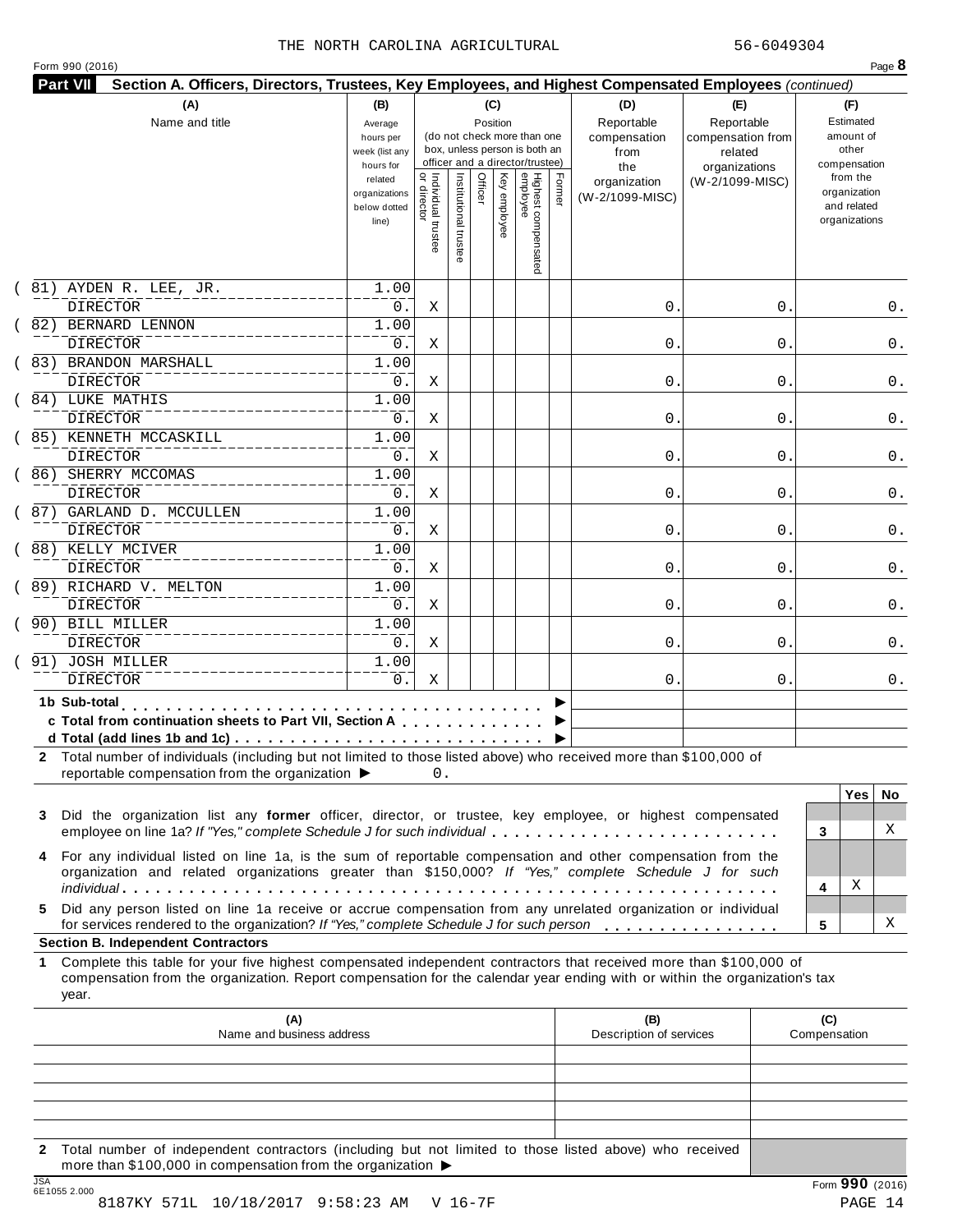|  |  |  | Form 990 (2016) |  |
|--|--|--|-----------------|--|
|--|--|--|-----------------|--|

|        | (A)<br>Name and title                                                                                                                                                                                                                                                                                                                 | (B)<br>Average<br>hours per<br>week (list any<br>hours for |                                   |                     | (C)<br>Position |                 | (do not check more than one<br>box, unless person is both an<br>officer and a director/trustee) |        | (D)<br>Reportable<br>compensation<br>from<br>the | (E)<br>Reportable<br>compensation from<br>related<br>organizations | (F)<br>Estimated<br>amount of<br>other<br>compensation   |
|--------|---------------------------------------------------------------------------------------------------------------------------------------------------------------------------------------------------------------------------------------------------------------------------------------------------------------------------------------|------------------------------------------------------------|-----------------------------------|---------------------|-----------------|-----------------|-------------------------------------------------------------------------------------------------|--------|--------------------------------------------------|--------------------------------------------------------------------|----------------------------------------------------------|
|        |                                                                                                                                                                                                                                                                                                                                       | related<br>organizations<br>below dotted<br>line)          | Individual trustee<br>or director | Institutional trust | Officer         | Κey<br>employee | Highest compensated<br>employee                                                                 | Former | organization<br>(W-2/1099-MISC)                  | (W-2/1099-MISC)                                                    | from the<br>organization<br>and related<br>organizations |
|        | 92) NORMAN FREDERICK MILLER, JR.<br><b>DIRECTOR</b>                                                                                                                                                                                                                                                                                   | 1.00<br>0.                                                 | Χ                                 |                     |                 |                 |                                                                                                 |        | $\mathsf{O}$ .                                   | 0                                                                  | 0.                                                       |
|        | 93) STEVE MITCHELL<br><b>DIRECTOR</b>                                                                                                                                                                                                                                                                                                 | 1.00<br>0.                                                 | Χ                                 |                     |                 |                 |                                                                                                 |        | $\mathsf{O}$ .                                   | 0                                                                  | 0.                                                       |
|        | 94) ANTOINE JAVON MOORE<br><b>DIRECTOR</b>                                                                                                                                                                                                                                                                                            | 1.00<br>0.                                                 | Χ                                 |                     |                 |                 |                                                                                                 |        | $\mathsf{O}$ .                                   | 0                                                                  | 0.                                                       |
|        | 95) CARROLL MOSELEY<br><b>DIRECTOR</b>                                                                                                                                                                                                                                                                                                | 1.00<br>0.                                                 | Χ                                 |                     |                 |                 |                                                                                                 |        | $\mathbf{0}$ .                                   | 0                                                                  | 0.                                                       |
|        | 96) ROBERT MYERS<br><b>DIRECTOR</b>                                                                                                                                                                                                                                                                                                   | 1.00<br>0.                                                 | Χ                                 |                     |                 |                 |                                                                                                 |        | $\mathbf{0}$ .                                   | 0                                                                  | 0.                                                       |
|        | 97) EMILY NAIL<br><b>DIRECTOR</b>                                                                                                                                                                                                                                                                                                     | 1.00<br>0.                                                 | Χ                                 |                     |                 |                 |                                                                                                 |        | $\mathsf{O}$ .                                   | 0                                                                  | 0.                                                       |
|        | ( 98) DOUG NETHAWAY<br><b>DIRECTOR</b>                                                                                                                                                                                                                                                                                                | 1.00<br>0.                                                 | Χ                                 |                     |                 |                 |                                                                                                 |        | 0.                                               | 0                                                                  | 0.                                                       |
|        | ( 99) GORDON NEVILLE<br><b>DIRECTOR</b>                                                                                                                                                                                                                                                                                               | 1.00<br>0.                                                 | Χ                                 |                     |                 |                 |                                                                                                 |        | $\mathbf{0}$ .                                   | 0                                                                  | 0.                                                       |
|        | (100) RON NIMMO<br><b>DIRECTOR</b>                                                                                                                                                                                                                                                                                                    | 1.00<br>0.                                                 | Χ                                 |                     |                 |                 |                                                                                                 |        | 0.                                               | 0                                                                  | 0.                                                       |
|        | (101) STAN OLIVER<br><b>DIRECTOR</b><br>(102) CHRISTIAN OVERTON                                                                                                                                                                                                                                                                       | 1.00<br>0.<br>1.00                                         | Χ                                 |                     |                 |                 |                                                                                                 |        | 0.                                               | 0                                                                  | 0.                                                       |
|        | <b>DIRECTOR</b>                                                                                                                                                                                                                                                                                                                       | 0.                                                         | Χ                                 |                     |                 |                 |                                                                                                 |        | 0.                                               | 0                                                                  | 0.                                                       |
|        | 1b Sub-total entertainment<br>c Total from continuation sheets to Part VII, Section A<br>d Total (add lines 1b and 1c) $\ldots \ldots \ldots \ldots \ldots \ldots \ldots \ldots \ldots \ldots \ldots$<br>2 Total number of individuals (including but not limited to those listed above) who received more than \$100,000 of          |                                                            |                                   |                     |                 |                 |                                                                                                 |        |                                                  |                                                                    |                                                          |
| 3      | reportable compensation from the organization ▶<br>Did the organization list any former officer, director, or trustee, key employee, or highest compensated<br>employee on line 1a? If "Yes," complete Schedule J for such individual                                                                                                 |                                                            | 0.                                |                     |                 |                 |                                                                                                 |        |                                                  |                                                                    | <b>Yes</b><br>No.<br>X<br>3                              |
| 4<br>5 | For any individual listed on line 1a, is the sum of reportable compensation and other compensation from the<br>organization and related organizations greater than \$150,000? If "Yes," complete Schedule J for such<br>Did any person listed on line 1a receive or accrue compensation from any unrelated organization or individual |                                                            |                                   |                     |                 |                 |                                                                                                 |        |                                                  |                                                                    | Χ<br>4                                                   |
|        | for services rendered to the organization? If "Yes," complete Schedule J for such person<br><b>Section B. Independent Contractors</b>                                                                                                                                                                                                 |                                                            |                                   |                     |                 |                 |                                                                                                 |        |                                                  |                                                                    | Χ<br>5                                                   |
| 1.     | Complete this table for your five highest compensated independent contractors that received more than \$100,000 of<br>compensation from the organization. Report compensation for the calendar year ending with or within the organization's tax<br>year.                                                                             |                                                            |                                   |                     |                 |                 |                                                                                                 |        |                                                  |                                                                    |                                                          |
|        | (A)<br>Name and business address                                                                                                                                                                                                                                                                                                      |                                                            |                                   |                     |                 |                 |                                                                                                 |        | (B)<br>Description of services                   |                                                                    | (C)<br>Compensation                                      |
|        |                                                                                                                                                                                                                                                                                                                                       |                                                            |                                   |                     |                 |                 |                                                                                                 |        |                                                  |                                                                    |                                                          |
|        |                                                                                                                                                                                                                                                                                                                                       |                                                            |                                   |                     |                 |                 |                                                                                                 |        |                                                  |                                                                    |                                                          |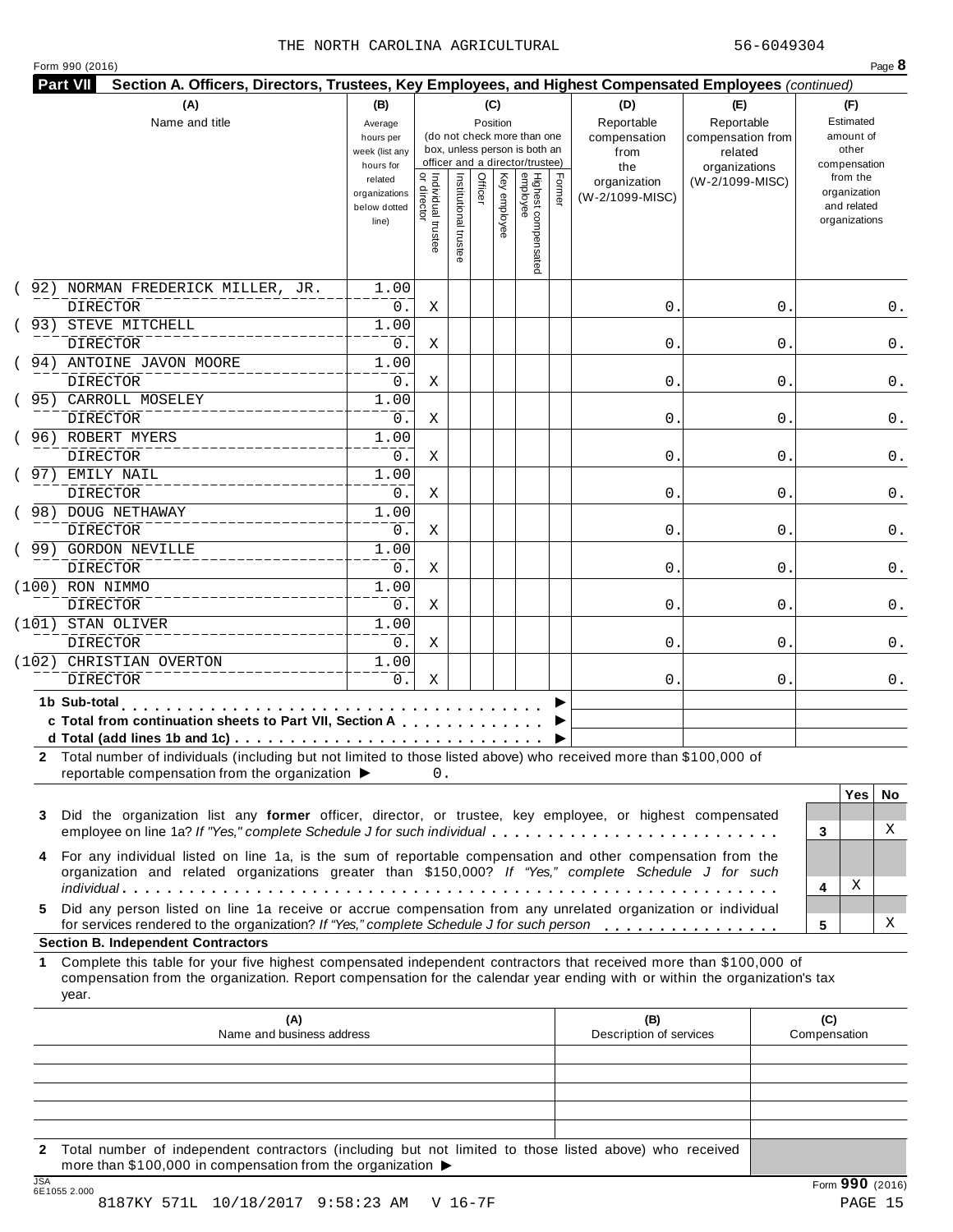| Form 990 (2016) |  |
|-----------------|--|
|-----------------|--|

| Individual trustee<br>or director<br>Institutional trust<br>Officer<br>Κey<br>from the<br>related<br>(W-2/1099-MISC)<br>organization<br>organization<br>organizations<br>employee<br>(W-2/1099-MISC)<br>and related<br>below dotted<br>organizations<br>line)<br>(103) JACOB J. PARKER<br>1.00<br><b>DIRECTOR</b><br>0.<br>$\mathsf{O}$ .<br>Χ<br>0<br>(104) MYLES G. PAYNE<br>1.00<br><b>DIRECTOR</b><br>0.<br>Χ<br>$\mathsf{O}$ .<br>0<br>0.<br>(105) TOMMY PEACOCK<br>1.00<br><b>DIRECTOR</b><br>$0$ .<br>$\mathbf 0$<br>Χ<br>0<br>(106) PARKER PHILIPS<br>1.00<br><b>DIRECTOR</b><br>0.<br>Χ<br>$\mathbf{0}$ .<br>0<br>(107) BOB PIKE<br>1.00<br><b>DIRECTOR</b><br>0.<br>Χ<br>$\mathbf{0}$ .<br>0<br>(108) FRED PITTILLO<br>1.00<br>$0$ .<br><b>DIRECTOR</b><br>$\mathsf{O}$ .<br>Χ<br>0<br>0.<br>(109) JIM L. POINDEXTER<br>1.00<br><b>DIRECTOR</b><br>0.<br>$\mathsf{O}$ .<br>Χ<br>0<br>0.<br>(110) DEREK POTTER<br>1.00<br><b>DIRECTOR</b><br>0.<br>Χ<br>$\mathbf{0}$ .<br>0<br>(111) MARK POWELL<br>1.00<br><b>DIRECTOR</b><br>$0$ .<br>$\mathsf{O}$ .<br>Χ<br>0<br>(112) NELSON POWELL<br>1.00<br>$0$ .<br><b>DIRECTOR</b><br>$\mathsf{O}$ .<br>Χ<br>0<br>(113) SCOTT PRESTAGE<br>1.00<br>0.<br>VICE CHAIR<br>X<br>Χ<br>0.<br>0<br>0.<br>1b Sub-total<br>c Total from continuation sheets to Part VII, Section A<br>2 Total number of individuals (including but not limited to those listed above) who received more than \$100,000 of<br>reportable compensation from the organization ▶<br>0.<br><b>Yes</b><br>Did the organization list any former officer, director, or trustee, key employee, or highest compensated<br>3<br>employee on line 1a? If "Yes," complete Schedule J for such individual<br>3<br>For any individual listed on line 1a, is the sum of reportable compensation and other compensation from the<br>4<br>organization and related organizations greater than \$150,000? If "Yes," complete Schedule J for such<br>Χ<br>4<br>Did any person listed on line 1a receive or accrue compensation from any unrelated organization or individual<br>for services rendered to the organization? If "Yes," complete Schedule J for such person<br>5<br><b>Section B. Independent Contractors</b><br>Complete this table for your five highest compensated independent contractors that received more than \$100,000 of<br>compensation from the organization. Report compensation for the calendar year ending with or within the organization's tax<br>year.<br>(A)<br>(B)<br>(C)<br>Name and business address<br>Description of services<br>Compensation |    | (A)<br>Name and title | (B)<br>Average<br>hours per<br>week (list any<br>hours for |  | (C)<br>Position | (do not check more than one<br>box, unless person is both an<br>officer and a director/trustee) |        | (D)<br>Reportable<br>compensation<br>from<br>the | (E)<br>Reportable<br>compensation from<br>related<br>organizations | (F)<br>Estimated<br>amount of<br>other<br>compensation |
|------------------------------------------------------------------------------------------------------------------------------------------------------------------------------------------------------------------------------------------------------------------------------------------------------------------------------------------------------------------------------------------------------------------------------------------------------------------------------------------------------------------------------------------------------------------------------------------------------------------------------------------------------------------------------------------------------------------------------------------------------------------------------------------------------------------------------------------------------------------------------------------------------------------------------------------------------------------------------------------------------------------------------------------------------------------------------------------------------------------------------------------------------------------------------------------------------------------------------------------------------------------------------------------------------------------------------------------------------------------------------------------------------------------------------------------------------------------------------------------------------------------------------------------------------------------------------------------------------------------------------------------------------------------------------------------------------------------------------------------------------------------------------------------------------------------------------------------------------------------------------------------------------------------------------------------------------------------------------------------------------------------------------------------------------------------------------------------------------------------------------------------------------------------------------------------------------------------------------------------------------------------------------------------------------------------------------------------------------------------------------------------------------------------------------------------------------------------------------------------------------------------------------------------------------------------------------------------|----|-----------------------|------------------------------------------------------------|--|-----------------|-------------------------------------------------------------------------------------------------|--------|--------------------------------------------------|--------------------------------------------------------------------|--------------------------------------------------------|
|                                                                                                                                                                                                                                                                                                                                                                                                                                                                                                                                                                                                                                                                                                                                                                                                                                                                                                                                                                                                                                                                                                                                                                                                                                                                                                                                                                                                                                                                                                                                                                                                                                                                                                                                                                                                                                                                                                                                                                                                                                                                                                                                                                                                                                                                                                                                                                                                                                                                                                                                                                                          |    |                       |                                                            |  |                 | Highest compensated<br>employee                                                                 | Former |                                                  |                                                                    |                                                        |
|                                                                                                                                                                                                                                                                                                                                                                                                                                                                                                                                                                                                                                                                                                                                                                                                                                                                                                                                                                                                                                                                                                                                                                                                                                                                                                                                                                                                                                                                                                                                                                                                                                                                                                                                                                                                                                                                                                                                                                                                                                                                                                                                                                                                                                                                                                                                                                                                                                                                                                                                                                                          |    |                       |                                                            |  |                 |                                                                                                 |        |                                                  |                                                                    |                                                        |
|                                                                                                                                                                                                                                                                                                                                                                                                                                                                                                                                                                                                                                                                                                                                                                                                                                                                                                                                                                                                                                                                                                                                                                                                                                                                                                                                                                                                                                                                                                                                                                                                                                                                                                                                                                                                                                                                                                                                                                                                                                                                                                                                                                                                                                                                                                                                                                                                                                                                                                                                                                                          |    |                       |                                                            |  |                 |                                                                                                 |        |                                                  |                                                                    | 0.                                                     |
|                                                                                                                                                                                                                                                                                                                                                                                                                                                                                                                                                                                                                                                                                                                                                                                                                                                                                                                                                                                                                                                                                                                                                                                                                                                                                                                                                                                                                                                                                                                                                                                                                                                                                                                                                                                                                                                                                                                                                                                                                                                                                                                                                                                                                                                                                                                                                                                                                                                                                                                                                                                          |    |                       |                                                            |  |                 |                                                                                                 |        |                                                  |                                                                    |                                                        |
|                                                                                                                                                                                                                                                                                                                                                                                                                                                                                                                                                                                                                                                                                                                                                                                                                                                                                                                                                                                                                                                                                                                                                                                                                                                                                                                                                                                                                                                                                                                                                                                                                                                                                                                                                                                                                                                                                                                                                                                                                                                                                                                                                                                                                                                                                                                                                                                                                                                                                                                                                                                          |    |                       |                                                            |  |                 |                                                                                                 |        |                                                  |                                                                    |                                                        |
|                                                                                                                                                                                                                                                                                                                                                                                                                                                                                                                                                                                                                                                                                                                                                                                                                                                                                                                                                                                                                                                                                                                                                                                                                                                                                                                                                                                                                                                                                                                                                                                                                                                                                                                                                                                                                                                                                                                                                                                                                                                                                                                                                                                                                                                                                                                                                                                                                                                                                                                                                                                          |    |                       |                                                            |  |                 |                                                                                                 |        |                                                  |                                                                    | 0.                                                     |
|                                                                                                                                                                                                                                                                                                                                                                                                                                                                                                                                                                                                                                                                                                                                                                                                                                                                                                                                                                                                                                                                                                                                                                                                                                                                                                                                                                                                                                                                                                                                                                                                                                                                                                                                                                                                                                                                                                                                                                                                                                                                                                                                                                                                                                                                                                                                                                                                                                                                                                                                                                                          |    |                       |                                                            |  |                 |                                                                                                 |        |                                                  |                                                                    |                                                        |
|                                                                                                                                                                                                                                                                                                                                                                                                                                                                                                                                                                                                                                                                                                                                                                                                                                                                                                                                                                                                                                                                                                                                                                                                                                                                                                                                                                                                                                                                                                                                                                                                                                                                                                                                                                                                                                                                                                                                                                                                                                                                                                                                                                                                                                                                                                                                                                                                                                                                                                                                                                                          |    |                       |                                                            |  |                 |                                                                                                 |        |                                                  |                                                                    | 0.                                                     |
|                                                                                                                                                                                                                                                                                                                                                                                                                                                                                                                                                                                                                                                                                                                                                                                                                                                                                                                                                                                                                                                                                                                                                                                                                                                                                                                                                                                                                                                                                                                                                                                                                                                                                                                                                                                                                                                                                                                                                                                                                                                                                                                                                                                                                                                                                                                                                                                                                                                                                                                                                                                          |    |                       |                                                            |  |                 |                                                                                                 |        |                                                  |                                                                    |                                                        |
|                                                                                                                                                                                                                                                                                                                                                                                                                                                                                                                                                                                                                                                                                                                                                                                                                                                                                                                                                                                                                                                                                                                                                                                                                                                                                                                                                                                                                                                                                                                                                                                                                                                                                                                                                                                                                                                                                                                                                                                                                                                                                                                                                                                                                                                                                                                                                                                                                                                                                                                                                                                          |    |                       |                                                            |  |                 |                                                                                                 |        |                                                  |                                                                    | 0.                                                     |
|                                                                                                                                                                                                                                                                                                                                                                                                                                                                                                                                                                                                                                                                                                                                                                                                                                                                                                                                                                                                                                                                                                                                                                                                                                                                                                                                                                                                                                                                                                                                                                                                                                                                                                                                                                                                                                                                                                                                                                                                                                                                                                                                                                                                                                                                                                                                                                                                                                                                                                                                                                                          |    |                       |                                                            |  |                 |                                                                                                 |        |                                                  |                                                                    |                                                        |
|                                                                                                                                                                                                                                                                                                                                                                                                                                                                                                                                                                                                                                                                                                                                                                                                                                                                                                                                                                                                                                                                                                                                                                                                                                                                                                                                                                                                                                                                                                                                                                                                                                                                                                                                                                                                                                                                                                                                                                                                                                                                                                                                                                                                                                                                                                                                                                                                                                                                                                                                                                                          |    |                       |                                                            |  |                 |                                                                                                 |        |                                                  |                                                                    |                                                        |
|                                                                                                                                                                                                                                                                                                                                                                                                                                                                                                                                                                                                                                                                                                                                                                                                                                                                                                                                                                                                                                                                                                                                                                                                                                                                                                                                                                                                                                                                                                                                                                                                                                                                                                                                                                                                                                                                                                                                                                                                                                                                                                                                                                                                                                                                                                                                                                                                                                                                                                                                                                                          |    |                       |                                                            |  |                 |                                                                                                 |        |                                                  |                                                                    |                                                        |
|                                                                                                                                                                                                                                                                                                                                                                                                                                                                                                                                                                                                                                                                                                                                                                                                                                                                                                                                                                                                                                                                                                                                                                                                                                                                                                                                                                                                                                                                                                                                                                                                                                                                                                                                                                                                                                                                                                                                                                                                                                                                                                                                                                                                                                                                                                                                                                                                                                                                                                                                                                                          |    |                       |                                                            |  |                 |                                                                                                 |        |                                                  |                                                                    |                                                        |
|                                                                                                                                                                                                                                                                                                                                                                                                                                                                                                                                                                                                                                                                                                                                                                                                                                                                                                                                                                                                                                                                                                                                                                                                                                                                                                                                                                                                                                                                                                                                                                                                                                                                                                                                                                                                                                                                                                                                                                                                                                                                                                                                                                                                                                                                                                                                                                                                                                                                                                                                                                                          |    |                       |                                                            |  |                 |                                                                                                 |        |                                                  |                                                                    | 0.                                                     |
|                                                                                                                                                                                                                                                                                                                                                                                                                                                                                                                                                                                                                                                                                                                                                                                                                                                                                                                                                                                                                                                                                                                                                                                                                                                                                                                                                                                                                                                                                                                                                                                                                                                                                                                                                                                                                                                                                                                                                                                                                                                                                                                                                                                                                                                                                                                                                                                                                                                                                                                                                                                          |    |                       |                                                            |  |                 |                                                                                                 |        |                                                  |                                                                    |                                                        |
|                                                                                                                                                                                                                                                                                                                                                                                                                                                                                                                                                                                                                                                                                                                                                                                                                                                                                                                                                                                                                                                                                                                                                                                                                                                                                                                                                                                                                                                                                                                                                                                                                                                                                                                                                                                                                                                                                                                                                                                                                                                                                                                                                                                                                                                                                                                                                                                                                                                                                                                                                                                          |    |                       |                                                            |  |                 |                                                                                                 |        |                                                  |                                                                    | 0.                                                     |
|                                                                                                                                                                                                                                                                                                                                                                                                                                                                                                                                                                                                                                                                                                                                                                                                                                                                                                                                                                                                                                                                                                                                                                                                                                                                                                                                                                                                                                                                                                                                                                                                                                                                                                                                                                                                                                                                                                                                                                                                                                                                                                                                                                                                                                                                                                                                                                                                                                                                                                                                                                                          |    |                       |                                                            |  |                 |                                                                                                 |        |                                                  |                                                                    |                                                        |
|                                                                                                                                                                                                                                                                                                                                                                                                                                                                                                                                                                                                                                                                                                                                                                                                                                                                                                                                                                                                                                                                                                                                                                                                                                                                                                                                                                                                                                                                                                                                                                                                                                                                                                                                                                                                                                                                                                                                                                                                                                                                                                                                                                                                                                                                                                                                                                                                                                                                                                                                                                                          |    |                       |                                                            |  |                 |                                                                                                 |        |                                                  |                                                                    | 0.                                                     |
|                                                                                                                                                                                                                                                                                                                                                                                                                                                                                                                                                                                                                                                                                                                                                                                                                                                                                                                                                                                                                                                                                                                                                                                                                                                                                                                                                                                                                                                                                                                                                                                                                                                                                                                                                                                                                                                                                                                                                                                                                                                                                                                                                                                                                                                                                                                                                                                                                                                                                                                                                                                          |    |                       |                                                            |  |                 |                                                                                                 |        |                                                  |                                                                    |                                                        |
|                                                                                                                                                                                                                                                                                                                                                                                                                                                                                                                                                                                                                                                                                                                                                                                                                                                                                                                                                                                                                                                                                                                                                                                                                                                                                                                                                                                                                                                                                                                                                                                                                                                                                                                                                                                                                                                                                                                                                                                                                                                                                                                                                                                                                                                                                                                                                                                                                                                                                                                                                                                          |    |                       |                                                            |  |                 |                                                                                                 |        |                                                  |                                                                    |                                                        |
|                                                                                                                                                                                                                                                                                                                                                                                                                                                                                                                                                                                                                                                                                                                                                                                                                                                                                                                                                                                                                                                                                                                                                                                                                                                                                                                                                                                                                                                                                                                                                                                                                                                                                                                                                                                                                                                                                                                                                                                                                                                                                                                                                                                                                                                                                                                                                                                                                                                                                                                                                                                          |    |                       |                                                            |  |                 |                                                                                                 |        |                                                  |                                                                    |                                                        |
|                                                                                                                                                                                                                                                                                                                                                                                                                                                                                                                                                                                                                                                                                                                                                                                                                                                                                                                                                                                                                                                                                                                                                                                                                                                                                                                                                                                                                                                                                                                                                                                                                                                                                                                                                                                                                                                                                                                                                                                                                                                                                                                                                                                                                                                                                                                                                                                                                                                                                                                                                                                          |    |                       |                                                            |  |                 |                                                                                                 |        |                                                  |                                                                    | No.                                                    |
|                                                                                                                                                                                                                                                                                                                                                                                                                                                                                                                                                                                                                                                                                                                                                                                                                                                                                                                                                                                                                                                                                                                                                                                                                                                                                                                                                                                                                                                                                                                                                                                                                                                                                                                                                                                                                                                                                                                                                                                                                                                                                                                                                                                                                                                                                                                                                                                                                                                                                                                                                                                          |    |                       |                                                            |  |                 |                                                                                                 |        |                                                  |                                                                    | X                                                      |
|                                                                                                                                                                                                                                                                                                                                                                                                                                                                                                                                                                                                                                                                                                                                                                                                                                                                                                                                                                                                                                                                                                                                                                                                                                                                                                                                                                                                                                                                                                                                                                                                                                                                                                                                                                                                                                                                                                                                                                                                                                                                                                                                                                                                                                                                                                                                                                                                                                                                                                                                                                                          |    |                       |                                                            |  |                 |                                                                                                 |        |                                                  |                                                                    |                                                        |
|                                                                                                                                                                                                                                                                                                                                                                                                                                                                                                                                                                                                                                                                                                                                                                                                                                                                                                                                                                                                                                                                                                                                                                                                                                                                                                                                                                                                                                                                                                                                                                                                                                                                                                                                                                                                                                                                                                                                                                                                                                                                                                                                                                                                                                                                                                                                                                                                                                                                                                                                                                                          | 5  |                       |                                                            |  |                 |                                                                                                 |        |                                                  |                                                                    | Χ                                                      |
|                                                                                                                                                                                                                                                                                                                                                                                                                                                                                                                                                                                                                                                                                                                                                                                                                                                                                                                                                                                                                                                                                                                                                                                                                                                                                                                                                                                                                                                                                                                                                                                                                                                                                                                                                                                                                                                                                                                                                                                                                                                                                                                                                                                                                                                                                                                                                                                                                                                                                                                                                                                          | 1. |                       |                                                            |  |                 |                                                                                                 |        |                                                  |                                                                    |                                                        |
|                                                                                                                                                                                                                                                                                                                                                                                                                                                                                                                                                                                                                                                                                                                                                                                                                                                                                                                                                                                                                                                                                                                                                                                                                                                                                                                                                                                                                                                                                                                                                                                                                                                                                                                                                                                                                                                                                                                                                                                                                                                                                                                                                                                                                                                                                                                                                                                                                                                                                                                                                                                          |    |                       |                                                            |  |                 |                                                                                                 |        |                                                  |                                                                    |                                                        |
|                                                                                                                                                                                                                                                                                                                                                                                                                                                                                                                                                                                                                                                                                                                                                                                                                                                                                                                                                                                                                                                                                                                                                                                                                                                                                                                                                                                                                                                                                                                                                                                                                                                                                                                                                                                                                                                                                                                                                                                                                                                                                                                                                                                                                                                                                                                                                                                                                                                                                                                                                                                          |    |                       |                                                            |  |                 |                                                                                                 |        |                                                  |                                                                    |                                                        |
|                                                                                                                                                                                                                                                                                                                                                                                                                                                                                                                                                                                                                                                                                                                                                                                                                                                                                                                                                                                                                                                                                                                                                                                                                                                                                                                                                                                                                                                                                                                                                                                                                                                                                                                                                                                                                                                                                                                                                                                                                                                                                                                                                                                                                                                                                                                                                                                                                                                                                                                                                                                          |    |                       |                                                            |  |                 |                                                                                                 |        |                                                  |                                                                    |                                                        |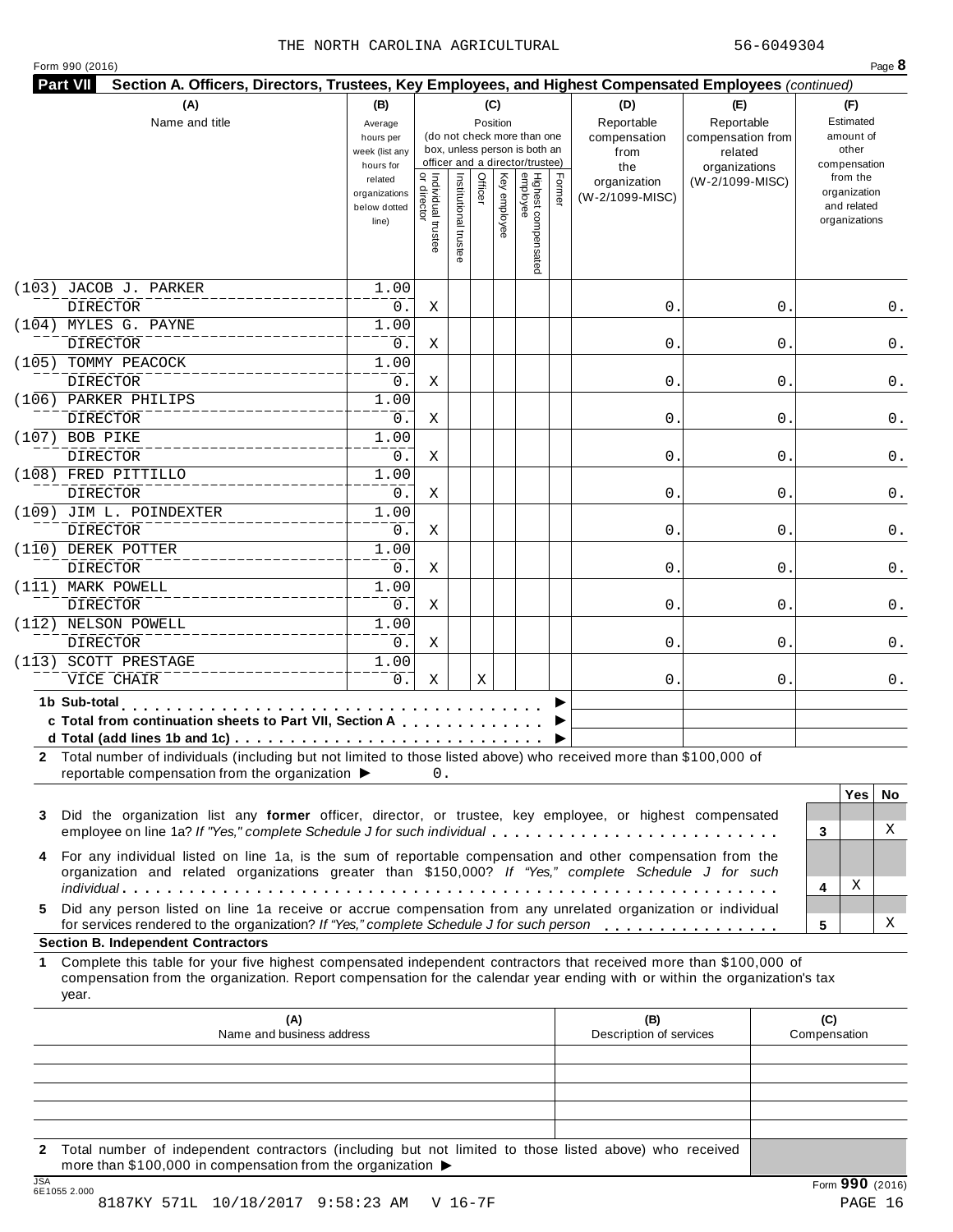|  | Form 990 (2016) |  |
|--|-----------------|--|
|  |                 |  |

| (A)<br>Name and title                                                                                                                                                                                                                                                                                                                             | (B)<br>Average<br>hours per<br>week (list any<br>hours for<br>related |                                   | (do not check more than one<br>box, unless person is both an<br>officer and a director/trustee) | (C)<br>Position<br>Ķey |                                 |        | (D)<br>Reportable<br>compensation<br>from<br>the<br>organization | (E)<br>Reportable<br>compensation from<br>related<br>organizations<br>(W-2/1099-MISC) |                     | (F)<br>Estimated<br>amount of<br>other<br>compensation<br>from the |          |
|---------------------------------------------------------------------------------------------------------------------------------------------------------------------------------------------------------------------------------------------------------------------------------------------------------------------------------------------------|-----------------------------------------------------------------------|-----------------------------------|-------------------------------------------------------------------------------------------------|------------------------|---------------------------------|--------|------------------------------------------------------------------|---------------------------------------------------------------------------------------|---------------------|--------------------------------------------------------------------|----------|
|                                                                                                                                                                                                                                                                                                                                                   | organizations<br>below dotted<br>line)                                | Individual trustee<br>or director | Officer<br>Institutional truste                                                                 | employee               | Highest compensated<br>employee | Former | (W-2/1099-MISC)                                                  |                                                                                       |                     | organization<br>and related<br>organizations                       |          |
| (114) ROGER QUENTIN PRITCHARD<br><b>DIRECTOR</b>                                                                                                                                                                                                                                                                                                  | 1.00<br>0.                                                            | Χ                                 |                                                                                                 |                        |                                 |        | $\mathsf{O}$ .                                                   | 0                                                                                     |                     |                                                                    | 0.       |
| (115) MIKE QUINN<br><b>DIRECTOR</b>                                                                                                                                                                                                                                                                                                               | 1.00<br>0.                                                            | Χ                                 |                                                                                                 |                        |                                 |        | $\mathsf{O}$ .                                                   | 0                                                                                     |                     |                                                                    | 0.       |
| (116) RICHARD P. RENEGAR<br><b>DIRECTOR</b>                                                                                                                                                                                                                                                                                                       | 1.00<br>0.                                                            | Χ                                 |                                                                                                 |                        |                                 |        | $\mathbf{0}$ .                                                   | 0                                                                                     |                     |                                                                    | 0.       |
| (117) HEBER A. RESPASS<br><b>DIRECTOR</b>                                                                                                                                                                                                                                                                                                         | 1.00<br>0.                                                            | Χ                                 |                                                                                                 |                        |                                 |        | $\mathsf{O}$ .                                                   | 0                                                                                     |                     |                                                                    | 0.       |
| (118) CHARLES TURNER REVELS, JR.<br><b>DIRECTOR</b>                                                                                                                                                                                                                                                                                               | 1.00<br>0.                                                            | Χ                                 |                                                                                                 |                        |                                 |        | $\mathbf 0$ .                                                    | 0                                                                                     |                     |                                                                    | 0.       |
| (119) DAVID RIVES<br><b>DIRECTOR</b><br>(120) HARVEY ROBERTS                                                                                                                                                                                                                                                                                      | 1.00<br>0.                                                            | Χ                                 |                                                                                                 |                        |                                 |        | $\mathbf{0}$ .                                                   | 0                                                                                     |                     |                                                                    | 0.       |
| <b>DIRECTOR</b><br>(121) SHARON ROGERS                                                                                                                                                                                                                                                                                                            | 1.00<br>0.<br>1.00                                                    | Χ                                 |                                                                                                 |                        |                                 |        | $\mathbf 0$ .                                                    | 0                                                                                     |                     |                                                                    | 0.       |
| <b>DIRECTOR</b><br>(122) SUSAN DEWAR ROLLINS                                                                                                                                                                                                                                                                                                      | 0.<br>1.00                                                            | Χ                                 |                                                                                                 |                        |                                 |        | $0$ .                                                            | 0                                                                                     |                     |                                                                    | 0.       |
| <b>DIRECTOR</b><br>(123) JAY ROUSE                                                                                                                                                                                                                                                                                                                | 0.<br>1.00                                                            | Χ                                 |                                                                                                 |                        |                                 |        | $\mathbf{0}$ .                                                   | 0                                                                                     |                     |                                                                    | 0.       |
| <b>DIRECTOR</b><br>(124) JOHN SEMMES                                                                                                                                                                                                                                                                                                              | 0.<br>1.00                                                            | Χ                                 |                                                                                                 |                        |                                 |        | $\mathbf 0$ .                                                    | 0                                                                                     |                     |                                                                    | 0.       |
| <b>DIRECTOR</b><br>1b Sub-total enterprise substitutions of the substitution of the substitution of the substitution of the substitution of the substitution of the Substitution of the Substitution of the Substitution of the Substitution of t                                                                                                 | 0.                                                                    | Χ                                 |                                                                                                 |                        |                                 |        | 0.                                                               | 0                                                                                     |                     |                                                                    | 0.       |
| c Total from continuation sheets to Part VII, Section A<br>d Total (add lines 1b and 1c) $\ldots \ldots \ldots \ldots \ldots \ldots \ldots \ldots \ldots \ldots \ldots$<br>2 Total number of individuals (including but not limited to those listed above) who received more than \$100,000 of<br>reportable compensation from the organization ▶ |                                                                       | 0.                                |                                                                                                 |                        |                                 |        |                                                                  |                                                                                       |                     |                                                                    |          |
| Did the organization list any former officer, director, or trustee, key employee, or highest compensated<br>3<br>employee on line 1a? If "Yes," complete Schedule J for such individual                                                                                                                                                           |                                                                       |                                   |                                                                                                 |                        |                                 |        |                                                                  |                                                                                       | 3                   | <b>Yes</b>                                                         | No.<br>X |
| For any individual listed on line 1a, is the sum of reportable compensation and other compensation from the<br>4<br>organization and related organizations greater than \$150,000? If "Yes," complete Schedule J for such                                                                                                                         |                                                                       |                                   |                                                                                                 |                        |                                 |        |                                                                  |                                                                                       |                     | Χ                                                                  |          |
| Did any person listed on line 1a receive or accrue compensation from any unrelated organization or individual<br>5<br>for services rendered to the organization? If "Yes," complete Schedule J for such person                                                                                                                                    |                                                                       |                                   |                                                                                                 |                        |                                 |        |                                                                  |                                                                                       | 4<br>5              |                                                                    | х        |
| <b>Section B. Independent Contractors</b>                                                                                                                                                                                                                                                                                                         |                                                                       |                                   |                                                                                                 |                        |                                 |        |                                                                  |                                                                                       |                     |                                                                    |          |
| 1 Complete this table for your five highest compensated independent contractors that received more than \$100,000 of<br>compensation from the organization. Report compensation for the calendar year ending with or within the organization's tax<br>year.                                                                                       |                                                                       |                                   |                                                                                                 |                        |                                 |        |                                                                  |                                                                                       |                     |                                                                    |          |
| (A)<br>Name and business address                                                                                                                                                                                                                                                                                                                  |                                                                       |                                   |                                                                                                 |                        |                                 |        | (B)<br>Description of services                                   |                                                                                       | (C)<br>Compensation |                                                                    |          |
|                                                                                                                                                                                                                                                                                                                                                   |                                                                       |                                   |                                                                                                 |                        |                                 |        |                                                                  |                                                                                       |                     |                                                                    |          |
|                                                                                                                                                                                                                                                                                                                                                   |                                                                       |                                   |                                                                                                 |                        |                                 |        |                                                                  |                                                                                       |                     |                                                                    |          |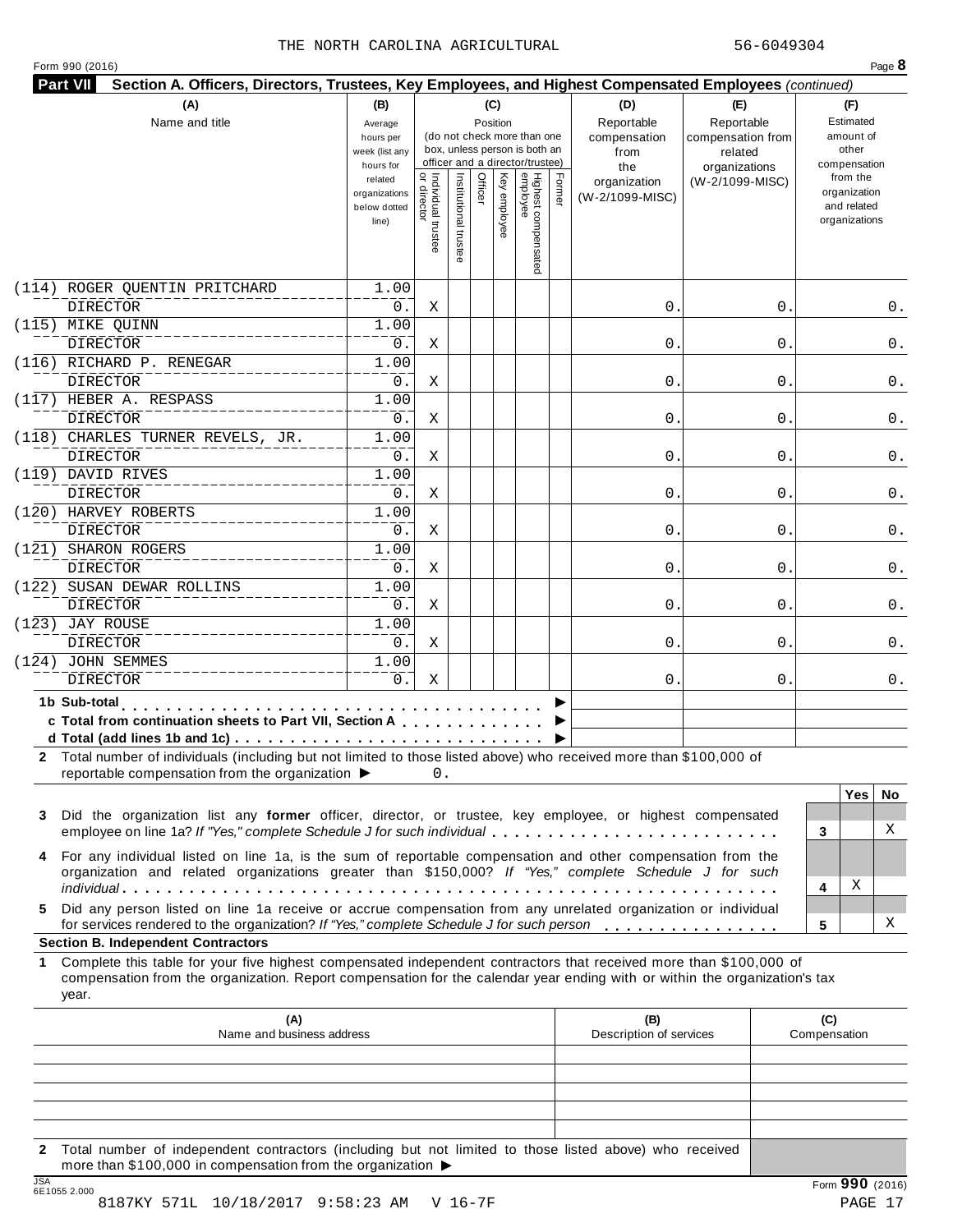|  |  |  | Form 990 (2016) |  |
|--|--|--|-----------------|--|
|--|--|--|-----------------|--|

| (A)<br>Name and title                                                                                                                                                                                                                                           | (B)<br>Average<br>hours per<br>week (list any<br>hours for |                                   | (do not check more than one<br>box, unless person is both an<br>officer and a director/trustee) | (C)<br>Position |                                 |        | (D)<br>Reportable<br>compensation<br>from<br>the | (E)<br>Reportable<br>compensation from<br>related<br>organizations | (F)<br>Estimated<br>amount of<br>other<br>compensation   |
|-----------------------------------------------------------------------------------------------------------------------------------------------------------------------------------------------------------------------------------------------------------------|------------------------------------------------------------|-----------------------------------|-------------------------------------------------------------------------------------------------|-----------------|---------------------------------|--------|--------------------------------------------------|--------------------------------------------------------------------|----------------------------------------------------------|
|                                                                                                                                                                                                                                                                 | related<br>organizations<br>below dotted<br>line)          | Individual trustee<br>or director | Officer<br>Institutional truste                                                                 | Ķey<br>employee | Highest compensated<br>employee | Former | organization<br>(W-2/1099-MISC)                  | (W-2/1099-MISC)                                                    | from the<br>organization<br>and related<br>organizations |
| (125)<br>THOMAS SHAW                                                                                                                                                                                                                                            | 1.00                                                       |                                   |                                                                                                 |                 |                                 |        |                                                  |                                                                    |                                                          |
| <b>DIRECTOR</b>                                                                                                                                                                                                                                                 | 0.                                                         | Χ                                 |                                                                                                 |                 |                                 |        | $\mathsf{O}$ .                                   | 0                                                                  | 0.                                                       |
| (126) MICHAEL W. SHIFLETT                                                                                                                                                                                                                                       | 1.00                                                       |                                   |                                                                                                 |                 |                                 |        |                                                  |                                                                    |                                                          |
| <b>DIRECTOR</b>                                                                                                                                                                                                                                                 | 0.                                                         | Χ                                 |                                                                                                 |                 |                                 |        | $\mathbf 0$ .                                    | 0                                                                  | 0.                                                       |
| (127) GEORGE SIMPSON                                                                                                                                                                                                                                            | 1.00                                                       |                                   |                                                                                                 |                 |                                 |        |                                                  |                                                                    |                                                          |
| <b>DIRECTOR</b>                                                                                                                                                                                                                                                 | 0.                                                         | Χ                                 |                                                                                                 |                 |                                 |        | $\mathbf{0}$ .                                   | 0                                                                  | 0.                                                       |
| (128) DAVID SLATER<br><b>DIRECTOR</b>                                                                                                                                                                                                                           | 1.00<br>0.                                                 |                                   |                                                                                                 |                 |                                 |        | $\mathsf{O}$ .                                   |                                                                    |                                                          |
| (129) CONNIE B. SMITH                                                                                                                                                                                                                                           | 1.00                                                       | Χ                                 |                                                                                                 |                 |                                 |        |                                                  | 0                                                                  | 0.                                                       |
| <b>DIRECTOR</b>                                                                                                                                                                                                                                                 | 0.                                                         | Χ                                 |                                                                                                 |                 |                                 |        | $\mathsf{O}$ .                                   | 0                                                                  | 0.                                                       |
| (130) JAMES I. SMITH                                                                                                                                                                                                                                            | 1.00                                                       |                                   |                                                                                                 |                 |                                 |        |                                                  |                                                                    |                                                          |
| <b>DIRECTOR</b>                                                                                                                                                                                                                                                 | 0.                                                         | Χ                                 |                                                                                                 |                 |                                 |        | $\mathbf{0}$ .                                   | 0                                                                  | 0.                                                       |
| (131) WALTER SMITH                                                                                                                                                                                                                                              | 1.00                                                       |                                   |                                                                                                 |                 |                                 |        |                                                  |                                                                    |                                                          |
| <b>DIRECTOR</b>                                                                                                                                                                                                                                                 | 0.                                                         | Χ                                 |                                                                                                 |                 |                                 |        | $\mathsf{O}$ .                                   | 0                                                                  | 0.                                                       |
| (132) STEVE SORRELS                                                                                                                                                                                                                                             | 1.00                                                       |                                   |                                                                                                 |                 |                                 |        |                                                  |                                                                    |                                                          |
| <b>DIRECTOR</b>                                                                                                                                                                                                                                                 | 0.                                                         | Χ                                 |                                                                                                 |                 |                                 |        | $\mathsf{O}$ .                                   | 0                                                                  | 0.                                                       |
| (133) NORFLEET L. SUGG                                                                                                                                                                                                                                          | 1.00                                                       |                                   |                                                                                                 |                 |                                 |        |                                                  |                                                                    |                                                          |
| <b>DIRECTOR</b>                                                                                                                                                                                                                                                 | 0.                                                         | Χ                                 |                                                                                                 |                 |                                 |        | $\mathbf{0}$ .                                   | 0                                                                  | 0.                                                       |
| (134) ROBERT SUTTER                                                                                                                                                                                                                                             | 1.00                                                       |                                   |                                                                                                 |                 |                                 |        |                                                  |                                                                    |                                                          |
| <b>DIRECTOR</b>                                                                                                                                                                                                                                                 | 0.                                                         | Χ                                 |                                                                                                 |                 |                                 |        | $\mathbf 0$ .                                    | 0                                                                  | 0.                                                       |
| (135) ZACHARY TAYLOR                                                                                                                                                                                                                                            | 1.00                                                       |                                   |                                                                                                 |                 |                                 |        |                                                  |                                                                    |                                                          |
| <b>DIRECTOR</b>                                                                                                                                                                                                                                                 | 0.                                                         | Χ                                 |                                                                                                 |                 |                                 |        | 0.                                               | 0                                                                  | 0.                                                       |
| 1b Sub-total<br>c Total from continuation sheets to Part VII, Section A<br>2 Total number of individuals (including but not limited to those listed above) who received more than \$100,000 of                                                                  |                                                            |                                   |                                                                                                 |                 |                                 |        |                                                  |                                                                    |                                                          |
| reportable compensation from the organization ▶                                                                                                                                                                                                                 |                                                            | 0.                                |                                                                                                 |                 |                                 |        |                                                  |                                                                    | <b>Yes</b><br>No.                                        |
| Did the organization list any former officer, director, or trustee, key employee, or highest compensated<br>employee on line 1a? If "Yes," complete Schedule J for such individual                                                                              |                                                            |                                   |                                                                                                 |                 |                                 |        |                                                  |                                                                    | X<br>3                                                   |
| For any individual listed on line 1a, is the sum of reportable compensation and other compensation from the<br>organization and related organizations greater than \$150,000? If "Yes," complete Schedule J for such                                            |                                                            |                                   |                                                                                                 |                 |                                 |        |                                                  |                                                                    | Χ<br>4                                                   |
| Did any person listed on line 1a receive or accrue compensation from any unrelated organization or individual<br>for services rendered to the organization? If "Yes," complete Schedule J for such person<br><b>Section B. Independent Contractors</b>          |                                                            |                                   |                                                                                                 |                 |                                 |        |                                                  |                                                                    | х<br>5                                                   |
| Complete this table for your five highest compensated independent contractors that received more than \$100,000 of<br>1.<br>compensation from the organization. Report compensation for the calendar year ending with or within the organization's tax<br>year. |                                                            |                                   |                                                                                                 |                 |                                 |        |                                                  |                                                                    |                                                          |
| (A)<br>Name and business address                                                                                                                                                                                                                                |                                                            |                                   |                                                                                                 |                 |                                 |        | (B)<br>Description of services                   |                                                                    | (C)<br>Compensation                                      |
|                                                                                                                                                                                                                                                                 |                                                            |                                   |                                                                                                 |                 |                                 |        |                                                  |                                                                    |                                                          |
|                                                                                                                                                                                                                                                                 |                                                            |                                   |                                                                                                 |                 |                                 |        |                                                  |                                                                    |                                                          |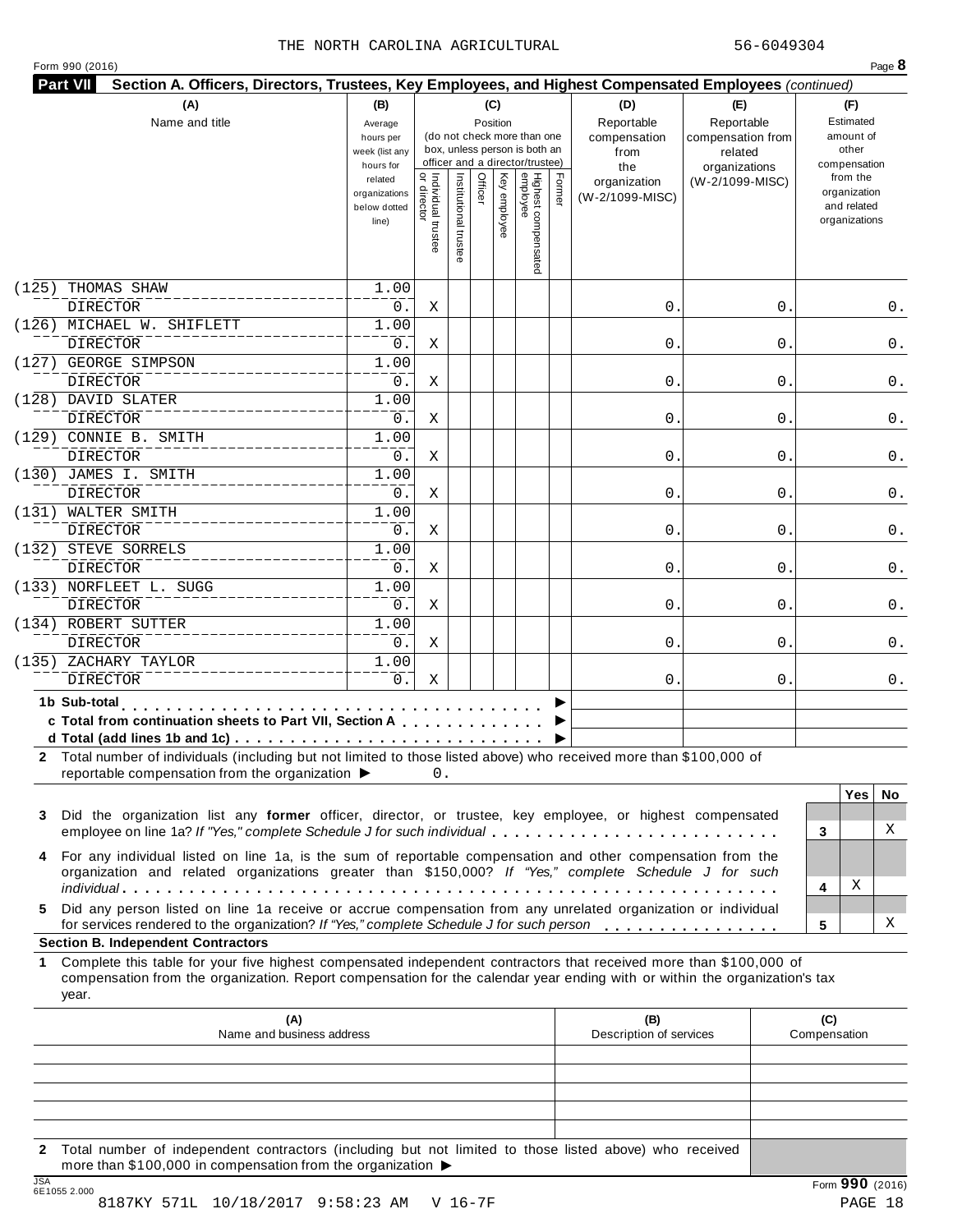| Form 990 (2016) |  |
|-----------------|--|
|-----------------|--|

| Highest compensated<br>employee<br>Individual trustee<br>or director<br>Institutional trus<br>Officer<br>Κey<br>Former<br>from the<br>related<br>(W-2/1099-MISC)<br>organization<br>organization<br>organizations<br>employee<br>(W-2/1099-MISC)<br>and related<br>below dotted<br>organizations<br>line)<br>(136) WILLIAM TEAGUE<br>1.00<br><b>DIRECTOR</b><br>0.<br>$\mathsf{O}$ .<br>Χ<br>0<br>(137) JAMES THORNE<br>1.00<br><b>DIRECTOR</b><br>0.<br>Χ<br>$0$ .<br>0<br>(138) RONNIE TRANTHAM<br>1.00<br><b>DIRECTOR</b><br>$0$ .<br>$\mathbf{0}$ .<br>Χ<br>0<br>(139) STEVE TROXLER<br>1.00<br><b>DIRECTOR</b><br>0.<br>Χ<br>$\mathbf{0}$ .<br>0<br>(140) JEFF TURNER<br>1.00<br><b>DIRECTOR</b><br>0.<br>Χ<br>$\mathbf{0}$ .<br>0<br>0.<br>(141) ERICA UPTON PETERSON<br>1.00<br><b>DIRECTOR</b><br>0.<br>$\mathsf{O}$ .<br>Χ<br>0<br>0.<br>(142) KEATON VANDEMARK<br>1.00<br><b>DIRECTOR</b><br>0.<br>$\mathsf{O}$ .<br>Χ<br>0<br>(143) MILTON VAUGHAN<br>1.00<br><b>DIRECTOR</b><br>0.<br>Χ<br>$\mathbf{0}$ .<br>0<br>(144) C. HESTER VERNON, III<br>1.00<br><b>DIRECTOR</b><br>0.<br>$\mathsf{O}$ .<br>Χ<br>0<br>(145) CHARLOTTE VICK<br>1.00<br>$0$ .<br><b>DIRECTOR</b><br>Χ<br>0.<br>0<br>$(146)$ DAN WARD<br>1.00<br>$0$ .<br><b>DIRECTOR</b><br>Χ<br>0.<br>0<br>1b Sub-total<br>c Total from continuation sheets to Part VII, Section A<br>2 Total number of individuals (including but not limited to those listed above) who received more than \$100,000 of<br>reportable compensation from the organization ▶<br>0.<br><b>Yes</b><br>Did the organization list any former officer, director, or trustee, key employee, or highest compensated<br>X<br>employee on line 1a? If "Yes," complete Schedule J for such individual<br>3<br>For any individual listed on line 1a, is the sum of reportable compensation and other compensation from the<br>organization and related organizations greater than \$150,000? If "Yes," complete Schedule J for such<br>Χ<br>4<br>Did any person listed on line 1a receive or accrue compensation from any unrelated organization or individual<br>for services rendered to the organization? If "Yes," complete Schedule J for such person<br>5<br><b>Section B. Independent Contractors</b><br>Complete this table for your five highest compensated independent contractors that received more than \$100,000 of<br>compensation from the organization. Report compensation for the calendar year ending with or within the organization's tax<br>year.<br>(A)<br>(B)<br>(C)<br>Name and business address<br>Description of services<br>Compensation |        | (A)<br>Name and title | (B)<br>Average<br>hours per<br>week (list any<br>hours for |  | (C)<br>Position | (do not check more than one<br>box, unless person is both an<br>officer and a director/trustee) | (D)<br>Reportable<br>compensation<br>from<br>the | (E)<br>Reportable<br>compensation from<br>related<br>organizations | (F)<br>Estimated<br>amount of<br>other<br>compensation |
|----------------------------------------------------------------------------------------------------------------------------------------------------------------------------------------------------------------------------------------------------------------------------------------------------------------------------------------------------------------------------------------------------------------------------------------------------------------------------------------------------------------------------------------------------------------------------------------------------------------------------------------------------------------------------------------------------------------------------------------------------------------------------------------------------------------------------------------------------------------------------------------------------------------------------------------------------------------------------------------------------------------------------------------------------------------------------------------------------------------------------------------------------------------------------------------------------------------------------------------------------------------------------------------------------------------------------------------------------------------------------------------------------------------------------------------------------------------------------------------------------------------------------------------------------------------------------------------------------------------------------------------------------------------------------------------------------------------------------------------------------------------------------------------------------------------------------------------------------------------------------------------------------------------------------------------------------------------------------------------------------------------------------------------------------------------------------------------------------------------------------------------------------------------------------------------------------------------------------------------------------------------------------------------------------------------------------------------------------------------------------------------------------------------------------------------------------------------------------------------------------------------------------------------------------------------------------------------------------------------|--------|-----------------------|------------------------------------------------------------|--|-----------------|-------------------------------------------------------------------------------------------------|--------------------------------------------------|--------------------------------------------------------------------|--------------------------------------------------------|
|                                                                                                                                                                                                                                                                                                                                                                                                                                                                                                                                                                                                                                                                                                                                                                                                                                                                                                                                                                                                                                                                                                                                                                                                                                                                                                                                                                                                                                                                                                                                                                                                                                                                                                                                                                                                                                                                                                                                                                                                                                                                                                                                                                                                                                                                                                                                                                                                                                                                                                                                                                                                                |        |                       |                                                            |  |                 |                                                                                                 |                                                  |                                                                    |                                                        |
|                                                                                                                                                                                                                                                                                                                                                                                                                                                                                                                                                                                                                                                                                                                                                                                                                                                                                                                                                                                                                                                                                                                                                                                                                                                                                                                                                                                                                                                                                                                                                                                                                                                                                                                                                                                                                                                                                                                                                                                                                                                                                                                                                                                                                                                                                                                                                                                                                                                                                                                                                                                                                |        |                       |                                                            |  |                 |                                                                                                 |                                                  |                                                                    |                                                        |
|                                                                                                                                                                                                                                                                                                                                                                                                                                                                                                                                                                                                                                                                                                                                                                                                                                                                                                                                                                                                                                                                                                                                                                                                                                                                                                                                                                                                                                                                                                                                                                                                                                                                                                                                                                                                                                                                                                                                                                                                                                                                                                                                                                                                                                                                                                                                                                                                                                                                                                                                                                                                                |        |                       |                                                            |  |                 |                                                                                                 |                                                  |                                                                    | 0.                                                     |
|                                                                                                                                                                                                                                                                                                                                                                                                                                                                                                                                                                                                                                                                                                                                                                                                                                                                                                                                                                                                                                                                                                                                                                                                                                                                                                                                                                                                                                                                                                                                                                                                                                                                                                                                                                                                                                                                                                                                                                                                                                                                                                                                                                                                                                                                                                                                                                                                                                                                                                                                                                                                                |        |                       |                                                            |  |                 |                                                                                                 |                                                  |                                                                    |                                                        |
|                                                                                                                                                                                                                                                                                                                                                                                                                                                                                                                                                                                                                                                                                                                                                                                                                                                                                                                                                                                                                                                                                                                                                                                                                                                                                                                                                                                                                                                                                                                                                                                                                                                                                                                                                                                                                                                                                                                                                                                                                                                                                                                                                                                                                                                                                                                                                                                                                                                                                                                                                                                                                |        |                       |                                                            |  |                 |                                                                                                 |                                                  |                                                                    | 0.                                                     |
|                                                                                                                                                                                                                                                                                                                                                                                                                                                                                                                                                                                                                                                                                                                                                                                                                                                                                                                                                                                                                                                                                                                                                                                                                                                                                                                                                                                                                                                                                                                                                                                                                                                                                                                                                                                                                                                                                                                                                                                                                                                                                                                                                                                                                                                                                                                                                                                                                                                                                                                                                                                                                |        |                       |                                                            |  |                 |                                                                                                 |                                                  |                                                                    |                                                        |
|                                                                                                                                                                                                                                                                                                                                                                                                                                                                                                                                                                                                                                                                                                                                                                                                                                                                                                                                                                                                                                                                                                                                                                                                                                                                                                                                                                                                                                                                                                                                                                                                                                                                                                                                                                                                                                                                                                                                                                                                                                                                                                                                                                                                                                                                                                                                                                                                                                                                                                                                                                                                                |        |                       |                                                            |  |                 |                                                                                                 |                                                  |                                                                    | 0.                                                     |
|                                                                                                                                                                                                                                                                                                                                                                                                                                                                                                                                                                                                                                                                                                                                                                                                                                                                                                                                                                                                                                                                                                                                                                                                                                                                                                                                                                                                                                                                                                                                                                                                                                                                                                                                                                                                                                                                                                                                                                                                                                                                                                                                                                                                                                                                                                                                                                                                                                                                                                                                                                                                                |        |                       |                                                            |  |                 |                                                                                                 |                                                  |                                                                    |                                                        |
|                                                                                                                                                                                                                                                                                                                                                                                                                                                                                                                                                                                                                                                                                                                                                                                                                                                                                                                                                                                                                                                                                                                                                                                                                                                                                                                                                                                                                                                                                                                                                                                                                                                                                                                                                                                                                                                                                                                                                                                                                                                                                                                                                                                                                                                                                                                                                                                                                                                                                                                                                                                                                |        |                       |                                                            |  |                 |                                                                                                 |                                                  |                                                                    | 0.                                                     |
|                                                                                                                                                                                                                                                                                                                                                                                                                                                                                                                                                                                                                                                                                                                                                                                                                                                                                                                                                                                                                                                                                                                                                                                                                                                                                                                                                                                                                                                                                                                                                                                                                                                                                                                                                                                                                                                                                                                                                                                                                                                                                                                                                                                                                                                                                                                                                                                                                                                                                                                                                                                                                |        |                       |                                                            |  |                 |                                                                                                 |                                                  |                                                                    |                                                        |
|                                                                                                                                                                                                                                                                                                                                                                                                                                                                                                                                                                                                                                                                                                                                                                                                                                                                                                                                                                                                                                                                                                                                                                                                                                                                                                                                                                                                                                                                                                                                                                                                                                                                                                                                                                                                                                                                                                                                                                                                                                                                                                                                                                                                                                                                                                                                                                                                                                                                                                                                                                                                                |        |                       |                                                            |  |                 |                                                                                                 |                                                  |                                                                    |                                                        |
|                                                                                                                                                                                                                                                                                                                                                                                                                                                                                                                                                                                                                                                                                                                                                                                                                                                                                                                                                                                                                                                                                                                                                                                                                                                                                                                                                                                                                                                                                                                                                                                                                                                                                                                                                                                                                                                                                                                                                                                                                                                                                                                                                                                                                                                                                                                                                                                                                                                                                                                                                                                                                |        |                       |                                                            |  |                 |                                                                                                 |                                                  |                                                                    |                                                        |
|                                                                                                                                                                                                                                                                                                                                                                                                                                                                                                                                                                                                                                                                                                                                                                                                                                                                                                                                                                                                                                                                                                                                                                                                                                                                                                                                                                                                                                                                                                                                                                                                                                                                                                                                                                                                                                                                                                                                                                                                                                                                                                                                                                                                                                                                                                                                                                                                                                                                                                                                                                                                                |        |                       |                                                            |  |                 |                                                                                                 |                                                  |                                                                    |                                                        |
|                                                                                                                                                                                                                                                                                                                                                                                                                                                                                                                                                                                                                                                                                                                                                                                                                                                                                                                                                                                                                                                                                                                                                                                                                                                                                                                                                                                                                                                                                                                                                                                                                                                                                                                                                                                                                                                                                                                                                                                                                                                                                                                                                                                                                                                                                                                                                                                                                                                                                                                                                                                                                |        |                       |                                                            |  |                 |                                                                                                 |                                                  |                                                                    | 0.                                                     |
|                                                                                                                                                                                                                                                                                                                                                                                                                                                                                                                                                                                                                                                                                                                                                                                                                                                                                                                                                                                                                                                                                                                                                                                                                                                                                                                                                                                                                                                                                                                                                                                                                                                                                                                                                                                                                                                                                                                                                                                                                                                                                                                                                                                                                                                                                                                                                                                                                                                                                                                                                                                                                |        |                       |                                                            |  |                 |                                                                                                 |                                                  |                                                                    |                                                        |
|                                                                                                                                                                                                                                                                                                                                                                                                                                                                                                                                                                                                                                                                                                                                                                                                                                                                                                                                                                                                                                                                                                                                                                                                                                                                                                                                                                                                                                                                                                                                                                                                                                                                                                                                                                                                                                                                                                                                                                                                                                                                                                                                                                                                                                                                                                                                                                                                                                                                                                                                                                                                                |        |                       |                                                            |  |                 |                                                                                                 |                                                  |                                                                    | 0.                                                     |
|                                                                                                                                                                                                                                                                                                                                                                                                                                                                                                                                                                                                                                                                                                                                                                                                                                                                                                                                                                                                                                                                                                                                                                                                                                                                                                                                                                                                                                                                                                                                                                                                                                                                                                                                                                                                                                                                                                                                                                                                                                                                                                                                                                                                                                                                                                                                                                                                                                                                                                                                                                                                                |        |                       |                                                            |  |                 |                                                                                                 |                                                  |                                                                    |                                                        |
|                                                                                                                                                                                                                                                                                                                                                                                                                                                                                                                                                                                                                                                                                                                                                                                                                                                                                                                                                                                                                                                                                                                                                                                                                                                                                                                                                                                                                                                                                                                                                                                                                                                                                                                                                                                                                                                                                                                                                                                                                                                                                                                                                                                                                                                                                                                                                                                                                                                                                                                                                                                                                |        |                       |                                                            |  |                 |                                                                                                 |                                                  |                                                                    | 0.                                                     |
|                                                                                                                                                                                                                                                                                                                                                                                                                                                                                                                                                                                                                                                                                                                                                                                                                                                                                                                                                                                                                                                                                                                                                                                                                                                                                                                                                                                                                                                                                                                                                                                                                                                                                                                                                                                                                                                                                                                                                                                                                                                                                                                                                                                                                                                                                                                                                                                                                                                                                                                                                                                                                |        |                       |                                                            |  |                 |                                                                                                 |                                                  |                                                                    |                                                        |
|                                                                                                                                                                                                                                                                                                                                                                                                                                                                                                                                                                                                                                                                                                                                                                                                                                                                                                                                                                                                                                                                                                                                                                                                                                                                                                                                                                                                                                                                                                                                                                                                                                                                                                                                                                                                                                                                                                                                                                                                                                                                                                                                                                                                                                                                                                                                                                                                                                                                                                                                                                                                                |        |                       |                                                            |  |                 |                                                                                                 |                                                  |                                                                    | 0.                                                     |
|                                                                                                                                                                                                                                                                                                                                                                                                                                                                                                                                                                                                                                                                                                                                                                                                                                                                                                                                                                                                                                                                                                                                                                                                                                                                                                                                                                                                                                                                                                                                                                                                                                                                                                                                                                                                                                                                                                                                                                                                                                                                                                                                                                                                                                                                                                                                                                                                                                                                                                                                                                                                                |        |                       |                                                            |  |                 |                                                                                                 |                                                  |                                                                    |                                                        |
|                                                                                                                                                                                                                                                                                                                                                                                                                                                                                                                                                                                                                                                                                                                                                                                                                                                                                                                                                                                                                                                                                                                                                                                                                                                                                                                                                                                                                                                                                                                                                                                                                                                                                                                                                                                                                                                                                                                                                                                                                                                                                                                                                                                                                                                                                                                                                                                                                                                                                                                                                                                                                |        |                       |                                                            |  |                 |                                                                                                 |                                                  |                                                                    | 0.                                                     |
|                                                                                                                                                                                                                                                                                                                                                                                                                                                                                                                                                                                                                                                                                                                                                                                                                                                                                                                                                                                                                                                                                                                                                                                                                                                                                                                                                                                                                                                                                                                                                                                                                                                                                                                                                                                                                                                                                                                                                                                                                                                                                                                                                                                                                                                                                                                                                                                                                                                                                                                                                                                                                |        |                       |                                                            |  |                 |                                                                                                 |                                                  |                                                                    |                                                        |
|                                                                                                                                                                                                                                                                                                                                                                                                                                                                                                                                                                                                                                                                                                                                                                                                                                                                                                                                                                                                                                                                                                                                                                                                                                                                                                                                                                                                                                                                                                                                                                                                                                                                                                                                                                                                                                                                                                                                                                                                                                                                                                                                                                                                                                                                                                                                                                                                                                                                                                                                                                                                                | 3      |                       |                                                            |  |                 |                                                                                                 |                                                  |                                                                    | No.                                                    |
|                                                                                                                                                                                                                                                                                                                                                                                                                                                                                                                                                                                                                                                                                                                                                                                                                                                                                                                                                                                                                                                                                                                                                                                                                                                                                                                                                                                                                                                                                                                                                                                                                                                                                                                                                                                                                                                                                                                                                                                                                                                                                                                                                                                                                                                                                                                                                                                                                                                                                                                                                                                                                | 4<br>5 |                       |                                                            |  |                 |                                                                                                 |                                                  |                                                                    |                                                        |
|                                                                                                                                                                                                                                                                                                                                                                                                                                                                                                                                                                                                                                                                                                                                                                                                                                                                                                                                                                                                                                                                                                                                                                                                                                                                                                                                                                                                                                                                                                                                                                                                                                                                                                                                                                                                                                                                                                                                                                                                                                                                                                                                                                                                                                                                                                                                                                                                                                                                                                                                                                                                                |        |                       |                                                            |  |                 |                                                                                                 |                                                  |                                                                    | Χ                                                      |
|                                                                                                                                                                                                                                                                                                                                                                                                                                                                                                                                                                                                                                                                                                                                                                                                                                                                                                                                                                                                                                                                                                                                                                                                                                                                                                                                                                                                                                                                                                                                                                                                                                                                                                                                                                                                                                                                                                                                                                                                                                                                                                                                                                                                                                                                                                                                                                                                                                                                                                                                                                                                                | 1.     |                       |                                                            |  |                 |                                                                                                 |                                                  |                                                                    |                                                        |
|                                                                                                                                                                                                                                                                                                                                                                                                                                                                                                                                                                                                                                                                                                                                                                                                                                                                                                                                                                                                                                                                                                                                                                                                                                                                                                                                                                                                                                                                                                                                                                                                                                                                                                                                                                                                                                                                                                                                                                                                                                                                                                                                                                                                                                                                                                                                                                                                                                                                                                                                                                                                                |        |                       |                                                            |  |                 |                                                                                                 |                                                  |                                                                    |                                                        |
|                                                                                                                                                                                                                                                                                                                                                                                                                                                                                                                                                                                                                                                                                                                                                                                                                                                                                                                                                                                                                                                                                                                                                                                                                                                                                                                                                                                                                                                                                                                                                                                                                                                                                                                                                                                                                                                                                                                                                                                                                                                                                                                                                                                                                                                                                                                                                                                                                                                                                                                                                                                                                |        |                       |                                                            |  |                 |                                                                                                 |                                                  |                                                                    |                                                        |
|                                                                                                                                                                                                                                                                                                                                                                                                                                                                                                                                                                                                                                                                                                                                                                                                                                                                                                                                                                                                                                                                                                                                                                                                                                                                                                                                                                                                                                                                                                                                                                                                                                                                                                                                                                                                                                                                                                                                                                                                                                                                                                                                                                                                                                                                                                                                                                                                                                                                                                                                                                                                                |        |                       |                                                            |  |                 |                                                                                                 |                                                  |                                                                    |                                                        |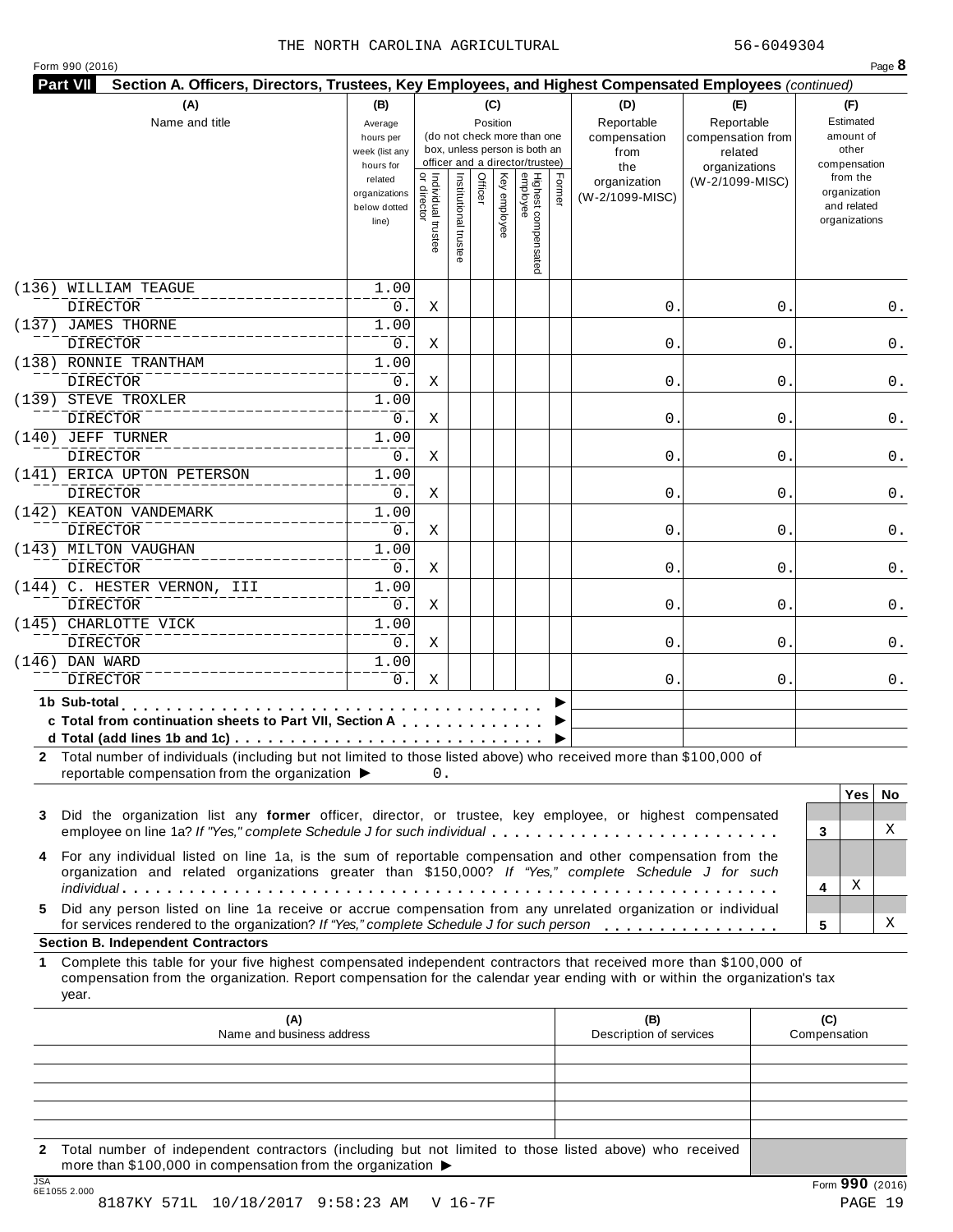|  |  |  | Form 990 (2016) |  |
|--|--|--|-----------------|--|
|--|--|--|-----------------|--|

| Highest compensated<br>employee<br>Individual trustee<br>Officer<br>Former<br>Institutional truste<br>Ķey<br>from the<br>related<br>(W-2/1099-MISC)<br>organization<br>organization<br>organizations<br>y employee<br>(W-2/1099-MISC)<br>and related<br>below dotted<br>organizations<br>line)<br>JOE H. WARD<br>1.00<br><b>DIRECTOR</b><br>0.<br>0<br>0<br>Χ<br>(148) BRIAN D. WARREN<br>1.00<br><b>DIRECTOR</b><br>$\mathsf{O}$<br>0.<br>Χ<br>0<br>0.<br>(149) DAN WARREN<br>1.00<br><b>DIRECTOR</b><br>0.<br>0<br>Χ<br>0<br>0.<br>1.00<br><b>DIRECTOR</b><br>0.<br>0<br>Χ<br>0<br>(151) MARK WELLONS<br>1.00<br><b>DIRECTOR</b><br>0.<br>0<br>Χ<br>0<br>1.00<br><b>DIRECTOR</b><br>0.<br>0<br>0<br>Χ<br>(153) WILLIAM ARTHUR WILLIAMS<br>1.00<br><b>DIRECTOR</b><br>0.<br>0<br>Χ<br>0<br>0.<br>(154) JEFF WILSON<br>1.00<br><b>DIRECTOR</b><br>0.<br>0<br>0<br>Χ<br>0.<br>(155) KEVIN WENDELL WILSON<br>1.00<br><b>DIRECTOR</b><br>0.<br>0<br>Χ<br>0<br>1.00<br><b>DIRECTOR</b><br>0.<br>0<br>Χ<br>0<br>1.00<br><b>DIRECTOR</b><br>0.<br>Χ<br>0.<br>0<br>1b Sub-total<br>.<br>c Total from continuation sheets to Part VII, Section A<br>2 Total number of individuals (including but not limited to those listed above) who received more than \$100,000 of<br>reportable compensation from the organization ▶<br>0.<br><b>Yes</b><br>Did the organization list any former officer, director, or trustee, key employee, or highest compensated<br>employee on line 1a? If "Yes," complete Schedule J for such individual<br>3<br>4 For any individual listed on line 1a, is the sum of reportable compensation and other compensation from the<br>organization and related organizations greater than \$150,000? If "Yes," complete Schedule J for such<br>Χ<br>4<br>Did any person listed on line 1a receive or accrue compensation from any unrelated organization or individual<br>х<br>for services rendered to the organization? If "Yes," complete Schedule J for such person<br>5<br><b>Section B. Independent Contractors</b><br>Complete this table for your five highest compensated independent contractors that received more than \$100,000 of<br>1.<br>compensation from the organization. Report compensation for the calendar year ending with or within the organization's tax<br>year.<br>(A)<br>(B)<br>(C)<br>Name and business address<br>Description of services<br>Compensation |                       | (A)<br>(B)<br>(C)<br>(D)<br>Name and title<br>Reportable<br>Reportable<br>Position<br>Average<br>(do not check more than one<br>compensation<br>hours per<br>box, unless person is both an<br>week (list any<br>from<br>related<br>officer and a director/trustee)<br>hours for<br>the |  |  |  |  |  |  | (E)<br>compensation from<br>organizations | (F)<br>Estimated<br>amount of<br>other<br>compensation |
|-----------------------------------------------------------------------------------------------------------------------------------------------------------------------------------------------------------------------------------------------------------------------------------------------------------------------------------------------------------------------------------------------------------------------------------------------------------------------------------------------------------------------------------------------------------------------------------------------------------------------------------------------------------------------------------------------------------------------------------------------------------------------------------------------------------------------------------------------------------------------------------------------------------------------------------------------------------------------------------------------------------------------------------------------------------------------------------------------------------------------------------------------------------------------------------------------------------------------------------------------------------------------------------------------------------------------------------------------------------------------------------------------------------------------------------------------------------------------------------------------------------------------------------------------------------------------------------------------------------------------------------------------------------------------------------------------------------------------------------------------------------------------------------------------------------------------------------------------------------------------------------------------------------------------------------------------------------------------------------------------------------------------------------------------------------------------------------------------------------------------------------------------------------------------------------------------------------------------------------------------------------------------------------------------------------------------------------------------------------------------------------------------------------|-----------------------|----------------------------------------------------------------------------------------------------------------------------------------------------------------------------------------------------------------------------------------------------------------------------------------|--|--|--|--|--|--|-------------------------------------------|--------------------------------------------------------|
|                                                                                                                                                                                                                                                                                                                                                                                                                                                                                                                                                                                                                                                                                                                                                                                                                                                                                                                                                                                                                                                                                                                                                                                                                                                                                                                                                                                                                                                                                                                                                                                                                                                                                                                                                                                                                                                                                                                                                                                                                                                                                                                                                                                                                                                                                                                                                                                                           |                       |                                                                                                                                                                                                                                                                                        |  |  |  |  |  |  |                                           |                                                        |
|                                                                                                                                                                                                                                                                                                                                                                                                                                                                                                                                                                                                                                                                                                                                                                                                                                                                                                                                                                                                                                                                                                                                                                                                                                                                                                                                                                                                                                                                                                                                                                                                                                                                                                                                                                                                                                                                                                                                                                                                                                                                                                                                                                                                                                                                                                                                                                                                           | (147)                 |                                                                                                                                                                                                                                                                                        |  |  |  |  |  |  |                                           |                                                        |
|                                                                                                                                                                                                                                                                                                                                                                                                                                                                                                                                                                                                                                                                                                                                                                                                                                                                                                                                                                                                                                                                                                                                                                                                                                                                                                                                                                                                                                                                                                                                                                                                                                                                                                                                                                                                                                                                                                                                                                                                                                                                                                                                                                                                                                                                                                                                                                                                           |                       |                                                                                                                                                                                                                                                                                        |  |  |  |  |  |  |                                           | 0.                                                     |
|                                                                                                                                                                                                                                                                                                                                                                                                                                                                                                                                                                                                                                                                                                                                                                                                                                                                                                                                                                                                                                                                                                                                                                                                                                                                                                                                                                                                                                                                                                                                                                                                                                                                                                                                                                                                                                                                                                                                                                                                                                                                                                                                                                                                                                                                                                                                                                                                           |                       |                                                                                                                                                                                                                                                                                        |  |  |  |  |  |  |                                           |                                                        |
|                                                                                                                                                                                                                                                                                                                                                                                                                                                                                                                                                                                                                                                                                                                                                                                                                                                                                                                                                                                                                                                                                                                                                                                                                                                                                                                                                                                                                                                                                                                                                                                                                                                                                                                                                                                                                                                                                                                                                                                                                                                                                                                                                                                                                                                                                                                                                                                                           |                       |                                                                                                                                                                                                                                                                                        |  |  |  |  |  |  |                                           |                                                        |
|                                                                                                                                                                                                                                                                                                                                                                                                                                                                                                                                                                                                                                                                                                                                                                                                                                                                                                                                                                                                                                                                                                                                                                                                                                                                                                                                                                                                                                                                                                                                                                                                                                                                                                                                                                                                                                                                                                                                                                                                                                                                                                                                                                                                                                                                                                                                                                                                           |                       |                                                                                                                                                                                                                                                                                        |  |  |  |  |  |  |                                           |                                                        |
|                                                                                                                                                                                                                                                                                                                                                                                                                                                                                                                                                                                                                                                                                                                                                                                                                                                                                                                                                                                                                                                                                                                                                                                                                                                                                                                                                                                                                                                                                                                                                                                                                                                                                                                                                                                                                                                                                                                                                                                                                                                                                                                                                                                                                                                                                                                                                                                                           | (150) WAYNE WATSON    |                                                                                                                                                                                                                                                                                        |  |  |  |  |  |  |                                           |                                                        |
|                                                                                                                                                                                                                                                                                                                                                                                                                                                                                                                                                                                                                                                                                                                                                                                                                                                                                                                                                                                                                                                                                                                                                                                                                                                                                                                                                                                                                                                                                                                                                                                                                                                                                                                                                                                                                                                                                                                                                                                                                                                                                                                                                                                                                                                                                                                                                                                                           |                       |                                                                                                                                                                                                                                                                                        |  |  |  |  |  |  |                                           | 0.                                                     |
|                                                                                                                                                                                                                                                                                                                                                                                                                                                                                                                                                                                                                                                                                                                                                                                                                                                                                                                                                                                                                                                                                                                                                                                                                                                                                                                                                                                                                                                                                                                                                                                                                                                                                                                                                                                                                                                                                                                                                                                                                                                                                                                                                                                                                                                                                                                                                                                                           |                       |                                                                                                                                                                                                                                                                                        |  |  |  |  |  |  |                                           |                                                        |
|                                                                                                                                                                                                                                                                                                                                                                                                                                                                                                                                                                                                                                                                                                                                                                                                                                                                                                                                                                                                                                                                                                                                                                                                                                                                                                                                                                                                                                                                                                                                                                                                                                                                                                                                                                                                                                                                                                                                                                                                                                                                                                                                                                                                                                                                                                                                                                                                           |                       |                                                                                                                                                                                                                                                                                        |  |  |  |  |  |  |                                           | 0.                                                     |
|                                                                                                                                                                                                                                                                                                                                                                                                                                                                                                                                                                                                                                                                                                                                                                                                                                                                                                                                                                                                                                                                                                                                                                                                                                                                                                                                                                                                                                                                                                                                                                                                                                                                                                                                                                                                                                                                                                                                                                                                                                                                                                                                                                                                                                                                                                                                                                                                           | (152) MICHAEL WIGGINS |                                                                                                                                                                                                                                                                                        |  |  |  |  |  |  |                                           |                                                        |
|                                                                                                                                                                                                                                                                                                                                                                                                                                                                                                                                                                                                                                                                                                                                                                                                                                                                                                                                                                                                                                                                                                                                                                                                                                                                                                                                                                                                                                                                                                                                                                                                                                                                                                                                                                                                                                                                                                                                                                                                                                                                                                                                                                                                                                                                                                                                                                                                           |                       |                                                                                                                                                                                                                                                                                        |  |  |  |  |  |  |                                           | 0.                                                     |
|                                                                                                                                                                                                                                                                                                                                                                                                                                                                                                                                                                                                                                                                                                                                                                                                                                                                                                                                                                                                                                                                                                                                                                                                                                                                                                                                                                                                                                                                                                                                                                                                                                                                                                                                                                                                                                                                                                                                                                                                                                                                                                                                                                                                                                                                                                                                                                                                           |                       |                                                                                                                                                                                                                                                                                        |  |  |  |  |  |  |                                           |                                                        |
|                                                                                                                                                                                                                                                                                                                                                                                                                                                                                                                                                                                                                                                                                                                                                                                                                                                                                                                                                                                                                                                                                                                                                                                                                                                                                                                                                                                                                                                                                                                                                                                                                                                                                                                                                                                                                                                                                                                                                                                                                                                                                                                                                                                                                                                                                                                                                                                                           |                       |                                                                                                                                                                                                                                                                                        |  |  |  |  |  |  |                                           |                                                        |
|                                                                                                                                                                                                                                                                                                                                                                                                                                                                                                                                                                                                                                                                                                                                                                                                                                                                                                                                                                                                                                                                                                                                                                                                                                                                                                                                                                                                                                                                                                                                                                                                                                                                                                                                                                                                                                                                                                                                                                                                                                                                                                                                                                                                                                                                                                                                                                                                           |                       |                                                                                                                                                                                                                                                                                        |  |  |  |  |  |  |                                           |                                                        |
|                                                                                                                                                                                                                                                                                                                                                                                                                                                                                                                                                                                                                                                                                                                                                                                                                                                                                                                                                                                                                                                                                                                                                                                                                                                                                                                                                                                                                                                                                                                                                                                                                                                                                                                                                                                                                                                                                                                                                                                                                                                                                                                                                                                                                                                                                                                                                                                                           |                       |                                                                                                                                                                                                                                                                                        |  |  |  |  |  |  |                                           |                                                        |
|                                                                                                                                                                                                                                                                                                                                                                                                                                                                                                                                                                                                                                                                                                                                                                                                                                                                                                                                                                                                                                                                                                                                                                                                                                                                                                                                                                                                                                                                                                                                                                                                                                                                                                                                                                                                                                                                                                                                                                                                                                                                                                                                                                                                                                                                                                                                                                                                           |                       |                                                                                                                                                                                                                                                                                        |  |  |  |  |  |  |                                           | 0.                                                     |
|                                                                                                                                                                                                                                                                                                                                                                                                                                                                                                                                                                                                                                                                                                                                                                                                                                                                                                                                                                                                                                                                                                                                                                                                                                                                                                                                                                                                                                                                                                                                                                                                                                                                                                                                                                                                                                                                                                                                                                                                                                                                                                                                                                                                                                                                                                                                                                                                           | (156) STEVE WILSON    |                                                                                                                                                                                                                                                                                        |  |  |  |  |  |  |                                           |                                                        |
|                                                                                                                                                                                                                                                                                                                                                                                                                                                                                                                                                                                                                                                                                                                                                                                                                                                                                                                                                                                                                                                                                                                                                                                                                                                                                                                                                                                                                                                                                                                                                                                                                                                                                                                                                                                                                                                                                                                                                                                                                                                                                                                                                                                                                                                                                                                                                                                                           |                       |                                                                                                                                                                                                                                                                                        |  |  |  |  |  |  |                                           | 0.                                                     |
|                                                                                                                                                                                                                                                                                                                                                                                                                                                                                                                                                                                                                                                                                                                                                                                                                                                                                                                                                                                                                                                                                                                                                                                                                                                                                                                                                                                                                                                                                                                                                                                                                                                                                                                                                                                                                                                                                                                                                                                                                                                                                                                                                                                                                                                                                                                                                                                                           | (157) DAVE WITTER     |                                                                                                                                                                                                                                                                                        |  |  |  |  |  |  |                                           |                                                        |
|                                                                                                                                                                                                                                                                                                                                                                                                                                                                                                                                                                                                                                                                                                                                                                                                                                                                                                                                                                                                                                                                                                                                                                                                                                                                                                                                                                                                                                                                                                                                                                                                                                                                                                                                                                                                                                                                                                                                                                                                                                                                                                                                                                                                                                                                                                                                                                                                           |                       |                                                                                                                                                                                                                                                                                        |  |  |  |  |  |  |                                           | 0.                                                     |
|                                                                                                                                                                                                                                                                                                                                                                                                                                                                                                                                                                                                                                                                                                                                                                                                                                                                                                                                                                                                                                                                                                                                                                                                                                                                                                                                                                                                                                                                                                                                                                                                                                                                                                                                                                                                                                                                                                                                                                                                                                                                                                                                                                                                                                                                                                                                                                                                           |                       |                                                                                                                                                                                                                                                                                        |  |  |  |  |  |  |                                           |                                                        |
|                                                                                                                                                                                                                                                                                                                                                                                                                                                                                                                                                                                                                                                                                                                                                                                                                                                                                                                                                                                                                                                                                                                                                                                                                                                                                                                                                                                                                                                                                                                                                                                                                                                                                                                                                                                                                                                                                                                                                                                                                                                                                                                                                                                                                                                                                                                                                                                                           |                       |                                                                                                                                                                                                                                                                                        |  |  |  |  |  |  |                                           | No.                                                    |
|                                                                                                                                                                                                                                                                                                                                                                                                                                                                                                                                                                                                                                                                                                                                                                                                                                                                                                                                                                                                                                                                                                                                                                                                                                                                                                                                                                                                                                                                                                                                                                                                                                                                                                                                                                                                                                                                                                                                                                                                                                                                                                                                                                                                                                                                                                                                                                                                           | 3                     |                                                                                                                                                                                                                                                                                        |  |  |  |  |  |  |                                           | X                                                      |
|                                                                                                                                                                                                                                                                                                                                                                                                                                                                                                                                                                                                                                                                                                                                                                                                                                                                                                                                                                                                                                                                                                                                                                                                                                                                                                                                                                                                                                                                                                                                                                                                                                                                                                                                                                                                                                                                                                                                                                                                                                                                                                                                                                                                                                                                                                                                                                                                           |                       |                                                                                                                                                                                                                                                                                        |  |  |  |  |  |  |                                           |                                                        |
|                                                                                                                                                                                                                                                                                                                                                                                                                                                                                                                                                                                                                                                                                                                                                                                                                                                                                                                                                                                                                                                                                                                                                                                                                                                                                                                                                                                                                                                                                                                                                                                                                                                                                                                                                                                                                                                                                                                                                                                                                                                                                                                                                                                                                                                                                                                                                                                                           | 5                     |                                                                                                                                                                                                                                                                                        |  |  |  |  |  |  |                                           |                                                        |
|                                                                                                                                                                                                                                                                                                                                                                                                                                                                                                                                                                                                                                                                                                                                                                                                                                                                                                                                                                                                                                                                                                                                                                                                                                                                                                                                                                                                                                                                                                                                                                                                                                                                                                                                                                                                                                                                                                                                                                                                                                                                                                                                                                                                                                                                                                                                                                                                           |                       |                                                                                                                                                                                                                                                                                        |  |  |  |  |  |  |                                           |                                                        |
|                                                                                                                                                                                                                                                                                                                                                                                                                                                                                                                                                                                                                                                                                                                                                                                                                                                                                                                                                                                                                                                                                                                                                                                                                                                                                                                                                                                                                                                                                                                                                                                                                                                                                                                                                                                                                                                                                                                                                                                                                                                                                                                                                                                                                                                                                                                                                                                                           |                       |                                                                                                                                                                                                                                                                                        |  |  |  |  |  |  |                                           |                                                        |
|                                                                                                                                                                                                                                                                                                                                                                                                                                                                                                                                                                                                                                                                                                                                                                                                                                                                                                                                                                                                                                                                                                                                                                                                                                                                                                                                                                                                                                                                                                                                                                                                                                                                                                                                                                                                                                                                                                                                                                                                                                                                                                                                                                                                                                                                                                                                                                                                           |                       |                                                                                                                                                                                                                                                                                        |  |  |  |  |  |  |                                           |                                                        |
|                                                                                                                                                                                                                                                                                                                                                                                                                                                                                                                                                                                                                                                                                                                                                                                                                                                                                                                                                                                                                                                                                                                                                                                                                                                                                                                                                                                                                                                                                                                                                                                                                                                                                                                                                                                                                                                                                                                                                                                                                                                                                                                                                                                                                                                                                                                                                                                                           |                       |                                                                                                                                                                                                                                                                                        |  |  |  |  |  |  |                                           |                                                        |
|                                                                                                                                                                                                                                                                                                                                                                                                                                                                                                                                                                                                                                                                                                                                                                                                                                                                                                                                                                                                                                                                                                                                                                                                                                                                                                                                                                                                                                                                                                                                                                                                                                                                                                                                                                                                                                                                                                                                                                                                                                                                                                                                                                                                                                                                                                                                                                                                           |                       |                                                                                                                                                                                                                                                                                        |  |  |  |  |  |  |                                           |                                                        |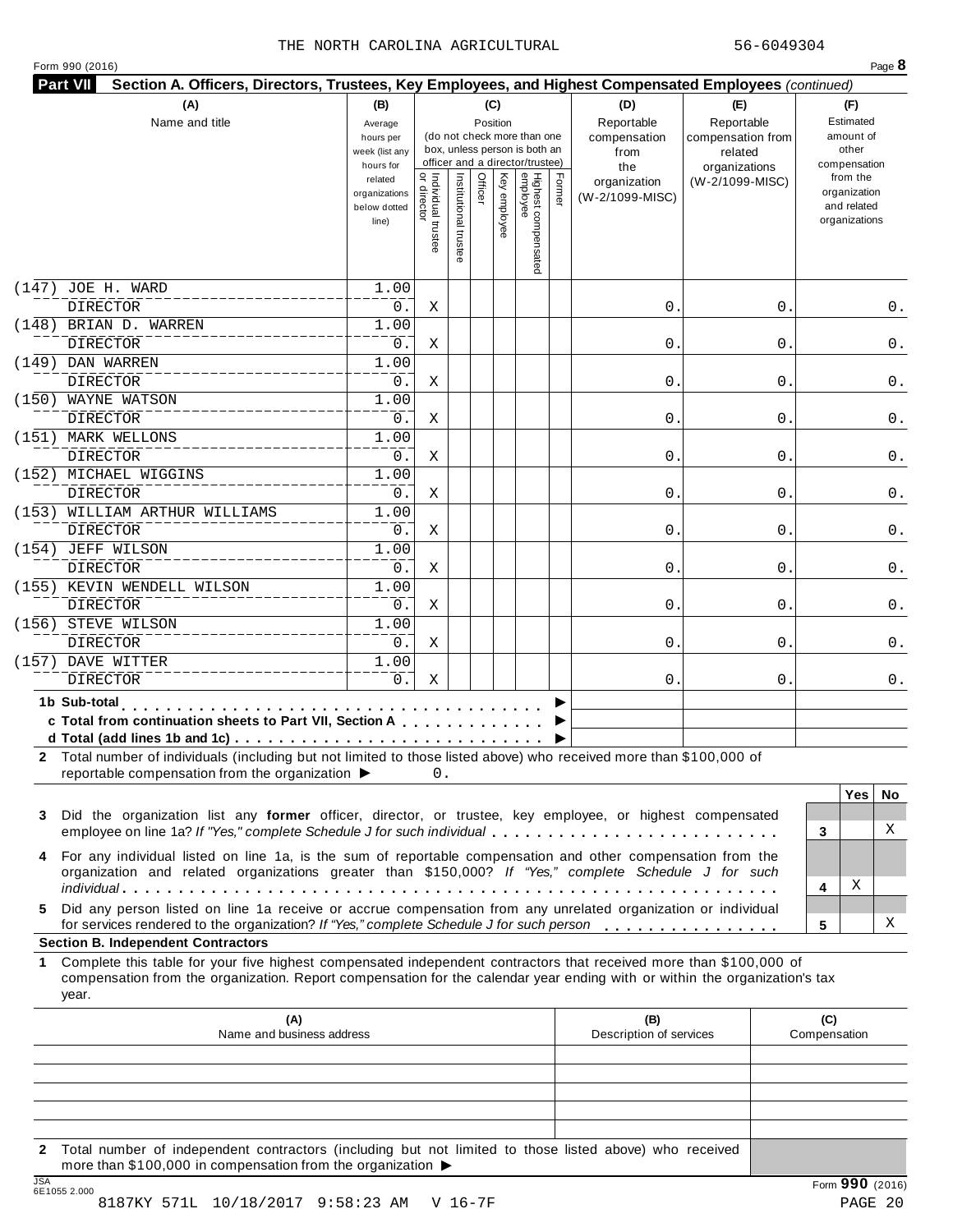|  | Form 990 (2016) |  |
|--|-----------------|--|
|  |                 |  |

|                                                                                                                                                                                                                                                  |                |                                   |                                 |              |                                 |        | Section A. Officers, Directors, Trustees, Key Employees, and Highest Compensated Employees (continued) |                   |                     |               |          |
|--------------------------------------------------------------------------------------------------------------------------------------------------------------------------------------------------------------------------------------------------|----------------|-----------------------------------|---------------------------------|--------------|---------------------------------|--------|--------------------------------------------------------------------------------------------------------|-------------------|---------------------|---------------|----------|
| (A)                                                                                                                                                                                                                                              | (B)            |                                   |                                 | (C)          |                                 |        | (D)                                                                                                    | (E)               |                     | (F)           |          |
| Name and title                                                                                                                                                                                                                                   | Average        |                                   |                                 | Position     |                                 |        | Reportable                                                                                             | Reportable        |                     | Estimated     |          |
|                                                                                                                                                                                                                                                  | hours per      |                                   | (do not check more than one     |              |                                 |        | compensation                                                                                           | compensation from |                     | amount of     |          |
|                                                                                                                                                                                                                                                  | week (list any |                                   | box, unless person is both an   |              |                                 |        | from                                                                                                   | related           |                     | other         |          |
|                                                                                                                                                                                                                                                  | hours for      |                                   | officer and a director/trustee) |              |                                 |        | the                                                                                                    | organizations     |                     | compensation  |          |
|                                                                                                                                                                                                                                                  | related        |                                   | Officer                         |              |                                 | Former | organization                                                                                           | (W-2/1099-MISC)   |                     | from the      |          |
|                                                                                                                                                                                                                                                  | organizations  |                                   |                                 |              |                                 |        | (W-2/1099-MISC)                                                                                        |                   |                     | organization  |          |
|                                                                                                                                                                                                                                                  | below dotted   |                                   |                                 |              |                                 |        |                                                                                                        |                   |                     | and related   |          |
|                                                                                                                                                                                                                                                  | line)          |                                   |                                 | Key employee |                                 |        |                                                                                                        |                   |                     | organizations |          |
|                                                                                                                                                                                                                                                  |                | Individual trustee<br>or director | Institutional trust             |              |                                 |        |                                                                                                        |                   |                     |               |          |
|                                                                                                                                                                                                                                                  |                |                                   |                                 |              | Highest compensated<br>employee |        |                                                                                                        |                   |                     |               |          |
| (158)<br>LARRY WOOTEN                                                                                                                                                                                                                            | 1.00           |                                   |                                 |              |                                 |        |                                                                                                        |                   |                     |               |          |
| <b>DIRECTOR</b>                                                                                                                                                                                                                                  | 0.             | Χ                                 |                                 |              |                                 |        | 0                                                                                                      | 0                 |                     |               | 0.       |
| (159)<br>BRANDON R. YOUNG                                                                                                                                                                                                                        | 1.00           |                                   |                                 |              |                                 |        |                                                                                                        |                   |                     |               |          |
| <b>DIRECTOR</b>                                                                                                                                                                                                                                  | 0.             |                                   |                                 |              |                                 |        | 0                                                                                                      | 0                 |                     |               |          |
|                                                                                                                                                                                                                                                  |                | Χ                                 |                                 |              |                                 |        |                                                                                                        |                   |                     |               | 0.       |
| (160)<br>BRYAN BLINSON                                                                                                                                                                                                                           | 1.00           |                                   |                                 |              |                                 |        |                                                                                                        |                   |                     |               |          |
| SECRETARY                                                                                                                                                                                                                                        | 0.             | Χ                                 | Χ                               |              |                                 |        | 0                                                                                                      | 0                 |                     |               | 0.       |
| (161)<br>WADDELL ALBERT CORBETT                                                                                                                                                                                                                  | 1.00           |                                   |                                 |              |                                 |        |                                                                                                        |                   |                     |               |          |
| PAST CHAIRMAN                                                                                                                                                                                                                                    | 0.             | Χ                                 | Χ                               |              |                                 |        | 0                                                                                                      | 0                 |                     |               | 0.       |
|                                                                                                                                                                                                                                                  |                |                                   |                                 |              |                                 |        |                                                                                                        |                   |                     |               |          |
| (162) DEBORAH JOHNSON                                                                                                                                                                                                                            | 1.00           |                                   |                                 |              |                                 |        |                                                                                                        |                   |                     |               |          |
| <b>DIRECTOR</b>                                                                                                                                                                                                                                  | 0.             | Χ                                 |                                 |              |                                 |        | 0                                                                                                      | 0                 |                     |               | 0.       |
| (163) KEITH OAKLEY                                                                                                                                                                                                                               | 1.00           |                                   |                                 |              |                                 |        |                                                                                                        |                   |                     |               |          |
| FORMER PRESIDENT                                                                                                                                                                                                                                 | 40.00          | Χ                                 | Χ                               |              |                                 |        | 0                                                                                                      | 204,129.          |                     | 37,242.       |          |
|                                                                                                                                                                                                                                                  |                |                                   |                                 |              |                                 |        |                                                                                                        |                   |                     |               |          |
| (164) PAUL TALLEY                                                                                                                                                                                                                                | 1.00           |                                   |                                 |              |                                 |        |                                                                                                        |                   |                     |               |          |
| <b>CHAIRMAN</b>                                                                                                                                                                                                                                  | 0.             | Χ                                 | Χ                               |              |                                 |        | 0                                                                                                      | 0                 |                     |               | 0.       |
| (165) PAULA WOODALL                                                                                                                                                                                                                              | 1.00           |                                   |                                 |              |                                 |        |                                                                                                        |                   |                     |               |          |
| <b>ASST TREASURER</b>                                                                                                                                                                                                                            | 0.             | Χ                                 | Χ                               |              |                                 |        | 0                                                                                                      | 0                 |                     |               | 0.       |
|                                                                                                                                                                                                                                                  |                |                                   |                                 |              |                                 |        |                                                                                                        |                   |                     |               |          |
| (166) DEBBIE E. WORLEY                                                                                                                                                                                                                           | 1.00           |                                   |                                 |              |                                 |        |                                                                                                        |                   |                     |               |          |
| ASST SECRETARY                                                                                                                                                                                                                                   | 0.             | Χ                                 | Χ                               |              |                                 |        | 0                                                                                                      | 0                 |                     |               | 0.       |
| (167) KATHY B. KENNEL                                                                                                                                                                                                                            | 1.00           |                                   |                                 |              |                                 |        |                                                                                                        |                   |                     |               |          |
| ASST SECRETARY                                                                                                                                                                                                                                   | 40.00          |                                   | Χ                               |              |                                 |        | 0.                                                                                                     | 104,706.          |                     | 18,950.       |          |
|                                                                                                                                                                                                                                                  | 1.00           |                                   |                                 |              |                                 |        |                                                                                                        |                   |                     |               |          |
| (168) MARY PELOQUIN-DODD                                                                                                                                                                                                                         |                |                                   |                                 |              |                                 |        |                                                                                                        |                   |                     |               |          |
| TREASURER                                                                                                                                                                                                                                        | 40.00          |                                   | Χ                               |              |                                 |        | 0.                                                                                                     | 252,036.          |                     | 37, 433.      |          |
| 1b Sub-total<br>.                                                                                                                                                                                                                                |                |                                   |                                 |              |                                 |        |                                                                                                        |                   |                     |               |          |
| c Total from continuation sheets to Part VII, Section A                                                                                                                                                                                          |                |                                   |                                 |              |                                 |        |                                                                                                        |                   |                     |               |          |
|                                                                                                                                                                                                                                                  |                |                                   |                                 |              |                                 |        |                                                                                                        |                   |                     |               |          |
|                                                                                                                                                                                                                                                  |                |                                   |                                 |              |                                 |        |                                                                                                        |                   |                     |               |          |
|                                                                                                                                                                                                                                                  |                |                                   |                                 |              |                                 |        |                                                                                                        |                   |                     |               |          |
|                                                                                                                                                                                                                                                  |                | 0.                                |                                 |              |                                 |        |                                                                                                        |                   |                     |               |          |
| reportable compensation from the organization ▶                                                                                                                                                                                                  |                |                                   |                                 |              |                                 |        |                                                                                                        |                   |                     | <b>Yes</b>    |          |
| Did the organization list any former officer, director, or trustee, key employee, or highest compensated                                                                                                                                         |                |                                   |                                 |              |                                 |        |                                                                                                        |                   |                     |               |          |
| employee on line 1a? If "Yes," complete Schedule J for such individual                                                                                                                                                                           |                |                                   |                                 |              |                                 |        |                                                                                                        |                   | 3                   |               |          |
|                                                                                                                                                                                                                                                  |                |                                   |                                 |              |                                 |        |                                                                                                        |                   |                     |               | No.<br>Χ |
| For any individual listed on line 1a, is the sum of reportable compensation and other compensation from the                                                                                                                                      |                |                                   |                                 |              |                                 |        |                                                                                                        |                   |                     |               |          |
| organization and related organizations greater than \$150,000? If "Yes," complete Schedule J for such                                                                                                                                            |                |                                   |                                 |              |                                 |        |                                                                                                        |                   |                     |               |          |
|                                                                                                                                                                                                                                                  |                |                                   |                                 |              |                                 |        |                                                                                                        |                   | 4                   | Χ             |          |
| Did any person listed on line 1a receive or accrue compensation from any unrelated organization or individual                                                                                                                                    |                |                                   |                                 |              |                                 |        |                                                                                                        |                   |                     |               |          |
|                                                                                                                                                                                                                                                  |                |                                   |                                 |              |                                 |        |                                                                                                        |                   | 5                   |               |          |
| 2 Total number of individuals (including but not limited to those listed above) who received more than \$100,000 of<br>3<br>4<br>5<br>for services rendered to the organization? If "Yes," complete Schedule J for such person                   |                |                                   |                                 |              |                                 |        |                                                                                                        |                   |                     |               | X        |
|                                                                                                                                                                                                                                                  |                |                                   |                                 |              |                                 |        |                                                                                                        |                   |                     |               |          |
| Complete this table for your five highest compensated independent contractors that received more than \$100,000 of<br>compensation from the organization. Report compensation for the calendar year ending with or within the organization's tax |                |                                   |                                 |              |                                 |        |                                                                                                        |                   |                     |               |          |
| year.                                                                                                                                                                                                                                            |                |                                   |                                 |              |                                 |        |                                                                                                        |                   |                     |               |          |
| (A)<br>Name and business address                                                                                                                                                                                                                 |                |                                   |                                 |              |                                 |        | (B)<br>Description of services                                                                         |                   | (C)<br>Compensation |               |          |
|                                                                                                                                                                                                                                                  |                |                                   |                                 |              |                                 |        |                                                                                                        |                   |                     |               |          |
|                                                                                                                                                                                                                                                  |                |                                   |                                 |              |                                 |        |                                                                                                        |                   |                     |               |          |
| <b>Section B. Independent Contractors</b><br>1.                                                                                                                                                                                                  |                |                                   |                                 |              |                                 |        |                                                                                                        |                   |                     |               |          |
|                                                                                                                                                                                                                                                  |                |                                   |                                 |              |                                 |        |                                                                                                        |                   |                     |               |          |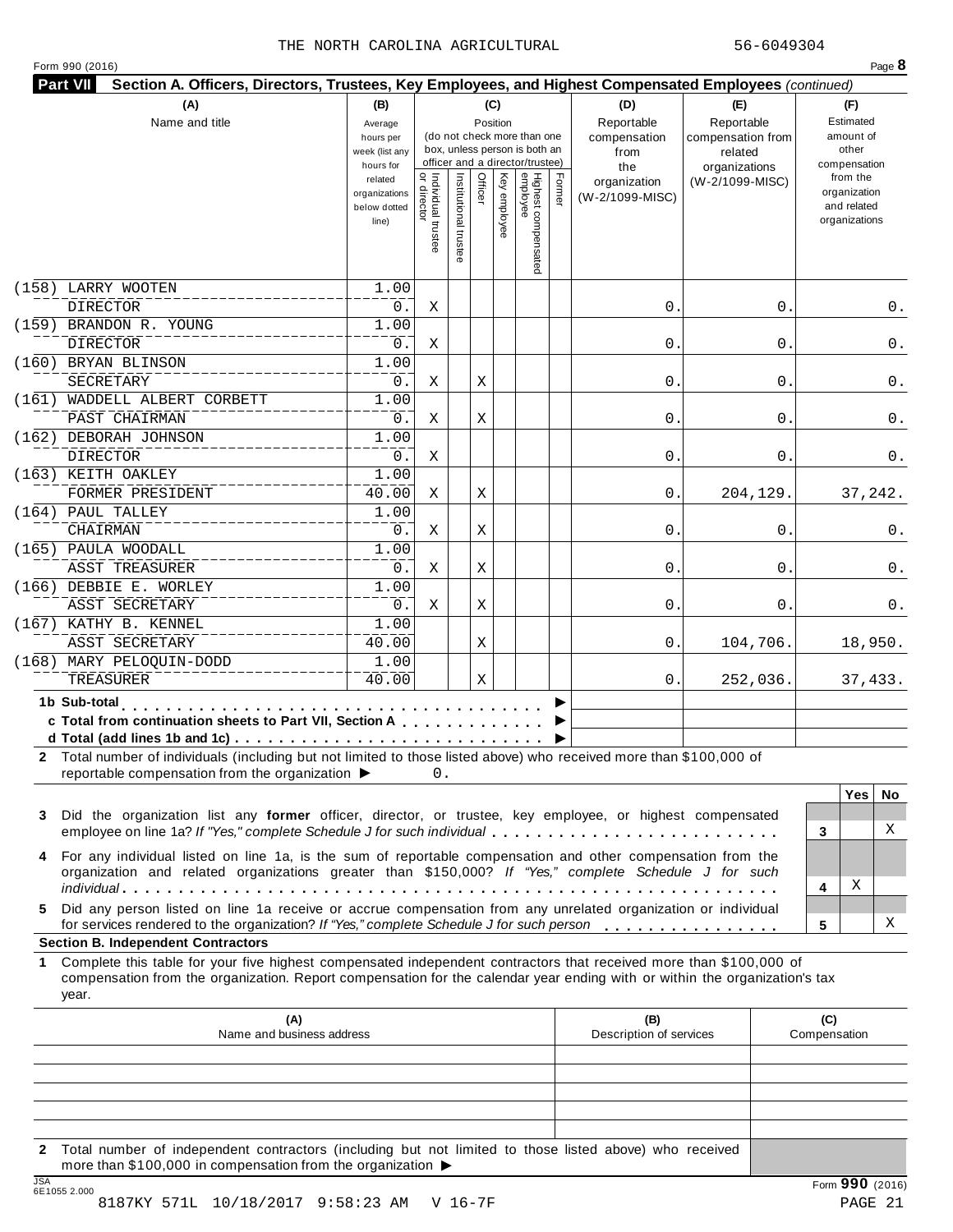|  | Form 990 (2016) |  |
|--|-----------------|--|

| (A)<br>Name and title                                                                                                                                                                                                                                                                                       | (B)<br>Average<br>hours per<br>week (list any<br>hours for |                                           |                       |         | (C)<br>Position | (do not check more than one<br>box, unless person is both an<br>officer and a director/trustee) |        | (D)<br>Reportable<br>compensation<br>from<br>the | (E)<br>Reportable<br>compensation from<br>related<br>organizations | (F)<br>Estimated<br>amount of<br>other<br>compensation   |
|-------------------------------------------------------------------------------------------------------------------------------------------------------------------------------------------------------------------------------------------------------------------------------------------------------------|------------------------------------------------------------|-------------------------------------------|-----------------------|---------|-----------------|-------------------------------------------------------------------------------------------------|--------|--------------------------------------------------|--------------------------------------------------------------------|----------------------------------------------------------|
|                                                                                                                                                                                                                                                                                                             | related<br>organizations<br>below dotted<br>line)          | <br>  Individual trustee<br>  or director | Institutional trustee | Officer | Key employee    | Highest compensated<br>employee                                                                 | Former | organization<br>(W-2/1099-MISC)                  | (W-2/1099-MISC)                                                    | from the<br>organization<br>and related<br>organizations |
| (169) JILL TASAICO                                                                                                                                                                                                                                                                                          | 1.00                                                       |                                           |                       |         |                 |                                                                                                 |        |                                                  |                                                                    |                                                          |
| <b>ASST TREASURER</b>                                                                                                                                                                                                                                                                                       | 40.00                                                      |                                           |                       | Χ       |                 |                                                                                                 |        | 0.                                               | 157,522.                                                           | 29,912.                                                  |
|                                                                                                                                                                                                                                                                                                             |                                                            |                                           |                       |         |                 |                                                                                                 |        |                                                  |                                                                    |                                                          |
|                                                                                                                                                                                                                                                                                                             |                                                            |                                           |                       |         |                 |                                                                                                 |        |                                                  |                                                                    |                                                          |
|                                                                                                                                                                                                                                                                                                             |                                                            |                                           |                       |         |                 |                                                                                                 |        |                                                  |                                                                    |                                                          |
|                                                                                                                                                                                                                                                                                                             |                                                            |                                           |                       |         |                 |                                                                                                 |        |                                                  |                                                                    |                                                          |
|                                                                                                                                                                                                                                                                                                             |                                                            |                                           |                       |         |                 |                                                                                                 |        |                                                  |                                                                    |                                                          |
|                                                                                                                                                                                                                                                                                                             |                                                            |                                           |                       |         |                 |                                                                                                 |        |                                                  |                                                                    |                                                          |
|                                                                                                                                                                                                                                                                                                             |                                                            |                                           |                       |         |                 |                                                                                                 |        |                                                  |                                                                    |                                                          |
| 1b Sub-total<br>c Total from continuation sheets to Part VII, Section A                                                                                                                                                                                                                                     |                                                            |                                           |                       |         |                 |                                                                                                 |        |                                                  |                                                                    |                                                          |
| 2 Total number of individuals (including but not limited to those listed above) who received more than \$100,000 of<br>reportable compensation from the organization ▶                                                                                                                                      |                                                            | 0.                                        |                       |         |                 |                                                                                                 |        |                                                  |                                                                    |                                                          |
| Did the organization list any former officer, director, or trustee, key employee, or highest compensated<br>3<br>employee on line 1a? If "Yes," complete Schedule J for such individual                                                                                                                     |                                                            |                                           |                       |         |                 |                                                                                                 |        |                                                  |                                                                    | Yes<br>No.<br>X<br>3                                     |
| For any individual listed on line 1a, is the sum of reportable compensation and other compensation from the<br>4<br>organization and related organizations greater than \$150,000? If "Yes," complete Schedule J for such                                                                                   |                                                            |                                           |                       |         |                 |                                                                                                 |        |                                                  |                                                                    | Χ<br>4                                                   |
| Did any person listed on line 1a receive or accrue compensation from any unrelated organization or individual<br>5.<br>for services rendered to the organization? If "Yes," complete Schedule J for such person                                                                                             |                                                            |                                           |                       |         |                 |                                                                                                 |        |                                                  |                                                                    | х<br>5                                                   |
| <b>Section B. Independent Contractors</b><br>Complete this table for your five highest compensated independent contractors that received more than \$100,000 of<br>1<br>compensation from the organization. Report compensation for the calendar year ending with or within the organization's tax<br>year. |                                                            |                                           |                       |         |                 |                                                                                                 |        |                                                  |                                                                    |                                                          |
| (A)                                                                                                                                                                                                                                                                                                         |                                                            |                                           |                       |         |                 |                                                                                                 |        | (B)<br>Description of services                   |                                                                    | (C)<br>Compensation                                      |
| Name and business address                                                                                                                                                                                                                                                                                   |                                                            |                                           |                       |         |                 |                                                                                                 |        |                                                  |                                                                    |                                                          |
|                                                                                                                                                                                                                                                                                                             |                                                            |                                           |                       |         |                 |                                                                                                 |        |                                                  |                                                                    |                                                          |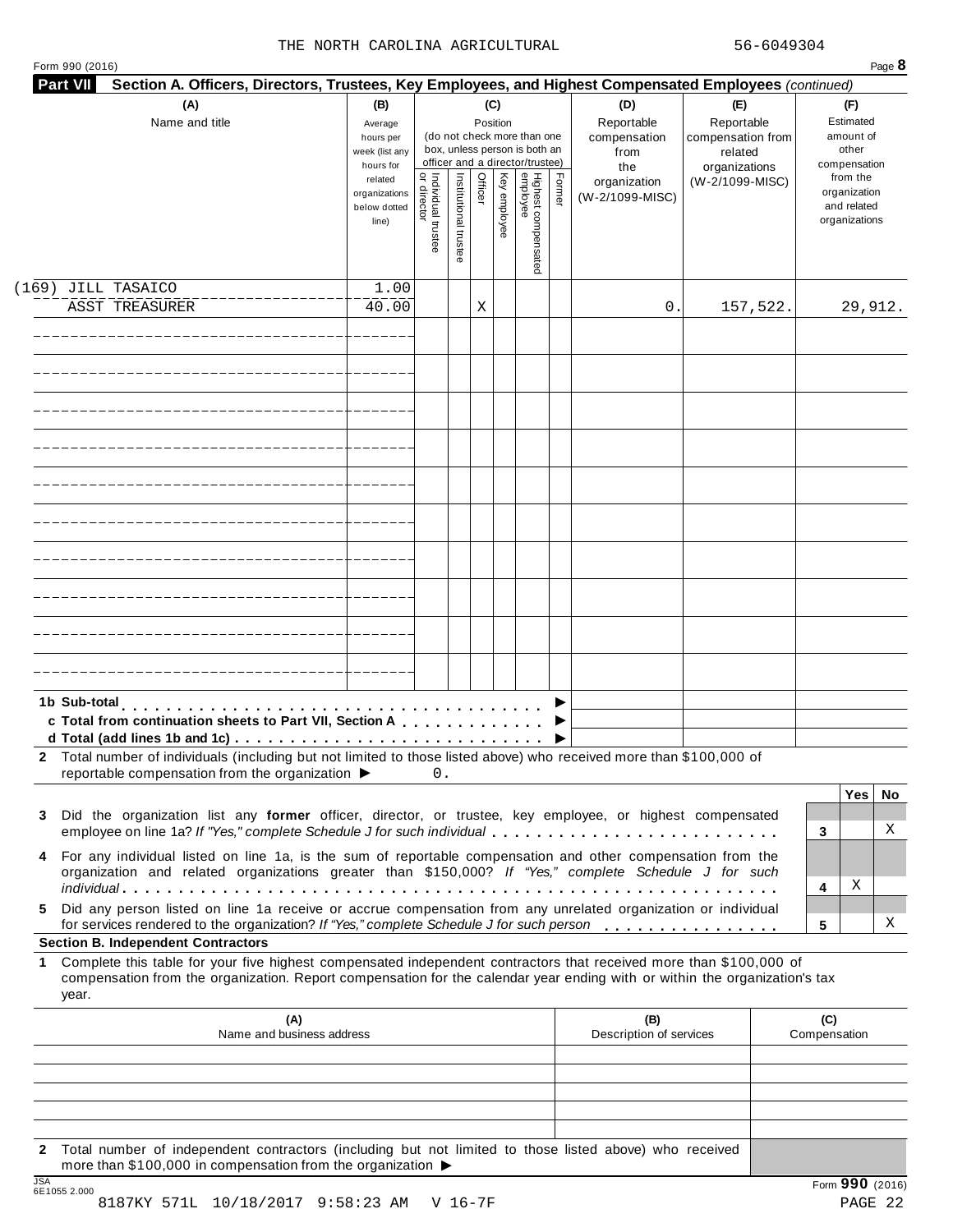|                                                                  | <b>Part VIII</b>                 | <b>Statement of Revenue</b>                                                                                                                                                                                                                                                                                                                                                                                                                                                                                                      |                                               |                                       |                           |                                                    |                                         |                                                                  |
|------------------------------------------------------------------|----------------------------------|----------------------------------------------------------------------------------------------------------------------------------------------------------------------------------------------------------------------------------------------------------------------------------------------------------------------------------------------------------------------------------------------------------------------------------------------------------------------------------------------------------------------------------|-----------------------------------------------|---------------------------------------|---------------------------|----------------------------------------------------|-----------------------------------------|------------------------------------------------------------------|
|                                                                  |                                  |                                                                                                                                                                                                                                                                                                                                                                                                                                                                                                                                  |                                               |                                       | (A)<br>Total revenue      | (B)<br>Related or<br>exempt<br>function<br>revenue | (C)<br>Unrelated<br>business<br>revenue | (D)<br>Revenue<br>excluded from tax<br>under sections<br>512-514 |
| <b>Contributions, Gifts, Grants</b><br>and Other Similar Amounts | 1a<br>b<br>c<br>d<br>е<br>f<br>g | Federated campaigns <b>Federated</b><br>Membership dues<br>Fundraising events <b>Fundraising</b><br>Related organizations <b>contains</b> and <b>Related</b> organizations <b>and</b> a set of the set of the set of the set of the set of the set of the set of the set of the set of the set of the set of the set of the set of the set of the<br>Government grants (contributions)<br>All other contributions, gifts, grants,<br>and similar amounts not included above<br>Noncash contributions included in lines 1a-1f: \$ | 1a<br>1 b<br>1c<br>1 <sub>d</sub><br>1е<br>1f | 210,890.<br>16, 304, 327.<br>430,455. |                           |                                                    |                                         |                                                                  |
|                                                                  | h                                | Total. Add lines 1a-1f                                                                                                                                                                                                                                                                                                                                                                                                                                                                                                           |                                               | ▸                                     | 16, 515, 217.             |                                                    |                                         |                                                                  |
| Program Service Revenue                                          | 2a<br>b<br>c                     | PROGRAM REVENUES                                                                                                                                                                                                                                                                                                                                                                                                                                                                                                                 |                                               | <b>Business Code</b><br>611710        | 2,435,082.                | 2,435,082.                                         |                                         |                                                                  |
|                                                                  | d<br>е<br>f<br>g                 | All other program service revenue<br>Total. Add lines 2a-2f                                                                                                                                                                                                                                                                                                                                                                                                                                                                      |                                               | ▸                                     | 2,435,082.                |                                                    |                                         |                                                                  |
|                                                                  | 3<br>4                           | Investment<br>income<br>and other similar amounts). ATTACHMENT 1<br>Income from investment of tax-exempt bond proceeds $\blacksquare$                                                                                                                                                                                                                                                                                                                                                                                            | (including<br>dividends,                      | interest,                             | 750,170<br>$\mathbf 0$ .  |                                                    |                                         | 750,170.                                                         |
|                                                                  | 5<br>6a<br>$\mathbf b$           | Gross rents <b>Container and Container</b><br>Less: rental expenses                                                                                                                                                                                                                                                                                                                                                                                                                                                              | (i) Real                                      | (ii) Personal                         | 315,644                   |                                                    |                                         | 315,644.                                                         |
|                                                                  | c<br>d<br>7a                     | Rental income or (loss)<br>Net rental income or (loss).<br>Gross amount from sales of<br>assets other than inventory                                                                                                                                                                                                                                                                                                                                                                                                             | <u>.</u> D<br>(i) Securities<br>3,558,991.    | (ii) Other                            | $\mathbf 0$ .             |                                                    |                                         |                                                                  |
|                                                                  | b<br>с<br>d                      | Less: cost or other basis<br>and sales expenses<br>Gain or (loss) <b>contains the container</b>                                                                                                                                                                                                                                                                                                                                                                                                                                  | 2,225,230.<br>1,333,761.                      | 3,817,872.<br>$-3,817,872.$           | $-2,484,111.$             |                                                    |                                         | $-2,484,111.$                                                    |
| <b>Other Revenue</b>                                             | 8а                               | Gross income from fundraising<br>events (not including \$<br>of contributions reported on line 1c).<br>See Part IV, line 18 and the same state of the same state of the same state of the same state of the same state of the same state of the same state of the same state of the same state of the same state of the same state of                                                                                                                                                                                            | 210,890.                                      | ATCH 2<br>221,906.                    |                           |                                                    |                                         |                                                                  |
|                                                                  | b<br>с<br>9а                     | Less: direct expenses<br>Net income or (loss) from fundraising events $ATCH$ 3<br>Gross income from gaming activities.                                                                                                                                                                                                                                                                                                                                                                                                           | b                                             | 433, 401.<br>$0$ .                    | $-211, 495.$              |                                                    |                                         | $-211, 495.$                                                     |
|                                                                  | b<br>c                           | See Part IV, line 19 a<br>Less: direct expenses<br>Net income or (loss) from gaming activities ________ ▶                                                                                                                                                                                                                                                                                                                                                                                                                        | b                                             | 0.                                    | $\mathbb O$ .             |                                                    |                                         |                                                                  |
|                                                                  | 10a                              | Gross sales of inventory, less<br>returns and allowances and allowances                                                                                                                                                                                                                                                                                                                                                                                                                                                          |                                               | 0.                                    |                           |                                                    |                                         |                                                                  |
|                                                                  | b<br>c                           | Less: cost of goods sold<br>Net income or (loss) from sales of inventory                                                                                                                                                                                                                                                                                                                                                                                                                                                         | b                                             | 0.                                    | $\mathbb O$ .             |                                                    |                                         |                                                                  |
|                                                                  |                                  | Miscellaneous Revenue                                                                                                                                                                                                                                                                                                                                                                                                                                                                                                            |                                               | <b>Business Code</b>                  |                           |                                                    |                                         |                                                                  |
|                                                                  | 11a<br>b<br>c                    | RDM PRODUCTS, INC K-1<br>LAPAZ GROUP K-1                                                                                                                                                                                                                                                                                                                                                                                                                                                                                         |                                               | 525990<br>110000                      | $-2,963.$<br>$-666, 420.$ |                                                    | $-2,963.$<br>$-666, 420.$               |                                                                  |
|                                                                  | d                                | All other revenue entitled and the state of the state of the state of the state of the state of the state of the state of the state of the state of the state of the state of the state of the state of the state of the state                                                                                                                                                                                                                                                                                                   |                                               |                                       |                           |                                                    |                                         |                                                                  |
|                                                                  | е                                |                                                                                                                                                                                                                                                                                                                                                                                                                                                                                                                                  |                                               |                                       | $-669, 383.$              |                                                    |                                         |                                                                  |
| .ISA                                                             | 12                               | Total revenue. See instructions.                                                                                                                                                                                                                                                                                                                                                                                                                                                                                                 |                                               |                                       | 16,651,124.               | 2,435,082.                                         | $-669,383.$                             | $-1,629,792.$                                                    |

JSA Form **990** (2016) 6E1051 1.000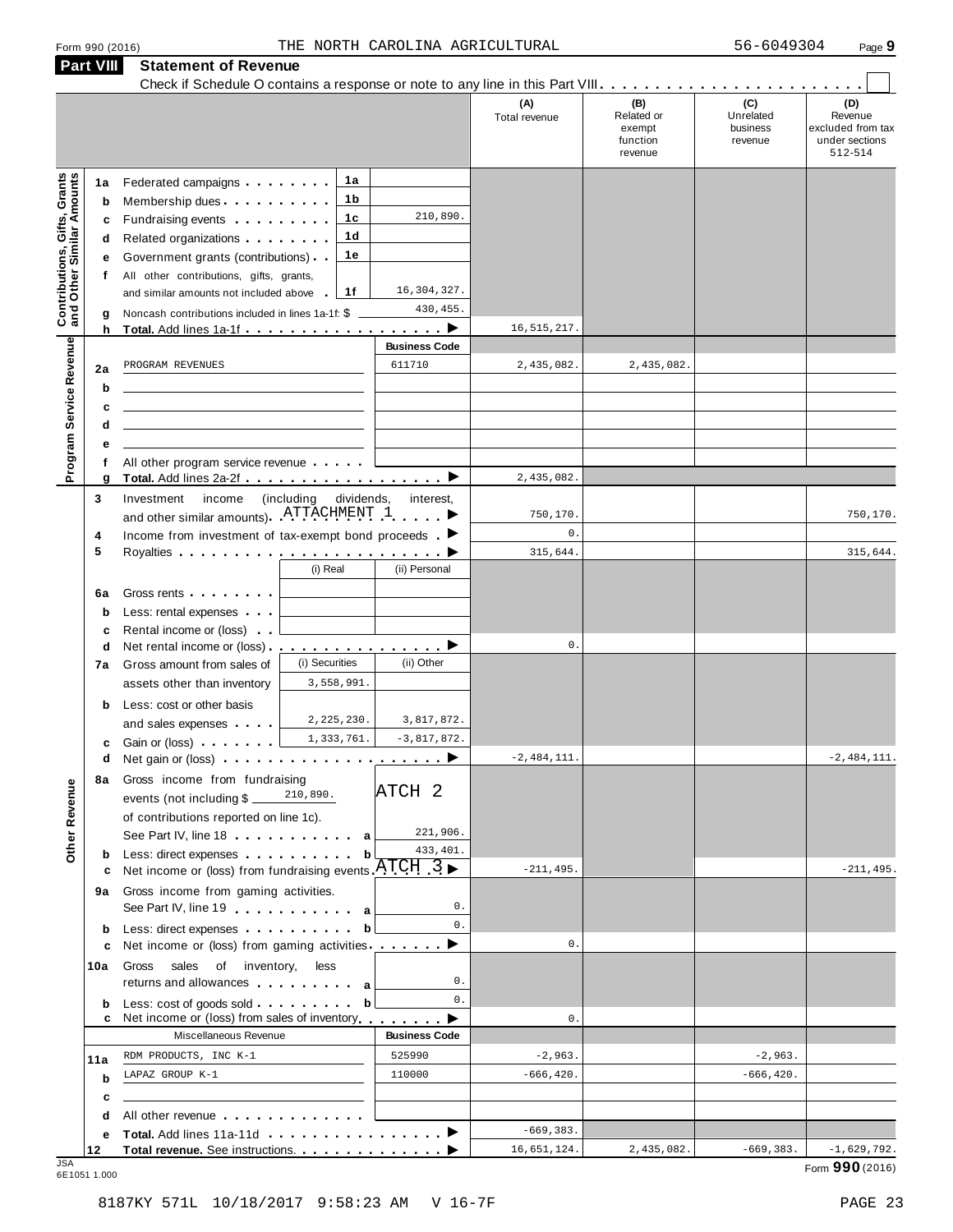#### Form <sup>990</sup> (2016) Page **10** THE NORTH CAROLINA AGRICULTURAL 56-6049304

| <b>Part IX</b> Statement of Functional Expenses                                                                                                                                                                                      |                       |                                    |                                    |                                |
|--------------------------------------------------------------------------------------------------------------------------------------------------------------------------------------------------------------------------------------|-----------------------|------------------------------------|------------------------------------|--------------------------------|
| Section 501(c)(3) and 501(c)(4) organizations must complete all columns. All other organizations must complete column (A).                                                                                                           |                       |                                    |                                    |                                |
| Check if Schedule O contains a response or note to any line in this Part IX                                                                                                                                                          |                       |                                    |                                    |                                |
| Do not include amounts reported on lines 6b, 7b,<br>8b, 9b, and 10b of Part VIII.                                                                                                                                                    | (A)<br>Total expenses | (B)<br>Program service<br>expenses | Management and<br>general expenses | (D)<br>Fundraising<br>expenses |
| 1 Grants and other assistance to domestic organizations<br>and domestic governments. See Part IV, line 21                                                                                                                            | 8, 153, 312.          | 8, 153, 312.                       |                                    |                                |
| Grants and other assistance to domestic<br>2<br>individuals. See Part IV, line 22                                                                                                                                                    | 0                     |                                    |                                    |                                |
| 3 Grants and other assistance to foreign                                                                                                                                                                                             |                       |                                    |                                    |                                |
| organizations, foreign governments, and foreign                                                                                                                                                                                      |                       |                                    |                                    |                                |
| individuals. See Part IV, lines 15 and 16                                                                                                                                                                                            | 0                     |                                    |                                    |                                |
| Benefits paid to or for members<br>4                                                                                                                                                                                                 | $\Omega$              |                                    |                                    |                                |
| Compensation of current officers, directors,                                                                                                                                                                                         |                       |                                    |                                    |                                |
| trustees, and key employees                                                                                                                                                                                                          | 0                     |                                    |                                    |                                |
| Compensation not included above, to disqualified<br>6.                                                                                                                                                                               |                       |                                    |                                    |                                |
| persons (as defined under section 4958(f)(1)) and                                                                                                                                                                                    |                       |                                    |                                    |                                |
| persons described in section 4958(c)(3)(B)                                                                                                                                                                                           | 0                     |                                    |                                    |                                |
| 7 Other salaries and wages                                                                                                                                                                                                           | 640, 448.             |                                    |                                    | 640,448.                       |
| Pension plan accruals and contributions (include<br>8                                                                                                                                                                                |                       |                                    |                                    |                                |
| section 401(k) and 403(b) employer contributions)                                                                                                                                                                                    | 0                     |                                    |                                    |                                |
| Other employee benefits<br>9                                                                                                                                                                                                         | $\Omega$              |                                    |                                    |                                |
| 10                                                                                                                                                                                                                                   | $\Omega$              |                                    |                                    |                                |
| Fees for services (non-employees):<br>11                                                                                                                                                                                             |                       |                                    |                                    |                                |
| a Management                                                                                                                                                                                                                         | 0                     |                                    |                                    |                                |
| <b>b</b> Legal <b>contained contained contained contained contained <b>contained contained </b></b>                                                                                                                                  | 135,457.              | 110,322.                           |                                    | 25,135.                        |
| c Accounting                                                                                                                                                                                                                         | 108,000.              | 30,000.                            | 78,000.                            |                                |
|                                                                                                                                                                                                                                      | 0                     |                                    |                                    |                                |
| e Professional fundraising services. See Part IV, line 17                                                                                                                                                                            | $\Omega$              |                                    |                                    |                                |
| f Investment management fees                                                                                                                                                                                                         | 320,925.              |                                    | 320,925.                           |                                |
| 9 Other. (If line 11g amount exceeds 10% of line 25, column                                                                                                                                                                          |                       |                                    |                                    |                                |
| (A) amount, list line 11g expenses on Schedule O.)                                                                                                                                                                                   | 0                     |                                    |                                    |                                |
| 12 Advertising and promotion                                                                                                                                                                                                         | 86,264.               | 59,053.                            |                                    | 27, 211.                       |
| Office expenses example and the set of the set of the set of the set of the set of the set of the set of the set of the set of the set of the set of the set of the set of the set of the set of the set of the set of the set<br>13 | 501,389.              | 473,576.                           |                                    | 27,813.                        |
| Information technology<br>14                                                                                                                                                                                                         | 0                     |                                    |                                    |                                |
| Royalties<br>15                                                                                                                                                                                                                      | 0                     |                                    |                                    |                                |
| 16<br>Occupancy                                                                                                                                                                                                                      | 104,151.              | 99,916.                            |                                    | 4,235.                         |
|                                                                                                                                                                                                                                      | 1,163,889.            | 1,082,960                          |                                    | $\overline{80}$ , 929.         |
| 18 Payments of travel or entertainment expenses                                                                                                                                                                                      |                       |                                    |                                    |                                |
| for any federal, state, or local public officials                                                                                                                                                                                    | 0                     |                                    |                                    |                                |
| Conferences, conventions, and meetings<br>19                                                                                                                                                                                         | 251,645.              | 193,076.                           |                                    | 58,569.                        |
| 20                                                                                                                                                                                                                                   | 0                     |                                    |                                    |                                |
| Payments to affiliates <b>Exercise Services</b><br>21                                                                                                                                                                                | 0                     |                                    |                                    |                                |
| Depreciation, depletion, and amortization<br>22                                                                                                                                                                                      | 28,464.               | 28,464.                            |                                    |                                |
| Insurance in the contract of the contract of the contract of the contract of the contract of the contract of the contract of the contract of the contract of the contract of the contract of the contract of the contract of t<br>23 | 31,573.               | 14,126.                            |                                    | 17,447.                        |
| Other expenses. Itemize expenses not covered<br>24                                                                                                                                                                                   |                       |                                    |                                    |                                |
| above (List miscellaneous expenses in line 24e. If                                                                                                                                                                                   |                       |                                    |                                    |                                |
| line 24e amount exceeds 10% of line 25, column                                                                                                                                                                                       |                       |                                    |                                    |                                |
| (A) amount, list line 24e expenses on Schedule O.)                                                                                                                                                                                   |                       |                                    |                                    |                                |
| aMISC. SERVICES AND FEES                                                                                                                                                                                                             | 1,444,477.            | 1,152,217.                         |                                    | 292,260.                       |
| <b>b</b> SUPPLIES                                                                                                                                                                                                                    | 806,434.              | 744,260.                           |                                    | 62,174.                        |
| <b>cEQUIP RENTAL &amp; MAINTENANCE</b>                                                                                                                                                                                               | 553,139.              | 541,193.                           |                                    | 11,946.                        |
| dCONTRACTED SERVICES                                                                                                                                                                                                                 | 357,571.              | 307,019.                           |                                    | 50,552.                        |
| e All other expenses __                                                                                                                                                                                                              | 469,639.              | 430,367.                           |                                    | 39,272.                        |
| 25 Total functional expenses. Add lines 1 through 24e                                                                                                                                                                                | 15, 156, 777.         | 13, 419, 861.                      | 398,925.                           | 1,337,991.                     |
| 26 Joint costs. Complete this line only if the<br>organization reported in column (B) joint costs<br>from a combined educational campaign and<br>fundraising solicitation. Check here                                                |                       |                                    |                                    |                                |
| if<br>following SOP 98-2 (ASC 958-720)                                                                                                                                                                                               | 0                     |                                    |                                    |                                |
| <b>JSA</b><br>6E1052 1.000                                                                                                                                                                                                           |                       |                                    |                                    | Form 990 (2016)                |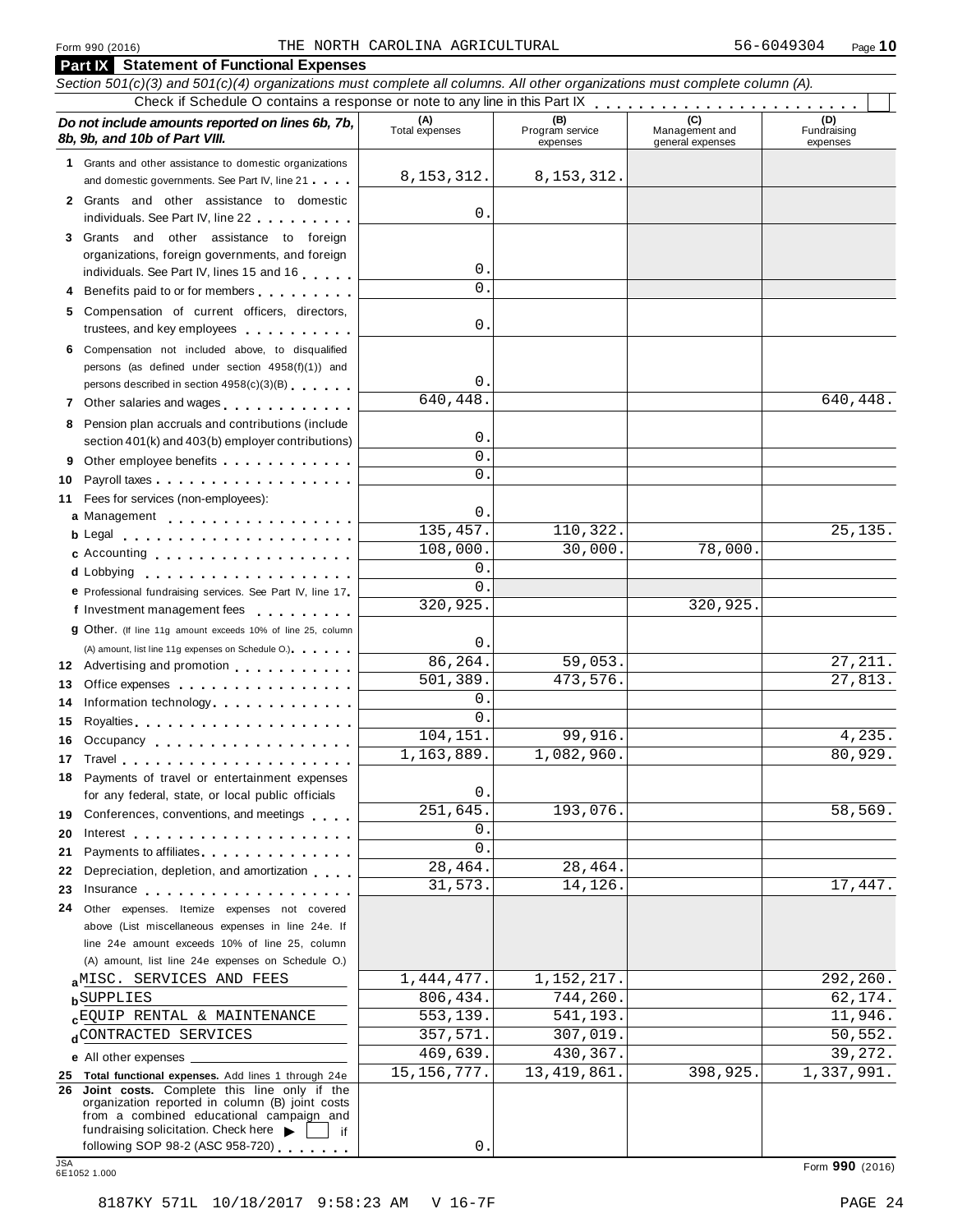Form <sup>990</sup> (2016) Page **11**

| (A)<br>(B)<br>Beginning of year<br>End of year<br>260,773.<br>$\mathbf{1}$<br>1<br>35,609,403.<br>$\overline{2}$<br>$\mathbf{2}$<br>7,122,930.<br>$\overline{\mathbf{3}}$<br>3<br>1,073,783.<br>$\overline{\mathbf{4}}$<br>4<br>Loans and other receivables from current and former officers, directors,<br>5<br>trustees, key employees, and highest compensated employees.<br>$\mathsf{O}$ .<br>5<br>Complete Part II of Schedule L<br>Loans and other receivables from other disqualified persons (as defined under section<br>6<br>4958(f)(1)), persons described in section 4958(c)(3)(B), and contributing employers<br>and sponsoring organizations of section 501(c)(9) voluntary employees' beneficiary<br>0.<br>6<br>organizations (see instructions). Complete Part II of Schedule L<br>ssets<br>2,046,739.<br>$\overline{7}$<br>7<br>0<br>8<br>Inventories for sale or use enterprise response to the contract of the contract of the state of the contract of<br>8<br>$\Omega$<br>Prepaid expenses and deferred charges entitled as a set of the set of the set of the set of the set of the set of the set of the set of the set of the set of the set of the set of the set of the set of the set of the set o<br>9<br>9<br>10a Land, buildings, and equipment: cost or<br>34,893,302.<br>other basis. Complete Part VI of Schedule D<br>∣10a I<br>152,938.<br>32,688,828.10c<br>34,740,364.<br><b>b</b> Less: accumulated depreciation. 10b<br>0.<br>11<br>11<br>76,822,370.<br>88, 476, 358.<br>12<br>Investments - other securities. See Part IV, line 11.<br>12<br>0<br>13<br>Investments - program-related. See Part IV, line 11<br>13<br>0.<br>0<br>14<br>14<br>Intangible assets experience in the contract of the contract of the contract of the contract of the contract of<br>3, 446, 145.<br>10,828.<br>15<br>15<br>159,070,971.<br>167,895,064.<br>16<br>16<br>Total assets. Add lines 1 through 15 (must equal line 34)<br>350,972.<br>329,038.<br>17<br>17<br>Accounts payable and accrued expenses<br>$\mathsf{O}$ .<br>0.<br>18<br>18<br>212,980.<br>42,987.<br>19<br>19<br>$\mathbf 0$ .<br>20<br>20<br>$\mathbf{0}$<br>21<br>21<br>Escrow or custodial account liability. Complete Part IV of Schedule D.<br>Loans and other payables to current and former officers, directors,<br>22<br>Liabilities<br>trustees, key employees, highest compensated employees, and<br>0.<br>disqualified persons. Complete Part II of Schedule L.<br>22<br>$\mathbf 0$<br>23<br>Secured mortgages and notes payable to unrelated third parties<br>23<br>$\mathbf 0$ .<br>24<br>24<br>25<br>Other liabilities (including federal income tax, payables to related third<br>parties, and other liabilities not included on lines 17-24). Complete Part X<br>4, 441, 517.<br>5,923,836.<br>25<br>Total liabilities. Add lines 17 through 25 [1] [1]<br>5,005,469.<br>6,295,861.<br>26<br>26<br>$\sqrt{X}$ and<br>Organizations that follow SFAS 117 (ASC 958), check here ▶<br><b>Fund Balances</b><br>complete lines 27 through 29, and lines 33 and 34.<br>3,084,710.<br>Unrestricted net assets<br>27<br>27<br>70,785,602.<br>28<br>28<br>$\overline{80,195}$ , 190.<br>29<br>Permanently restricted net assets<br>included: interact in the restricted net assets<br>interacts: interacts: interacts: interacts: interacts: interacts: interacts: interacts: interacts: interacts: interacts: interacts: intera<br>29<br>Organizations that do not follow SFAS 117 (ASC 958), check here ▶<br>and<br>Net Assets or<br>complete lines 30 through 34.<br>30<br>30<br>31<br>31<br>Retained earnings, endowment, accumulated income, or other funds<br>32<br>32<br>154,065,502.<br>33<br>33 | Part X | <b>Balance Sheet</b>                           |              |    |              |
|-------------------------------------------------------------------------------------------------------------------------------------------------------------------------------------------------------------------------------------------------------------------------------------------------------------------------------------------------------------------------------------------------------------------------------------------------------------------------------------------------------------------------------------------------------------------------------------------------------------------------------------------------------------------------------------------------------------------------------------------------------------------------------------------------------------------------------------------------------------------------------------------------------------------------------------------------------------------------------------------------------------------------------------------------------------------------------------------------------------------------------------------------------------------------------------------------------------------------------------------------------------------------------------------------------------------------------------------------------------------------------------------------------------------------------------------------------------------------------------------------------------------------------------------------------------------------------------------------------------------------------------------------------------------------------------------------------------------------------------------------------------------------------------------------------------------------------------------------------------------------------------------------------------------------------------------------------------------------------------------------------------------------------------------------------------------------------------------------------------------------------------------------------------------------------------------------------------------------------------------------------------------------------------------------------------------------------------------------------------------------------------------------------------------------------------------------------------------------------------------------------------------------------------------------------------------------------------------------------------------------------------------------------------------------------------------------------------------------------------------------------------------------------------------------------------------------------------------------------------------------------------------------------------------------------------------------------------------------------------------------------------------------------------------------------------------------------------------------------------------------------------------------------------------------------------------------------------------------------------------------------------------------------------------------------------------------------------------------------------------------------------------------------------------------------------------------------------------------------------------------------------------------------------------------------------------------------------------------------------------------------------------------------------------------------------------------------------|--------|------------------------------------------------|--------------|----|--------------|
|                                                                                                                                                                                                                                                                                                                                                                                                                                                                                                                                                                                                                                                                                                                                                                                                                                                                                                                                                                                                                                                                                                                                                                                                                                                                                                                                                                                                                                                                                                                                                                                                                                                                                                                                                                                                                                                                                                                                                                                                                                                                                                                                                                                                                                                                                                                                                                                                                                                                                                                                                                                                                                                                                                                                                                                                                                                                                                                                                                                                                                                                                                                                                                                                                                                                                                                                                                                                                                                                                                                                                                                                                                                                                                             |        |                                                |              |    |              |
|                                                                                                                                                                                                                                                                                                                                                                                                                                                                                                                                                                                                                                                                                                                                                                                                                                                                                                                                                                                                                                                                                                                                                                                                                                                                                                                                                                                                                                                                                                                                                                                                                                                                                                                                                                                                                                                                                                                                                                                                                                                                                                                                                                                                                                                                                                                                                                                                                                                                                                                                                                                                                                                                                                                                                                                                                                                                                                                                                                                                                                                                                                                                                                                                                                                                                                                                                                                                                                                                                                                                                                                                                                                                                                             |        |                                                |              |    |              |
|                                                                                                                                                                                                                                                                                                                                                                                                                                                                                                                                                                                                                                                                                                                                                                                                                                                                                                                                                                                                                                                                                                                                                                                                                                                                                                                                                                                                                                                                                                                                                                                                                                                                                                                                                                                                                                                                                                                                                                                                                                                                                                                                                                                                                                                                                                                                                                                                                                                                                                                                                                                                                                                                                                                                                                                                                                                                                                                                                                                                                                                                                                                                                                                                                                                                                                                                                                                                                                                                                                                                                                                                                                                                                                             |        |                                                |              |    | 0.           |
|                                                                                                                                                                                                                                                                                                                                                                                                                                                                                                                                                                                                                                                                                                                                                                                                                                                                                                                                                                                                                                                                                                                                                                                                                                                                                                                                                                                                                                                                                                                                                                                                                                                                                                                                                                                                                                                                                                                                                                                                                                                                                                                                                                                                                                                                                                                                                                                                                                                                                                                                                                                                                                                                                                                                                                                                                                                                                                                                                                                                                                                                                                                                                                                                                                                                                                                                                                                                                                                                                                                                                                                                                                                                                                             |        |                                                |              |    | 38,984,439.  |
|                                                                                                                                                                                                                                                                                                                                                                                                                                                                                                                                                                                                                                                                                                                                                                                                                                                                                                                                                                                                                                                                                                                                                                                                                                                                                                                                                                                                                                                                                                                                                                                                                                                                                                                                                                                                                                                                                                                                                                                                                                                                                                                                                                                                                                                                                                                                                                                                                                                                                                                                                                                                                                                                                                                                                                                                                                                                                                                                                                                                                                                                                                                                                                                                                                                                                                                                                                                                                                                                                                                                                                                                                                                                                                             |        |                                                |              |    | 5,504,040.   |
|                                                                                                                                                                                                                                                                                                                                                                                                                                                                                                                                                                                                                                                                                                                                                                                                                                                                                                                                                                                                                                                                                                                                                                                                                                                                                                                                                                                                                                                                                                                                                                                                                                                                                                                                                                                                                                                                                                                                                                                                                                                                                                                                                                                                                                                                                                                                                                                                                                                                                                                                                                                                                                                                                                                                                                                                                                                                                                                                                                                                                                                                                                                                                                                                                                                                                                                                                                                                                                                                                                                                                                                                                                                                                                             |        |                                                |              |    | 179,035.     |
|                                                                                                                                                                                                                                                                                                                                                                                                                                                                                                                                                                                                                                                                                                                                                                                                                                                                                                                                                                                                                                                                                                                                                                                                                                                                                                                                                                                                                                                                                                                                                                                                                                                                                                                                                                                                                                                                                                                                                                                                                                                                                                                                                                                                                                                                                                                                                                                                                                                                                                                                                                                                                                                                                                                                                                                                                                                                                                                                                                                                                                                                                                                                                                                                                                                                                                                                                                                                                                                                                                                                                                                                                                                                                                             |        |                                                |              |    |              |
|                                                                                                                                                                                                                                                                                                                                                                                                                                                                                                                                                                                                                                                                                                                                                                                                                                                                                                                                                                                                                                                                                                                                                                                                                                                                                                                                                                                                                                                                                                                                                                                                                                                                                                                                                                                                                                                                                                                                                                                                                                                                                                                                                                                                                                                                                                                                                                                                                                                                                                                                                                                                                                                                                                                                                                                                                                                                                                                                                                                                                                                                                                                                                                                                                                                                                                                                                                                                                                                                                                                                                                                                                                                                                                             |        |                                                |              |    |              |
|                                                                                                                                                                                                                                                                                                                                                                                                                                                                                                                                                                                                                                                                                                                                                                                                                                                                                                                                                                                                                                                                                                                                                                                                                                                                                                                                                                                                                                                                                                                                                                                                                                                                                                                                                                                                                                                                                                                                                                                                                                                                                                                                                                                                                                                                                                                                                                                                                                                                                                                                                                                                                                                                                                                                                                                                                                                                                                                                                                                                                                                                                                                                                                                                                                                                                                                                                                                                                                                                                                                                                                                                                                                                                                             |        |                                                |              |    | $0$ .        |
|                                                                                                                                                                                                                                                                                                                                                                                                                                                                                                                                                                                                                                                                                                                                                                                                                                                                                                                                                                                                                                                                                                                                                                                                                                                                                                                                                                                                                                                                                                                                                                                                                                                                                                                                                                                                                                                                                                                                                                                                                                                                                                                                                                                                                                                                                                                                                                                                                                                                                                                                                                                                                                                                                                                                                                                                                                                                                                                                                                                                                                                                                                                                                                                                                                                                                                                                                                                                                                                                                                                                                                                                                                                                                                             |        |                                                |              |    |              |
|                                                                                                                                                                                                                                                                                                                                                                                                                                                                                                                                                                                                                                                                                                                                                                                                                                                                                                                                                                                                                                                                                                                                                                                                                                                                                                                                                                                                                                                                                                                                                                                                                                                                                                                                                                                                                                                                                                                                                                                                                                                                                                                                                                                                                                                                                                                                                                                                                                                                                                                                                                                                                                                                                                                                                                                                                                                                                                                                                                                                                                                                                                                                                                                                                                                                                                                                                                                                                                                                                                                                                                                                                                                                                                             |        |                                                |              |    | $0$ .        |
|                                                                                                                                                                                                                                                                                                                                                                                                                                                                                                                                                                                                                                                                                                                                                                                                                                                                                                                                                                                                                                                                                                                                                                                                                                                                                                                                                                                                                                                                                                                                                                                                                                                                                                                                                                                                                                                                                                                                                                                                                                                                                                                                                                                                                                                                                                                                                                                                                                                                                                                                                                                                                                                                                                                                                                                                                                                                                                                                                                                                                                                                                                                                                                                                                                                                                                                                                                                                                                                                                                                                                                                                                                                                                                             |        |                                                |              |    | 0.           |
|                                                                                                                                                                                                                                                                                                                                                                                                                                                                                                                                                                                                                                                                                                                                                                                                                                                                                                                                                                                                                                                                                                                                                                                                                                                                                                                                                                                                                                                                                                                                                                                                                                                                                                                                                                                                                                                                                                                                                                                                                                                                                                                                                                                                                                                                                                                                                                                                                                                                                                                                                                                                                                                                                                                                                                                                                                                                                                                                                                                                                                                                                                                                                                                                                                                                                                                                                                                                                                                                                                                                                                                                                                                                                                             |        |                                                |              |    | $0$ .        |
|                                                                                                                                                                                                                                                                                                                                                                                                                                                                                                                                                                                                                                                                                                                                                                                                                                                                                                                                                                                                                                                                                                                                                                                                                                                                                                                                                                                                                                                                                                                                                                                                                                                                                                                                                                                                                                                                                                                                                                                                                                                                                                                                                                                                                                                                                                                                                                                                                                                                                                                                                                                                                                                                                                                                                                                                                                                                                                                                                                                                                                                                                                                                                                                                                                                                                                                                                                                                                                                                                                                                                                                                                                                                                                             |        |                                                |              |    | 0.           |
|                                                                                                                                                                                                                                                                                                                                                                                                                                                                                                                                                                                                                                                                                                                                                                                                                                                                                                                                                                                                                                                                                                                                                                                                                                                                                                                                                                                                                                                                                                                                                                                                                                                                                                                                                                                                                                                                                                                                                                                                                                                                                                                                                                                                                                                                                                                                                                                                                                                                                                                                                                                                                                                                                                                                                                                                                                                                                                                                                                                                                                                                                                                                                                                                                                                                                                                                                                                                                                                                                                                                                                                                                                                                                                             |        |                                                |              |    |              |
|                                                                                                                                                                                                                                                                                                                                                                                                                                                                                                                                                                                                                                                                                                                                                                                                                                                                                                                                                                                                                                                                                                                                                                                                                                                                                                                                                                                                                                                                                                                                                                                                                                                                                                                                                                                                                                                                                                                                                                                                                                                                                                                                                                                                                                                                                                                                                                                                                                                                                                                                                                                                                                                                                                                                                                                                                                                                                                                                                                                                                                                                                                                                                                                                                                                                                                                                                                                                                                                                                                                                                                                                                                                                                                             |        |                                                |              |    |              |
|                                                                                                                                                                                                                                                                                                                                                                                                                                                                                                                                                                                                                                                                                                                                                                                                                                                                                                                                                                                                                                                                                                                                                                                                                                                                                                                                                                                                                                                                                                                                                                                                                                                                                                                                                                                                                                                                                                                                                                                                                                                                                                                                                                                                                                                                                                                                                                                                                                                                                                                                                                                                                                                                                                                                                                                                                                                                                                                                                                                                                                                                                                                                                                                                                                                                                                                                                                                                                                                                                                                                                                                                                                                                                                             |        |                                                |              |    |              |
|                                                                                                                                                                                                                                                                                                                                                                                                                                                                                                                                                                                                                                                                                                                                                                                                                                                                                                                                                                                                                                                                                                                                                                                                                                                                                                                                                                                                                                                                                                                                                                                                                                                                                                                                                                                                                                                                                                                                                                                                                                                                                                                                                                                                                                                                                                                                                                                                                                                                                                                                                                                                                                                                                                                                                                                                                                                                                                                                                                                                                                                                                                                                                                                                                                                                                                                                                                                                                                                                                                                                                                                                                                                                                                             |        |                                                |              |    | 0.           |
|                                                                                                                                                                                                                                                                                                                                                                                                                                                                                                                                                                                                                                                                                                                                                                                                                                                                                                                                                                                                                                                                                                                                                                                                                                                                                                                                                                                                                                                                                                                                                                                                                                                                                                                                                                                                                                                                                                                                                                                                                                                                                                                                                                                                                                                                                                                                                                                                                                                                                                                                                                                                                                                                                                                                                                                                                                                                                                                                                                                                                                                                                                                                                                                                                                                                                                                                                                                                                                                                                                                                                                                                                                                                                                             |        |                                                |              |    |              |
|                                                                                                                                                                                                                                                                                                                                                                                                                                                                                                                                                                                                                                                                                                                                                                                                                                                                                                                                                                                                                                                                                                                                                                                                                                                                                                                                                                                                                                                                                                                                                                                                                                                                                                                                                                                                                                                                                                                                                                                                                                                                                                                                                                                                                                                                                                                                                                                                                                                                                                                                                                                                                                                                                                                                                                                                                                                                                                                                                                                                                                                                                                                                                                                                                                                                                                                                                                                                                                                                                                                                                                                                                                                                                                             |        |                                                |              |    | 0.           |
|                                                                                                                                                                                                                                                                                                                                                                                                                                                                                                                                                                                                                                                                                                                                                                                                                                                                                                                                                                                                                                                                                                                                                                                                                                                                                                                                                                                                                                                                                                                                                                                                                                                                                                                                                                                                                                                                                                                                                                                                                                                                                                                                                                                                                                                                                                                                                                                                                                                                                                                                                                                                                                                                                                                                                                                                                                                                                                                                                                                                                                                                                                                                                                                                                                                                                                                                                                                                                                                                                                                                                                                                                                                                                                             |        |                                                |              |    |              |
|                                                                                                                                                                                                                                                                                                                                                                                                                                                                                                                                                                                                                                                                                                                                                                                                                                                                                                                                                                                                                                                                                                                                                                                                                                                                                                                                                                                                                                                                                                                                                                                                                                                                                                                                                                                                                                                                                                                                                                                                                                                                                                                                                                                                                                                                                                                                                                                                                                                                                                                                                                                                                                                                                                                                                                                                                                                                                                                                                                                                                                                                                                                                                                                                                                                                                                                                                                                                                                                                                                                                                                                                                                                                                                             |        |                                                |              |    |              |
|                                                                                                                                                                                                                                                                                                                                                                                                                                                                                                                                                                                                                                                                                                                                                                                                                                                                                                                                                                                                                                                                                                                                                                                                                                                                                                                                                                                                                                                                                                                                                                                                                                                                                                                                                                                                                                                                                                                                                                                                                                                                                                                                                                                                                                                                                                                                                                                                                                                                                                                                                                                                                                                                                                                                                                                                                                                                                                                                                                                                                                                                                                                                                                                                                                                                                                                                                                                                                                                                                                                                                                                                                                                                                                             |        |                                                |              |    |              |
|                                                                                                                                                                                                                                                                                                                                                                                                                                                                                                                                                                                                                                                                                                                                                                                                                                                                                                                                                                                                                                                                                                                                                                                                                                                                                                                                                                                                                                                                                                                                                                                                                                                                                                                                                                                                                                                                                                                                                                                                                                                                                                                                                                                                                                                                                                                                                                                                                                                                                                                                                                                                                                                                                                                                                                                                                                                                                                                                                                                                                                                                                                                                                                                                                                                                                                                                                                                                                                                                                                                                                                                                                                                                                                             |        |                                                |              |    |              |
|                                                                                                                                                                                                                                                                                                                                                                                                                                                                                                                                                                                                                                                                                                                                                                                                                                                                                                                                                                                                                                                                                                                                                                                                                                                                                                                                                                                                                                                                                                                                                                                                                                                                                                                                                                                                                                                                                                                                                                                                                                                                                                                                                                                                                                                                                                                                                                                                                                                                                                                                                                                                                                                                                                                                                                                                                                                                                                                                                                                                                                                                                                                                                                                                                                                                                                                                                                                                                                                                                                                                                                                                                                                                                                             |        |                                                |              |    |              |
|                                                                                                                                                                                                                                                                                                                                                                                                                                                                                                                                                                                                                                                                                                                                                                                                                                                                                                                                                                                                                                                                                                                                                                                                                                                                                                                                                                                                                                                                                                                                                                                                                                                                                                                                                                                                                                                                                                                                                                                                                                                                                                                                                                                                                                                                                                                                                                                                                                                                                                                                                                                                                                                                                                                                                                                                                                                                                                                                                                                                                                                                                                                                                                                                                                                                                                                                                                                                                                                                                                                                                                                                                                                                                                             |        |                                                |              |    | 0.           |
|                                                                                                                                                                                                                                                                                                                                                                                                                                                                                                                                                                                                                                                                                                                                                                                                                                                                                                                                                                                                                                                                                                                                                                                                                                                                                                                                                                                                                                                                                                                                                                                                                                                                                                                                                                                                                                                                                                                                                                                                                                                                                                                                                                                                                                                                                                                                                                                                                                                                                                                                                                                                                                                                                                                                                                                                                                                                                                                                                                                                                                                                                                                                                                                                                                                                                                                                                                                                                                                                                                                                                                                                                                                                                                             |        |                                                |              |    | $0$ .        |
|                                                                                                                                                                                                                                                                                                                                                                                                                                                                                                                                                                                                                                                                                                                                                                                                                                                                                                                                                                                                                                                                                                                                                                                                                                                                                                                                                                                                                                                                                                                                                                                                                                                                                                                                                                                                                                                                                                                                                                                                                                                                                                                                                                                                                                                                                                                                                                                                                                                                                                                                                                                                                                                                                                                                                                                                                                                                                                                                                                                                                                                                                                                                                                                                                                                                                                                                                                                                                                                                                                                                                                                                                                                                                                             |        |                                                |              |    |              |
|                                                                                                                                                                                                                                                                                                                                                                                                                                                                                                                                                                                                                                                                                                                                                                                                                                                                                                                                                                                                                                                                                                                                                                                                                                                                                                                                                                                                                                                                                                                                                                                                                                                                                                                                                                                                                                                                                                                                                                                                                                                                                                                                                                                                                                                                                                                                                                                                                                                                                                                                                                                                                                                                                                                                                                                                                                                                                                                                                                                                                                                                                                                                                                                                                                                                                                                                                                                                                                                                                                                                                                                                                                                                                                             |        |                                                |              |    |              |
|                                                                                                                                                                                                                                                                                                                                                                                                                                                                                                                                                                                                                                                                                                                                                                                                                                                                                                                                                                                                                                                                                                                                                                                                                                                                                                                                                                                                                                                                                                                                                                                                                                                                                                                                                                                                                                                                                                                                                                                                                                                                                                                                                                                                                                                                                                                                                                                                                                                                                                                                                                                                                                                                                                                                                                                                                                                                                                                                                                                                                                                                                                                                                                                                                                                                                                                                                                                                                                                                                                                                                                                                                                                                                                             |        |                                                |              |    | 0.           |
|                                                                                                                                                                                                                                                                                                                                                                                                                                                                                                                                                                                                                                                                                                                                                                                                                                                                                                                                                                                                                                                                                                                                                                                                                                                                                                                                                                                                                                                                                                                                                                                                                                                                                                                                                                                                                                                                                                                                                                                                                                                                                                                                                                                                                                                                                                                                                                                                                                                                                                                                                                                                                                                                                                                                                                                                                                                                                                                                                                                                                                                                                                                                                                                                                                                                                                                                                                                                                                                                                                                                                                                                                                                                                                             |        |                                                |              |    | $0$ .        |
|                                                                                                                                                                                                                                                                                                                                                                                                                                                                                                                                                                                                                                                                                                                                                                                                                                                                                                                                                                                                                                                                                                                                                                                                                                                                                                                                                                                                                                                                                                                                                                                                                                                                                                                                                                                                                                                                                                                                                                                                                                                                                                                                                                                                                                                                                                                                                                                                                                                                                                                                                                                                                                                                                                                                                                                                                                                                                                                                                                                                                                                                                                                                                                                                                                                                                                                                                                                                                                                                                                                                                                                                                                                                                                             |        |                                                |              |    | $0$ .        |
|                                                                                                                                                                                                                                                                                                                                                                                                                                                                                                                                                                                                                                                                                                                                                                                                                                                                                                                                                                                                                                                                                                                                                                                                                                                                                                                                                                                                                                                                                                                                                                                                                                                                                                                                                                                                                                                                                                                                                                                                                                                                                                                                                                                                                                                                                                                                                                                                                                                                                                                                                                                                                                                                                                                                                                                                                                                                                                                                                                                                                                                                                                                                                                                                                                                                                                                                                                                                                                                                                                                                                                                                                                                                                                             |        |                                                |              |    |              |
|                                                                                                                                                                                                                                                                                                                                                                                                                                                                                                                                                                                                                                                                                                                                                                                                                                                                                                                                                                                                                                                                                                                                                                                                                                                                                                                                                                                                                                                                                                                                                                                                                                                                                                                                                                                                                                                                                                                                                                                                                                                                                                                                                                                                                                                                                                                                                                                                                                                                                                                                                                                                                                                                                                                                                                                                                                                                                                                                                                                                                                                                                                                                                                                                                                                                                                                                                                                                                                                                                                                                                                                                                                                                                                             |        |                                                |              |    |              |
|                                                                                                                                                                                                                                                                                                                                                                                                                                                                                                                                                                                                                                                                                                                                                                                                                                                                                                                                                                                                                                                                                                                                                                                                                                                                                                                                                                                                                                                                                                                                                                                                                                                                                                                                                                                                                                                                                                                                                                                                                                                                                                                                                                                                                                                                                                                                                                                                                                                                                                                                                                                                                                                                                                                                                                                                                                                                                                                                                                                                                                                                                                                                                                                                                                                                                                                                                                                                                                                                                                                                                                                                                                                                                                             |        |                                                |              |    |              |
|                                                                                                                                                                                                                                                                                                                                                                                                                                                                                                                                                                                                                                                                                                                                                                                                                                                                                                                                                                                                                                                                                                                                                                                                                                                                                                                                                                                                                                                                                                                                                                                                                                                                                                                                                                                                                                                                                                                                                                                                                                                                                                                                                                                                                                                                                                                                                                                                                                                                                                                                                                                                                                                                                                                                                                                                                                                                                                                                                                                                                                                                                                                                                                                                                                                                                                                                                                                                                                                                                                                                                                                                                                                                                                             |        |                                                |              |    |              |
|                                                                                                                                                                                                                                                                                                                                                                                                                                                                                                                                                                                                                                                                                                                                                                                                                                                                                                                                                                                                                                                                                                                                                                                                                                                                                                                                                                                                                                                                                                                                                                                                                                                                                                                                                                                                                                                                                                                                                                                                                                                                                                                                                                                                                                                                                                                                                                                                                                                                                                                                                                                                                                                                                                                                                                                                                                                                                                                                                                                                                                                                                                                                                                                                                                                                                                                                                                                                                                                                                                                                                                                                                                                                                                             |        |                                                |              |    |              |
|                                                                                                                                                                                                                                                                                                                                                                                                                                                                                                                                                                                                                                                                                                                                                                                                                                                                                                                                                                                                                                                                                                                                                                                                                                                                                                                                                                                                                                                                                                                                                                                                                                                                                                                                                                                                                                                                                                                                                                                                                                                                                                                                                                                                                                                                                                                                                                                                                                                                                                                                                                                                                                                                                                                                                                                                                                                                                                                                                                                                                                                                                                                                                                                                                                                                                                                                                                                                                                                                                                                                                                                                                                                                                                             |        |                                                |              |    |              |
|                                                                                                                                                                                                                                                                                                                                                                                                                                                                                                                                                                                                                                                                                                                                                                                                                                                                                                                                                                                                                                                                                                                                                                                                                                                                                                                                                                                                                                                                                                                                                                                                                                                                                                                                                                                                                                                                                                                                                                                                                                                                                                                                                                                                                                                                                                                                                                                                                                                                                                                                                                                                                                                                                                                                                                                                                                                                                                                                                                                                                                                                                                                                                                                                                                                                                                                                                                                                                                                                                                                                                                                                                                                                                                             |        |                                                |              |    | 3, 121, 752. |
|                                                                                                                                                                                                                                                                                                                                                                                                                                                                                                                                                                                                                                                                                                                                                                                                                                                                                                                                                                                                                                                                                                                                                                                                                                                                                                                                                                                                                                                                                                                                                                                                                                                                                                                                                                                                                                                                                                                                                                                                                                                                                                                                                                                                                                                                                                                                                                                                                                                                                                                                                                                                                                                                                                                                                                                                                                                                                                                                                                                                                                                                                                                                                                                                                                                                                                                                                                                                                                                                                                                                                                                                                                                                                                             |        |                                                |              |    | 75,972,516.  |
|                                                                                                                                                                                                                                                                                                                                                                                                                                                                                                                                                                                                                                                                                                                                                                                                                                                                                                                                                                                                                                                                                                                                                                                                                                                                                                                                                                                                                                                                                                                                                                                                                                                                                                                                                                                                                                                                                                                                                                                                                                                                                                                                                                                                                                                                                                                                                                                                                                                                                                                                                                                                                                                                                                                                                                                                                                                                                                                                                                                                                                                                                                                                                                                                                                                                                                                                                                                                                                                                                                                                                                                                                                                                                                             |        |                                                |              |    | 82,504,935.  |
|                                                                                                                                                                                                                                                                                                                                                                                                                                                                                                                                                                                                                                                                                                                                                                                                                                                                                                                                                                                                                                                                                                                                                                                                                                                                                                                                                                                                                                                                                                                                                                                                                                                                                                                                                                                                                                                                                                                                                                                                                                                                                                                                                                                                                                                                                                                                                                                                                                                                                                                                                                                                                                                                                                                                                                                                                                                                                                                                                                                                                                                                                                                                                                                                                                                                                                                                                                                                                                                                                                                                                                                                                                                                                                             |        |                                                |              |    |              |
|                                                                                                                                                                                                                                                                                                                                                                                                                                                                                                                                                                                                                                                                                                                                                                                                                                                                                                                                                                                                                                                                                                                                                                                                                                                                                                                                                                                                                                                                                                                                                                                                                                                                                                                                                                                                                                                                                                                                                                                                                                                                                                                                                                                                                                                                                                                                                                                                                                                                                                                                                                                                                                                                                                                                                                                                                                                                                                                                                                                                                                                                                                                                                                                                                                                                                                                                                                                                                                                                                                                                                                                                                                                                                                             |        |                                                |              |    |              |
|                                                                                                                                                                                                                                                                                                                                                                                                                                                                                                                                                                                                                                                                                                                                                                                                                                                                                                                                                                                                                                                                                                                                                                                                                                                                                                                                                                                                                                                                                                                                                                                                                                                                                                                                                                                                                                                                                                                                                                                                                                                                                                                                                                                                                                                                                                                                                                                                                                                                                                                                                                                                                                                                                                                                                                                                                                                                                                                                                                                                                                                                                                                                                                                                                                                                                                                                                                                                                                                                                                                                                                                                                                                                                                             |        |                                                |              |    |              |
|                                                                                                                                                                                                                                                                                                                                                                                                                                                                                                                                                                                                                                                                                                                                                                                                                                                                                                                                                                                                                                                                                                                                                                                                                                                                                                                                                                                                                                                                                                                                                                                                                                                                                                                                                                                                                                                                                                                                                                                                                                                                                                                                                                                                                                                                                                                                                                                                                                                                                                                                                                                                                                                                                                                                                                                                                                                                                                                                                                                                                                                                                                                                                                                                                                                                                                                                                                                                                                                                                                                                                                                                                                                                                                             |        |                                                |              |    |              |
|                                                                                                                                                                                                                                                                                                                                                                                                                                                                                                                                                                                                                                                                                                                                                                                                                                                                                                                                                                                                                                                                                                                                                                                                                                                                                                                                                                                                                                                                                                                                                                                                                                                                                                                                                                                                                                                                                                                                                                                                                                                                                                                                                                                                                                                                                                                                                                                                                                                                                                                                                                                                                                                                                                                                                                                                                                                                                                                                                                                                                                                                                                                                                                                                                                                                                                                                                                                                                                                                                                                                                                                                                                                                                                             |        |                                                |              |    | 161,599,203. |
|                                                                                                                                                                                                                                                                                                                                                                                                                                                                                                                                                                                                                                                                                                                                                                                                                                                                                                                                                                                                                                                                                                                                                                                                                                                                                                                                                                                                                                                                                                                                                                                                                                                                                                                                                                                                                                                                                                                                                                                                                                                                                                                                                                                                                                                                                                                                                                                                                                                                                                                                                                                                                                                                                                                                                                                                                                                                                                                                                                                                                                                                                                                                                                                                                                                                                                                                                                                                                                                                                                                                                                                                                                                                                                             | 34     | Total liabilities and net assets/fund balances | 159,070,971. | 34 | 167,895,064. |

Form **990** (2016)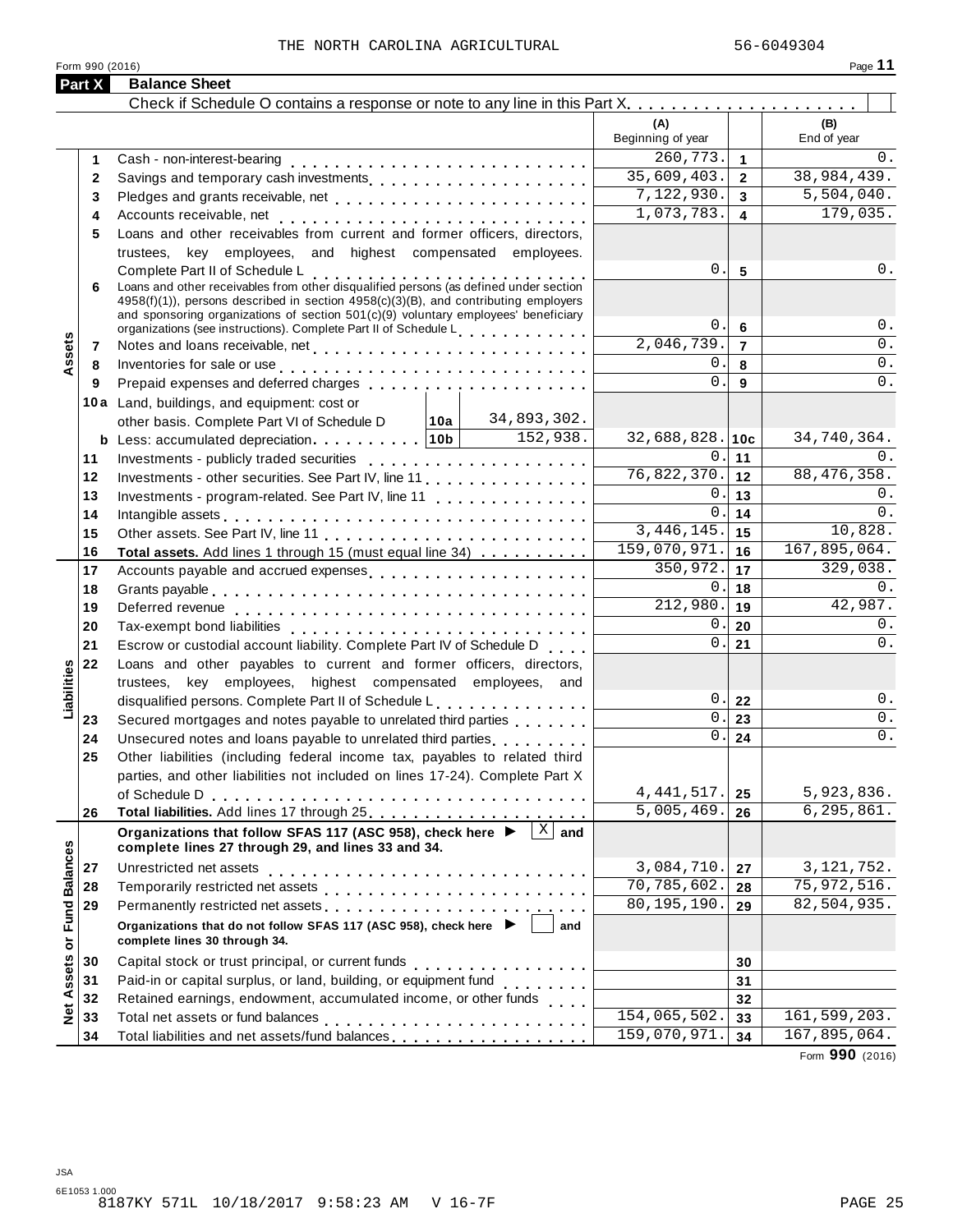|  |  |  | THE NORTH CAROLINA AGRICULTURAL |
|--|--|--|---------------------------------|
|--|--|--|---------------------------------|

|          | Form 990 (2016)                                                                                                       |                |                 |                 | Page 12   |
|----------|-----------------------------------------------------------------------------------------------------------------------|----------------|-----------------|-----------------|-----------|
| Part XI  | <b>Reconciliation of Net Assets</b>                                                                                   |                |                 |                 |           |
|          |                                                                                                                       |                |                 |                 | X         |
| 1        | Total revenue (must equal Part VIII, column (A), line 12)                                                             | $\mathbf{1}$   | 16,651,124.     |                 |           |
| 2        |                                                                                                                       | $\overline{2}$ | 15, 156, 777.   |                 |           |
| 3        |                                                                                                                       | 3              |                 | 1,494,347.      |           |
| 4        | Net assets or fund balances at beginning of year (must equal Part X, line 33, column (A))                             | 4              | 154,065,502.    |                 |           |
| 5        |                                                                                                                       | 5              |                 | 7,390,468.      |           |
| 6        |                                                                                                                       | 6              |                 |                 | 0.        |
| 7        |                                                                                                                       | $\overline{7}$ |                 |                 | 0.        |
| 8        |                                                                                                                       | 8              |                 |                 | 0.        |
| 9        | Other changes in net assets or fund balances (explain in Schedule O)                                                  | 9              | $-1, 351, 114.$ |                 |           |
| 10       | Net assets or fund balances at end of year. Combine lines 3 through 9 (must equal Part X, line                        |                |                 |                 |           |
|          |                                                                                                                       | 10             | 161,599,203.    |                 |           |
| Part XII | <b>Financial Statements and Reporting</b>                                                                             |                |                 |                 |           |
|          |                                                                                                                       |                |                 |                 |           |
|          |                                                                                                                       |                |                 | Yes             | <b>No</b> |
| 1        | $X$ Accrual<br>Cash<br>Accounting method used to prepare the Form 990:  <br>Other                                     |                |                 |                 |           |
|          | If the organization changed its method of accounting from a prior year or checked "Other," explain in                 |                |                 |                 |           |
|          | Schedule O.                                                                                                           |                |                 |                 |           |
|          | 2a Were the organization's financial statements compiled or reviewed by an independent accountant?                    |                | 2a              |                 | Χ         |
|          | If "Yes," check a box below to indicate whether the financial statements for the year were compiled or                |                |                 |                 |           |
|          | reviewed on a separate basis, consolidated basis, or both:                                                            |                |                 |                 |           |
|          | Separate basis<br><b>Consolidated basis</b><br>Both consolidated and separate basis                                   |                |                 |                 |           |
|          | <b>b</b> Were the organization's financial statements audited by an independent accountant?                           |                | 2 <sub>b</sub>  | Χ               |           |
|          | If "Yes," check a box below to indicate whether the financial statements for the year were audited on a               |                |                 |                 |           |
|          | separate basis, consolidated basis, or both:                                                                          |                |                 |                 |           |
|          | $\mathbb{E}$ Both consolidated and separate basis<br>Separate basis<br>Consolidated basis                             |                |                 |                 |           |
|          | c If "Yes" to line 2a or 2b, does the organization have a committee that assumes responsibility for oversight         |                |                 |                 |           |
|          | of the audit, review, or compilation of its financial statements and selection of an independent accountant?          |                | 2 <sub>c</sub>  | Χ               |           |
|          | If the organization changed either its oversight process or selection process during the tax year, explain in         |                |                 |                 |           |
|          | Schedule O.                                                                                                           |                |                 |                 |           |
|          | 3a As a result of a federal award, was the organization required to undergo an audit or audits as set forth in        |                |                 |                 |           |
|          |                                                                                                                       |                | 3a              | Χ               |           |
|          | <b>b</b> If "Yes," did the organization undergo the required audit or audits? If the organization did not undergo the |                |                 |                 |           |
|          | required audit or audits, explain why in Schedule O and describe any steps taken to undergo such audits.              |                | 3 <sub>b</sub>  |                 |           |
|          |                                                                                                                       |                |                 | Form 990 (2016) |           |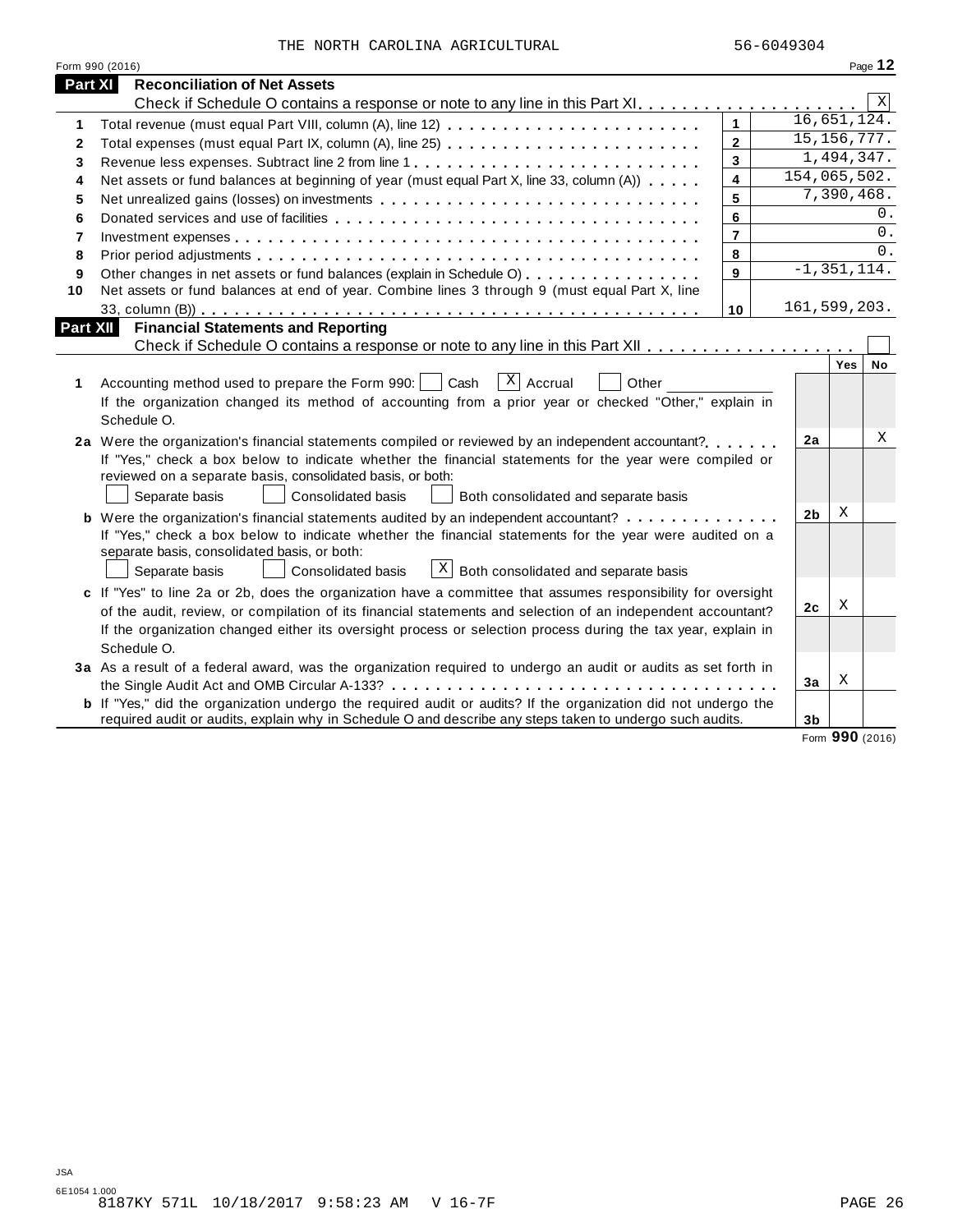# **SCHEDULE A Public Charity Status and Public Support**<br>(Form 990 or 990-EZ) complete if the organization is a section 501(c)(3) organization or a section 4947(a)(1) popeyempt charitable trust  $\oslash$  () **16**

(Form 990 or 990-EZ) complete if the organization is a section 501(c)(3) organization or a section 4947(a)(1) nonexempt charitable trust. 2016 <sup>D</sup> I **Attach to Form <sup>990</sup> or Form 990-EZ.** epartment of the Treasury **Open to Public**

|        |        | Department of the Treasury<br><b>Internal Revenue Service</b> |                                                            | ▶ Attach to Form 990 or Form 990-EZ.                                                                                                                                                           |     |                                       | Information about Schedule A (Form 990 or 990-EZ) and its instructions is at www.irs.gov/form990.                                                                                                                                                                                                                                                                               | <b>Open to Public</b><br>Inspection                                                                                              |
|--------|--------|---------------------------------------------------------------|------------------------------------------------------------|------------------------------------------------------------------------------------------------------------------------------------------------------------------------------------------------|-----|---------------------------------------|---------------------------------------------------------------------------------------------------------------------------------------------------------------------------------------------------------------------------------------------------------------------------------------------------------------------------------------------------------------------------------|----------------------------------------------------------------------------------------------------------------------------------|
|        |        | Name of the organization                                      | THE NORTH CAROLINA AGRICULTURAL                            |                                                                                                                                                                                                |     |                                       | <b>Employer identification number</b>                                                                                                                                                                                                                                                                                                                                           |                                                                                                                                  |
|        |        | FOUNDATION, INC.                                              |                                                            |                                                                                                                                                                                                |     |                                       | 56-6049304                                                                                                                                                                                                                                                                                                                                                                      |                                                                                                                                  |
|        | Part I |                                                               |                                                            |                                                                                                                                                                                                |     |                                       | Reason for Public Charity Status (All organizations must complete this part.) See instructions.                                                                                                                                                                                                                                                                                 |                                                                                                                                  |
|        |        |                                                               |                                                            | The organization is not a private foundation because it is: (For lines 1 through 12, check only one box.)                                                                                      |     |                                       |                                                                                                                                                                                                                                                                                                                                                                                 |                                                                                                                                  |
| 1      |        |                                                               |                                                            | A church, convention of churches, or association of churches described in section 170(b)(1)(A)(i).                                                                                             |     |                                       |                                                                                                                                                                                                                                                                                                                                                                                 |                                                                                                                                  |
| 2      |        |                                                               |                                                            | A school described in section 170(b)(1)(A)(ii). (Attach Schedule E (Form 990 or 990-EZ).)<br>A hospital or a cooperative hospital service organization described in section 170(b)(1)(A)(iii). |     |                                       |                                                                                                                                                                                                                                                                                                                                                                                 |                                                                                                                                  |
| 3<br>4 |        |                                                               |                                                            |                                                                                                                                                                                                |     |                                       | A medical research organization operated in conjunction with a hospital described in section 170(b)(1)(A)(iii). Enter the                                                                                                                                                                                                                                                       |                                                                                                                                  |
|        |        | hospital's name, city, and state:                             |                                                            |                                                                                                                                                                                                |     |                                       |                                                                                                                                                                                                                                                                                                                                                                                 |                                                                                                                                  |
| 5      | X      |                                                               |                                                            |                                                                                                                                                                                                |     |                                       |                                                                                                                                                                                                                                                                                                                                                                                 | An organization operated for the benefit of a college or university owned or operated by a governmental unit described in        |
|        |        |                                                               | section 170(b)(1)(A)(iv). (Complete Part II.)              |                                                                                                                                                                                                |     |                                       |                                                                                                                                                                                                                                                                                                                                                                                 |                                                                                                                                  |
| 6      |        |                                                               |                                                            | A federal, state, or local government or governmental unit described in section 170(b)(1)(A)(v).                                                                                               |     |                                       |                                                                                                                                                                                                                                                                                                                                                                                 |                                                                                                                                  |
| 7      |        |                                                               |                                                            |                                                                                                                                                                                                |     |                                       |                                                                                                                                                                                                                                                                                                                                                                                 | An organization that normally receives a substantial part of its support from a governmental unit or from the general public     |
|        |        |                                                               | described in section 170(b)(1)(A)(vi). (Complete Part II.) |                                                                                                                                                                                                |     |                                       |                                                                                                                                                                                                                                                                                                                                                                                 |                                                                                                                                  |
| 8      |        |                                                               |                                                            | A community trust described in section 170(b)(1)(A)(vi). (Complete Part II.)                                                                                                                   |     |                                       |                                                                                                                                                                                                                                                                                                                                                                                 |                                                                                                                                  |
| 9      |        |                                                               |                                                            |                                                                                                                                                                                                |     |                                       | An agricultural research organization described in section 170(b)(1)(A)(ix) operated in conjunction with a land-grant college                                                                                                                                                                                                                                                   |                                                                                                                                  |
|        |        |                                                               |                                                            |                                                                                                                                                                                                |     |                                       | or university or a non-land-grant college of agriculture (see instructions). Enter the name, city, and state of the college or                                                                                                                                                                                                                                                  |                                                                                                                                  |
|        |        | university:                                                   |                                                            |                                                                                                                                                                                                |     |                                       |                                                                                                                                                                                                                                                                                                                                                                                 |                                                                                                                                  |
| 10     |        |                                                               |                                                            | acquired by the organization after June 30, 1975. See section 509(a)(2). (Complete Part III.)                                                                                                  |     |                                       | An organization that normally receives: (1) more than 331/3% of its support from contributions, membership fees, and gross<br>receipts from activities related to its exempt functions - subject to certain exceptions, and (2) no more than 331/3% of its<br>support from gross investment income and unrelated business taxable income (less section 511 tax) from businesses |                                                                                                                                  |
| 11     |        |                                                               |                                                            | An organization organized and operated exclusively to test for public safety. See section 509(a)(4).                                                                                           |     |                                       |                                                                                                                                                                                                                                                                                                                                                                                 |                                                                                                                                  |
| 12     |        |                                                               |                                                            |                                                                                                                                                                                                |     |                                       |                                                                                                                                                                                                                                                                                                                                                                                 | An organization organized and operated exclusively for the benefit of, to perform the functions of, or to carry out the purposes |
|        |        |                                                               |                                                            |                                                                                                                                                                                                |     |                                       |                                                                                                                                                                                                                                                                                                                                                                                 | of one or more publicly supported organizations described in section 509(a)(1) or section 509(a)(2). See section 509(a)(3).      |
|        |        |                                                               |                                                            |                                                                                                                                                                                                |     |                                       | Check the box in lines 12a through 12d that describes the type of supporting organization and complete lines 12e, 12f, and 12g.                                                                                                                                                                                                                                                 |                                                                                                                                  |
| a      |        |                                                               |                                                            |                                                                                                                                                                                                |     |                                       | Type I. A supporting organization operated, supervised, or controlled by its supported organization(s), typically by giving                                                                                                                                                                                                                                                     |                                                                                                                                  |
|        |        |                                                               |                                                            |                                                                                                                                                                                                |     |                                       | the supported organization(s) the power to regularly appoint or elect a majority of the directors or trustees of the                                                                                                                                                                                                                                                            |                                                                                                                                  |
|        |        |                                                               |                                                            | supporting organization. You must complete Part IV, Sections A and B.                                                                                                                          |     |                                       |                                                                                                                                                                                                                                                                                                                                                                                 |                                                                                                                                  |
| b      |        |                                                               |                                                            |                                                                                                                                                                                                |     |                                       | Type II. A supporting organization supervised or controlled in connection with its supported organization(s), by having                                                                                                                                                                                                                                                         |                                                                                                                                  |
|        |        |                                                               |                                                            |                                                                                                                                                                                                |     |                                       | control or management of the supporting organization vested in the same persons that control or manage the supported                                                                                                                                                                                                                                                            |                                                                                                                                  |
|        |        |                                                               |                                                            | organization(s). You must complete Part IV, Sections A and C.                                                                                                                                  |     |                                       |                                                                                                                                                                                                                                                                                                                                                                                 |                                                                                                                                  |
| c      |        |                                                               |                                                            |                                                                                                                                                                                                |     |                                       | Type III functionally integrated. A supporting organization operated in connection with, and functionally integrated with,                                                                                                                                                                                                                                                      |                                                                                                                                  |
| d      |        |                                                               |                                                            | its supported organization(s) (see instructions). You must complete Part IV, Sections A, D, and E.                                                                                             |     |                                       | Type III non-functionally integrated. A supporting organization operated in connection with its supported organization(s)                                                                                                                                                                                                                                                       |                                                                                                                                  |
|        |        |                                                               |                                                            |                                                                                                                                                                                                |     |                                       | that is not functionally integrated. The organization generally must satisfy a distribution requirement and an attentiveness                                                                                                                                                                                                                                                    |                                                                                                                                  |
|        |        |                                                               |                                                            | requirement (see instructions). You must complete Part IV, Sections A and D, and Part V.                                                                                                       |     |                                       |                                                                                                                                                                                                                                                                                                                                                                                 |                                                                                                                                  |
| е      |        |                                                               |                                                            |                                                                                                                                                                                                |     |                                       | Check this box if the organization received a written determination from the IRS that it is a Type I, Type II, Type III                                                                                                                                                                                                                                                         |                                                                                                                                  |
|        |        |                                                               |                                                            | functionally integrated, or Type III non-functionally integrated supporting organization.                                                                                                      |     |                                       |                                                                                                                                                                                                                                                                                                                                                                                 |                                                                                                                                  |
| Ť.     |        |                                                               |                                                            | Enter the number of supported organizations.                                                                                                                                                   |     |                                       |                                                                                                                                                                                                                                                                                                                                                                                 |                                                                                                                                  |
|        |        |                                                               |                                                            | Provide the following information about the supported organization(s).                                                                                                                         |     |                                       |                                                                                                                                                                                                                                                                                                                                                                                 |                                                                                                                                  |
|        |        | (i) Name of supported organization                            | (ii) EIN                                                   | (iii) Type of organization                                                                                                                                                                     |     | (iv) Is the organization              | (v) Amount of monetary                                                                                                                                                                                                                                                                                                                                                          | (vi) Amount of                                                                                                                   |
|        |        |                                                               |                                                            | (described on lines 1-10<br>above (see instructions))                                                                                                                                          |     | listed in your governing<br>document? | support (see<br>instructions)                                                                                                                                                                                                                                                                                                                                                   | other support (see<br>instructions)                                                                                              |
|        |        |                                                               |                                                            |                                                                                                                                                                                                | Yes | No                                    |                                                                                                                                                                                                                                                                                                                                                                                 |                                                                                                                                  |
| (A)    |        |                                                               |                                                            |                                                                                                                                                                                                |     |                                       |                                                                                                                                                                                                                                                                                                                                                                                 |                                                                                                                                  |
| (B)    |        |                                                               |                                                            |                                                                                                                                                                                                |     |                                       |                                                                                                                                                                                                                                                                                                                                                                                 |                                                                                                                                  |
| (C)    |        |                                                               |                                                            |                                                                                                                                                                                                |     |                                       |                                                                                                                                                                                                                                                                                                                                                                                 |                                                                                                                                  |
| (D)    |        |                                                               |                                                            |                                                                                                                                                                                                |     |                                       |                                                                                                                                                                                                                                                                                                                                                                                 |                                                                                                                                  |
| (E)    |        |                                                               |                                                            |                                                                                                                                                                                                |     |                                       |                                                                                                                                                                                                                                                                                                                                                                                 |                                                                                                                                  |
| Total  |        |                                                               |                                                            |                                                                                                                                                                                                |     |                                       |                                                                                                                                                                                                                                                                                                                                                                                 |                                                                                                                                  |

For Paperwork Reduction Act Notice, see the Instructions for Form 990 or 990-EZ. Schedule A (Form 990 or 990-EZ) 2016 JSA 6E1210 1.000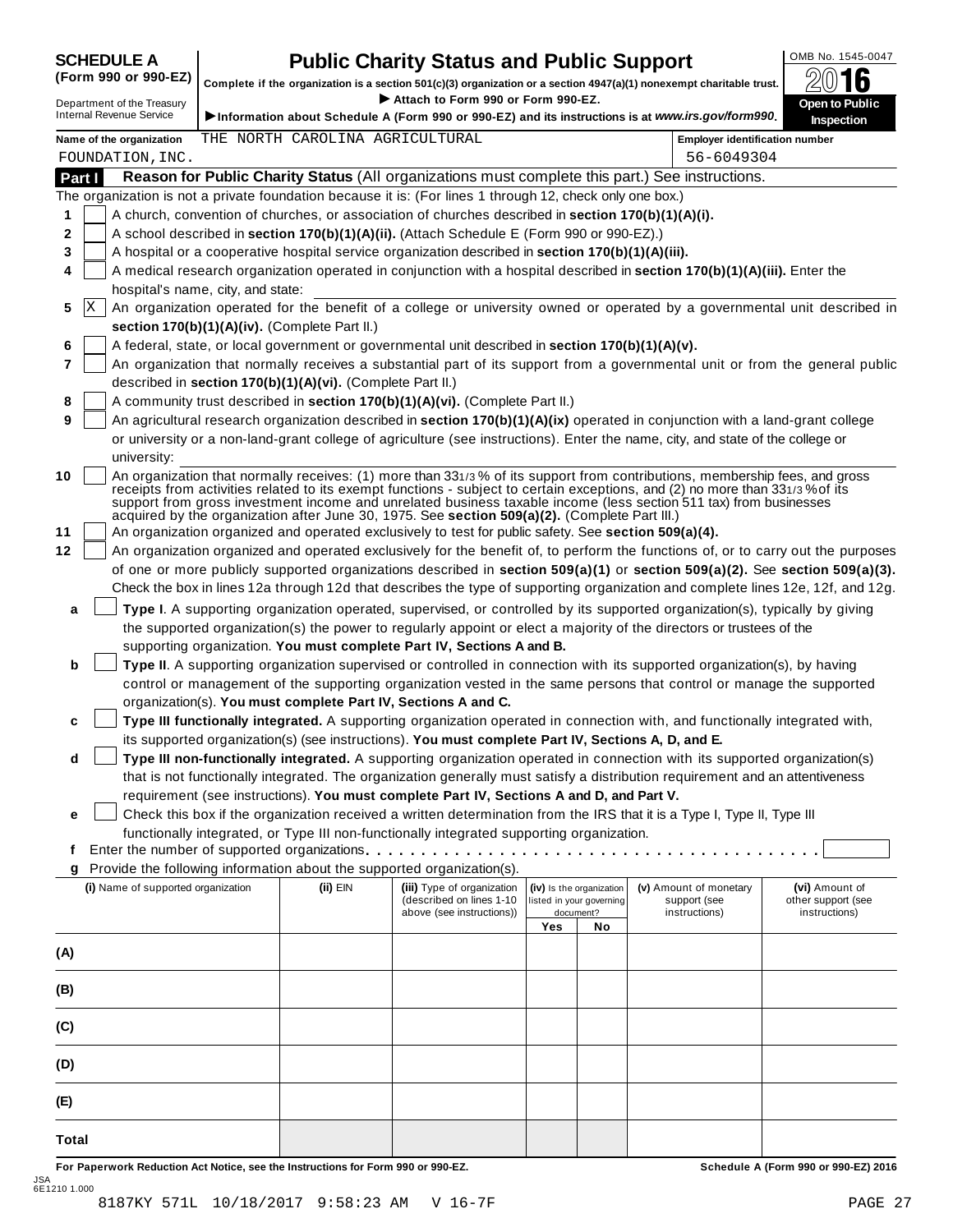Schedule A (Form 990 or 990-EZ) 2016 **Page 2** 

**Support Schedule for Organizations Described in Sections 170(b)(1)(A)(iv) and 170(b)(1)(A)(vi)** (Complete only if you checked the box on line 5, 7, or 8 of Part I or if the organization failed to qualify under Part III. If the organization fails to qualify under the tests listed below, please complete Part III.) **Part II**

|              | <b>Section A. Public Support</b>                                                                                                                                                                                                                                                                                                                                                     |               |             |             |               |               |              |
|--------------|--------------------------------------------------------------------------------------------------------------------------------------------------------------------------------------------------------------------------------------------------------------------------------------------------------------------------------------------------------------------------------------|---------------|-------------|-------------|---------------|---------------|--------------|
|              | Calendar year (or fiscal year beginning in) ▶                                                                                                                                                                                                                                                                                                                                        | (a) $2012$    | (b) $2013$  | (c) 2014    | $(d)$ 2015    | (e) 2016      | (f) Total    |
| 1            | Gifts,<br>contributions,<br>grants,<br>and<br>membership fees received. (Do not<br>include any "unusual grants.")                                                                                                                                                                                                                                                                    | 17, 376, 128. | 12,804,773. | 12,692,091. | 16, 418, 472. | 16, 515, 217. | 75,806,681.  |
| $\mathbf{2}$ | Tax<br>revenues<br>levied<br>for<br>the<br>organization's benefit and either paid<br>to or expended on its behalf                                                                                                                                                                                                                                                                    |               |             |             |               |               | 0.           |
| 3            | The value of services or facilities<br>furnished by a governmental unit to the<br>organization without charge                                                                                                                                                                                                                                                                        |               |             |             |               |               | 0.           |
| 4            | Total. Add lines 1 through 3                                                                                                                                                                                                                                                                                                                                                         | 17, 376, 128. | 12,804,773. | 12,692,091. | 16, 418, 472. | 16, 515, 217. | 75,806,681.  |
| 5            | The portion of total contributions by<br>each<br>person<br>(other<br>than<br>a<br>governmental<br>or<br>publicly<br>unit<br>supported organization) included on<br>line 1 that exceeds 2% of the amount                                                                                                                                                                              |               |             |             |               |               |              |
|              | shown on line 11, column (f)                                                                                                                                                                                                                                                                                                                                                         |               |             |             |               |               | 7,946,973.   |
| 6            | Public support. Subtract line 5 from line 4.                                                                                                                                                                                                                                                                                                                                         |               |             |             |               |               | 67,859,708.  |
|              | <b>Section B. Total Support</b><br>Calendar year (or fiscal year beginning in) ▶                                                                                                                                                                                                                                                                                                     | (a) $2012$    | (b) 2013    | (c) 2014    | $(d)$ 2015    | (e) 2016      | (f) Total    |
| 7            |                                                                                                                                                                                                                                                                                                                                                                                      | 17, 376, 128. | 12,804,773. | 12,692,091. | 16, 418, 472. | 16, 515, 217. | 75,806,681.  |
| 8            | Amounts from line 4<br>Gross income from interest, dividends,<br>payments received on securities loans,<br>rents, royalties and income from similar<br>sources experiences and the set of the set of the set of the set of the set of the set of the set of the set of the set of the set of the set of the set of the set of the set of the set of the set of the set of the set of | 1,860,213.    | 1,190,276.  | 1,099,484.  | 928,334.      | 1,065,814.    | 6, 144, 121. |
| 9            | Net income from unrelated business<br>activities, whether or not the business<br>is regularly carried on <b>the contract of the contract of the contract of the contract of the contract of the contract of the contract of the contract of the contract of the contract of the contract of the contract of the c</b>                                                                |               |             |             |               |               | 0.           |
| 10           | Other income. Do not include gain or<br>loss from the sale of capital assets<br>(Explain in Part VI.) <b>All Accords</b>                                                                                                                                                                                                                                                             |               |             |             |               |               | 0.           |
| 11           | Total support. Add lines 7 through 10                                                                                                                                                                                                                                                                                                                                                |               |             |             |               |               | 81,950,802.  |
| 12           |                                                                                                                                                                                                                                                                                                                                                                                      |               |             |             |               | 12            | 8,781,316.   |
| 13           | First five years. If the Form 990 is for the organization's first, second, third, fourth, or fifth tax year as a section 501(c)(3)<br>organization, check this box and stop here entitled by the state of the state of the state of the state of the state of the state of the state of the state of the state of the state of the state of the state of the state o                 |               |             |             |               |               |              |
|              | <b>Section C. Computation of Public Support Percentage</b>                                                                                                                                                                                                                                                                                                                           |               |             |             |               |               |              |
| 14           | Public support percentage for 2016 (line 6, column (f) divided by line 11, column (f)                                                                                                                                                                                                                                                                                                |               |             |             |               | 14            | 82.81%       |
| 15           |                                                                                                                                                                                                                                                                                                                                                                                      |               |             |             |               | 15            | 82.29%       |
|              | 16a 331/3% support test - 2016. If the organization did not check the box on line 13, and line 14 is 331/3% or more, check                                                                                                                                                                                                                                                           |               |             |             |               |               |              |
|              | this box and stop here. The organization qualifies as a publicly supported organization <b>the state of state of the state of the state of the state of the state of the state of the state of the state of the state of the sta</b>                                                                                                                                                 |               |             |             |               |               | X            |
|              | b 331/3% support test - 2015. If the organization did not check a box on line 13 or 16a, and line 15 is 331/3% or more,                                                                                                                                                                                                                                                              |               |             |             |               |               |              |
|              |                                                                                                                                                                                                                                                                                                                                                                                      |               |             |             |               |               |              |
|              | 17a 10%-facts-and-circumstances test - 2016. If the organization did not check a box on line 13, 16a, or 16b, and line 14 is                                                                                                                                                                                                                                                         |               |             |             |               |               |              |
|              | 10% or more, and if the organization meets the "facts-and-circumstances" test, check this box and stop here. Explain in                                                                                                                                                                                                                                                              |               |             |             |               |               |              |
|              |                                                                                                                                                                                                                                                                                                                                                                                      |               |             |             |               |               |              |
|              | Part VI how the organization meets the "facts-and-circumstances" test. The organization qualifies as a publicly supported                                                                                                                                                                                                                                                            |               |             |             |               |               |              |
|              |                                                                                                                                                                                                                                                                                                                                                                                      |               |             |             |               |               |              |
|              | <b>b 10%-facts-and-circumstances test - 2015.</b> If the organization did not check a box on line 13, 16a, 16b, or 17a, and line                                                                                                                                                                                                                                                     |               |             |             |               |               |              |
|              | 15 is 10% or more, and if the organization meets the "facts-and-circumstances" test, check this box and stop here.                                                                                                                                                                                                                                                                   |               |             |             |               |               |              |
|              | Explain in Part VI how the organization meets the "facts-and-circumstances" test. The organization qualifies as a publicly                                                                                                                                                                                                                                                           |               |             |             |               |               |              |
| 18           | Private foundation. If the organization did not check a box on line 13, 16a, 16b, 17a, or 17b, check this box and see                                                                                                                                                                                                                                                                |               |             |             |               |               |              |

**Schedule A (Form 990 or 990-EZ) 2016**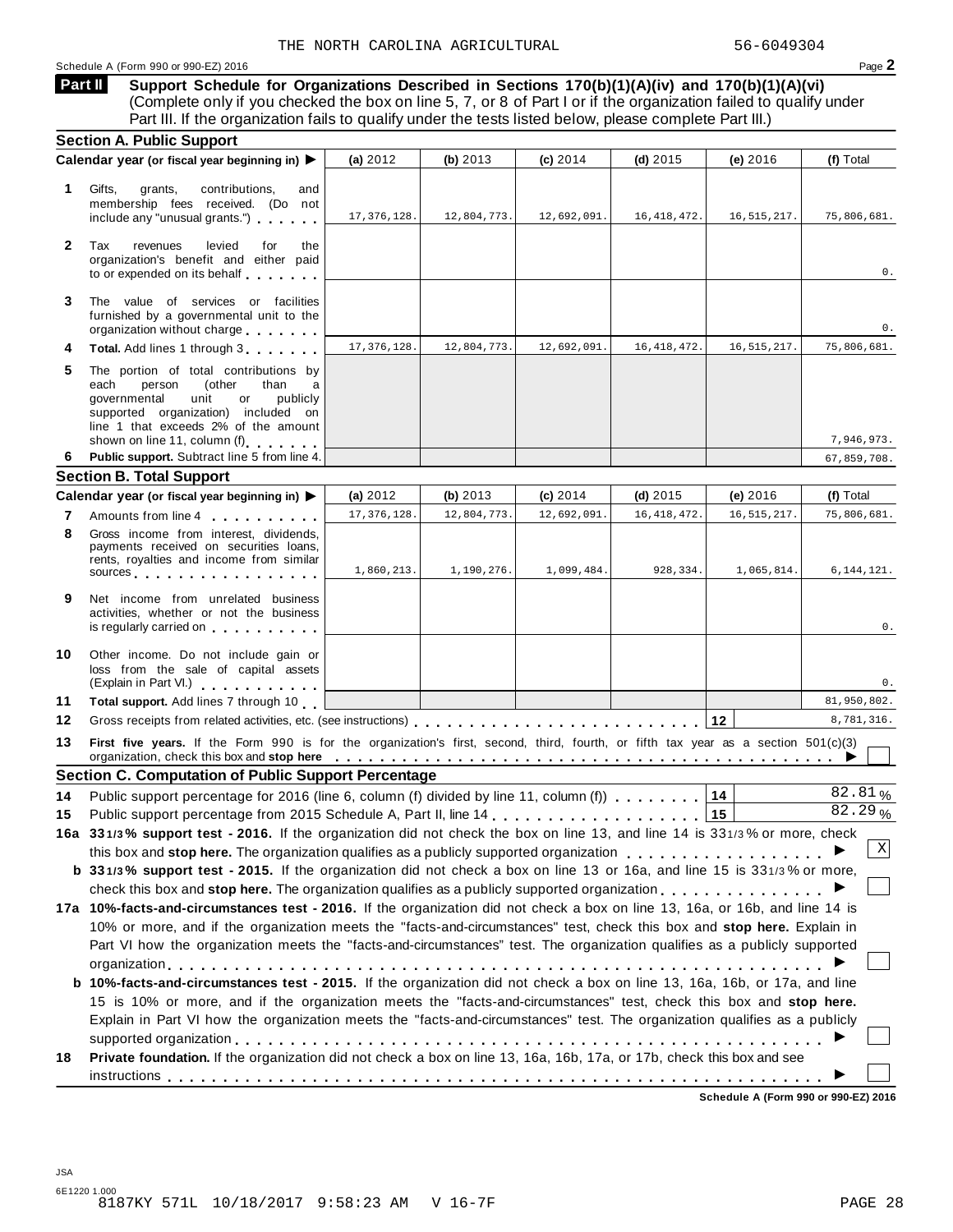#### Schedule A (Form 990 or 990-EZ) 2016  $\overline{\phantom{a}}$

#### **Support Schedule for Organizations Described in Section 509(a)(2) Part III**

(Complete only if you checked the box on line 10 of Part I or if the organization failed to qualify under Part II. If the organization fails to qualify under the tests listed below, please complete Part II.)

|          | <b>Section A. Public Support</b>                                                                                                                                                                                              |            |            |            |            |          |                                                                                                                                                                                                                                                                                                      |
|----------|-------------------------------------------------------------------------------------------------------------------------------------------------------------------------------------------------------------------------------|------------|------------|------------|------------|----------|------------------------------------------------------------------------------------------------------------------------------------------------------------------------------------------------------------------------------------------------------------------------------------------------------|
|          | Calendar year (or fiscal year beginning in) ▶                                                                                                                                                                                 | (a) $2012$ | (b) 2013   | $(c)$ 2014 | (d) $2015$ | (e) 2016 | (f) Total                                                                                                                                                                                                                                                                                            |
|          | Gifts, grants, contributions, and membership fees                                                                                                                                                                             |            |            |            |            |          |                                                                                                                                                                                                                                                                                                      |
|          | received. (Do not include any "unusual grants.")                                                                                                                                                                              |            |            |            |            |          |                                                                                                                                                                                                                                                                                                      |
|          | Gross receipts from admissions, merchandise                                                                                                                                                                                   |            |            |            |            |          |                                                                                                                                                                                                                                                                                                      |
|          | sold or services performed, or facilities                                                                                                                                                                                     |            |            |            |            |          |                                                                                                                                                                                                                                                                                                      |
|          | furnished in any activity that is related to the                                                                                                                                                                              |            |            |            |            |          |                                                                                                                                                                                                                                                                                                      |
|          | organization's tax-exempt purpose                                                                                                                                                                                             |            |            |            |            |          |                                                                                                                                                                                                                                                                                                      |
|          | Gross receipts from activities that are not an                                                                                                                                                                                |            |            |            |            |          |                                                                                                                                                                                                                                                                                                      |
|          | unrelated trade or business under section 513                                                                                                                                                                                 |            |            |            |            |          |                                                                                                                                                                                                                                                                                                      |
|          | revenues<br>levied<br>for<br>the                                                                                                                                                                                              |            |            |            |            |          |                                                                                                                                                                                                                                                                                                      |
|          | organization's benefit and either paid                                                                                                                                                                                        |            |            |            |            |          |                                                                                                                                                                                                                                                                                                      |
|          | to or expended on its behalf                                                                                                                                                                                                  |            |            |            |            |          |                                                                                                                                                                                                                                                                                                      |
|          | The value of services or facilities                                                                                                                                                                                           |            |            |            |            |          |                                                                                                                                                                                                                                                                                                      |
|          | furnished by a governmental unit to the                                                                                                                                                                                       |            |            |            |            |          |                                                                                                                                                                                                                                                                                                      |
|          | organization without charge                                                                                                                                                                                                   |            |            |            |            |          |                                                                                                                                                                                                                                                                                                      |
|          | <b>Total.</b> Add lines 1 through 5                                                                                                                                                                                           |            |            |            |            |          |                                                                                                                                                                                                                                                                                                      |
|          | 7a Amounts included on lines 1, 2, and 3                                                                                                                                                                                      |            |            |            |            |          |                                                                                                                                                                                                                                                                                                      |
|          | received from disqualified persons                                                                                                                                                                                            |            |            |            |            |          |                                                                                                                                                                                                                                                                                                      |
|          | <b>b</b> Amounts included on lines 2 and 3                                                                                                                                                                                    |            |            |            |            |          |                                                                                                                                                                                                                                                                                                      |
| received | from other than disqualified                                                                                                                                                                                                  |            |            |            |            |          |                                                                                                                                                                                                                                                                                                      |
|          | persons that exceed the greater of \$5,000                                                                                                                                                                                    |            |            |            |            |          |                                                                                                                                                                                                                                                                                                      |
|          | or 1% of the amount on line 13 for the year                                                                                                                                                                                   |            |            |            |            |          |                                                                                                                                                                                                                                                                                                      |
|          | c Add lines 7a and 7b.<br>Public support. (Subtract line 7c from                                                                                                                                                              |            |            |            |            |          |                                                                                                                                                                                                                                                                                                      |
|          |                                                                                                                                                                                                                               |            |            |            |            |          |                                                                                                                                                                                                                                                                                                      |
|          | $line 6.)$<br><b>Section B. Total Support</b>                                                                                                                                                                                 |            |            |            |            |          |                                                                                                                                                                                                                                                                                                      |
|          |                                                                                                                                                                                                                               | (a) $2012$ | (b) $2013$ | $(c)$ 2014 | (d) $2015$ | (e) 2016 | (f) Total                                                                                                                                                                                                                                                                                            |
|          | Calendar year (or fiscal year beginning in) ▶                                                                                                                                                                                 |            |            |            |            |          |                                                                                                                                                                                                                                                                                                      |
|          | Amounts from line 6<br>10 a Gross income from interest, dividends,                                                                                                                                                            |            |            |            |            |          |                                                                                                                                                                                                                                                                                                      |
|          | payments received on securities loans,                                                                                                                                                                                        |            |            |            |            |          |                                                                                                                                                                                                                                                                                                      |
|          | rents, royalties and income from similar                                                                                                                                                                                      |            |            |            |            |          |                                                                                                                                                                                                                                                                                                      |
|          | sources experiences and the set of the set of the set of the set of the set of the set of the set of the set of the set of the set of the set of the set of the set of the set of the set of the set of the set of the set of |            |            |            |            |          |                                                                                                                                                                                                                                                                                                      |
|          | <b>b</b> Unrelated business taxable income (less                                                                                                                                                                              |            |            |            |            |          |                                                                                                                                                                                                                                                                                                      |
|          | section 511 taxes) from businesses                                                                                                                                                                                            |            |            |            |            |          |                                                                                                                                                                                                                                                                                                      |
|          | acquired after June 30, 1975                                                                                                                                                                                                  |            |            |            |            |          |                                                                                                                                                                                                                                                                                                      |
|          | c Add lines 10a and 10b                                                                                                                                                                                                       |            |            |            |            |          |                                                                                                                                                                                                                                                                                                      |
|          | Net income from unrelated business                                                                                                                                                                                            |            |            |            |            |          |                                                                                                                                                                                                                                                                                                      |
|          | activities not included in line 10b,<br>whether or not the business is regularly                                                                                                                                              |            |            |            |            |          |                                                                                                                                                                                                                                                                                                      |
|          | carried on the set of the set of the set of the set of the set of the set of the set of the set of the set of                                                                                                                 |            |            |            |            |          |                                                                                                                                                                                                                                                                                                      |
|          | Other income. Do not include gain or                                                                                                                                                                                          |            |            |            |            |          |                                                                                                                                                                                                                                                                                                      |
|          | loss from the sale of capital assets                                                                                                                                                                                          |            |            |            |            |          |                                                                                                                                                                                                                                                                                                      |
|          | (Explain in Part VI.) <b>All and Strategies</b>                                                                                                                                                                               |            |            |            |            |          |                                                                                                                                                                                                                                                                                                      |
|          | Total support. (Add lines 9, 10c, 11,                                                                                                                                                                                         |            |            |            |            |          |                                                                                                                                                                                                                                                                                                      |
|          | and $12.$ ) $\ldots$ $\ldots$ $\ldots$ $\ldots$ $\ldots$                                                                                                                                                                      |            |            |            |            |          |                                                                                                                                                                                                                                                                                                      |
|          | First five years. If the Form 990 is for the organization's first, second, third, fourth, or fifth tax year as a section 501(c)(3)                                                                                            |            |            |            |            |          |                                                                                                                                                                                                                                                                                                      |
|          |                                                                                                                                                                                                                               |            |            |            |            |          |                                                                                                                                                                                                                                                                                                      |
|          | Section C. Computation of Public Support Percentage                                                                                                                                                                           |            |            |            |            |          |                                                                                                                                                                                                                                                                                                      |
|          | Public support percentage for 2016 (line 8, column (f) divided by line 13, column (f)).                                                                                                                                       |            |            |            |            | 15       | ℅                                                                                                                                                                                                                                                                                                    |
|          | Public support percentage from 2015 Schedule A, Part III, line 15.                                                                                                                                                            |            |            |            |            | 16       | %                                                                                                                                                                                                                                                                                                    |
|          | Section D. Computation of Investment Income Percentage                                                                                                                                                                        |            |            |            |            |          |                                                                                                                                                                                                                                                                                                      |
|          | Investment income percentage for 2016 (line 10c, column (f) divided by line 13, column (f) $\ldots$ ,,,,,,,,                                                                                                                  |            |            |            |            | 17       | %                                                                                                                                                                                                                                                                                                    |
|          |                                                                                                                                                                                                                               |            |            |            |            | 18       | $\%$                                                                                                                                                                                                                                                                                                 |
|          | 19a 331/3% support tests - 2016. If the organization did not check the box on line 14, and line 15 is more than 331/3%, and line                                                                                              |            |            |            |            |          |                                                                                                                                                                                                                                                                                                      |
|          | 17 is not more than 331/3%, check this box and stop here. The organization qualifies as a publicly supported organization                                                                                                     |            |            |            |            |          |                                                                                                                                                                                                                                                                                                      |
|          | <b>b</b> 331/3% support tests - 2015. If the organization did not check a box on line 14 or line 19a, and line 16 is more than 331/3%, and                                                                                    |            |            |            |            |          |                                                                                                                                                                                                                                                                                                      |
|          |                                                                                                                                                                                                                               |            |            |            |            |          |                                                                                                                                                                                                                                                                                                      |
|          |                                                                                                                                                                                                                               |            |            |            |            |          |                                                                                                                                                                                                                                                                                                      |
|          |                                                                                                                                                                                                                               |            |            |            |            |          |                                                                                                                                                                                                                                                                                                      |
|          | 8187KY 571L 10/18/2017 9:58:23 AM                                                                                                                                                                                             |            | V 16-7F    |            |            |          | line 18 is not more than 331/3%, check this box and stop here. The organization qualifies as a publicly supported organization<br>Private foundation. If the organization did not check a box on line 14, 19a, or 19b, check this box and see instructions ▶<br>Schedule A (Form 990 or 990-EZ) 2016 |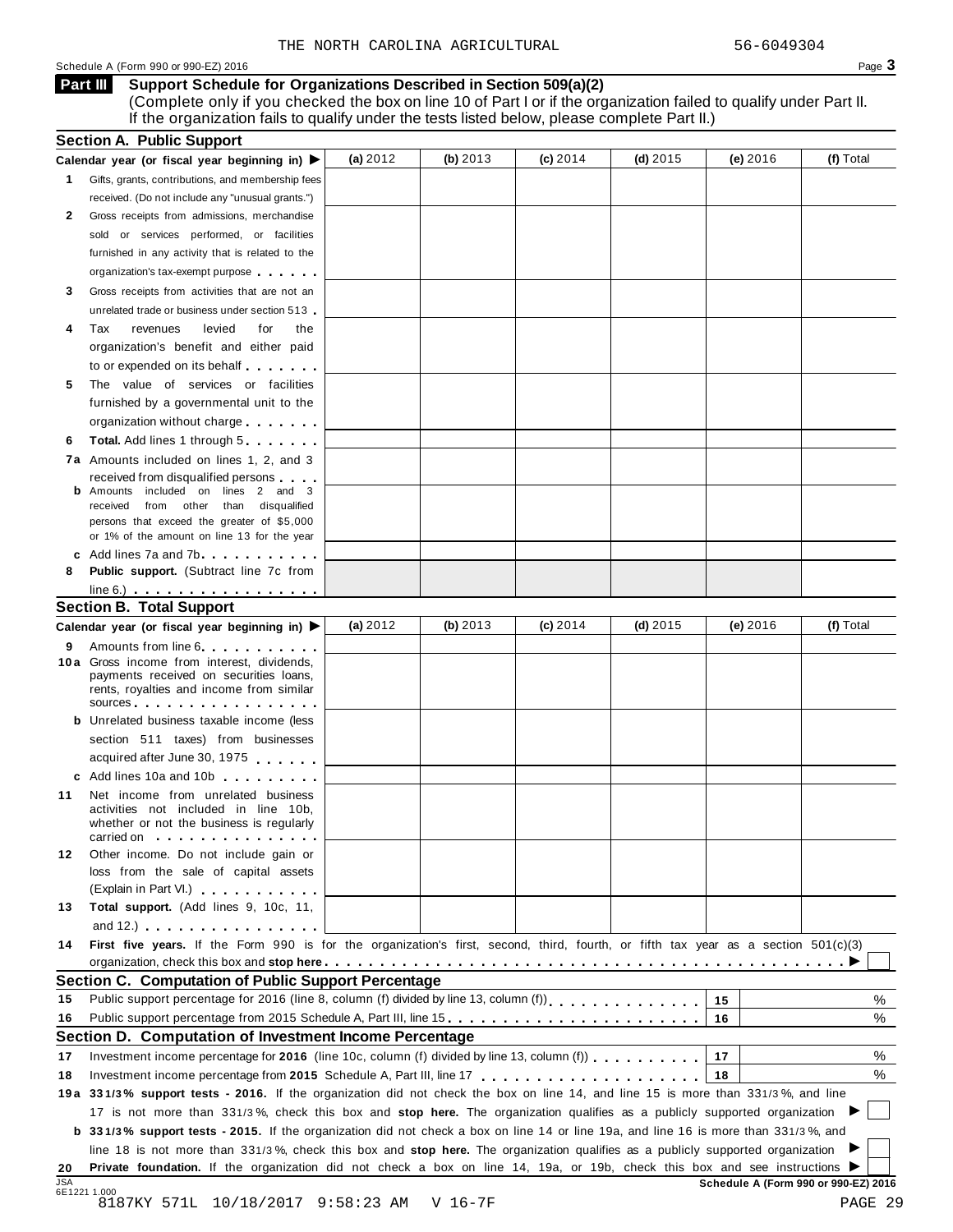**Yes No**

**2**

**3a**

**3b**

**3c**

**4a**

**4b**

**4c**

**5a**

**5b 5c**

**6**

**7**

**8**

**9a**

**9b**

**9c**

**10a**

#### **Part IV Supporting Organizations**

(Complete only if you checked a box in line 12 on Part I. If you checked 12a of Part I, complete Sections A and B. If you checked 12b of Part I, complete Sections A and C. If you checked 12c of Part I, complete Sections A, D, and E. If you checked 12d of Part I, complete Sections A and D, and complete Part V.)

#### **Section A. All Supporting Organizations**

- **1** Are all of the organization's supported organizations listed by name in the organization's governing documents? *If* "*No,*" *describe in Part VI how the supported organizations are designated. If designated by class or purpose, describe the designation. If historic and continuing relationship, explain.* **1**
- **2** Did the organization have any supported organization that does not have an IRS determination of status under section 509(a)(1) or (2)? *If*"*Yes,*" *explain in Part VI how the organization determined that the supported organization was described in section 509(a)(1) or (2).*
- **3 a** Did the organization have a supported organization described in section 501(c)(4), (5), or (6)? *If* "*Yes,*" *answer (b) and (c) below.*
- **b** Did the organization confirm that each supported organization qualified under section 501(c)(4), (5), or (6) and | satisfied the public support tests under section 509(a)(2)? *If* "*Yes,*" *describe in Part VI when and how the organization made the determination.*
- **c** Did the organization ensure that all support to such organizations was used exclusively for section 170(c)(2)(B) purposes? *If*"*Yes,*" *explain in Part VI what controls the organization put in place to ensure such use.*
- **4 a** Was any supported organization not organized in the United States ("foreign supported organization")? *If* "*Yes,*" *and if you checked 12a or 12b in Part I, answer (b) and (c) below.*
- **b** Did the organization have ultimate control and discretion in deciding whether to make grants to the foreign | supported organization? *If* "*Yes,*" *describe in Part VI how the organization had such control and discretion despite being controlled or supervised by or in connection with its supported organizations.*
- **c** Did the organization support any foreign supported organization that does not have an IRS determination | under sections 501(c)(3) and 509(a)(1) or (2)? *If* "*Yes,*" *explain in Part VI what controls the organization used to ensure that all support to the foreign supported organization was used exclusively for section 170(c)(2)(B) purposes.*
- **5 a** Did the organization add, substitute, or remove any supported organizations during the tax year? *If* "*Yes,*" answer (b) and (c) below (if applicable). Also, provide detail in Part VI, including (i) the names and EIN *numbers of the supported organizations added, substituted, or removed; (ii) the reasons for each such action;* (iii) the authority under the organization's organizing document authorizing such action; and (iv) how the action *was accomplished (such as by amendment to the organizing document).*
- **b** Type I or Type II only. Was any added or substituted supported organization part of a class already | designated in the organization's organizing document?
- **c Substitutions only.** Was the substitution the result of an event beyond the organization's control?
- **6** Did the organization provide support (whether in the form of grants or the provision of services or facilities) to anyone other than (i) its supported organizations, (ii) individuals that are part of the charitable class benefited by one or more of its supported organizations, or (iii) other supporting organizations that also support or benefit one or more of the filing organization's supported organizations? *If*"*Yes,*" *provide detail in Part VI.*
- **7** Did the organization provide a grant, loan, compensation, or other similar payment to a substantial contributor (defined in section 4958(c)(3)(C)), a family member of a substantial contributor, or a 35% controlled entity with regard to a substantial contributor? *If*"*Yes,*" *complete Part I of Schedule L (Form 990 or 990-EZ).*
- **8** Did the organization make a loan to a disqualified person (as defined in section 4958) not described in line 7? *If* "*Yes,*" *complete Part I of Schedule L (Form 990 or 990-EZ).*
- **a** Was the organization controlled directly or indirectly at any time during the tax year by one or more | **9** disqualified persons as defined in section 4946 (other than foundation managers and organizations described in section 509(a)(1) or (2))? *If*"*Yes,*" *provide detail in Part VI.*
- **b** Did one or more disqualified persons (as defined in line 9a) hold a controlling interest in any entity in which | the supporting organization had an interest? *If*"*Yes,*" *provide detail in Part VI.*
- **c** Did a disqualified person (as defined in line 9a) have an ownership interest in, or derive any personal benefit from, assets in which the supporting organization also had an interest? *If*"*Yes,*" *provide detail in Part VI.*
- **10a** Was the organization subject to the excess business holdings rules of section 4943 because of section | 4943(f) (regarding certain Type II supporting organizations, and all Type III non-functionally integrated supporting organizations)? *If*"*Yes,*" *answer 10b below.*
	- **b** Did the organization have any excess business holdings in the tax year? *(Use Schedule C, Form 4720, to determine whether the organization had excess business holdings.)*

**10b** JSA **Schedule A (Form 990 or 990-EZ) 2016**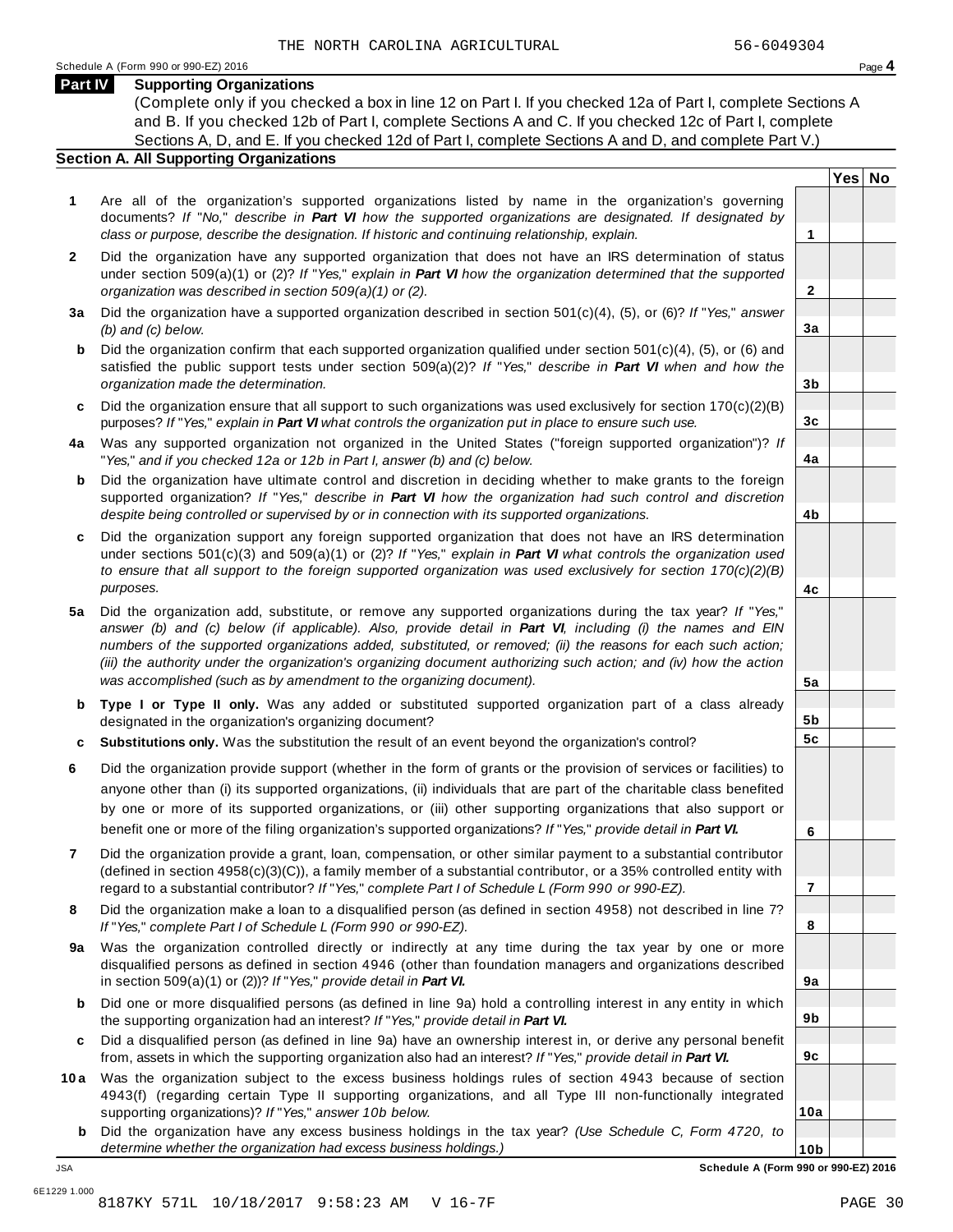|              | Schedule A (Form 990 or 990-EZ) 2016                                                                                                                                                                                                                                                                                                                                                                                                                                                                                                                                                                                                                                         |                 |        | Page $5$ |
|--------------|------------------------------------------------------------------------------------------------------------------------------------------------------------------------------------------------------------------------------------------------------------------------------------------------------------------------------------------------------------------------------------------------------------------------------------------------------------------------------------------------------------------------------------------------------------------------------------------------------------------------------------------------------------------------------|-----------------|--------|----------|
| Part IV      | <b>Supporting Organizations (continued)</b>                                                                                                                                                                                                                                                                                                                                                                                                                                                                                                                                                                                                                                  |                 |        |          |
|              |                                                                                                                                                                                                                                                                                                                                                                                                                                                                                                                                                                                                                                                                              |                 | Yes No |          |
| 11           | Has the organization accepted a gift or contribution from any of the following persons?                                                                                                                                                                                                                                                                                                                                                                                                                                                                                                                                                                                      |                 |        |          |
| a            | A person who directly or indirectly controls, either alone or together with persons described in (b) and (c)                                                                                                                                                                                                                                                                                                                                                                                                                                                                                                                                                                 |                 |        |          |
|              | below, the governing body of a supported organization?                                                                                                                                                                                                                                                                                                                                                                                                                                                                                                                                                                                                                       | 11a             |        |          |
| b            | A family member of a person described in (a) above?                                                                                                                                                                                                                                                                                                                                                                                                                                                                                                                                                                                                                          | 11 <sub>b</sub> |        |          |
|              | c A 35% controlled entity of a person described in (a) or (b) above? If "Yes" to a, b, or c, provide detail in Part VI.                                                                                                                                                                                                                                                                                                                                                                                                                                                                                                                                                      | 11c             |        |          |
|              | <b>Section B. Type I Supporting Organizations</b>                                                                                                                                                                                                                                                                                                                                                                                                                                                                                                                                                                                                                            |                 |        |          |
|              |                                                                                                                                                                                                                                                                                                                                                                                                                                                                                                                                                                                                                                                                              |                 | Yes No |          |
| 1            | Did the directors, trustees, or membership of one or more supported organizations have the power to<br>regularly appoint or elect at least a majority of the organization's directors or trustees at all times during the<br>tax year? If "No," describe in Part VI how the supported organization(s) effectively operated, supervised, or<br>controlled the organization's activities. If the organization had more than one supported organization,<br>describe how the powers to appoint and/or remove directors or trustees were allocated among the supported<br>organizations and what conditions or restrictions, if any, applied to such powers during the tax year. | 1               |        |          |
| $\mathbf{2}$ | Did the organization operate for the benefit of any supported organization other than the supported<br>organization(s) that operated, supervised, or controlled the supporting organization? If "Yes," explain in Part<br>VI how providing such benefit carried out the purposes of the supported organization(s) that operated,<br>supervised, or controlled the supporting organization.                                                                                                                                                                                                                                                                                   | $\mathbf{2}$    |        |          |
|              | <b>Section C. Type II Supporting Organizations</b>                                                                                                                                                                                                                                                                                                                                                                                                                                                                                                                                                                                                                           |                 |        |          |
|              |                                                                                                                                                                                                                                                                                                                                                                                                                                                                                                                                                                                                                                                                              |                 | Yes No |          |
| 1            | Were a majority of the organization's directors or trustees during the tax year also a majority of the directors<br>or trustees of each of the organization's supported organization(s)? If "No," describe in Part VI how control<br>or management of the supporting organization was vested in the same persons that controlled or managed                                                                                                                                                                                                                                                                                                                                  |                 |        |          |
|              | the supported organization(s).                                                                                                                                                                                                                                                                                                                                                                                                                                                                                                                                                                                                                                               | 1               |        |          |
|              | Section D. All Type III Supporting Organizations                                                                                                                                                                                                                                                                                                                                                                                                                                                                                                                                                                                                                             |                 |        |          |
|              |                                                                                                                                                                                                                                                                                                                                                                                                                                                                                                                                                                                                                                                                              |                 | Yes No |          |
| 1            | Did the organization provide to each of its supported organizations, by the last day of the fifth month of the<br>organization's tax year, (i) a written notice describing the type and amount of support provided during the prior<br>tax year, (ii) a copy of the Form 990 that was most recently filed as of the date of notification, and (iii) copies of<br>the organization's governing documents in effect on the date of notification, to the extent not previously<br>provided?                                                                                                                                                                                     |                 |        |          |
|              |                                                                                                                                                                                                                                                                                                                                                                                                                                                                                                                                                                                                                                                                              | 1               |        |          |
| 2            | Were any of the organization's officers, directors, or trustees either (i) appointed or elected by the supported<br>organization(s) or (ii) serving on the governing body of a supported organization? If "No," explain in Part VI how<br>the organization maintained a close and continuous working relationship with the supported organization(s).                                                                                                                                                                                                                                                                                                                        | $\mathbf 2$     |        |          |
| 3            | By reason of the relationship described in (2), did the organization's supported organizations have a<br>significant voice in the organization's investment policies and in directing the use of the organization's<br>income or assets at all times during the tax year? If "Yes," describe in Part VI the role the organization's<br>supported organizations played in this regard.                                                                                                                                                                                                                                                                                        | 3               |        |          |
|              | Section E. Type III Functionally Integrated Supporting Organizations                                                                                                                                                                                                                                                                                                                                                                                                                                                                                                                                                                                                         |                 |        |          |
| 1            | Check the box next to the method that the organization used to satisfy the Integral Part Test during the year (see instructions).                                                                                                                                                                                                                                                                                                                                                                                                                                                                                                                                            |                 |        |          |
| a            | The organization satisfied the Activities Test. Complete line 2 below.                                                                                                                                                                                                                                                                                                                                                                                                                                                                                                                                                                                                       |                 |        |          |
| b            | The organization is the parent of each of its supported organizations. Complete line 3 below.                                                                                                                                                                                                                                                                                                                                                                                                                                                                                                                                                                                |                 |        |          |
| c            | The organization supported a governmental entity. Describe in Part VI how you supported a government entity (see instructions).                                                                                                                                                                                                                                                                                                                                                                                                                                                                                                                                              |                 |        |          |
|              |                                                                                                                                                                                                                                                                                                                                                                                                                                                                                                                                                                                                                                                                              |                 | Yes No |          |
| 2            | Activities Test. Answer (a) and (b) below.                                                                                                                                                                                                                                                                                                                                                                                                                                                                                                                                                                                                                                   |                 |        |          |
| a            | Did substantially all of the organization's activities during the tax year directly further the exempt purposes of<br>the supported organization(s) to which the organization was responsive? If "Yes," then in Part VI identify<br>those supported organizations and explain how these activities directly furthered their exempt purposes,                                                                                                                                                                                                                                                                                                                                 |                 |        |          |
|              | how the organization was responsive to those supported organizations, and how the organization determined                                                                                                                                                                                                                                                                                                                                                                                                                                                                                                                                                                    |                 |        |          |
|              | that these activities constituted substantially all of its activities.                                                                                                                                                                                                                                                                                                                                                                                                                                                                                                                                                                                                       | 2a              |        |          |
| b            | Did the activities described in (a) constitute activities that, but for the organization's involvement, one or more<br>of the organization's supported organization(s) would have been engaged in? If "Yes," explain in Part VI the<br>reasons for the organization's position that its supported organization(s) would have engaged in these                                                                                                                                                                                                                                                                                                                                |                 |        |          |
|              | activities but for the organization's involvement.                                                                                                                                                                                                                                                                                                                                                                                                                                                                                                                                                                                                                           | 2 <sub>b</sub>  |        |          |
| 3            | Parent of Supported Organizations. Answer (a) and (b) below.                                                                                                                                                                                                                                                                                                                                                                                                                                                                                                                                                                                                                 |                 |        |          |
| a            | Did the organization have the power to regularly appoint or elect a majority of the officers, directors, or                                                                                                                                                                                                                                                                                                                                                                                                                                                                                                                                                                  |                 |        |          |
|              | trustees of each of the supported organizations? Provide details in Part VI.                                                                                                                                                                                                                                                                                                                                                                                                                                                                                                                                                                                                 | 3a              |        |          |
| b            | Did the organization exercise a substantial degree of direction over the policies, programs, and activities of each                                                                                                                                                                                                                                                                                                                                                                                                                                                                                                                                                          |                 |        |          |
|              | of its supported organizations? If "Yes," describe in Part VI the role played by the organization in this regard.                                                                                                                                                                                                                                                                                                                                                                                                                                                                                                                                                            |                 |        |          |

**Schedule A (Form 990 or 990-EZ) 2016**

JSA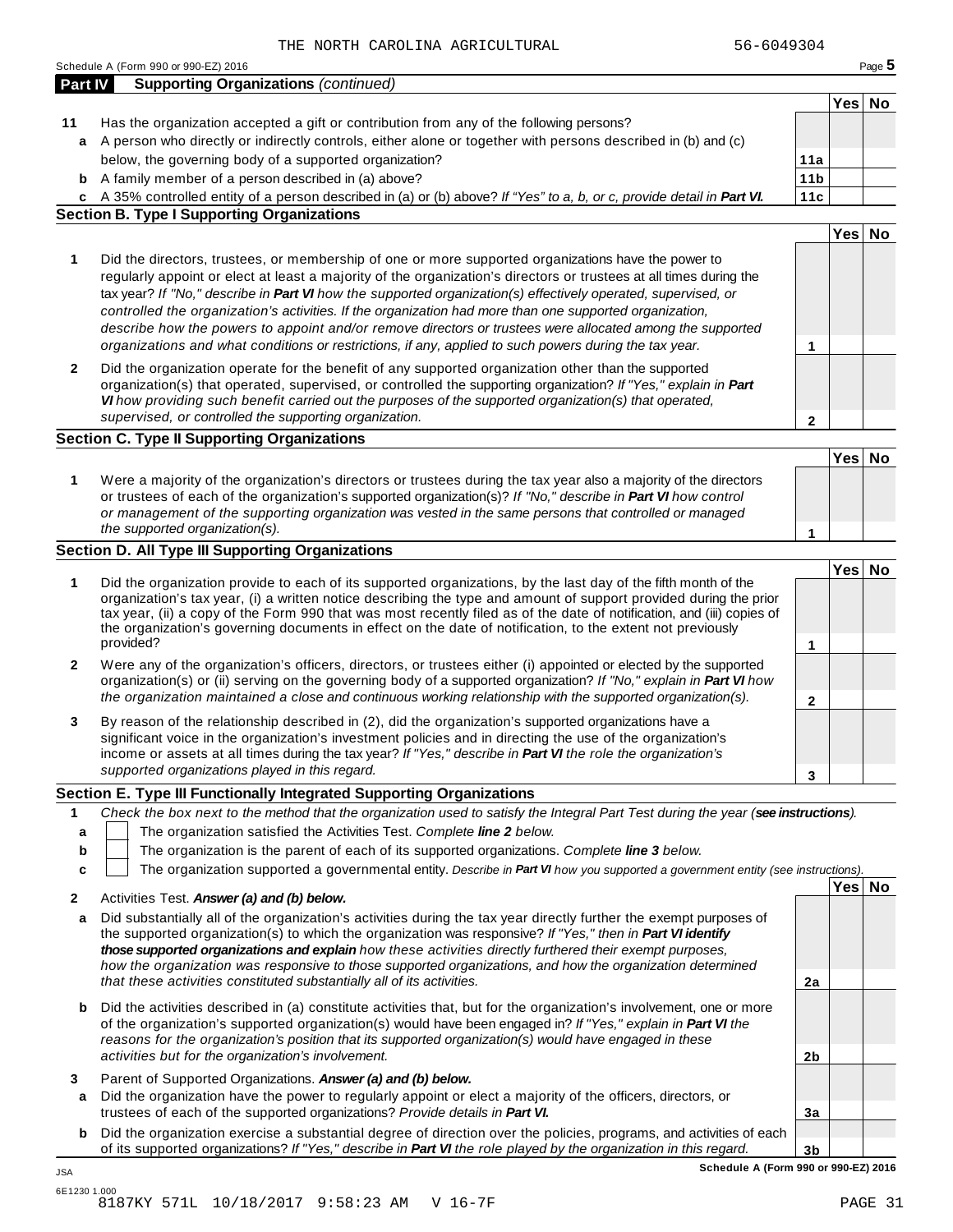| Schedule A (Form 990 or 990-EZ) 2016                                                                                                            |                         |                | Page 6                         |
|-------------------------------------------------------------------------------------------------------------------------------------------------|-------------------------|----------------|--------------------------------|
| Type III Non-Functionally Integrated 509(a)(3) Supporting Organizations<br><b>Part V</b>                                                        |                         |                |                                |
| $\mathbf 1$<br>Check here if the organization satisfied the Integral Part Test as a qualifying trust on Nov. 20, 1970 (explain in Part VI). See |                         |                |                                |
| instructions. All other Type III non-functionally integrated supporting organizations must complete Sections A through E.                       |                         |                |                                |
| Section A - Adjusted Net Income                                                                                                                 |                         | (A) Prior Year | (B) Current Year<br>(optional) |
| 1 Net short-term capital gain                                                                                                                   | $\mathbf{1}$            |                |                                |
| 2 Recoveries of prior-year distributions                                                                                                        | $\mathbf{2}$            |                |                                |
| 3 Other gross income (see instructions)                                                                                                         | $\overline{\mathbf{3}}$ |                |                                |
| 4 Add lines 1 through 3.                                                                                                                        | 4                       |                |                                |
| 5 Depreciation and depletion                                                                                                                    | 5                       |                |                                |
| 6 Portion of operating expenses paid or incurred for production or                                                                              |                         |                |                                |
| collection of gross income or for management, conservation, or                                                                                  |                         |                |                                |
| maintenance of property held for production of income (see instructions)                                                                        | 6                       |                |                                |
| 7 Other expenses (see instructions)                                                                                                             | $\overline{7}$          |                |                                |
| 8 Adjusted Net Income (subtract lines 5, 6, and 7 from line 4).                                                                                 | 8                       |                |                                |
| <b>Section B - Minimum Asset Amount</b>                                                                                                         |                         | (A) Prior Year | (B) Current Year<br>(optional) |
| 1 Aggregate fair market value of all non-exempt-use assets (see                                                                                 |                         |                |                                |
| instructions for short tax year or assets held for part of year):                                                                               |                         |                |                                |
| a Average monthly value of securities                                                                                                           | 1a                      |                |                                |
| <b>b</b> Average monthly cash balances                                                                                                          | 1 <sub>b</sub>          |                |                                |
| c Fair market value of other non-exempt-use assets                                                                                              | 1 <sub>c</sub>          |                |                                |
| d Total (add lines 1a, 1b, and 1c)                                                                                                              | 1 <sub>d</sub>          |                |                                |
| e Discount claimed for blockage or other                                                                                                        |                         |                |                                |
| factors (explain in detail in Part VI):                                                                                                         |                         |                |                                |
| 2 Acquisition indebtedness applicable to non-exempt-use assets                                                                                  | $\mathbf 2$             |                |                                |
| 3 Subtract line 2 from line 1d.                                                                                                                 | $\overline{3}$          |                |                                |
| 4 Cash deemed held for exempt use. Enter 1-1/2% of line 3 (for greater amount,                                                                  |                         |                |                                |
| see instructions).                                                                                                                              | 4                       |                |                                |
| 5 Net value of non-exempt-use assets (subtract line 4 from line 3)                                                                              | 5                       |                |                                |
| 6 Multiply line 5 by .035.                                                                                                                      | 6                       |                |                                |
| 7 Recoveries of prior-year distributions                                                                                                        | $\overline{7}$          |                |                                |
| 8 Minimum Asset Amount (add line 7 to line 6)                                                                                                   | 8                       |                |                                |
| <b>Section C - Distributable Amount</b>                                                                                                         |                         |                | <b>Current Year</b>            |
| 1 Adjusted net income for prior year (from Section A, line 8, Column A)                                                                         | $\mathbf{1}$            |                |                                |
| 2 Enter 85% of line 1.                                                                                                                          | $\mathbf 2$             |                |                                |
| 3 Minimum asset amount for prior year (from Section B, line 8, Column A)                                                                        | 3                       |                |                                |
| 4 Enter greater of line 2 or line 3.                                                                                                            | 4                       |                |                                |
| 5 Income tax imposed in prior year                                                                                                              | 5                       |                |                                |
| 6 Distributable Amount. Subtract line 5 from line 4, unless subject to                                                                          |                         |                |                                |
| emergency temporary reduction (see instructions).                                                                                               | 6                       |                |                                |

**7** | Check here if the current year is the organization's first as a non-functionally integrated Type III supporting organization (see instructions).

**Schedule A (Form 990 or 990-EZ) 2016**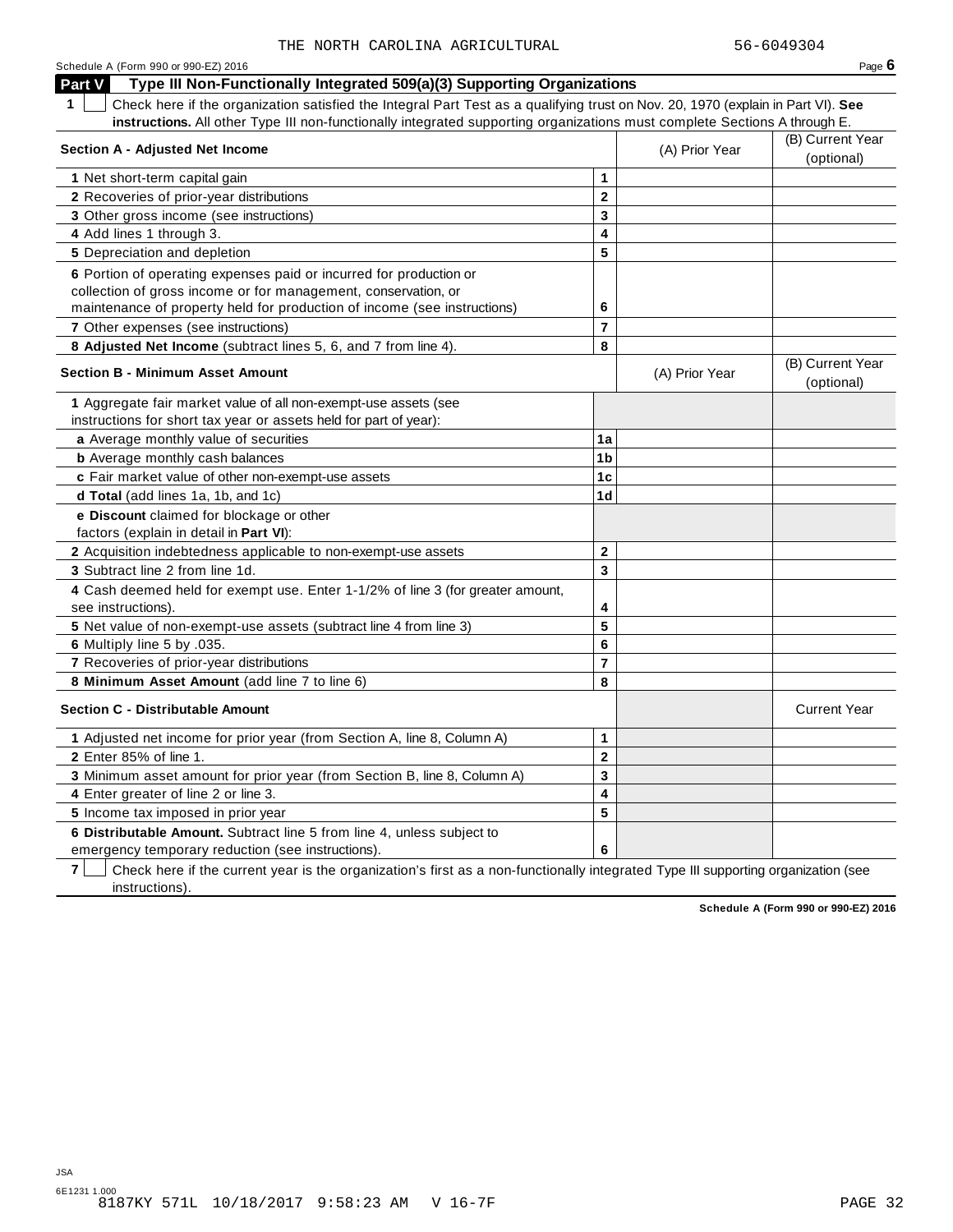|                | THE NORTH CAROLINA AGRICULTURAL                                                            |                                    |                                                | 56-6049304                                       |
|----------------|--------------------------------------------------------------------------------------------|------------------------------------|------------------------------------------------|--------------------------------------------------|
|                | Schedule A (Form 990 or 990-EZ) 2016                                                       |                                    |                                                | Page 7                                           |
| <b>Part V</b>  | Type III Non-Functionally Integrated 509(a)(3) Supporting Organizations (continued)        |                                    |                                                |                                                  |
|                | <b>Section D - Distributions</b>                                                           |                                    |                                                | <b>Current Year</b>                              |
| 1.             | Amounts paid to supported organizations to accomplish exempt purposes                      |                                    |                                                |                                                  |
| $\mathbf{2}$   | Amounts paid to perform activity that directly furthers exempt purposes of supported       |                                    |                                                |                                                  |
|                | organizations, in excess of income from activity                                           |                                    |                                                |                                                  |
| 3              | Administrative expenses paid to accomplish exempt purposes of supported organizations      |                                    |                                                |                                                  |
| 4              | Amounts paid to acquire exempt-use assets                                                  |                                    |                                                |                                                  |
| 5              | Qualified set-aside amounts (prior IRS approval required)                                  |                                    |                                                |                                                  |
| 6              | Other distributions (describe in Part VI). See instructions.                               |                                    |                                                |                                                  |
| 7              | Total annual distributions. Add lines 1 through 6.                                         |                                    |                                                |                                                  |
| 8              | Distributions to attentive supported organizations to which the organization is responsive |                                    |                                                |                                                  |
|                | (provide details in Part VI). See instructions.                                            |                                    |                                                |                                                  |
| 9              | Distributable amount for 2016 from Section C, line 6                                       |                                    |                                                |                                                  |
| 10             | Line 8 amount divided by Line 9 amount                                                     |                                    |                                                |                                                  |
|                | Section E - Distribution Allocations (see instructions)                                    | (i)<br><b>Excess Distributions</b> | (iii)<br><b>Underdistributions</b><br>Pre-2016 | (iii)<br><b>Distributable</b><br>Amount for 2016 |
| 1              | Distributable amount for 2016 from Section C, line 6                                       |                                    |                                                |                                                  |
|                | Underdistributions, if any, for years prior to 2016                                        |                                    |                                                |                                                  |
| $\mathbf{2}$   | (reasonable cause required-explain in Part VI). See                                        |                                    |                                                |                                                  |
|                | instructions.                                                                              |                                    |                                                |                                                  |
| 3              | Excess distributions carryover, if any, to 2016:                                           |                                    |                                                |                                                  |
| а              |                                                                                            |                                    |                                                |                                                  |
| b              |                                                                                            |                                    |                                                |                                                  |
| c              | From 2013 <b>Algebra</b>                                                                   |                                    |                                                |                                                  |
| d              | $\overline{\text{From}}$ 2014                                                              |                                    |                                                |                                                  |
| е              | From 2015.                                                                                 |                                    |                                                |                                                  |
| f              | Total of lines 3a through e                                                                |                                    |                                                |                                                  |
| g              | Applied to underdistributions of prior years                                               |                                    |                                                |                                                  |
| h              | Applied to 2016 distributable amount                                                       |                                    |                                                |                                                  |
| j.             | Carryover from 2011 not applied (see instructions)                                         |                                    |                                                |                                                  |
|                | Remainder. Subtract lines 3g, 3h, and 3i from 3f.                                          |                                    |                                                |                                                  |
| 4              | Distributions for 2016 from                                                                |                                    |                                                |                                                  |
|                | Section D, line 7:                                                                         |                                    |                                                |                                                  |
|                | \$<br>Applied to underdistributions of prior years                                         |                                    |                                                |                                                  |
| b              | Applied to 2016 distributable amount                                                       |                                    |                                                |                                                  |
|                | Remainder, Subtract lines 4a and 4b from 4.                                                |                                    |                                                |                                                  |
| c              | Remaining underdistributions for years prior to 2016, if                                   |                                    |                                                |                                                  |
| 5              |                                                                                            |                                    |                                                |                                                  |
|                | any. Subtract lines 3g and 4a from line 2. For result                                      |                                    |                                                |                                                  |
|                | greater than zero, explain in Part VI. See instructions.                                   |                                    |                                                |                                                  |
| 6              | Remaining underdistributions for 2016. Subtract lines 3h                                   |                                    |                                                |                                                  |
|                | and 4b from line 1. For result greater than zero, explain in                               |                                    |                                                |                                                  |
|                | Part VI. See instructions.                                                                 |                                    |                                                |                                                  |
| $\overline{7}$ | Excess distributions carryover to 2017. Add lines 3j                                       |                                    |                                                |                                                  |
|                | and 4c.                                                                                    |                                    |                                                |                                                  |
| 8              | Breakdown of line 7:                                                                       |                                    |                                                |                                                  |
| a              |                                                                                            |                                    |                                                |                                                  |
| b              | Excess from 2013                                                                           |                                    |                                                |                                                  |
| c              | Excess from 2014                                                                           |                                    |                                                |                                                  |
| d              | Excess from 2015                                                                           |                                    |                                                |                                                  |
| е              | Excess from 2016                                                                           |                                    |                                                |                                                  |

**Schedule A (Form 990 or 990-EZ) 2016**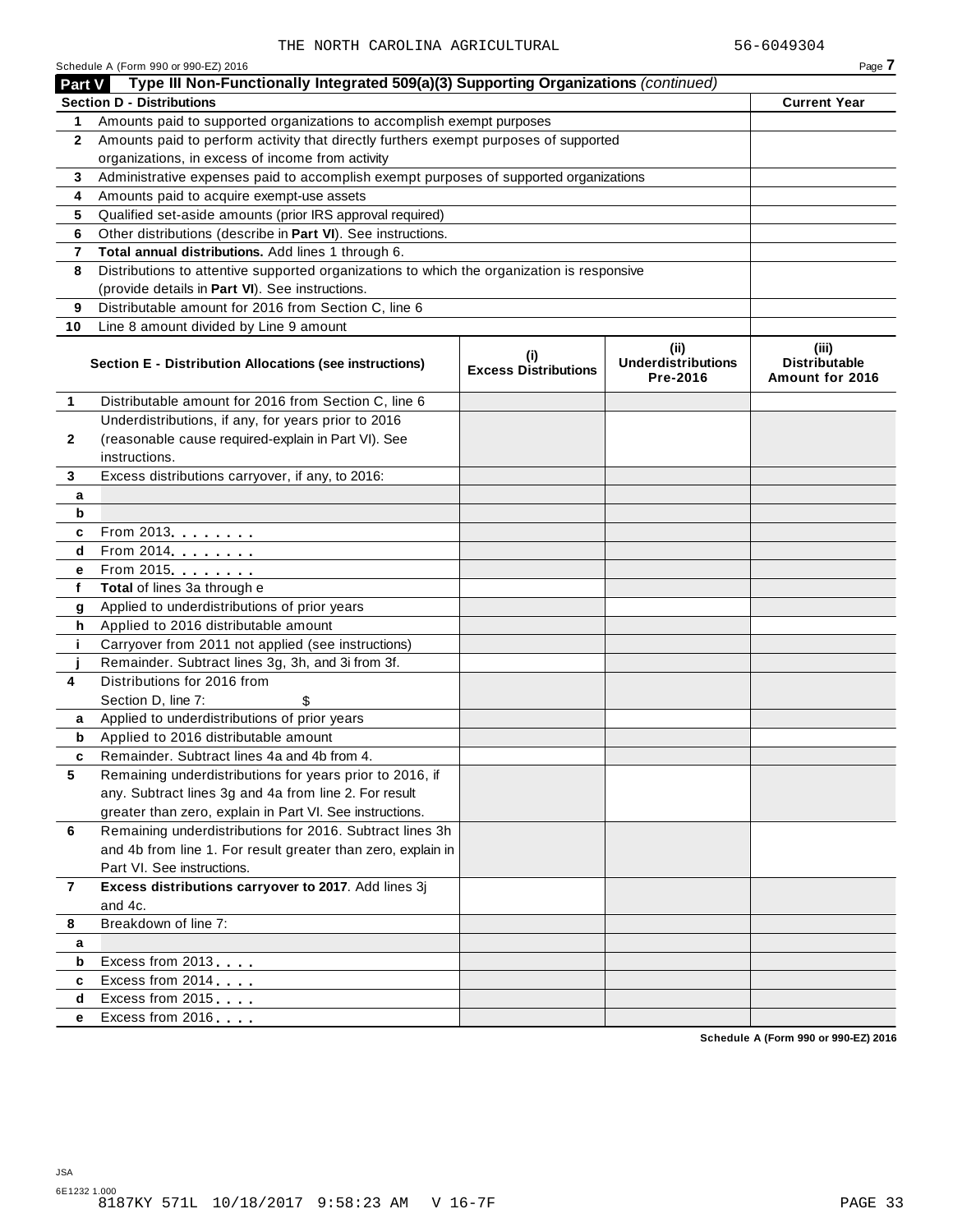Schedule <sup>A</sup> (Form <sup>990</sup> or 990-EZ) <sup>2016</sup> Page **8**

**Supplemental Information.** Provide the explanations required by Part II, line 10; Part II, line 17a or 17b; Part **Part VI** III, line 12; Part IV, Section A, lines 1, 2, 3b, 3c, 4b, 4c, 5a, 6, 9a, 9b, 9c, 11a, 11b, and 11c; Part IV, Section B, lines 1 and 2; Part IV, Section C, line 1; Part IV, Section D, lines 2 and 3; Part IV, Section E, lines 1c, 2a, 2b, 3a and 3b; Part V, line 1; Part V, Section B, line 1e; Part V, Section D, lines 5, 6, and 8; and Part V, Section E, lines 2, 5, and 6. Also complete this part for any additional information. (See instructions.)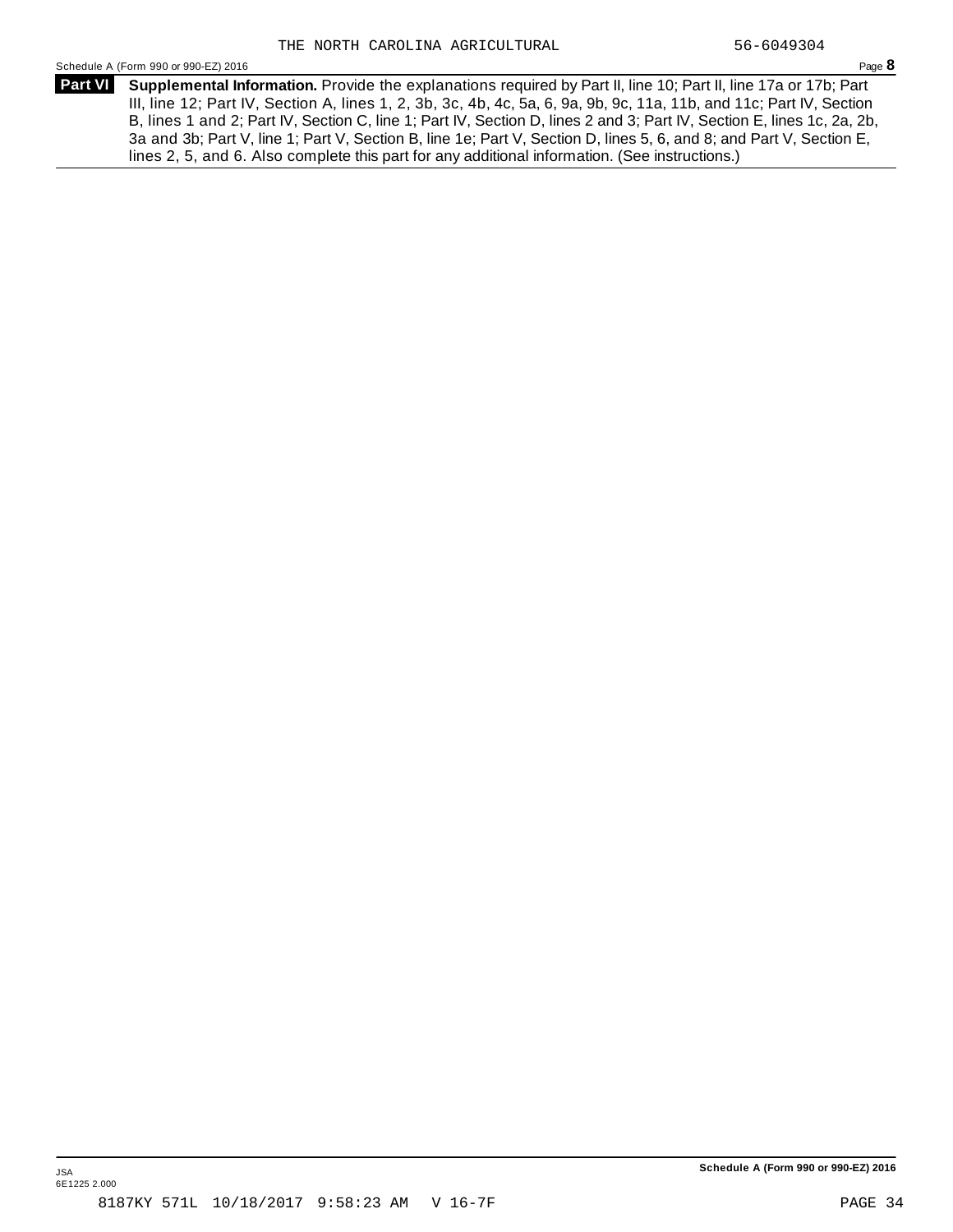| <b>Schedule B</b> |  |
|-------------------|--|
|-------------------|--|

|            | (I VIIII JJV, JJV-L <i>L</i> |  |
|------------|------------------------------|--|
| or 990-PF) |                              |  |

#### **(Form 990, 990-EZ,**

# **Schedule B chedule of Contributors**

**2016** 

| or 990-PF)<br>Department of the Treasury<br>Internal Revenue Service | Attach to Form 990. Form 990-EZ, or Form 990-PF.<br>Information about Schedule B (Form 990, 990-EZ, or 990-PF) and its instructions is at www.irs.gov/form990. |  | 2016                                  |
|----------------------------------------------------------------------|----------------------------------------------------------------------------------------------------------------------------------------------------------------|--|---------------------------------------|
| Name of the organization                                             |                                                                                                                                                                |  | <b>Employer identification number</b> |

THE NORTH CAROLINA AGRICULTURAL

FOUNDATION,INC. 56-6049304

**Organization type** (check one):

| Section:                                                                  |
|---------------------------------------------------------------------------|
| $\lfloor x \rfloor$ 501(c)( $\frac{3}{2}$ ) (enter number) organization   |
| 4947(a)(1) nonexempt charitable trust not treated as a private foundation |
| 527 political organization                                                |
| 501(c)(3) exempt private foundation                                       |
| 4947(a)(1) nonexempt charitable trust treated as a private foundation     |
| 501(c)(3) taxable private foundation                                      |
|                                                                           |

Check if your organization is covered by the **General Rule** or a **Special Rule.**

**Note:** Only a section 501(c)(7), (8), or (10) organization can check boxes for both the General Rule and a Special Rule. See instructions.

#### **General Rule**

For an organization filing Form 990, 990-EZ, or 990-PF that received, during the year, contributions totaling \$5,000 or more (in money or property) from any one contributor. Complete Parts I and II. See instructions for determining a contributor's total contributions.

#### **Special Rules**

 $\text{X}$  For an organization described in section 501(c)(3) filing Form 990 or 990-EZ that met the 33 1/3 % support test of the regulations under sections 509(a)(1) and 170(b)(1)(A)(vi), that checked Schedule A (Form 990 or 990-EZ), Part II, line 13, 16a, or 16b, and that received from any one contributor, during the year, total contributions of the greater of **(1)** \$5,000 or **(2)** 2% of the amount on (i) Form 990, Part VIII, line 1h, or (ii) Form 990-EZ, line 1. Complete Parts I and II.

For an organization described in section 501(c)(7), (8), or (10) filing Form 990 or 990-EZ that received from any one contributor, during the year, total contributions of more than \$1,000 *exclusively* for religious, charitable, scientific, literary, or educational purposes, or for the prevention of cruelty to children or animals. Complete Parts I, II, and III.

For an organization described in section 501(c)(7), (8), or (10) filing Form 990 or 990-EZ that received from any one contributor, during the year, contributions *exclusively* for religious, charitable, etc., purposes, but no such contributions totaled more than \$1,000. If this box is checked, enter here the total contributions that were received during the year for an *exclusively* religious, charitable, etc., purpose. Don't complete any of the parts unless the **General Rule** applies to this organization because it received *nonexclusively* religious, charitable, etc., contributions totaling \$5,000 or more during the year m m m m m m m m m m m m m m m m m m m m m m m m m m m m m m m I \$

**Caution:** An organization that isn't covered by the General Rule and/or the Special Rules doesn't file Schedule B (Form 990, 990-EZ, or 990-PF), but it **must** answer "No" on Part IV, line 2, of its Form 990; or check the box on line H of its Form 990-EZ or on its Form 990-PF, Part I, line 2, to certify that it doesn't meet the filing requirements of Schedule B (Form 990, 990-EZ, or 990-PF).

For Paperwork Reduction Act Notice, see the Instructions for Form 990, 990-EZ, or 990-PF. Schedule B (Form 990, 990-EZ, or 990-PF) (2016)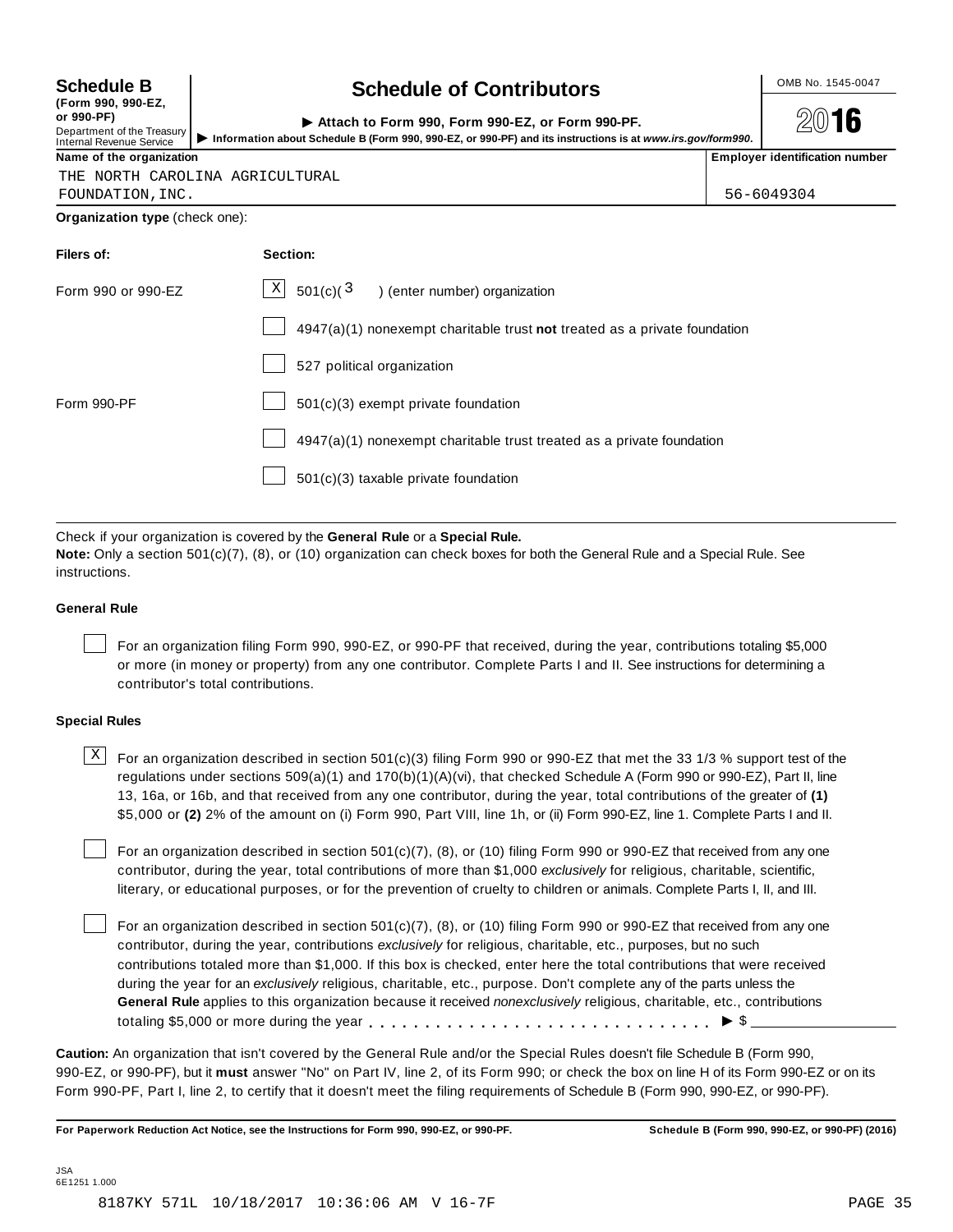### Schedule <sup>B</sup> (Form 990, 990-EZ, or 990-PF) (2016) Page **2**

**Name of organization Employer identification number** THE NORTH CAROLINA AGRICULTURAL FOUNDATION, INC.

| (a)        | (b)                        | (c)                         | (d)                                                                                             |
|------------|----------------------------|-----------------------------|-------------------------------------------------------------------------------------------------|
| No.        | Name, address, and ZIP + 4 | <b>Total contributions</b>  | Type of contribution                                                                            |
| 1          |                            | 2,197,267.<br>$$$ .         | $\mathbf X$<br>Person<br>Payroll<br>Noncash<br>(Complete Part II for<br>noncash contributions.) |
| (a)        | (b)                        | (c)                         | (d)                                                                                             |
| No.        | Name, address, and ZIP + 4 | <b>Total contributions</b>  | Type of contribution                                                                            |
| $\sqrt{2}$ |                            | 1,280,900.<br>$\mathsf S$ . | $\mathbf X$<br>Person<br>Payroll<br>Noncash<br>(Complete Part II for<br>noncash contributions.) |
| (a)        | (b)                        | (c)                         | (d)                                                                                             |
| No.        | Name, address, and ZIP + 4 | <b>Total contributions</b>  | Type of contribution                                                                            |
| 3          |                            | 1,031,750.<br>$\mathsf S$ . | $\mathbf X$<br>Person<br>Payroll<br>Noncash<br>(Complete Part II for<br>noncash contributions.) |
| (a)        | (b)                        | (c)                         | (d)                                                                                             |
| No.        | Name, address, and ZIP + 4 | <b>Total contributions</b>  | Type of contribution                                                                            |
| 4          |                            | 800,000.<br>\$              | $\mathbf X$<br>Person<br>Payroll<br>Noncash<br>(Complete Part II for<br>noncash contributions.) |
| (a)        | (b)                        | (c)                         | (d)                                                                                             |
| No.        | Name, address, and ZIP + 4 | <b>Total contributions</b>  | Type of contribution                                                                            |
| 5          |                            | 422,530.<br>$$^{\circ}$     | Χ<br>Person<br>Payroll<br><b>Noncash</b><br>(Complete Part II for<br>noncash contributions.)    |
| (a)        | (b)                        | (c)                         | (d)                                                                                             |
| No.        | Name, address, and ZIP + 4 | <b>Total contributions</b>  | Type of contribution                                                                            |
|            |                            | \$                          | Person<br>Payroll<br><b>Noncash</b><br>(Complete Part II for<br>noncash contributions.)         |

 $S$ chedule B (Form 990, 990-EZ, or 990-PF) (2016)

JSA<br>6E1253 1.000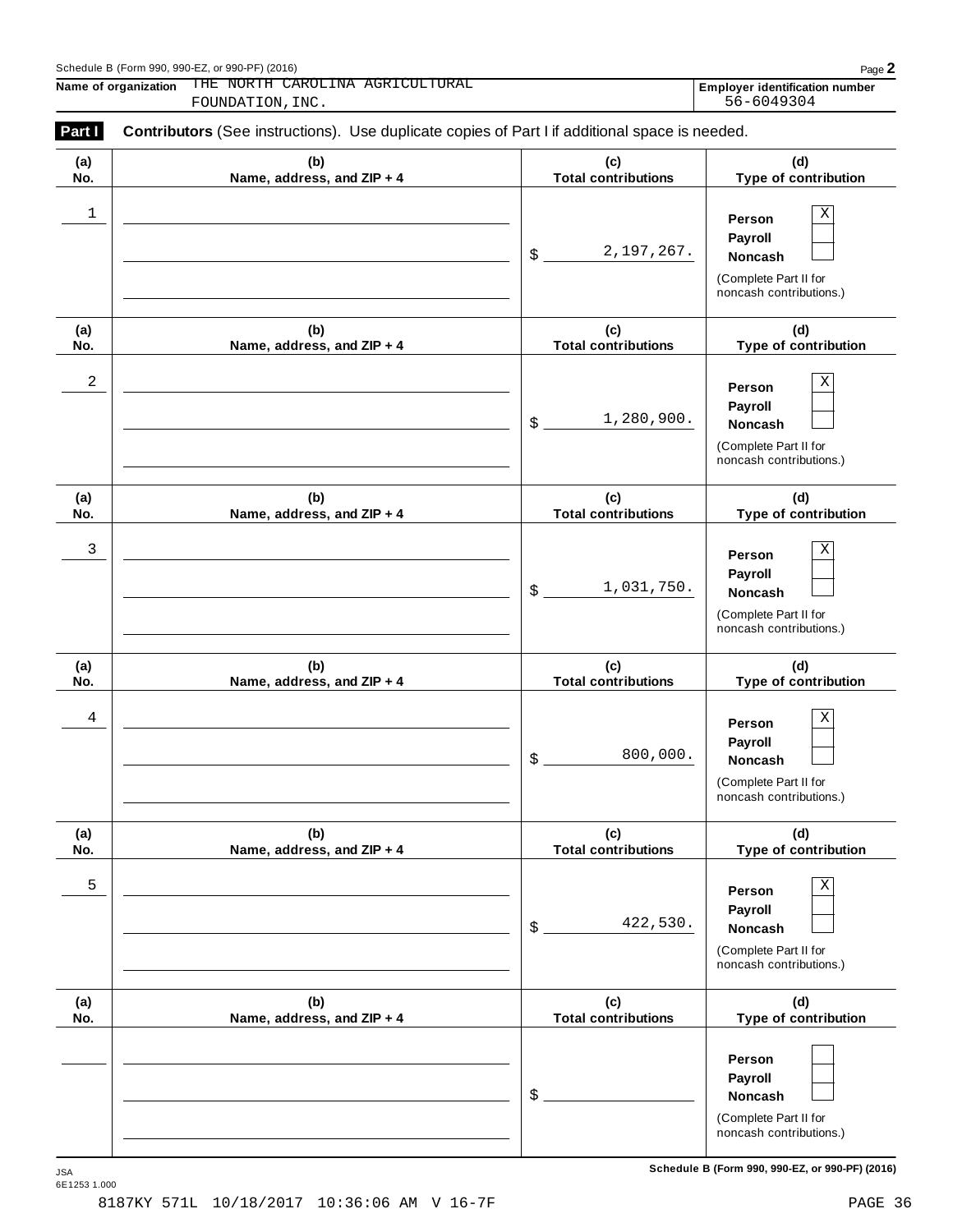|                           | Schedule B (Form 990, 990-EZ, or 990-PF) (2016)<br>Name of organization THE NORTH CAROLINA AGRICULTURAL |                                                | Page 3<br><b>Employer identification number</b> |
|---------------------------|---------------------------------------------------------------------------------------------------------|------------------------------------------------|-------------------------------------------------|
|                           | FOUNDATION, INC.                                                                                        | 56-6049304                                     |                                                 |
| Part II                   | Noncash Property (See instructions). Use duplicate copies of Part II if additional space is needed.     |                                                |                                                 |
| (a) No.<br>from<br>Part I | (b)<br>Description of noncash property given                                                            | (c)<br>FMV (or estimate)<br>(See instructions) | (d)<br>Date received                            |
|                           |                                                                                                         | $\frac{1}{2}$                                  |                                                 |
| (a) No.<br>from<br>Part I | (b)<br>Description of noncash property given                                                            | (c)<br>FMV (or estimate)<br>(See instructions) | (d)<br>Date received                            |
|                           |                                                                                                         | \$.                                            |                                                 |
| (a) No.<br>from<br>Part I | (b)<br>Description of noncash property given                                                            | (c)<br>FMV (or estimate)<br>(See instructions) | (d)<br>Date received                            |
|                           |                                                                                                         | $\frac{1}{2}$                                  |                                                 |
| (a) No.<br>from<br>Part I | (b)<br>Description of noncash property given                                                            | (c)<br>FMV (or estimate)<br>(See instructions) | (d)<br>Date received                            |
|                           |                                                                                                         | $\mathcal{S}_{-}$                              |                                                 |
| (a) No.<br>from<br>Part I | (b)<br>Description of noncash property given                                                            | (c)<br>FMV (or estimate)<br>(See instructions) | (d)<br>Date received                            |
|                           |                                                                                                         | $$$ .                                          |                                                 |
| (a) No.<br>from<br>Part I | (b)<br>Description of noncash property given                                                            | (c)<br>FMV (or estimate)<br>(See instructions) | (d)<br>Date received                            |
|                           |                                                                                                         |                                                |                                                 |
|                           |                                                                                                         | $\frac{1}{2}$                                  |                                                 |

 $S$ chedule B (Form 990, 990-EZ, or 990-PF) (2016)

6E1254 1.000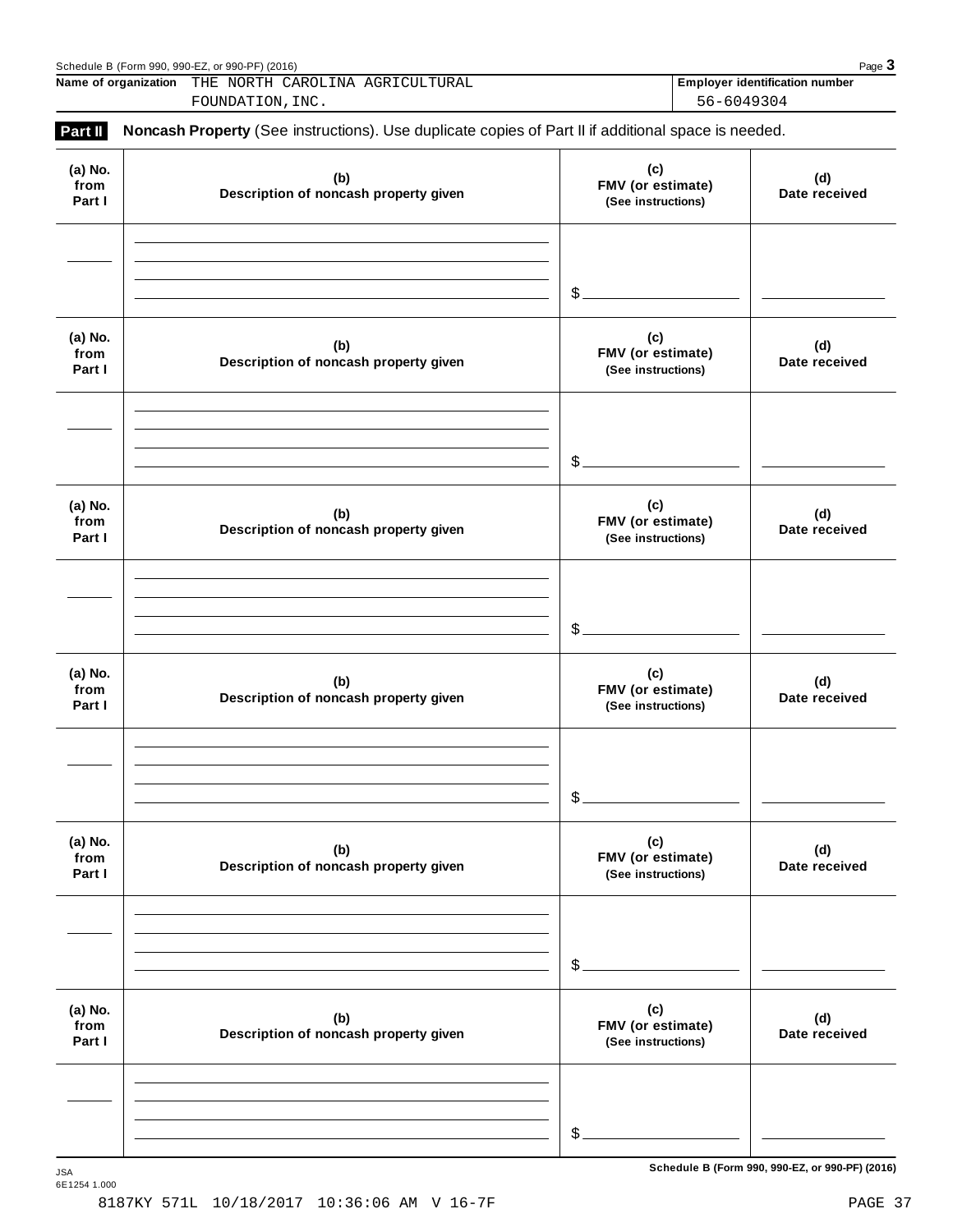|                           | Schedule B (Form 990, 990-EZ, or 990-PF) (2016)<br>Name of organization THE NORTH CAROLINA AGRICULTURAL                                                                                     |                      | Page 4<br><b>Employer identification number</b>                                                                                                                                                                                                                                                                                                                  |
|---------------------------|---------------------------------------------------------------------------------------------------------------------------------------------------------------------------------------------|----------------------|------------------------------------------------------------------------------------------------------------------------------------------------------------------------------------------------------------------------------------------------------------------------------------------------------------------------------------------------------------------|
|                           | FOUNDATION, INC.                                                                                                                                                                            |                      | 56-6049304                                                                                                                                                                                                                                                                                                                                                       |
| Part III                  | contributions of \$1,000 or less for the year. (Enter this information once. See instructions.) $\blacktriangleright$ \$<br>Use duplicate copies of Part III if additional space is needed. |                      | Exclusively religious, charitable, etc., contributions to organizations described in section 501(c)(7), (8), or<br>(10) that total more than \$1,000 for the year from any one contributor. Complete columns (a) through (e) and<br>the following line entry. For organizations completing Part III, enter the total of exclusively religious, charitable, etc., |
| $(a)$ No.<br>from         |                                                                                                                                                                                             | (c) Use of gift      |                                                                                                                                                                                                                                                                                                                                                                  |
| Part I                    | (b) Purpose of gift                                                                                                                                                                         |                      | (d) Description of how gift is held                                                                                                                                                                                                                                                                                                                              |
|                           |                                                                                                                                                                                             | (e) Transfer of gift |                                                                                                                                                                                                                                                                                                                                                                  |
|                           | Transferee's name, address, and ZIP + 4                                                                                                                                                     |                      | Relationship of transferor to transferee                                                                                                                                                                                                                                                                                                                         |
| (a) No.<br>from           |                                                                                                                                                                                             |                      |                                                                                                                                                                                                                                                                                                                                                                  |
| Part I                    | (b) Purpose of gift                                                                                                                                                                         | (c) Use of gift      | (d) Description of how gift is held                                                                                                                                                                                                                                                                                                                              |
|                           |                                                                                                                                                                                             |                      |                                                                                                                                                                                                                                                                                                                                                                  |
|                           | Transferee's name, address, and ZIP + 4                                                                                                                                                     | (e) Transfer of gift | Relationship of transferor to transferee                                                                                                                                                                                                                                                                                                                         |
|                           |                                                                                                                                                                                             |                      |                                                                                                                                                                                                                                                                                                                                                                  |
|                           |                                                                                                                                                                                             |                      |                                                                                                                                                                                                                                                                                                                                                                  |
| (a) No.<br>from<br>Part I | (b) Purpose of gift                                                                                                                                                                         | (c) Use of gift      | (d) Description of how gift is held                                                                                                                                                                                                                                                                                                                              |
|                           |                                                                                                                                                                                             |                      |                                                                                                                                                                                                                                                                                                                                                                  |
|                           | Transferee's name, address, and ZIP + 4                                                                                                                                                     | (e) Transfer of gift | Relationship of transferor to transferee                                                                                                                                                                                                                                                                                                                         |
|                           |                                                                                                                                                                                             |                      |                                                                                                                                                                                                                                                                                                                                                                  |
|                           |                                                                                                                                                                                             |                      |                                                                                                                                                                                                                                                                                                                                                                  |
| (a) No.<br>from<br>Part I | (b) Purpose of gift                                                                                                                                                                         | (c) Use of gift      | (d) Description of how gift is held                                                                                                                                                                                                                                                                                                                              |
|                           |                                                                                                                                                                                             |                      |                                                                                                                                                                                                                                                                                                                                                                  |
|                           |                                                                                                                                                                                             | (e) Transfer of gift |                                                                                                                                                                                                                                                                                                                                                                  |
|                           | Transferee's name, address, and ZIP + 4                                                                                                                                                     |                      | Relationship of transferor to transferee                                                                                                                                                                                                                                                                                                                         |
|                           |                                                                                                                                                                                             |                      |                                                                                                                                                                                                                                                                                                                                                                  |
|                           |                                                                                                                                                                                             |                      |                                                                                                                                                                                                                                                                                                                                                                  |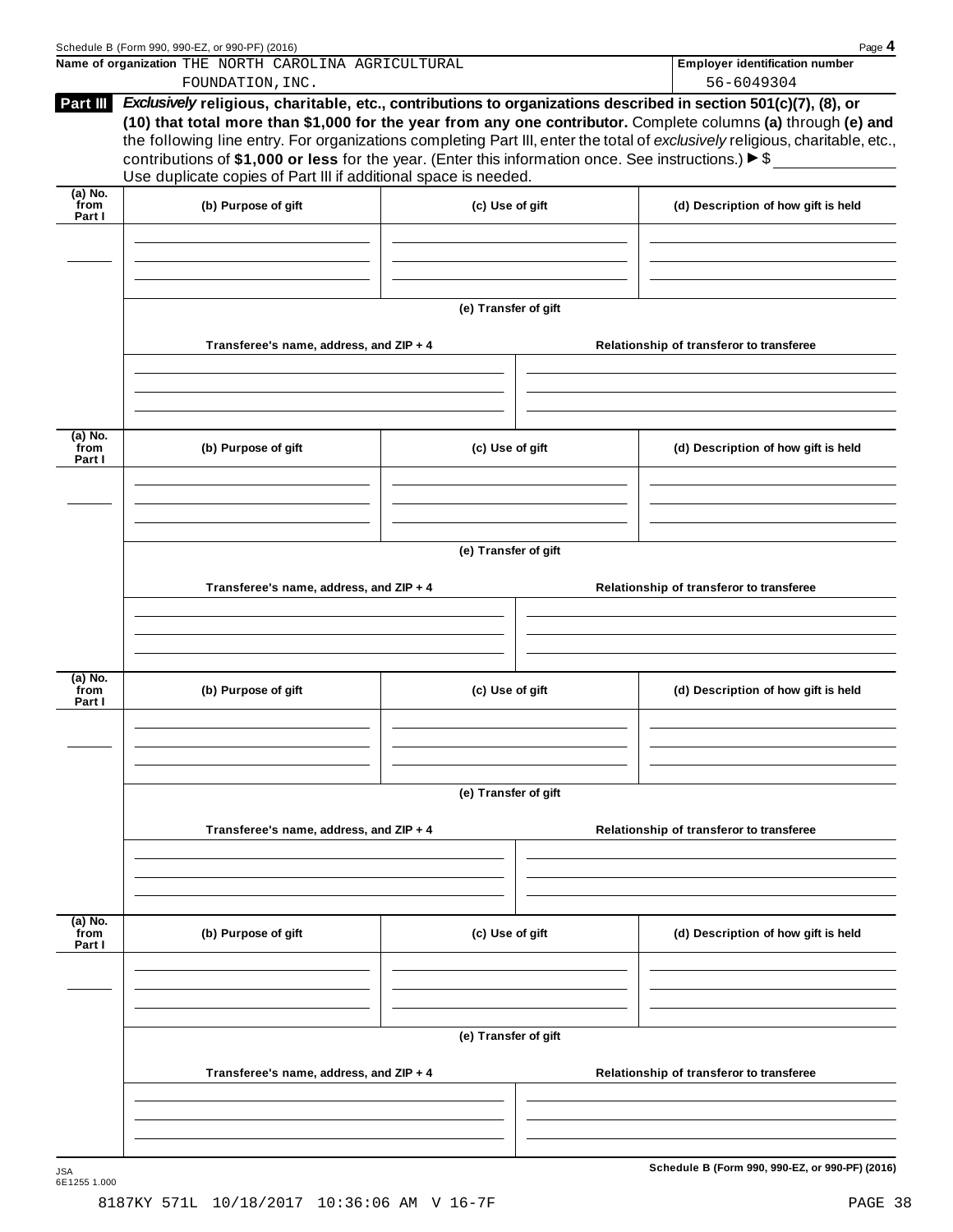JSA 6E1268 1.000

# SCHEDULE D<br>
Supplemental Financial Statements<br>
Form 990)<br>
Part IV, line 6, 7, 8, 9, 10, 11a, 11b, 11c, 11d, 11e, 11f, 12a, or 12b.

Department of the Treasury Integration of the Treasury Integration about School of Germ 000) and its instructions is at unusuits courier media on the **Department** of the Treasury Integration about School of Germ 000) and i **INSERVICE III.** Internal Revenue Service III. Information about Schedule D (Form 990) and its instructions is at *www.irs.gov/form990*. Inspection<br>Note of the aggregation attention at a service in a service in a service **Name of the organization Employer identification number** THE NORTH CAROLINA AGRICULTURAL **Organizations Maintaining Donor Advised Funds or Other Similar Funds or Accounts. Part I Complete if the organizations Maintaining Donor Advised Funds or Other Similar Funds<br>Complete if the organization answered "Yes" on Form 990, Part IV, line 6. (a)** Donor advised funds **(b)** Funds and other accounts **1 2 3 4 5 6** Total number at end of year  $\dots\dots\dots\dots$ Aggregate value of contributions to (during year) Aggregate value of contributions to (during year)<br>Aggregate value of grants from (during year) Aggregate value of grants from (during year)<br>Aggregate value at end of year Did the organization inform all donors and donor advisors in writing that the assets held in donor advised funds are the organization's property, subject to the organization's exclusive legal control? **manual manual m m**  $\blacksquare$  Yes  $\blacksquare$  No Did the organization inform all grantees, donors, and donor advisors in writing that grant funds can be used only for charitable purposes and not for the benefit of the donor or donor advisor, or for any other purpose conferring impermissible private benefit? m m m m m m m m m m m m m m m m m m m m m m m m m m m m m m m m m m m m m m **Yes No Conservation Easements. Part II** Conservation Easements.<br>Complete if the organization answered "Yes" on Form 990, Part IV, line 7. **1** Purpose(s) of conservation easements held by the organization (check all that apply). Preservation of land for public use (e.g., recreation or education) Protection of natural habitat Preservation of open space Preservation of a historically important land area Preservation of a certified historic structure **2** Complete lines 2a through 2d if the organization held a qualified conservation contribution in the form of a conservation easement on the last day of the tax year. **Held at the End** of the Tax Year **2a 2b 2c 2d a** Total number of conservation easements m m m m m m m m m m m m m m m m m m m m m m m m m m m **a** Total number of conservation easements ............................<br>**b** Total acreage restricted by conservation easements ..................... **b** Total acreage restricted by conservation easements<br>**c** Number of conservation easements on a certified historic structure included in (a) . . . . . . **d** Number of conservation easements included in (c) acquired after 8/17/06, and not on a  $\mid$ historic structure listed in the National Register m m m m m m m m m m m m m m m m m m m m m m m m **3 4 5 6 7 8 9** Number of conservation easements modified, transferred, released, extinguished, or terminated by the organization during the tax vear  $\blacktriangleright$ Number of states where property subject to conservation easement is located  $\blacktriangleright$ Does the organization have a written policy regarding the periodic monitoring, inspection, handling of violations, and enforcement of the conservation easements it holds? m m m m m m m m m m m m m m m m m m m m m m **Yes No** Staff and volunteer hours devoted to monitoring, inspecting, handling of violations, and enforcing conservation easements during the year  $60.00$ Amount of expenses incurred in monitoring, inspecting, handling of violations, and enforcing conservation easements during the year  $\blacktriangleright$  s Does each conservation easement reported on line 2(d) above satisfy the requirements of section 170(h)(4)(B)(i) and section 170(h)(4)(B)(ii)? m m m m m m m m m m m m m m m m m m m m m m m m m m m m m m m m m m m m m m m m m m m m m **Yes No** In Part XIII, describe how the organization reports conservation easements in its revenue and expense statement, and balance sheet, and include, if applicable, the text of the footnote to the organization's financial statements that describes the organization's accounting for conservation easements. **Organizations Maintaining Collections of Art, Historical Treasures, or Other Similar Assets. Part III Organizations Maintaining Collections of Art, Historical Treasures, or Organization answered "Yes" on Form 990, Part IV, line 8.** 1a If the organization elected, as permitted under SFAS 116 (ASC 958), not to report in its revenue statement and balance sheet<br>works of art, historical treasures, or other similar assets held for public exhibition, educat public service, provide, in Part XIII, the text of the footnote to its financial statements that describes these items. **b** If the organization elected, as permitted under SFAS 116 (ASC 958), to report in its revenue statement and balance sheet works of art, historical treasures, or other similar assets held for public exhibition, education, or research in furtherance of public service, provide the following amounts relating to these items: **(i)** I Revenue included in Form 990, Part VIII, line 1 m m m m m m m m m m m m m m m m m m m m m m m m m m m m m m \$ **(ii)** Assets included in Form 990, Part X m m m m m m m m m m m m m m m m m m m m m m m m m m m m m m m m m m m m I \$ **2** If the organization received or held works of art, historical treasures, or other similar assets for financial gain, provide the following amounts required to be reported under SFAS 116 (ASC 958) relating to these items: following amounts required to be reported under SFAS 116 (ASC 958) relating to these items:<br>**a** Revenue included in Form 990, Part VIII, line 1 **a** a more contained in Form 200, Dart Y. Assets included in Form 990, Part X **<sup>b</sup>** m m m m m m m m m m m m m m m m m m m m m m m m m m m m m m m m m m m m m m I \$ **For Paperwork Reduction Act Notice, see the Instructions for Form 990. Schedule D (Form 990) 2016** FOUNDATION,INC. 56-6049304 X 3. 199.48 1.  $X \mid \mathsf{Yes}$ 60.00 1,000.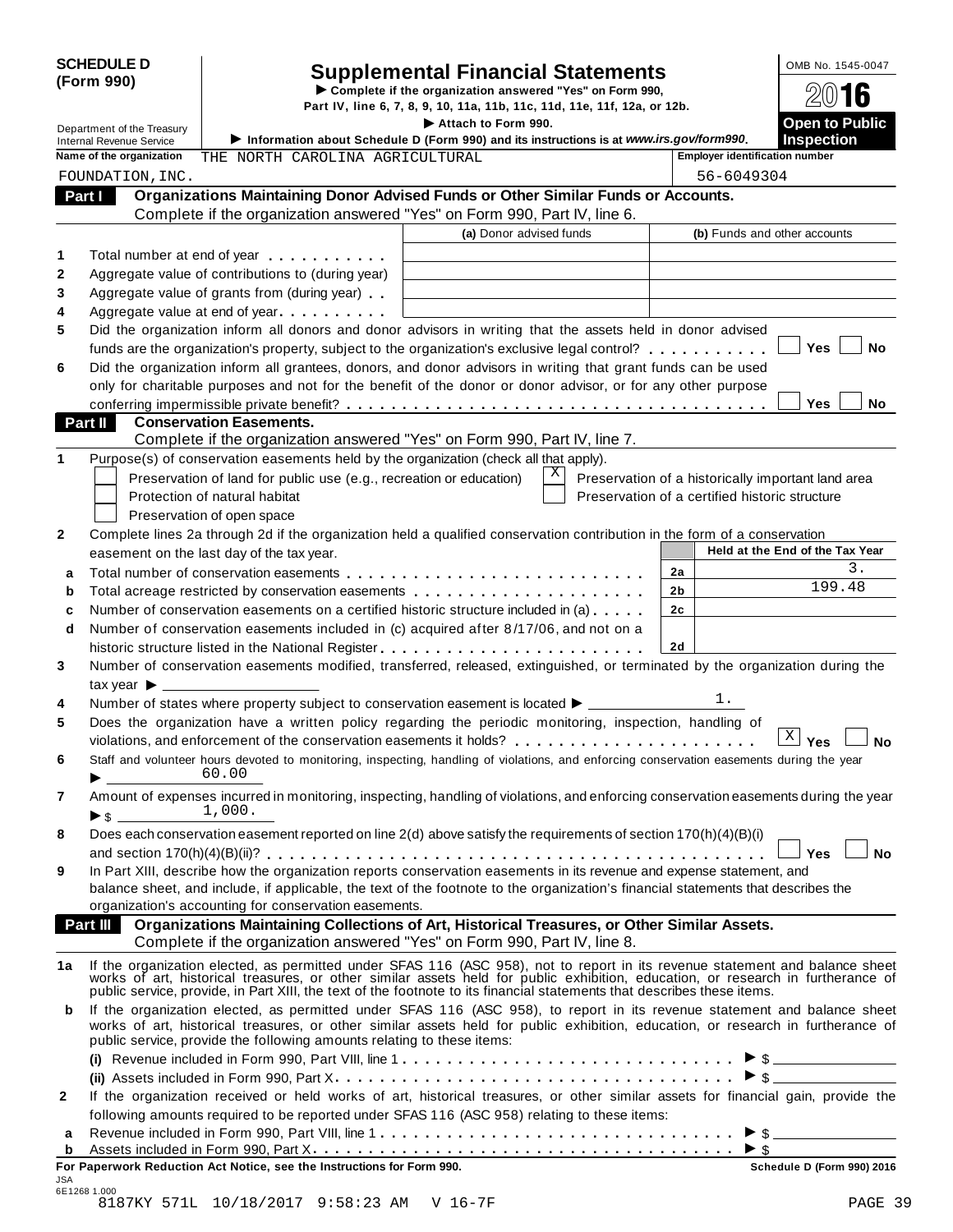| 56-6049304 |  |
|------------|--|
|------------|--|

|        | Schedule D (Form 990) 2016                                                                                                                                                                                                     |                  |                                         |            |                                    |            |                                 |                            |         | Page 2        |  |
|--------|--------------------------------------------------------------------------------------------------------------------------------------------------------------------------------------------------------------------------------|------------------|-----------------------------------------|------------|------------------------------------|------------|---------------------------------|----------------------------|---------|---------------|--|
|        | Organizations Maintaining Collections of Art, Historical Treasures, or Other Similar Assets (continued)<br>Part III                                                                                                            |                  |                                         |            |                                    |            |                                 |                            |         |               |  |
| 3      | Using the organization's acquisition, accession, and other records, check any of the following that are a significant use of its                                                                                               |                  |                                         |            |                                    |            |                                 |                            |         |               |  |
|        | collection items (check all that apply):                                                                                                                                                                                       |                  |                                         |            |                                    |            |                                 |                            |         |               |  |
| a      | Public exhibition                                                                                                                                                                                                              |                  | d                                       |            | Loan or exchange programs          |            |                                 |                            |         |               |  |
| b      | Scholarly research<br>Other<br>е                                                                                                                                                                                               |                  |                                         |            |                                    |            |                                 |                            |         |               |  |
| C      | Preservation for future generations                                                                                                                                                                                            |                  |                                         |            |                                    |            |                                 |                            |         |               |  |
| 4      | Provide a description of the organization's collections and explain how they further the organization's exempt purpose in Part                                                                                                 |                  |                                         |            |                                    |            |                                 |                            |         |               |  |
|        | XIII.                                                                                                                                                                                                                          |                  |                                         |            |                                    |            |                                 |                            |         |               |  |
| 5      | During the year, did the organization solicit or receive donations of art, historical treasures, or other similar                                                                                                              |                  |                                         |            |                                    |            |                                 |                            |         |               |  |
|        | assets to be sold to raise funds rather than to be maintained as part of the organization's collection?                                                                                                                        |                  |                                         |            |                                    |            |                                 | Yes                        |         | No            |  |
|        | <b>Escrow and Custodial Arrangements.</b><br>Part IV                                                                                                                                                                           |                  |                                         |            |                                    |            |                                 |                            |         |               |  |
|        | Complete if the organization answered "Yes" on Form 990, Part IV, line 9, or reported an amount on Form                                                                                                                        |                  |                                         |            |                                    |            |                                 |                            |         |               |  |
|        | 990, Part X, line 21.                                                                                                                                                                                                          |                  |                                         |            |                                    |            |                                 |                            |         |               |  |
|        | 1a Is the organization an agent, trustee, custodian or other intermediary for contributions or other assets not                                                                                                                |                  |                                         |            |                                    |            |                                 |                            |         |               |  |
|        |                                                                                                                                                                                                                                |                  |                                         |            |                                    |            |                                 | Yes                        |         | <b>No</b>     |  |
|        | If "Yes," explain the arrangement in Part XIII and complete the following table:                                                                                                                                               |                  |                                         |            |                                    |            | Amount                          |                            |         |               |  |
|        |                                                                                                                                                                                                                                |                  |                                         |            |                                    |            |                                 |                            |         |               |  |
| c      |                                                                                                                                                                                                                                |                  |                                         |            | 1c                                 |            |                                 |                            |         |               |  |
| d<br>e |                                                                                                                                                                                                                                |                  |                                         |            | 1 <sub>d</sub>                     |            |                                 |                            |         |               |  |
| f      |                                                                                                                                                                                                                                |                  |                                         |            | 1e<br>1f                           |            |                                 |                            |         |               |  |
| 2a     | Did the organization include an amount on Form 990, Part X, line 21, for escrow or custodial account liability?                                                                                                                |                  |                                         |            |                                    |            |                                 | Yes                        |         | <b>No</b>     |  |
|        | <b>b</b> If "Yes," explain the arrangement in Part XIII. Check here if the explanation has been provided on Part XIII                                                                                                          |                  |                                         |            |                                    |            |                                 |                            |         |               |  |
|        | <b>Part V</b><br><b>Endowment Funds.</b>                                                                                                                                                                                       |                  |                                         |            |                                    |            |                                 |                            |         |               |  |
|        | Complete if the organization answered "Yes" on Form 990, Part IV, line 10.                                                                                                                                                     |                  |                                         |            |                                    |            |                                 |                            |         |               |  |
|        |                                                                                                                                                                                                                                | (a) Current year | (b) Prior year                          |            | (c) Two years back                 |            | (d) Three years back            | (e) Four years back        |         |               |  |
| 1a     | Beginning of year balance                                                                                                                                                                                                      | 102,551,811.     | 102,032,706.                            |            | 95,899,187.                        |            | 88, 378, 455.                   |                            |         | 74, 276, 502. |  |
| b      | Contributions                                                                                                                                                                                                                  | 2, 411, 894.     |                                         | 3,849,653. |                                    | 504,629.   | 4,332,586.                      |                            |         | 9,363,230.    |  |
| c      | Net investment earnings, gains,                                                                                                                                                                                                |                  |                                         |            |                                    |            |                                 |                            |         |               |  |
|        | and losses                                                                                                                                                                                                                     | 7,724,059.       | $-1, 252, 867.$                         |            |                                    | 5,771,766. | 7,885,843.                      |                            |         | 6,062,858.    |  |
|        | Grants or scholarships                                                                                                                                                                                                         |                  |                                         |            |                                    |            |                                 |                            |         |               |  |
| е      | Other expenditures for facilities                                                                                                                                                                                              |                  |                                         |            |                                    |            |                                 |                            |         |               |  |
|        | and programs                                                                                                                                                                                                                   | 2,167,695.       |                                         | 2,077,681. |                                    | 142,876.   | 2,085,236.                      |                            |         | 1,324,135.    |  |
|        | Administrative expenses                                                                                                                                                                                                        |                  |                                         |            |                                    |            | 2,612,461.                      |                            |         |               |  |
| g      | End of year balance                                                                                                                                                                                                            | 110,520,069.     | 102, 551, 811.   102, 032, 706.         |            |                                    |            | 95,899,187.                     |                            |         | 88, 378, 455. |  |
| 2      | Provide the estimated percentage of the current year end balance (line 1g, column (a)) held as:                                                                                                                                |                  |                                         |            |                                    |            |                                 |                            |         |               |  |
| a      | Board designated or quasi-endowment > 9000 %                                                                                                                                                                                   |                  |                                         |            |                                    |            |                                 |                            |         |               |  |
| b      | Permanent endowment $\triangleright$ 74.7000 %                                                                                                                                                                                 |                  |                                         |            |                                    |            |                                 |                            |         |               |  |
| C      | Temporarily restricted endowment $\blacktriangleright$ 24.4000 %                                                                                                                                                               |                  |                                         |            |                                    |            |                                 |                            |         |               |  |
|        | The percentages on lines 2a, 2b, and 2c should equal 100%.                                                                                                                                                                     |                  |                                         |            |                                    |            |                                 |                            |         |               |  |
|        | 3a Are there endowment funds not in the possession of the organization that are held and administered for the                                                                                                                  |                  |                                         |            |                                    |            |                                 |                            | Yes     | No            |  |
|        | organization by:                                                                                                                                                                                                               |                  |                                         |            |                                    |            |                                 |                            |         | Χ             |  |
|        |                                                                                                                                                                                                                                |                  |                                         |            |                                    |            |                                 | 3a(i)                      |         | X             |  |
|        | If "Yes" on line 3a(ii), are the related organizations listed as required on Schedule R?                                                                                                                                       |                  |                                         |            |                                    |            |                                 | 3a(ii) <br>3b              |         |               |  |
| 4      | Describe in Part XIII the intended uses of the organization's endowment funds.                                                                                                                                                 |                  |                                         |            |                                    |            |                                 |                            |         |               |  |
|        | <b>Part VI</b>                                                                                                                                                                                                                 |                  |                                         |            |                                    |            |                                 |                            |         |               |  |
|        | Land, Buildings, and Equipment.<br>Complete if the organization answered "Yes" on Form 990, Part IV, line 11a. See Form 990, Part X, line 10.                                                                                  |                  |                                         |            |                                    |            |                                 |                            |         |               |  |
|        | Description of property                                                                                                                                                                                                        |                  | (a) Cost or other basis<br>(investment) |            | (b) Cost or other basis<br>(other) |            | (c) Accumulated<br>depreciation | (d) Book value             |         |               |  |
| 1a     | Land experience and the series of the series of the series of the series of the series of the series of the series of the series of the series of the series of the series of the series of the series of the series of the se |                  |                                         |            | 34,685,980.                        |            |                                 | 34,685,980.                |         |               |  |
| b      | <b>Buildings</b><br>. <b>.</b> .                                                                                                                                                                                               |                  |                                         |            |                                    |            |                                 |                            |         |               |  |
| c      | Leasehold improvements [1, 1, 1, 1, 1, 1]                                                                                                                                                                                      |                  |                                         |            |                                    |            |                                 |                            |         |               |  |
| d      | Equipment experience and the set of the set of the set of the set of the set of the set of the set of the set of the set of the set of the set of the set of the set of the set of the set of the set of the set of the set of |                  |                                         |            | 207, 322.                          |            | 152,938.                        |                            | 54,384. |               |  |
| е      | Other                                                                                                                                                                                                                          |                  |                                         |            |                                    |            |                                 |                            |         |               |  |
|        | Total. Add lines 1a through 1e. (Column (d) must equal Form 990, Part X, column (B), line 10c.)                                                                                                                                |                  |                                         |            |                                    |            |                                 | 34,740,364.                |         |               |  |
|        |                                                                                                                                                                                                                                |                  |                                         |            |                                    |            |                                 | Schedule D (Form 990) 2016 |         |               |  |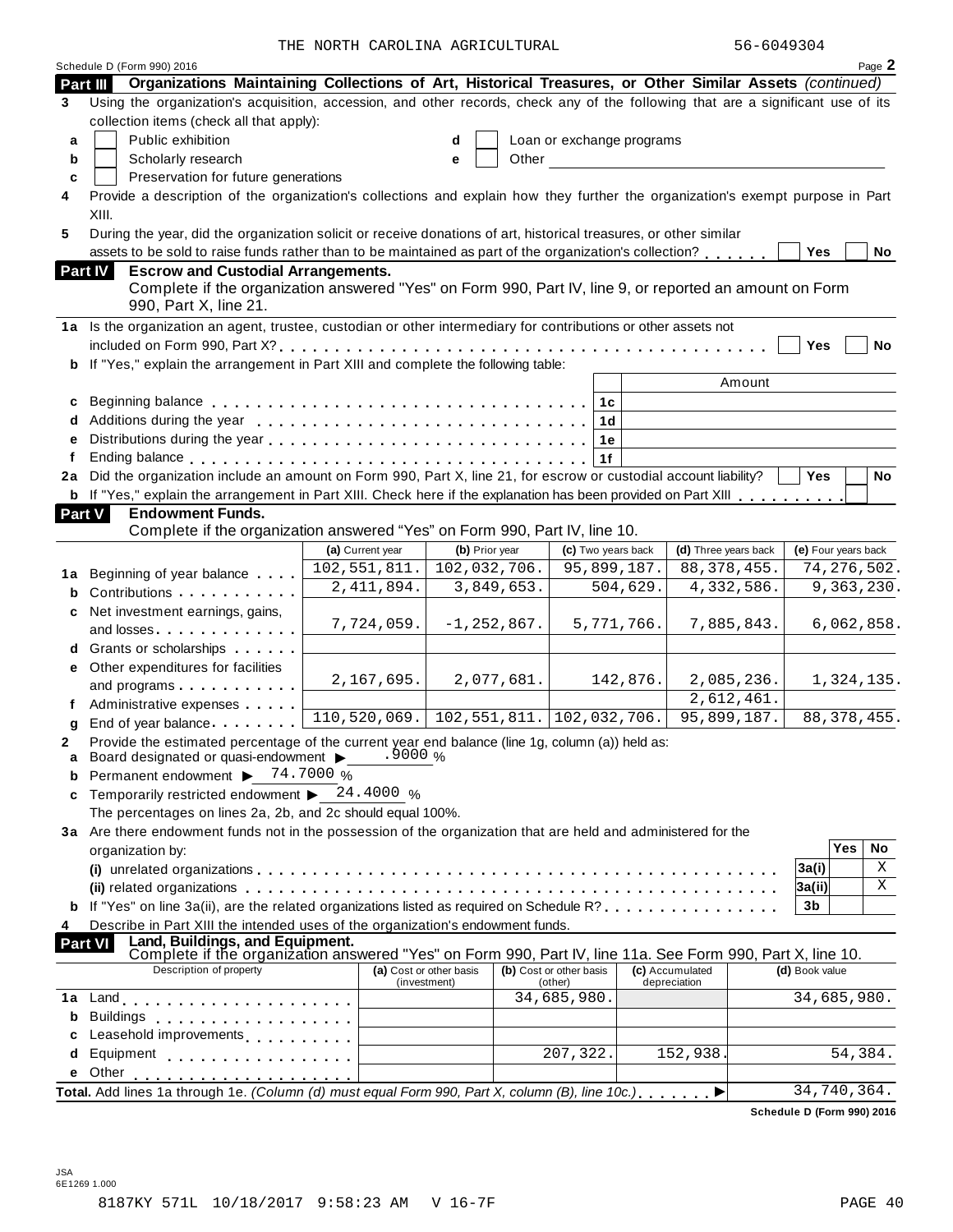#### **Investments - Other Securities. Part VII** Investments - Other Securities.<br>Complete if the organization answered "Yes" on Form 990, Part IV, line 11b. See Form 990, Part X, line 12. **(a)** Description of security or category (including name of security) **(b)** Book value **(c)** Method of valuation: Cost or end-of-year market value **(1)** Financial derivatives **(2)** Closely-held equity interests **(3)** Other (A) NC STATE INVESTMENT FUND 78,202,741. FMV (B) KASPICK LIFE INCOME FUNDS 10,050,666. FMV (C) (D) CLOSELY-HELD STOCK 4,890. FMV (E) (F)  $\overline{(G)}$ (H) **Total.** *(Column (b) must equal Form 990, Part X, col. (B) line 12.)* I **Investments - Program Related.** Complete if the organization answered "Yes" on Form 990, Part IV, line 11c. See Form 990, Part X, line 13. **(a)** Description of investment **(b)** Book value **(c)** Method of valuation: Cost or end-of-year market value **(1) (2) (3) (4) (5) (6) (7) (8) (9) Total.** *(Column (b) must equal Form 990, Part X, col. (B) line 13.)* I **Other Assets.** Complete if the organization answered "Yes" on Form 990, Part IV, line 11d. See Form 990, Part X, line 15. **(a)** Description **(b)** Book value **(1) (2) (3) (4) (5) (6) (7) (8) (9)**  $\blacksquare$   $\blacksquare$   $\blacksquare$   $\blacksquare$   $\lozenge$   $\lozenge$   $\blacksquare$   $\blacksquare$   $\blacksquare$   $\blacksquare$   $\blacksquare$   $\blacksquare$   $\blacksquare$   $\blacksquare$   $\blacksquare$   $\blacksquare$   $\blacksquare$   $\blacksquare$   $\blacksquare$   $\blacksquare$   $\blacksquare$   $\blacksquare$   $\blacksquare$   $\blacksquare$   $\blacksquare$   $\blacksquare$   $\blacksquare$   $\blacksquare$   $\blacksquare$   $\blacksquare$   $\blacksquare$   $\blacks$ **Other Liabilities.** Complete if the organization answered "Yes" on Form 990, Part IV, line 11e or 11f. See Form 990, Part X, line 25. **Part X 1. (a)** Description of liability **(b)** Book value (1) Federal income taxes (2) LIFE INCOME FUNDS PAYABLE 5,818,663. (3) DUE TO OTHERS (3) 2015, 173. (4) (5) (6) (7) (8) (9) **Total.** *(Column (b) must equal Form 990, Part X, col. (B) line 25.)* I **2.** Liability for uncertain tax positions. In Part XIII, provide the text of the footnote to the organization's financial statements that reports the  $STIF$  FMV 88,476,358. 5,923,836.

organization's liability for uncertain tax positions under FIN 48 (ASC 740). Check here if the text of the footnote has been provided in Part XIII

X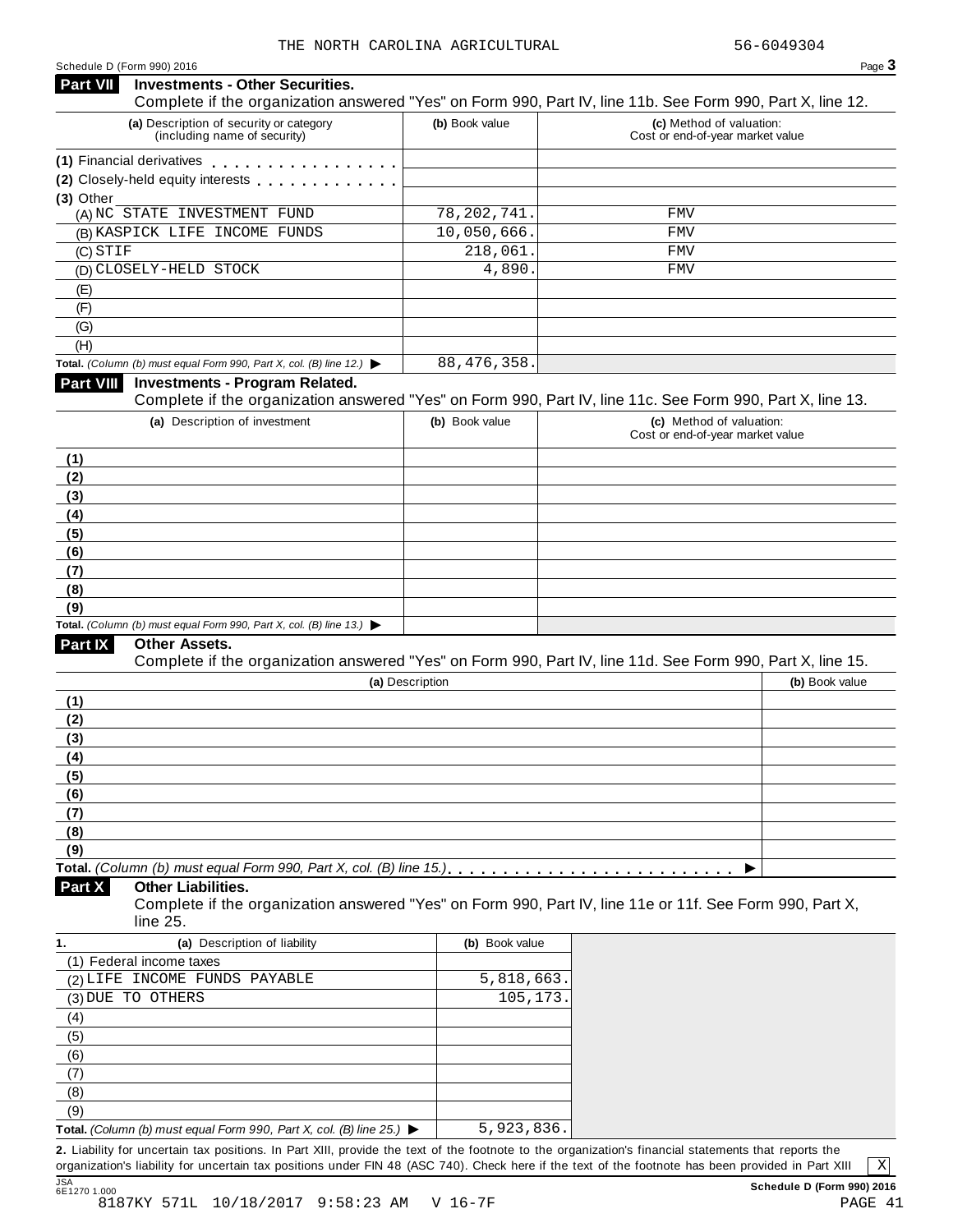|  |  |  | THE NORTH CAROLINA AGRICULTURAL |
|--|--|--|---------------------------------|
|--|--|--|---------------------------------|

|                   | Schedule D (Form 990) 2016<br>Reconciliation of Revenue per Audited Financial Statements With Revenue per Return.<br>Part XI |              | Page 4                                   |
|-------------------|------------------------------------------------------------------------------------------------------------------------------|--------------|------------------------------------------|
|                   | Complete if the organization answered "Yes" on Form 990, Part IV, line 12a.                                                  |              |                                          |
| 1                 | Total revenue, gains, and other support per audited financial statements                                                     | $\mathbf{1}$ | 24, 239, 044.                            |
| $\mathbf{2}$      | Amounts included on line 1 but not on Form 990, Part VIII, line 12:                                                          |              |                                          |
| a                 | 7,390,468.<br>2a<br>Net unrealized gains (losses) on investments                                                             |              |                                          |
| b                 | 1,444,000.<br>2 <sub>b</sub>                                                                                                 |              |                                          |
| c                 | 2 <sub>c</sub><br>Recoveries of prior year grants                                                                            |              |                                          |
| d                 | 433, 401.<br>2d                                                                                                              |              |                                          |
| е                 |                                                                                                                              | 2e           | 9,267,869.                               |
| 3                 |                                                                                                                              | 3            | 14,971,175.                              |
| 4                 | Amounts included on Form 990, Part VIII, line 12, but not on line 1:                                                         |              |                                          |
| a                 | 320,925.<br>4a<br>Investment expenses not included on Form 990, Part VIII, line 7b                                           |              |                                          |
| b                 | 1,359,024.<br>4 <sub>b</sub>                                                                                                 |              |                                          |
| c                 |                                                                                                                              | 4c           | 1,679,949.                               |
| 5.                | Total revenue. Add lines 3 and 4c. (This must equal Form 990, Part I, line 12.)                                              | 5            | 16,651,124.                              |
|                   | Reconciliation of Expenses per Audited Financial Statements With Expenses per Return.<br><b>Part XII</b>                     |              |                                          |
|                   | Complete if the organization answered "Yes" on Form 990, Part IV, line 12a.                                                  |              |                                          |
| 1                 |                                                                                                                              | $\mathbf 1$  | 16,713,253.                              |
| $\mathbf{2}$      | Amounts included on line 1 but not on Form 990, Part IX, line 25:                                                            |              |                                          |
| a                 | 1,444,000.<br>2a<br>Donated services and use of facilities                                                                   |              |                                          |
| b                 | 2 <sub>b</sub>                                                                                                               |              |                                          |
| c                 | 2 <sub>c</sub>                                                                                                               |              |                                          |
| d                 | 433, 401.<br>2d                                                                                                              |              |                                          |
|                   |                                                                                                                              | 2e           | 1,877,401.                               |
|                   |                                                                                                                              |              |                                          |
| е                 |                                                                                                                              | 3            |                                          |
|                   |                                                                                                                              |              |                                          |
|                   | Amounts included on Form 990, Part IX, line 25, but not on line 1:<br>320,925.<br>4a                                         |              |                                          |
| a                 | Investment expenses not included on Form 990, Part VIII, line 7b<br>4 <sub>b</sub>                                           |              |                                          |
| b                 |                                                                                                                              | 4c           |                                          |
| 3<br>4<br>C<br>5. | Total expenses. Add lines 3 and 4c. (This must equal Form 990, Part I, line 18.) $\ldots \ldots \ldots \ldots$               | 5            | 14,835,852.<br>320,925.<br>15, 156, 777. |

SEE PAGE 5

6E1271 1.000

JSA **Schedule D (Form 990) 2016**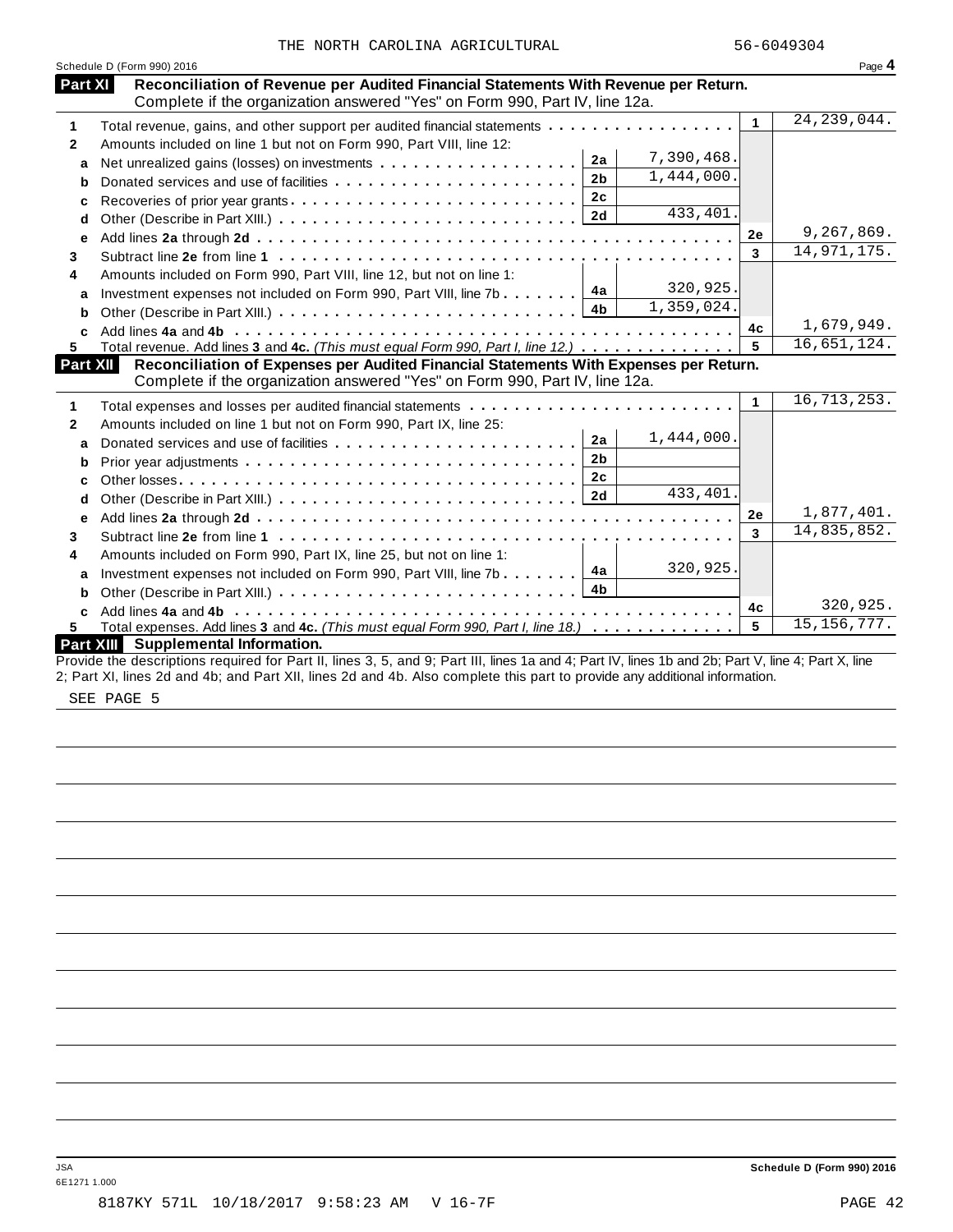#### PART II, LINE 9:

DONATED EASEMENTS ARE STATED AT FAIR VALUE AS OF THE DATE OF DONATION. THE ORGANIZATION HOLDS CONSERVATION EASEMENTS FOR WHICH IT MAY HAVE FUTURE COMMITMENTS FOR AN UNDETERMINABLE AMOUNT. THE PURPOSE OF THESE CONSERVATION EASEMENTS IS TO MAINTAIN WETLAND AND/OR RIPARIAN RESOURCES AND OTHER NATURAL VALUES AND PREVENT THE USE OR DEVELOPMENT FOR ANY PURPOSE OR IN ANY MANNER THAT WOULD CONFLICT WITH THE MAINTENANCE OF THE PROPERTIES IN THEIR NATURAL CONDITIONS.

#### PART V, LINE 4:

THE FOUNDATION'S ENDOWMENT CONSISTS OF 650 INDIVIDUAL FUNDS ESTABLISHED FOR A VARIETY OF PURPOSES RELATED TO THE FOUNDATION'S MISSION TO AID AND PROMOTE ALL TYPES OF EDUCATION, RESEARCH AND EXTENSION WITHIN THE COLLEGE OF AGRICULTURE AND LIFE SCIENCES AT NC STATE UNIVERSITY.

#### PART X, LINE 2:

MANAGEMENT HAS ANALYZED THE TAX POSITIONS TAKEN BY THE FOUNDATION, AND HAS CONCLUDED THAT AS OF JUNE 30, 2017, THERE ARE NO UNCERTAIN TAX POSITIONS TAKEN OR EXPECTED TO BE TAKEN THAT WOULD REQUIRE RECOGNITION OF A LIABILITY (OR ASSET) OR DISCLOSURE IN THE FINANCIAL STATEMENTS. THE FOUNDATION IS SUBJECT TO ROUTINE AUDITS BY TAXING JURISDICTIONS; HOWEVER, THERE ARE CURRENTLY NO AUDITS FOR ANY TAX PERIODS IN PROGRESS. MANAGEMENT BELIEVES IT IS NO LONGER SUBJECT TO INCOME TAX EXAMINATIONS FOR YEARS PRIOR TO 2013.

JSA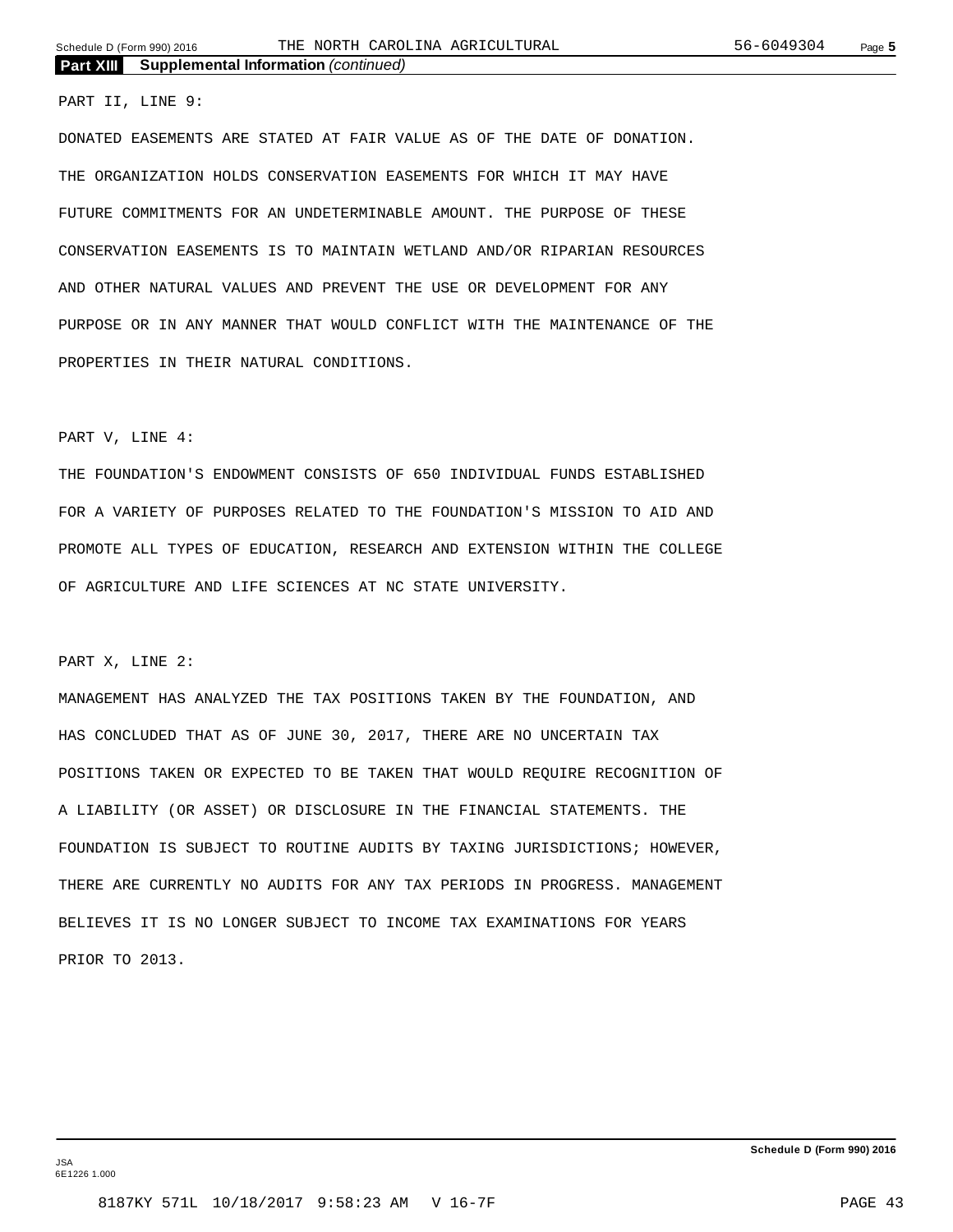PART XI, LINE 2D:

DIRECT EXPENSES FROM FUNDRAISING EVENTS TOTALING \$433,401.

PART XI, LINE 4B - OTHER ADJUSTMENTS:

DECREASE IN THE VALUE OF SPLIT INTEREST AGREEMENT IN THE AMOUNT OF

\$1,359,024.

PART XII, LINE 2D:

DIRECT EXPENSES FROM FUNDRAISING EVENTS TOTALING \$433,401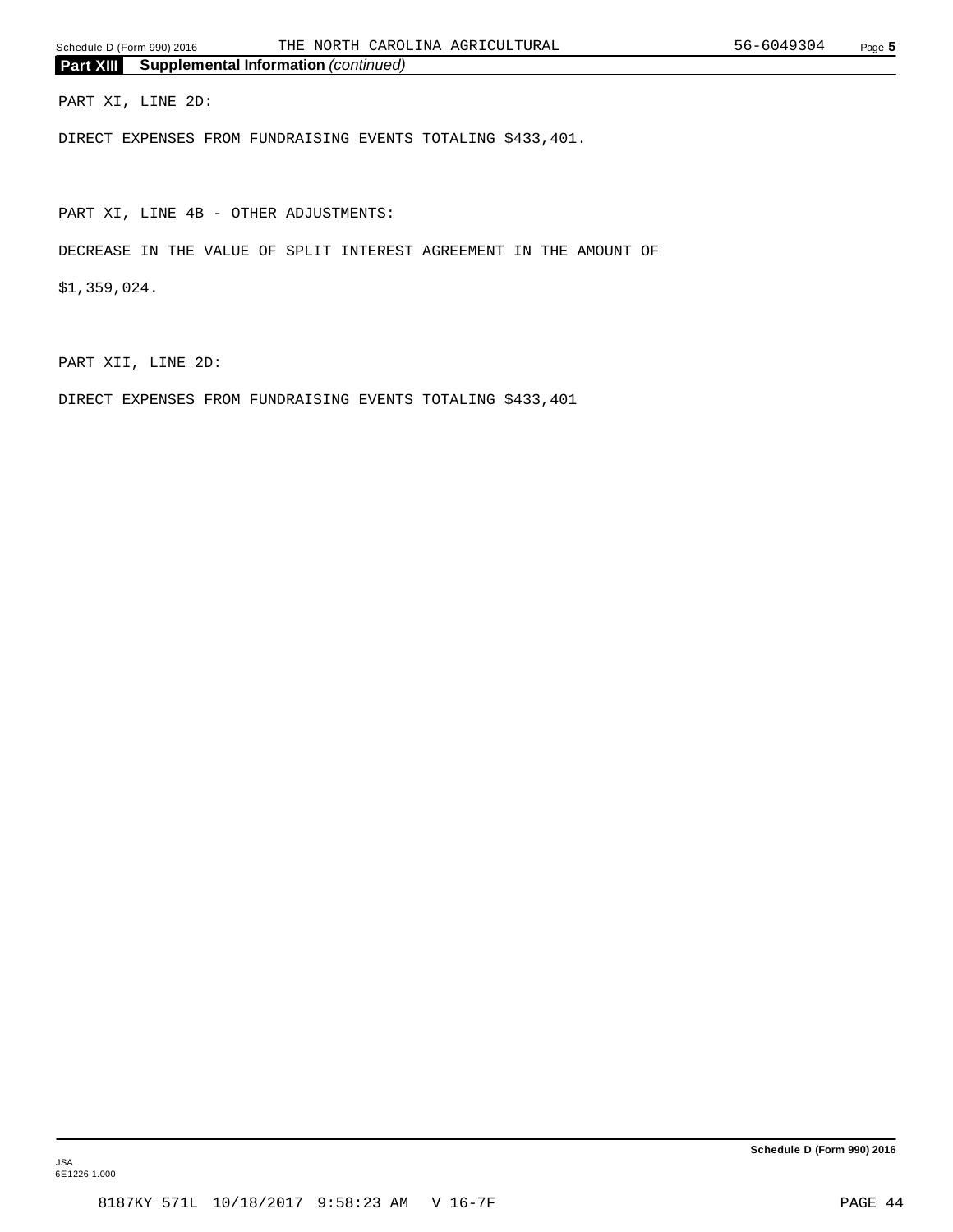|                                                                                                                                              |                                                                                                                                     | <b>Supplemental Information Regarding Fundraising or Gaming Activities</b> |                                                          |                           |                                                                            |                                        | OMB No. 1545-0047                |  |  |  |  |
|----------------------------------------------------------------------------------------------------------------------------------------------|-------------------------------------------------------------------------------------------------------------------------------------|----------------------------------------------------------------------------|----------------------------------------------------------|---------------------------|----------------------------------------------------------------------------|----------------------------------------|----------------------------------|--|--|--|--|
| <b>SCHEDULE G</b><br>(Form 990 or 990-EZ)                                                                                                    | Complete if the organization answered "Yes" on Form 990, Part IV, lines 17, 18, or 19, or if the                                    |                                                                            |                                                          |                           |                                                                            |                                        |                                  |  |  |  |  |
|                                                                                                                                              | organization entered more than \$15,000 on Form 990-EZ, line 6a.<br>Attach to Form 990 or Form 990-EZ.                              |                                                                            |                                                          |                           |                                                                            |                                        |                                  |  |  |  |  |
| Department of the Treasury<br><b>Internal Revenue Service</b>                                                                                | Information about Schedule G (Form 990 or 990-EZ) and its instructions is at www.irs.gov/form990.                                   |                                                                            |                                                          |                           |                                                                            |                                        |                                  |  |  |  |  |
| Name of the organization                                                                                                                     | <b>Employer identification number</b>                                                                                               |                                                                            |                                                          |                           |                                                                            |                                        |                                  |  |  |  |  |
| FOUNDATION, INC.                                                                                                                             |                                                                                                                                     |                                                                            |                                                          |                           |                                                                            | 56-6049304                             |                                  |  |  |  |  |
| Part I                                                                                                                                       | Fundraising Activities. Complete if the organization answered "Yes" on Form 990, Part IV, line 17.                                  |                                                                            |                                                          |                           |                                                                            |                                        |                                  |  |  |  |  |
|                                                                                                                                              | Form 990-EZ filers are not required to complete this part.                                                                          |                                                                            |                                                          |                           |                                                                            |                                        |                                  |  |  |  |  |
| 1                                                                                                                                            | Indicate whether the organization raised funds through any of the following activities. Check all that apply.                       |                                                                            |                                                          |                           |                                                                            |                                        |                                  |  |  |  |  |
| Mail solicitations<br>a                                                                                                                      |                                                                                                                                     | е                                                                          |                                                          |                           | Solicitation of non-government grants<br>Solicitation of government grants |                                        |                                  |  |  |  |  |
| b<br>Phone solicitations<br>c                                                                                                                | Internet and email solicitations                                                                                                    | f                                                                          |                                                          |                           | Special fundraising events                                                 |                                        |                                  |  |  |  |  |
| In-person solicitations<br>d                                                                                                                 |                                                                                                                                     | g                                                                          |                                                          |                           |                                                                            |                                        |                                  |  |  |  |  |
| 2a Did the organization have a written or oral agreement with any individual (including officers, directors, trustees,                       |                                                                                                                                     |                                                                            |                                                          |                           |                                                                            |                                        |                                  |  |  |  |  |
|                                                                                                                                              | or key employees listed in Form 990, Part VII) or entity in connection with professional fundraising services?                      |                                                                            |                                                          |                           |                                                                            |                                        | <b>Yes</b><br>No                 |  |  |  |  |
| <b>b</b> If "Yes," list the 10 highest paid individuals or entities (fundraisers) pursuant to agreements under which the fundraiser is to be |                                                                                                                                     |                                                                            |                                                          |                           |                                                                            |                                        |                                  |  |  |  |  |
|                                                                                                                                              | compensated at least \$5,000 by the organization.                                                                                   |                                                                            |                                                          |                           |                                                                            |                                        |                                  |  |  |  |  |
|                                                                                                                                              |                                                                                                                                     |                                                                            |                                                          |                           |                                                                            |                                        |                                  |  |  |  |  |
| (i) Name and address of individual                                                                                                           |                                                                                                                                     |                                                                            |                                                          | (iii) Did fundraiser have | (iv) Gross receipts                                                        | (v) Amount paid to<br>(or retained by) | (vi) Amount paid to              |  |  |  |  |
| or entity (fundraiser)                                                                                                                       |                                                                                                                                     | (ii) Activity                                                              | custody or control of<br>from activity<br>contributions? |                           |                                                                            | fundraiser listed in<br>col. (i)       | (or retained by)<br>organization |  |  |  |  |
|                                                                                                                                              |                                                                                                                                     |                                                                            | Yes                                                      | No.                       |                                                                            |                                        |                                  |  |  |  |  |
| 1                                                                                                                                            |                                                                                                                                     |                                                                            |                                                          |                           |                                                                            |                                        |                                  |  |  |  |  |
|                                                                                                                                              |                                                                                                                                     |                                                                            |                                                          |                           |                                                                            |                                        |                                  |  |  |  |  |
| $\mathbf{2}$                                                                                                                                 |                                                                                                                                     |                                                                            |                                                          |                           |                                                                            |                                        |                                  |  |  |  |  |
|                                                                                                                                              |                                                                                                                                     |                                                                            |                                                          |                           |                                                                            |                                        |                                  |  |  |  |  |
| 3                                                                                                                                            |                                                                                                                                     |                                                                            |                                                          |                           |                                                                            |                                        |                                  |  |  |  |  |
| 4                                                                                                                                            |                                                                                                                                     |                                                                            |                                                          |                           |                                                                            |                                        |                                  |  |  |  |  |
|                                                                                                                                              |                                                                                                                                     |                                                                            |                                                          |                           |                                                                            |                                        |                                  |  |  |  |  |
| 5                                                                                                                                            |                                                                                                                                     |                                                                            |                                                          |                           |                                                                            |                                        |                                  |  |  |  |  |
|                                                                                                                                              |                                                                                                                                     |                                                                            |                                                          |                           |                                                                            |                                        |                                  |  |  |  |  |
| 6                                                                                                                                            |                                                                                                                                     |                                                                            |                                                          |                           |                                                                            |                                        |                                  |  |  |  |  |
|                                                                                                                                              |                                                                                                                                     |                                                                            |                                                          |                           |                                                                            |                                        |                                  |  |  |  |  |
| 7                                                                                                                                            |                                                                                                                                     |                                                                            |                                                          |                           |                                                                            |                                        |                                  |  |  |  |  |
|                                                                                                                                              |                                                                                                                                     |                                                                            |                                                          |                           |                                                                            |                                        |                                  |  |  |  |  |
|                                                                                                                                              |                                                                                                                                     |                                                                            |                                                          |                           |                                                                            |                                        |                                  |  |  |  |  |
| 9                                                                                                                                            |                                                                                                                                     |                                                                            |                                                          |                           |                                                                            |                                        |                                  |  |  |  |  |
|                                                                                                                                              |                                                                                                                                     |                                                                            |                                                          |                           |                                                                            |                                        |                                  |  |  |  |  |
| 10                                                                                                                                           |                                                                                                                                     |                                                                            |                                                          |                           |                                                                            |                                        |                                  |  |  |  |  |
|                                                                                                                                              |                                                                                                                                     |                                                                            |                                                          |                           |                                                                            |                                        |                                  |  |  |  |  |
|                                                                                                                                              |                                                                                                                                     |                                                                            |                                                          |                           |                                                                            |                                        |                                  |  |  |  |  |
| Total                                                                                                                                        |                                                                                                                                     |                                                                            |                                                          |                           |                                                                            |                                        |                                  |  |  |  |  |
| 3                                                                                                                                            | List all states in which the organization is registered or licensed to solicit contributions or has been notified it is exempt from |                                                                            |                                                          |                           |                                                                            |                                        |                                  |  |  |  |  |
| registration or licensing.                                                                                                                   |                                                                                                                                     |                                                                            |                                                          |                           |                                                                            |                                        |                                  |  |  |  |  |
| AL, AK, AR, CA, CO, CT, DC, FL, GA, HI, IL,                                                                                                  |                                                                                                                                     |                                                                            |                                                          |                           |                                                                            |                                        |                                  |  |  |  |  |

 $\overline{KS,KY,KW}$ , ME, MD, MA, MI, MN, MS, NH, NJ, NM, NY, NC, ND, OH,

OK,OR,PA,RI,SC,TN,UT,VA,WA,WV,WI,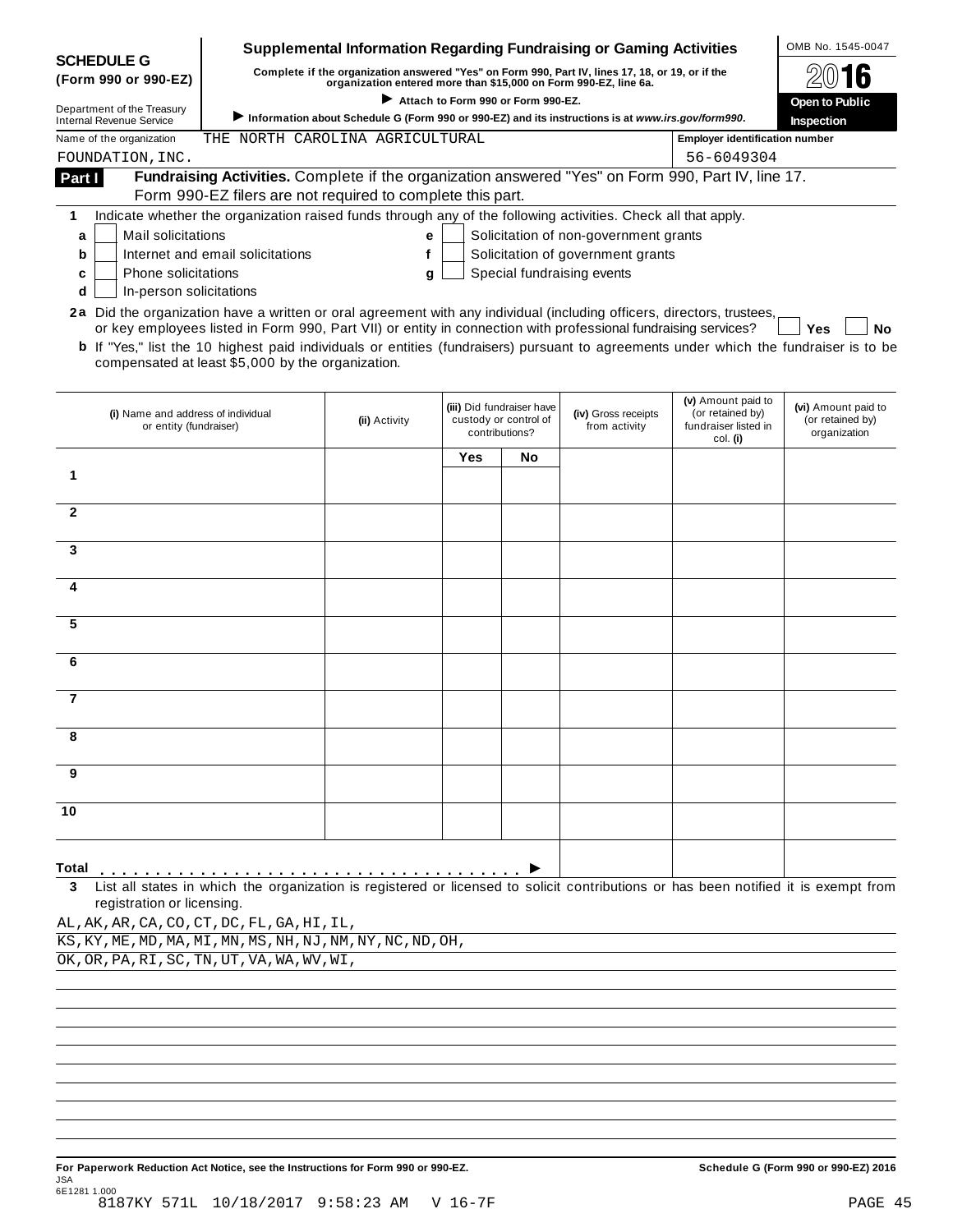#### Schedule <sup>G</sup> (Form <sup>990</sup> or 990-EZ) <sup>2016</sup> Page **2**

| Fundraising Events. Complete if the organization answered "Yes" on Form 990, Part IV, line 18, or reported more    |  |
|--------------------------------------------------------------------------------------------------------------------|--|
| than \$15,000 of fundraising event contributions and gross income on Form 990-EZ, lines 1 and 6b. List events with |  |

than \$15,000 of fundraising event contributions and gross income on Form 990-EZ, lines 1 and 6b. List events with gross receipts greater than \$5,000. **Part II**

|                        |                                                                                                                                                                                                                               | (a) Event $#1$<br>FARM TO FORK | (b) Event $#2$<br>ISHS INTL SYMP                 | (c) Other events<br>10. | (d) Total events<br>(add col. (a) through           |
|------------------------|-------------------------------------------------------------------------------------------------------------------------------------------------------------------------------------------------------------------------------|--------------------------------|--------------------------------------------------|-------------------------|-----------------------------------------------------|
|                        |                                                                                                                                                                                                                               | (event type)                   | (event type)                                     | (total number)          | col. (c)                                            |
| Revenue                |                                                                                                                                                                                                                               | 100,218.                       | 82,308.                                          | 250,270.                | 432,796.                                            |
|                        | 2 Less: Contributions [19]                                                                                                                                                                                                    | 42,313.                        | 47,800.                                          | 120,777.                | 210,890.                                            |
|                        | 3 Gross income (line 1 minus                                                                                                                                                                                                  | 57,905.                        | 34,508.                                          | 129,493.                | 221,906.                                            |
|                        | 4 Cash prizes <u>  _ _ _ _ _ _ _ _ _ _</u>                                                                                                                                                                                    |                                |                                                  | 6,718.                  | 6,718.                                              |
|                        | 5 Noncash prizes [1994]                                                                                                                                                                                                       |                                |                                                  | 991.                    | 991.                                                |
|                        |                                                                                                                                                                                                                               | 10,211.                        |                                                  | 25,970.                 | 36,181.                                             |
| <b>Direct Expenses</b> | 7 Food and beverages                                                                                                                                                                                                          | 2,128.                         |                                                  | 106, 316.               | 108,444.                                            |
|                        | 8 Entertainment [1999]                                                                                                                                                                                                        | 600.                           |                                                  | 9,681.                  | 10,281.                                             |
|                        | 9 Other direct expenses [                                                                                                                                                                                                     | 90, 408.                       | 10,683.                                          | 169,695.                | 270,786.                                            |
|                        |                                                                                                                                                                                                                               |                                |                                                  |                         | 433,401.<br>$-211,495.$                             |
| <b>Part III</b>        | Gaming. Complete if the organization answered "Yes" on Form 990, Part IV, line 19, or reported more                                                                                                                           |                                |                                                  |                         |                                                     |
|                        | than \$15,000 on Form 990-EZ, line 6a.                                                                                                                                                                                        |                                |                                                  |                         |                                                     |
| Revenue                |                                                                                                                                                                                                                               | (a) Bingo                      | (b) Pull tabs/instant<br>bingo/progressive bingo | (c) Other gaming        | (d) Total gaming (add<br>col. (a) through col. (c)) |
|                        | 1 Gross revenue                                                                                                                                                                                                               |                                |                                                  |                         |                                                     |
|                        | 2 Cash prizes entertainment and prints and prize and prize and prints are all the contract of the contract of the contract of the contract of the contract of the contract of the contract of the contract of the contract of |                                |                                                  |                         |                                                     |
|                        | 3 Noncash prizes                                                                                                                                                                                                              |                                |                                                  |                         |                                                     |
| Direct Expenses        | 4 Rent/facility costs                                                                                                                                                                                                         |                                |                                                  |                         |                                                     |
|                        |                                                                                                                                                                                                                               |                                |                                                  |                         |                                                     |
|                        |                                                                                                                                                                                                                               | %<br>Yes                       | Yes<br>$\%$                                      | Yes<br>$\%$             |                                                     |

**6** Volunteer labor **manual** m m m m m m m m m **7** Direct expense summary. Add lines 2 through 5 in column (d) m m m m m m m m m m m m m m m m m m m m m I **8** Net gaming income summary. Subtract line 7 from line 1, column (d)  $\ldots$  . . . . . . . . . . . . . . .  $\blacktriangleright$ **No No No** % % %

**9** Enter the state(s) in which the organization conducts gaming activities:

Is the organization licensed to conduct gaming activities in each of these states? **a** m m m m m m m m m m m m m m m m m **Yes No b** If "No," explain:

**10** Were any of the organization's gaming licenses revoked, suspended or terminated during the tax year? **a** m m m m m **Yes No b** If "Yes," explain:

**Schedule G (Form 990 or 990-EZ) 2016**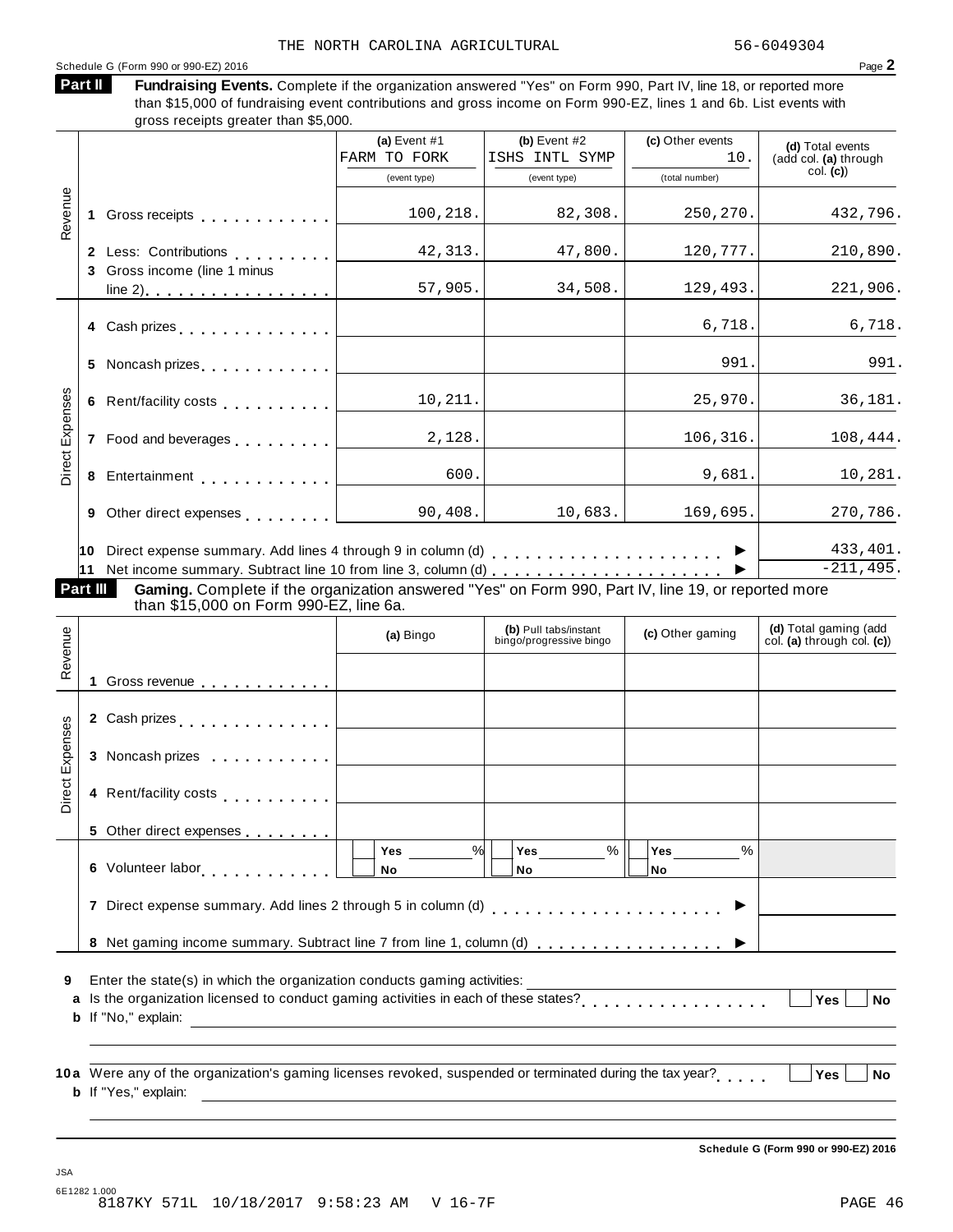|  |  |  | THE NORTH CAROLINA AGRICULTURAL |
|--|--|--|---------------------------------|
|--|--|--|---------------------------------|

|         | Page 3<br>Schedule G (Form 990 or 990-EZ) 2016                                                                                                                                                                                                           |
|---------|----------------------------------------------------------------------------------------------------------------------------------------------------------------------------------------------------------------------------------------------------------|
| 11      | <b>Yes</b><br>No                                                                                                                                                                                                                                         |
| $12 \,$ | Is the organization a grantor, beneficiary or trustee of a trust or a member of a partnership or other entity                                                                                                                                            |
|         | Yes<br><b>No</b>                                                                                                                                                                                                                                         |
| 13      | Indicate the percentage of gaming activity conducted in:                                                                                                                                                                                                 |
| a       | %                                                                                                                                                                                                                                                        |
| b       | %<br>An outside facility enterpreteration of the control of the control of the control of the control of the control of the control of the control of the control of the control of the control of the control of the control of th                      |
| 14      | Enter the name and address of the person who prepares the organization's gaming/special events books and<br>records:                                                                                                                                     |
|         |                                                                                                                                                                                                                                                          |
|         |                                                                                                                                                                                                                                                          |
|         | 15a Does the organization have a contract with a third party from whom the organization receives gaming                                                                                                                                                  |
|         | Yes No                                                                                                                                                                                                                                                   |
|         | <b>b</b> If "Yes," enter the amount of gaming revenue received by the organization $\triangleright$ \$______________ and the                                                                                                                             |
|         | amount of gaming revenue retained by the third party $\triangleright$ \$ ________________.                                                                                                                                                               |
|         | c If "Yes," enter name and address of the third party:                                                                                                                                                                                                   |
|         |                                                                                                                                                                                                                                                          |
|         |                                                                                                                                                                                                                                                          |
| 16      | Gaming manager information:                                                                                                                                                                                                                              |
|         |                                                                                                                                                                                                                                                          |
|         | Gaming manager compensation $\triangleright$ \$ _______________                                                                                                                                                                                          |
|         | Description of services provided ▶                                                                                                                                                                                                                       |
|         | Employee<br>Director/officer<br>Independent contractor                                                                                                                                                                                                   |
| 17      | Mandatory distributions:                                                                                                                                                                                                                                 |
| a       | Is the organization required under state law to make charitable distributions from the gaming proceeds to                                                                                                                                                |
|         | Yes <sub>1</sub><br>i No                                                                                                                                                                                                                                 |
|         | Enter the amount of distributions required under state law to be distributed to other exempt organizations                                                                                                                                               |
|         | or spent in the organization's own exempt activities during the tax year $\triangleright$ \$                                                                                                                                                             |
|         | Supplemental Information. Provide the explanation required by Part I, line 2b, columns (iii) and (v), and<br>Part IV<br>Part III, lines 9, 9b, 10b, 15b, 15c, 16, and 17b, as applicable. Also provide any additional information<br>(see instructions). |

**Schedule G (Form 990 or 990-EZ) 2016**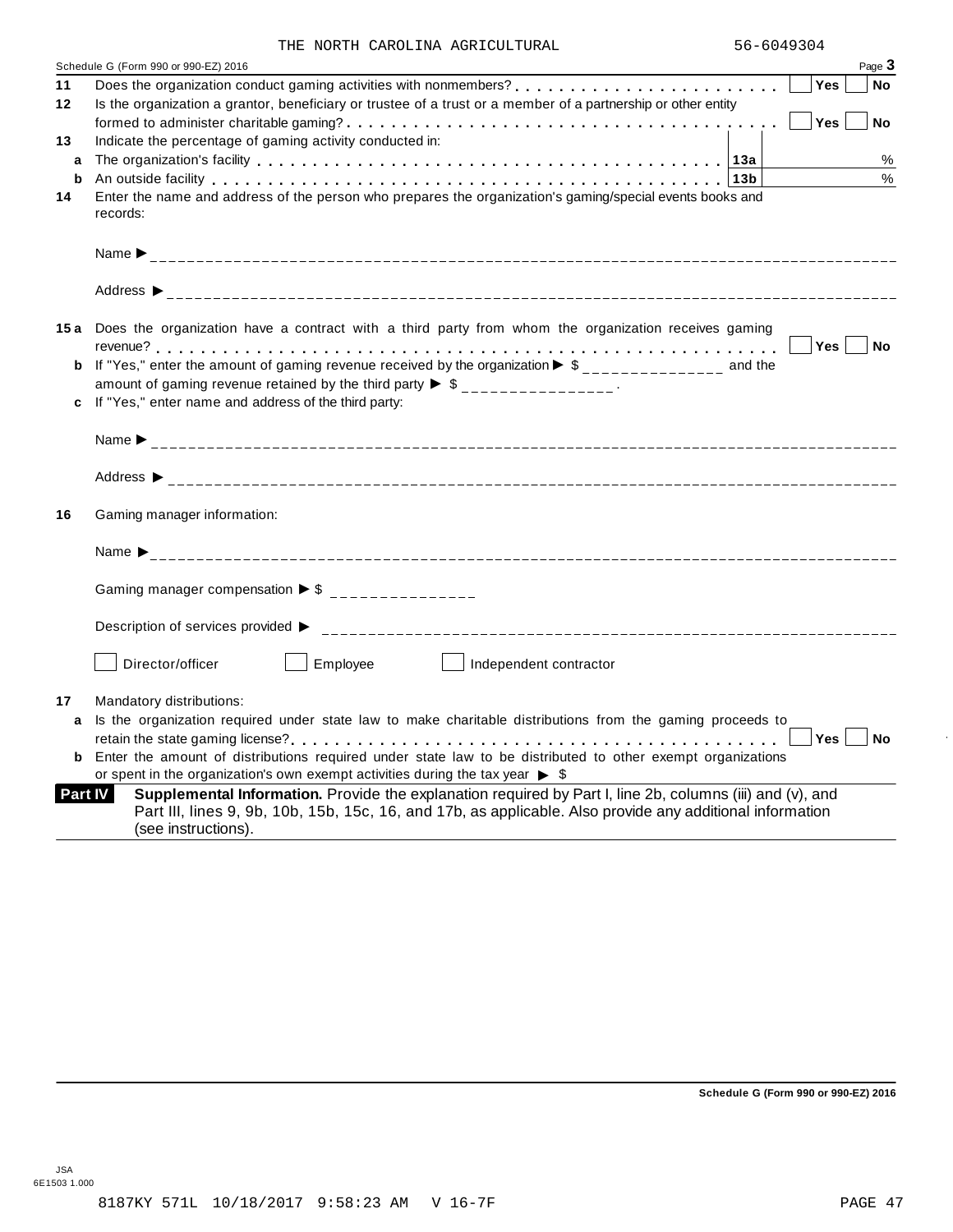| <b>SCHEDULE I</b><br>(Form 990)<br>Department of the Treasury<br><b>Internal Revenue Service</b><br>Name of the organization | <b>Grants and Other Assistance to Organizations,</b><br>Governments, and Individuals in the United States<br>Complete if the organization answered "Yes" on Form 990, Part IV, line 21 or 22.<br>Information about Schedule I (Form 990) and its instructions is at www.irs.gov/form990.<br>THE NORTH CAROLINA AGRICULTURAL                                                                                                                                                                                                                              | <b>Employer identification number</b> | OMB No. 1545-0047<br>16<br><b>Open to Public</b><br>Inspection |                             |                                       |                                                             |                                          |                                       |
|------------------------------------------------------------------------------------------------------------------------------|----------------------------------------------------------------------------------------------------------------------------------------------------------------------------------------------------------------------------------------------------------------------------------------------------------------------------------------------------------------------------------------------------------------------------------------------------------------------------------------------------------------------------------------------------------|---------------------------------------|----------------------------------------------------------------|-----------------------------|---------------------------------------|-------------------------------------------------------------|------------------------------------------|---------------------------------------|
| FOUNDATION, INC.                                                                                                             |                                                                                                                                                                                                                                                                                                                                                                                                                                                                                                                                                          |                                       |                                                                |                             |                                       |                                                             | 56-6049304                               |                                       |
| <b>Part I</b>                                                                                                                | <b>General Information on Grants and Assistance</b>                                                                                                                                                                                                                                                                                                                                                                                                                                                                                                      |                                       |                                                                |                             |                                       |                                                             |                                          |                                       |
| <b>Part II</b>                                                                                                               | Does the organization maintain records to substantiate the amount of the grants or assistance, the grantees' eligibility for the grants or assistance, and<br>Describe in Part IV the organization's procedures for monitoring the use of grant funds in the United States.<br>Grants and Other Assistance to Domestic Organizations and Domestic Governments. Complete if the organization answered "Yes" on Form<br>990, Part IV, line 21, for any recipient that received more than \$5,000. Part II can be duplicated if additional space is needed. |                                       |                                                                |                             |                                       |                                                             |                                          | X Yes<br><b>No</b>                    |
|                                                                                                                              | 1 (a) Name and address of organization<br>or government                                                                                                                                                                                                                                                                                                                                                                                                                                                                                                  | $(b)$ EIN                             | (c) IRC section<br>(if applicable)                             | (d) Amount of cash<br>grant | (e) Amount of non-<br>cash assistance | (f) Method of valuation<br>(book, FMV, appraisal,<br>other) | (g) Description of<br>noncash assistance | (h) Purpose of grant<br>or assistance |
| (1) NORTH CAROLINA STATE UNIVERSITY                                                                                          |                                                                                                                                                                                                                                                                                                                                                                                                                                                                                                                                                          |                                       |                                                                |                             |                                       |                                                             |                                          |                                       |
| NCSU BOX 7205 RALEIGH, NC 27695                                                                                              |                                                                                                                                                                                                                                                                                                                                                                                                                                                                                                                                                          | 56-6000756                            | 170(C)(1)                                                      | 8, 153, 312.                |                                       | <b>BOOK</b>                                                 | N/A                                      | SUPPORT                               |
| (2)                                                                                                                          |                                                                                                                                                                                                                                                                                                                                                                                                                                                                                                                                                          |                                       |                                                                |                             |                                       |                                                             |                                          |                                       |
| (3)                                                                                                                          |                                                                                                                                                                                                                                                                                                                                                                                                                                                                                                                                                          |                                       |                                                                |                             |                                       |                                                             |                                          |                                       |
| (4)                                                                                                                          |                                                                                                                                                                                                                                                                                                                                                                                                                                                                                                                                                          |                                       |                                                                |                             |                                       |                                                             |                                          |                                       |
| (5)                                                                                                                          |                                                                                                                                                                                                                                                                                                                                                                                                                                                                                                                                                          |                                       |                                                                |                             |                                       |                                                             |                                          |                                       |
| (6)                                                                                                                          |                                                                                                                                                                                                                                                                                                                                                                                                                                                                                                                                                          |                                       |                                                                |                             |                                       |                                                             |                                          |                                       |

| (8)  |  |  |  |  |  |  |  |
|------|--|--|--|--|--|--|--|
| (9)  |  |  |  |  |  |  |  |
| (10) |  |  |  |  |  |  |  |
| (11) |  |  |  |  |  |  |  |
| (12) |  |  |  |  |  |  |  |
|      |  |  |  |  |  |  |  |
|      |  |  |  |  |  |  |  |
|      |  |  |  |  |  |  |  |

**(7)**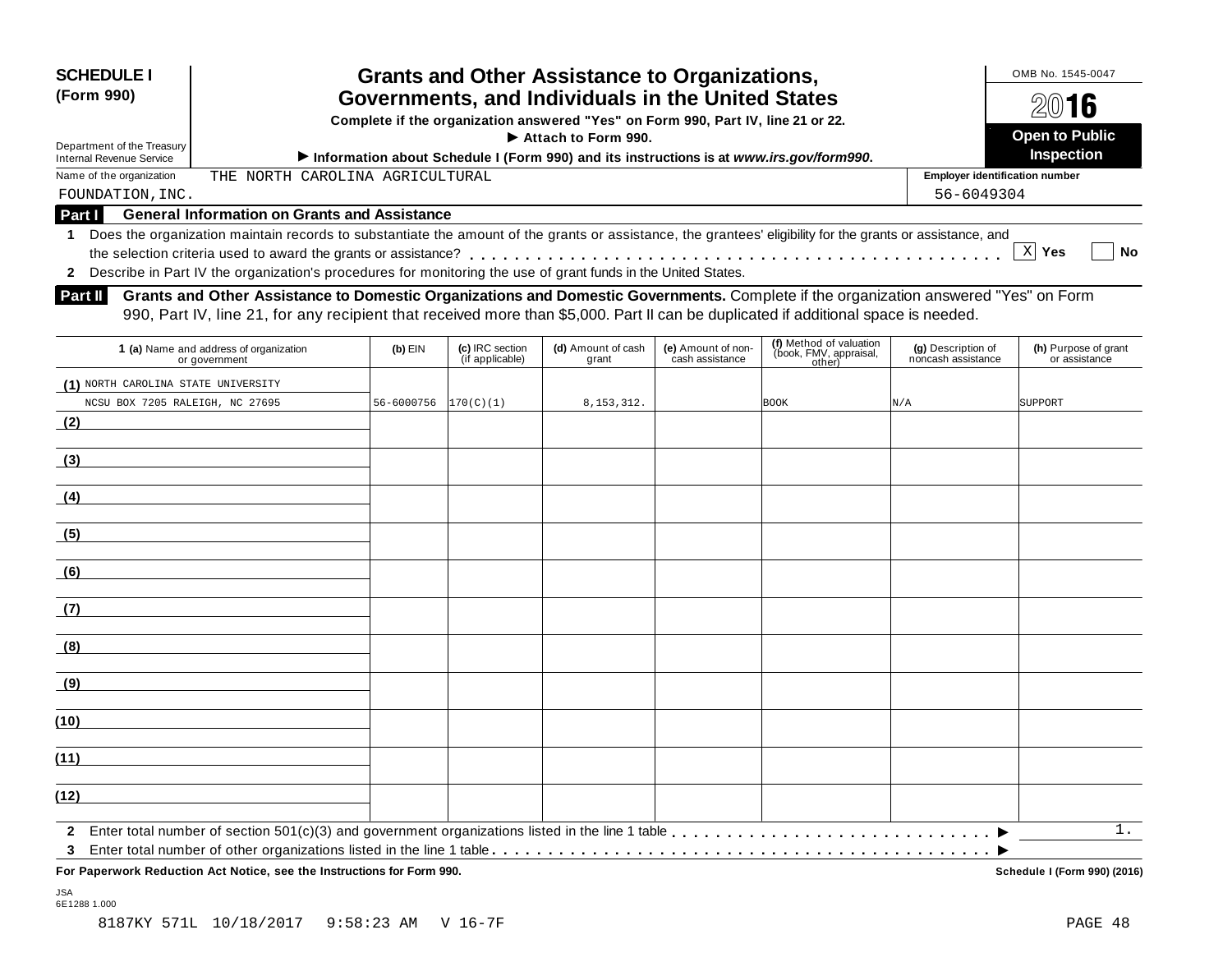#### **Grants and Other Assistance to Domestic Individuals.** Complete ifthe organization answered "Yes" on Form 990, Part IV, line 22. **Part III** Grants and Other Assistance to Domestic Individuals<br>Part III can be duplicated if additional space is needed. (a) Type of grant or assistance **(b)** Number of **(c)** Amount of **(d)** Amount of **(e)** Method of valuation (book, **(f)** Description of non-cash assistance FMV, appraisal, other) **(b)** Number of recipients **(d)** Amount of non-cash assistance **(c)** Amount of cash grant

| $\cdots$                                                                                                                                                       | recipients | $\cdot$ $\cdot$<br>cash grant | non-cash assistance | $\cdots$<br>FMV, appraisal, other) |  |
|----------------------------------------------------------------------------------------------------------------------------------------------------------------|------------|-------------------------------|---------------------|------------------------------------|--|
|                                                                                                                                                                |            |                               |                     |                                    |  |
|                                                                                                                                                                |            |                               |                     |                                    |  |
|                                                                                                                                                                |            |                               |                     |                                    |  |
| $\overline{\mathbf{2}}$                                                                                                                                        |            |                               |                     |                                    |  |
|                                                                                                                                                                |            |                               |                     |                                    |  |
| 3                                                                                                                                                              |            |                               |                     |                                    |  |
|                                                                                                                                                                |            |                               |                     |                                    |  |
| 4                                                                                                                                                              |            |                               |                     |                                    |  |
|                                                                                                                                                                |            |                               |                     |                                    |  |
| 5                                                                                                                                                              |            |                               |                     |                                    |  |
|                                                                                                                                                                |            |                               |                     |                                    |  |
| 6                                                                                                                                                              |            |                               |                     |                                    |  |
|                                                                                                                                                                |            |                               |                     |                                    |  |
|                                                                                                                                                                |            |                               |                     |                                    |  |
| Supplemental Information. Provide the information required in Part I, line 2, Part III, column (b); and any other additional<br><b>Part IV</b><br>information. |            |                               |                     |                                    |  |
|                                                                                                                                                                |            |                               |                     |                                    |  |

PART I, LINE 2:

GRANTS REPRESENT REIMBURSEMENT OF EXPENSES PROCESSED THROUGH THE

UNIVERSITY'S ACCOUNTING SYSTEMS AND ARE SUBJECT TO UNIVERSITY AND STATE

OF NORTH CAROLINA GUIDELINES IN ADDITION TO ANY RESTRICTIONS PLACED

DIRECTLY BY DONORS.

**Schedule I (Form 990) (2016)**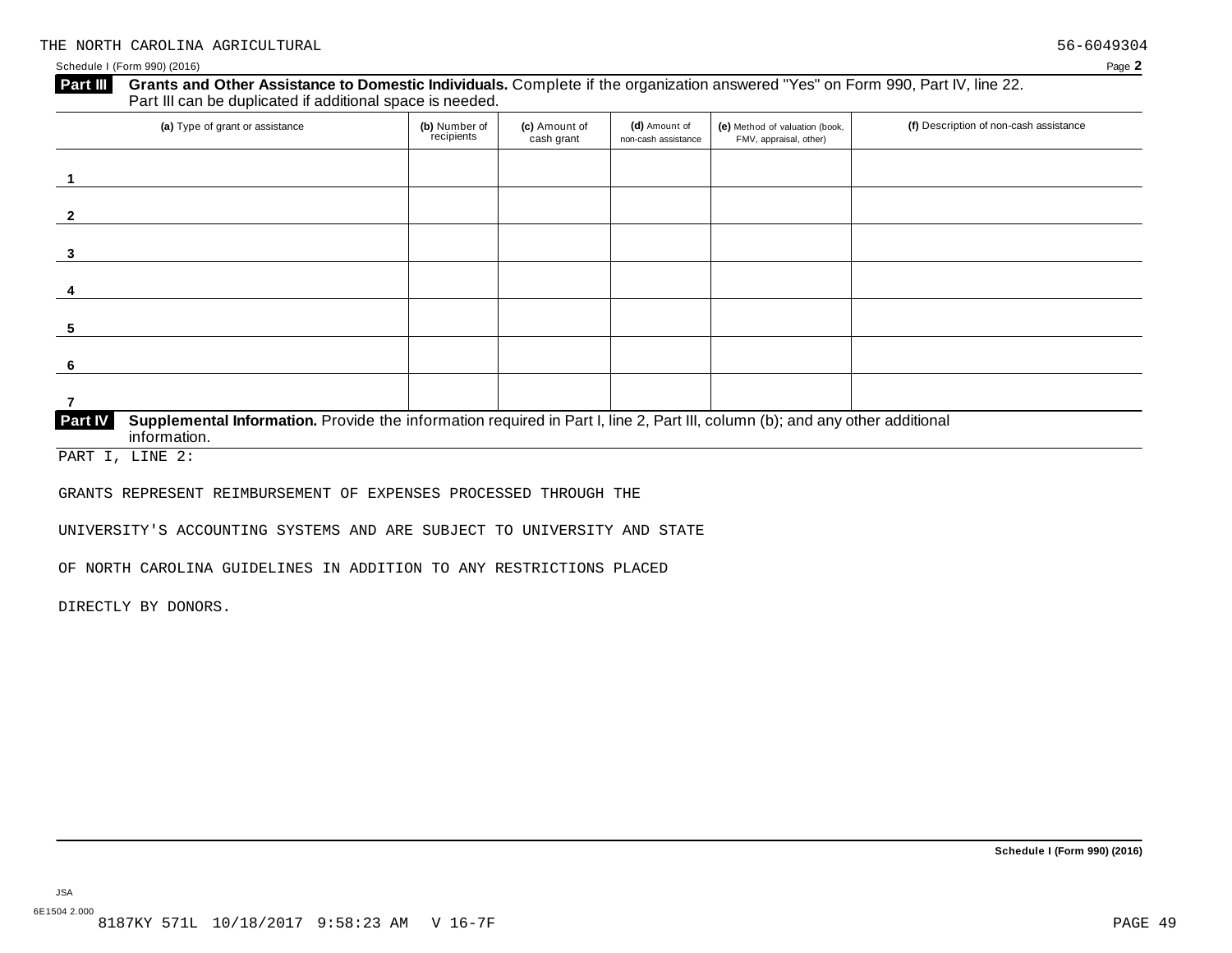| <b>SCHEDULE J</b> |                                                             |                                                  | <b>Compensation Information</b>                                                                                                                                                                                     | OMB No. 1545-0047     |                   |             |
|-------------------|-------------------------------------------------------------|--------------------------------------------------|---------------------------------------------------------------------------------------------------------------------------------------------------------------------------------------------------------------------|-----------------------|-------------------|-------------|
|                   | (Form 990)                                                  |                                                  | For certain Officers, Directors, Trustees, Key Employees, and Highest                                                                                                                                               |                       |                   |             |
|                   |                                                             |                                                  | <b>Compensated Employees</b><br>Complete if the organization answered "Yes" on Form 990, Part IV, line 23.                                                                                                          |                       | 2016              |             |
|                   | Department of the Treasury                                  |                                                  | Attach to Form 990.                                                                                                                                                                                                 | <b>Open to Public</b> |                   |             |
|                   | <b>Internal Revenue Service</b><br>Name of the organization | THE NORTH CAROLINA AGRICULTURAL                  | Information about Schedule J (Form 990) and its instructions is at www.irs.gov/form990.<br><b>Employer identification number</b>                                                                                    |                       | <b>Inspection</b> |             |
|                   | FOUNDATION, INC.                                            |                                                  | 56-6049304                                                                                                                                                                                                          |                       |                   |             |
| Part I            |                                                             | <b>Questions Regarding Compensation</b>          |                                                                                                                                                                                                                     |                       |                   |             |
|                   |                                                             |                                                  |                                                                                                                                                                                                                     |                       | <b>Yes</b>        | No          |
|                   |                                                             |                                                  | 1a Check the appropriate box(es) if the organization provided any of the following to or for a person listed on Form                                                                                                |                       |                   |             |
|                   |                                                             |                                                  | 990, Part VII, Section A, line 1a. Complete Part III to provide any relevant information regarding these items.                                                                                                     |                       |                   |             |
|                   |                                                             | First-class or charter travel                    | Housing allowance or residence for personal use                                                                                                                                                                     |                       |                   |             |
|                   |                                                             | Travel for companions                            | Payments for business use of personal residence                                                                                                                                                                     |                       |                   |             |
|                   |                                                             | Tax indemnification and gross-up payments        | Health or social club dues or initiation fees                                                                                                                                                                       |                       |                   |             |
|                   |                                                             | Discretionary spending account                   | Personal services (such as, maid, chauffeur, chef)                                                                                                                                                                  |                       |                   |             |
| b                 |                                                             |                                                  | If any of the boxes on line 1a are checked, did the organization follow a written policy regarding payment                                                                                                          |                       |                   |             |
|                   |                                                             |                                                  | or reimbursement or provision of all of the expenses described above? If "No," complete Part III to                                                                                                                 |                       |                   |             |
|                   |                                                             |                                                  |                                                                                                                                                                                                                     | 1b                    |                   |             |
| $\mathbf{2}$      |                                                             |                                                  | Did the organization require substantiation prior to reimbursing or allowing expenses incurred by all                                                                                                               |                       |                   |             |
|                   |                                                             |                                                  | directors, trustees, and officers, including the CEO/Executive Director, regarding the items checked on line                                                                                                        |                       |                   |             |
|                   |                                                             |                                                  |                                                                                                                                                                                                                     | $\mathbf{2}$          |                   |             |
| 3                 |                                                             |                                                  | Indicate which, if any, of the following the filing organization used to establish the compensation of the                                                                                                          |                       |                   |             |
|                   |                                                             |                                                  | organization's CEO/Executive Director. Check all that apply. Do not check any boxes for methods used by a<br>related organization to establish compensation of the CEO/Executive Director, but explain in Part III. |                       |                   |             |
|                   |                                                             | Compensation committee                           | Written employment contract                                                                                                                                                                                         |                       |                   |             |
|                   |                                                             | Independent compensation consultant              | Compensation survey or study                                                                                                                                                                                        |                       |                   |             |
|                   |                                                             | Form 990 of other organizations                  | Approval by the board or compensation committee                                                                                                                                                                     |                       |                   |             |
| 4                 |                                                             |                                                  | During the year, did any person listed on Form 990, Part VII, Section A, line 1a, with respect to the filing                                                                                                        |                       |                   |             |
|                   |                                                             | organization or a related organization:          |                                                                                                                                                                                                                     |                       |                   | Χ           |
| а                 |                                                             |                                                  |                                                                                                                                                                                                                     | 4a                    |                   | $\mathbf X$ |
| b<br>c            |                                                             |                                                  | Participate in, or receive payment from, a supplemental nonqualified retirement plan?<br>Participate in, or receive payment from, an equity-based compensation arrangement?                                         | 4b<br>4c              |                   | $\mathbf X$ |
|                   |                                                             |                                                  | If "Yes" to any of lines 4a-c, list the persons and provide the applicable amounts for each item in Part III.                                                                                                       |                       |                   |             |
|                   |                                                             |                                                  |                                                                                                                                                                                                                     |                       |                   |             |
|                   |                                                             |                                                  | Only section $501(c)(3)$ , $501(c)(4)$ , and $501(c)(29)$ organizations must complete lines 5-9.                                                                                                                    |                       |                   |             |
| 5                 |                                                             |                                                  | For persons listed on Form 990, Part VII, Section A, line 1a, did the organization pay or accrue any                                                                                                                |                       |                   |             |
|                   |                                                             | compensation contingent on the revenues of:      |                                                                                                                                                                                                                     |                       |                   |             |
| а                 |                                                             |                                                  |                                                                                                                                                                                                                     | 5a                    |                   | Χ           |
| b                 |                                                             |                                                  |                                                                                                                                                                                                                     | 5b                    |                   | Χ           |
|                   |                                                             | If "Yes" on line 5a or 5b, describe in Part III. |                                                                                                                                                                                                                     |                       |                   |             |
| 6                 |                                                             |                                                  | For persons listed on Form 990, Part VII, Section A, line 1a, did the organization pay or accrue any                                                                                                                |                       |                   |             |
|                   |                                                             | compensation contingent on the net earnings of:  |                                                                                                                                                                                                                     |                       |                   |             |
| a                 |                                                             |                                                  |                                                                                                                                                                                                                     | 6a                    |                   | Χ<br>Χ      |
| b                 |                                                             |                                                  |                                                                                                                                                                                                                     | 6b                    |                   |             |
|                   |                                                             | If "Yes" on line 6a or 6b, describe in Part III. |                                                                                                                                                                                                                     |                       |                   |             |
| 7                 |                                                             |                                                  | For persons listed on Form 990, Part VII, Section A, line 1a, did the organization provide any nonfixed<br>payments not described on lines 5 and 6? If "Yes," describe in Part III.                                 | $\overline{7}$        |                   | X           |
| 8                 |                                                             |                                                  | Were any amounts reported on Form 990, Part VII, paid or accrued pursuant to a contract that was subject                                                                                                            |                       |                   |             |
|                   |                                                             |                                                  | to the initial contract exception described in Regulations section 53.4958-4(a)(3)? If "Yes," describe                                                                                                              |                       |                   |             |
|                   |                                                             |                                                  |                                                                                                                                                                                                                     | 8                     |                   | X           |
| 9                 |                                                             |                                                  | If "Yes" on line 8, did the organization also follow the rebuttable presumption procedure described in                                                                                                              |                       |                   |             |
|                   |                                                             |                                                  |                                                                                                                                                                                                                     | 9                     |                   |             |

**For Paperwork Reduction Act Notice, see the Instructions for Form 990. Schedule J (Form 990) 2016**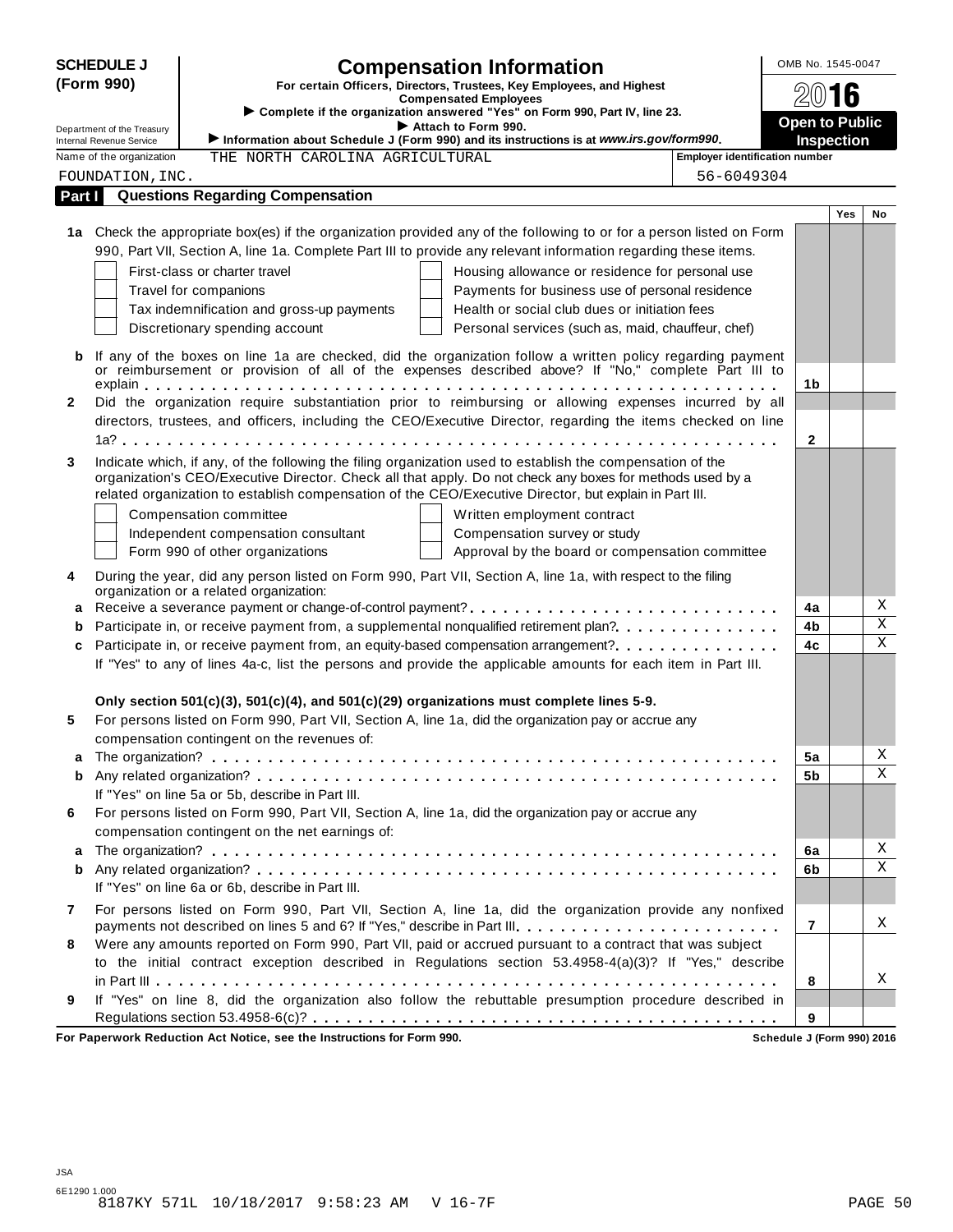Schedule <sup>J</sup> (Form 990) <sup>2016</sup> Page **2**

#### **Part II Officers, Directors, Trustees, Key Employees, and Highest Compensated Employees.** Use duplicate copies ifadditional space is needed.

For each individual whose compensation must be reported on Schedule J, report compensation from the organization on row (i) and from related organizations, described in the instructions, on row (ii). Do not list any individuals that aren't listed on Form 990, Part VII.

Note: The sum of columns (B)(i)-(iii) for each listed individual must equal the total amount of Form 990, Part VII, Section A, line 1a, applicable column (D) and (E) amounts for that individual.

|                     |                              |                          | (B) Breakdown of W-2 and/or 1099-MISC compensation |                                           | (C) Retirement and             | (D) Nontaxable   | (E) Total of columns | (F) Compensation                                           |
|---------------------|------------------------------|--------------------------|----------------------------------------------------|-------------------------------------------|--------------------------------|------------------|----------------------|------------------------------------------------------------|
| (A) Name and Title  |                              | (i) Base<br>compensation | (ii) Bonus & incentive<br>compensation             | (iii) Other<br>reportable<br>compensation | other deferred<br>compensation | benefits         | $(B)(i)-(D)$         | in column (B) reported<br>as deferred on prior<br>Form 990 |
| KEITH OAKLEY        | (i)                          | $\mathsf{O}$             | $\mathsf{O}\xspace$                                | $\mathsf{0}$ .                            | $\mathbf 0$ .                  | $\overline{0}$ . | $\mathsf{O}$ .       | $\overline{0}$ .                                           |
| 1FORMER PRESIDENT   | (i)                          | 203, 305                 | 0.                                                 | 824                                       | 31,662.                        | 5,580.           | 241,371              | $\overline{0}$ .                                           |
| MARY PELOQUIN-DODD  | (i)                          | $\mathsf{O}$             | $\mathbf{0}$ .                                     | $\mathsf{0}$ .                            | $0$ .                          | $\mathbf{0}$ .   | $\mathbf{0}$ .       | $\overline{0}$ .                                           |
| 2TREASURER          | (i)                          | 252,036                  | $\mathsf{O}$ .                                     | $0\,$ .                                   | 31,853.                        | 5,580.           | 289,469.             | $\overline{0}$ .                                           |
| <b>JILL TASAICO</b> | (i)                          | $\mathsf{O}$ .           | $\mathsf{O}$ .                                     | $\mathsf{0}$ .                            | $\overline{0}$ .               | $\overline{0}$ . | $\mathbf 0$ .        | $\overline{0}$ .                                           |
| 3ASST TREASURER     | (i)                          | 157,522                  | $\mathsf{O}$ .                                     | $\mathsf{0}$ .                            | 24,332.                        | 5,580.           | 187,434.             | $\overline{0}$ .                                           |
|                     | (i)                          |                          |                                                    |                                           |                                |                  |                      |                                                            |
| 4                   | (i)                          |                          |                                                    |                                           |                                |                  |                      |                                                            |
|                     | (i)                          |                          |                                                    |                                           |                                |                  |                      |                                                            |
| 5                   | (ii)                         |                          |                                                    |                                           |                                |                  |                      |                                                            |
|                     | $\qquad \qquad \textbf{(i)}$ |                          |                                                    |                                           |                                |                  |                      |                                                            |
| 6                   | (i)                          |                          |                                                    |                                           |                                |                  |                      |                                                            |
|                     | (i)                          |                          |                                                    |                                           |                                |                  |                      |                                                            |
| 7                   | (i)                          |                          |                                                    |                                           |                                |                  |                      |                                                            |
|                     | (i)                          |                          |                                                    |                                           |                                |                  |                      |                                                            |
| 8                   | (i)                          |                          |                                                    |                                           |                                |                  |                      |                                                            |
|                     | (i)                          |                          |                                                    |                                           |                                |                  |                      |                                                            |
| 9                   | (i)                          |                          |                                                    |                                           |                                |                  |                      |                                                            |
|                     | (i)                          |                          |                                                    |                                           |                                |                  |                      |                                                            |
| 10                  | (i)                          |                          |                                                    |                                           |                                |                  |                      |                                                            |
|                     | (i)                          |                          |                                                    |                                           |                                |                  |                      |                                                            |
| 11                  | (i)                          |                          |                                                    |                                           |                                |                  |                      |                                                            |
|                     | (i)                          |                          |                                                    |                                           |                                |                  |                      |                                                            |
| 12                  | (i)                          |                          |                                                    |                                           |                                |                  |                      |                                                            |
|                     | (i)                          |                          |                                                    |                                           |                                |                  |                      |                                                            |
| 13                  | (ii)                         |                          |                                                    |                                           |                                |                  |                      |                                                            |
|                     | (i)                          |                          |                                                    |                                           |                                |                  |                      |                                                            |
| 14                  | (i)                          |                          |                                                    |                                           |                                |                  |                      |                                                            |
|                     | (i)                          |                          |                                                    |                                           |                                |                  |                      |                                                            |
| 15                  | (i)                          |                          |                                                    |                                           |                                |                  |                      |                                                            |
|                     | (i)                          |                          |                                                    |                                           |                                |                  |                      |                                                            |
| 16                  | (ii)                         |                          |                                                    |                                           |                                |                  |                      |                                                            |

**Schedule J (Form 990) 2016**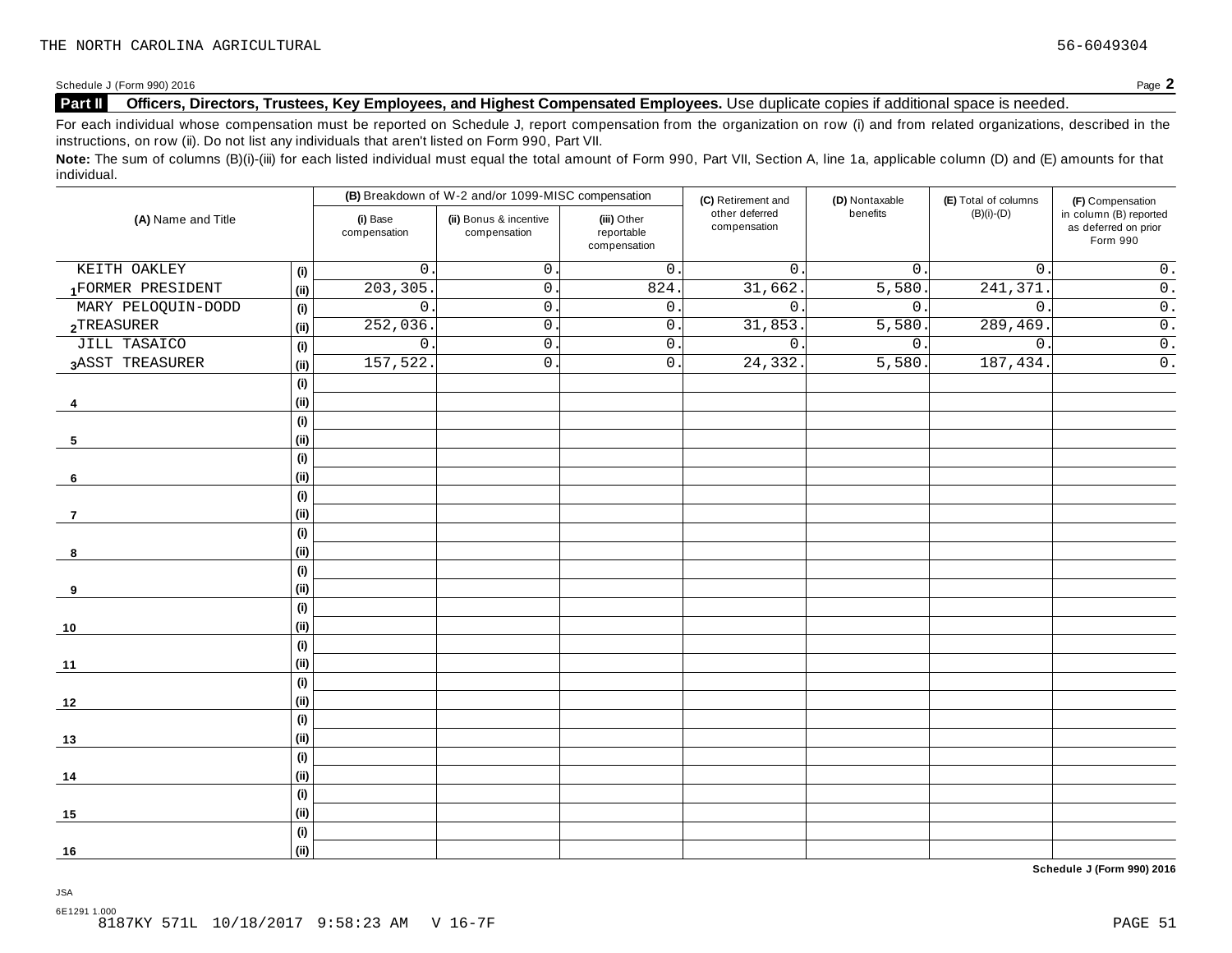Schedule J (Form 990) 2016 Page **3**

### **Part III Supplemental Information**

Provide the information, explanation, or descriptions required for Part I, lines 1a, 1b, 3, 4a, 4b, 4c, 5a, 5b, 6a, 6b, 7, and 8, and for Part II. Also complete this part for any additional information.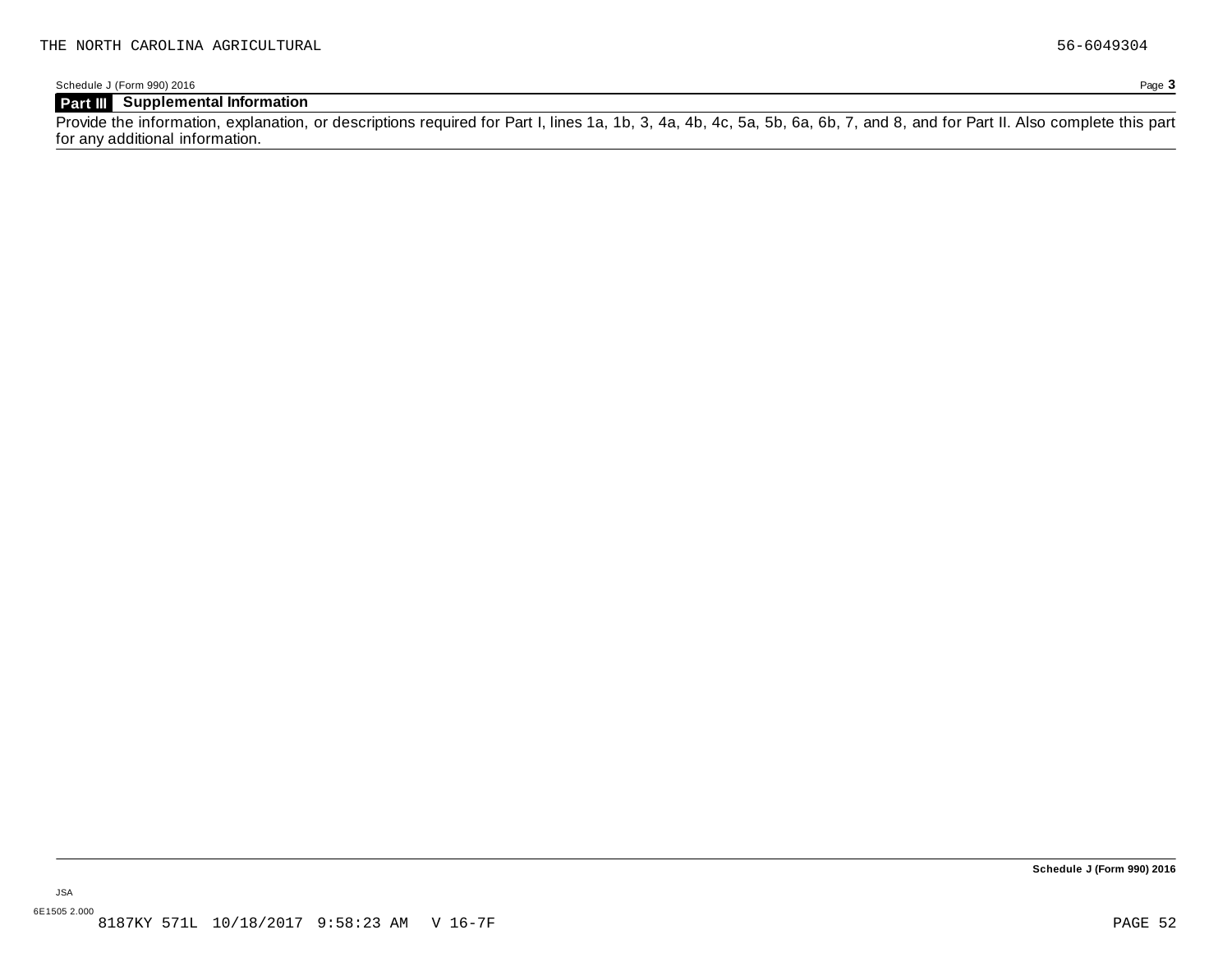| <b>SCHEDULE L</b><br>(Form 990 or 990-EZ)                                                                                                                                                                                    |                                                            |                                                              |                              |              | <b>Transactions With Interested Persons</b>                                                                                                            |                                             |                                       |                           |            | OMB No. 1545-0047         |     |                |
|------------------------------------------------------------------------------------------------------------------------------------------------------------------------------------------------------------------------------|------------------------------------------------------------|--------------------------------------------------------------|------------------------------|--------------|--------------------------------------------------------------------------------------------------------------------------------------------------------|---------------------------------------------|---------------------------------------|---------------------------|------------|---------------------------|-----|----------------|
|                                                                                                                                                                                                                              |                                                            |                                                              |                              |              | Complete if the organization answered "Yes" on Form 990, Part IV, line 25a, 25b, 26, 27, 28a,<br>28b, or 28c, or Form 990-EZ, Part V, line 38a or 40b. |                                             |                                       |                           |            |                           |     |                |
| Department of the Treasury                                                                                                                                                                                                   |                                                            |                                                              |                              |              | Attach to Form 990 or Form 990-EZ.                                                                                                                     |                                             |                                       |                           |            | Open To Public            |     |                |
| <b>Internal Revenue Service</b><br>Name of the organization                                                                                                                                                                  | THE NORTH CAROLINA AGRICULTURAL                            |                                                              |                              |              | Information about Schedule L (Form 990 or 990-EZ) and its instructions is at www.irs.gov/form990.                                                      |                                             | <b>Employer identification number</b> |                           |            | <b>Inspection</b>         |     |                |
| FOUNDATION, INC.                                                                                                                                                                                                             |                                                            |                                                              |                              |              |                                                                                                                                                        |                                             |                                       | 56-6049304                |            |                           |     |                |
| Part I                                                                                                                                                                                                                       |                                                            |                                                              |                              |              | Excess Benefit Transactions (section $501(c)(3)$ , section $501(c)(4)$ , and $501(c)(29)$ organizations only).                                         |                                             |                                       |                           |            |                           |     |                |
|                                                                                                                                                                                                                              |                                                            |                                                              |                              |              | Complete if the organization answered "Yes" on Form 990, Part IV, line 25a or 25b, or Form 990-EZ, Part V, line 40b.                                   |                                             |                                       |                           |            |                           |     |                |
| 1<br>(a) Name of disqualified person                                                                                                                                                                                         |                                                            |                                                              |                              | organization | (b) Relationship between disqualified person and                                                                                                       |                                             | (c) Description of transaction        |                           |            |                           |     | (d) Corrected? |
| (1)                                                                                                                                                                                                                          |                                                            |                                                              |                              |              |                                                                                                                                                        |                                             |                                       |                           |            |                           |     | Yes∣ No        |
| (2)                                                                                                                                                                                                                          |                                                            |                                                              |                              |              |                                                                                                                                                        |                                             |                                       |                           |            |                           |     |                |
| (3)                                                                                                                                                                                                                          |                                                            |                                                              |                              |              |                                                                                                                                                        |                                             |                                       |                           |            |                           |     |                |
| (4)                                                                                                                                                                                                                          |                                                            |                                                              |                              |              |                                                                                                                                                        |                                             |                                       |                           |            |                           |     |                |
| (5)                                                                                                                                                                                                                          |                                                            |                                                              |                              |              |                                                                                                                                                        |                                             |                                       |                           |            |                           |     |                |
| (6)                                                                                                                                                                                                                          |                                                            |                                                              |                              |              |                                                                                                                                                        |                                             |                                       |                           |            |                           |     |                |
| Enter the amount of tax incurred by the organization managers or disqualified persons during the year<br>$\mathbf{2}$                                                                                                        |                                                            |                                                              |                              |              |                                                                                                                                                        |                                             |                                       |                           |            |                           |     |                |
| — The Fig. 2016 Fig. 2016 Fig. 2016 Fig. 2016 Fig. 2016 Fig. 2016 Fig. 2016 Fig. 2016 Fig. 2016 Fig. 2016 Fig. 2016 Fig. 2016 Fig. 2016 Fig. 2016 Fig. 2016 Fig. 2016 Fig. 2016 Fig. 2016 Fig. 2016 Fig. 2016 Fig. 2016 Fig. |                                                            |                                                              |                              |              |                                                                                                                                                        |                                             |                                       |                           |            |                           |     |                |
| Enter the amount of tax, if any, on line 2, above, reimbursed by the organization. $\ldots$ , $\ldots$ , $\ldots$ , $\blacktriangleright$ \$<br>3                                                                            |                                                            |                                                              |                              |              |                                                                                                                                                        |                                             |                                       |                           |            |                           |     |                |
|                                                                                                                                                                                                                              |                                                            |                                                              |                              |              |                                                                                                                                                        |                                             |                                       |                           |            |                           |     |                |
| Part II                                                                                                                                                                                                                      | Loans to and/or From Interested Persons.                   |                                                              |                              |              |                                                                                                                                                        |                                             |                                       |                           |            |                           |     |                |
|                                                                                                                                                                                                                              |                                                            |                                                              |                              |              | Complete if the organization answered "Yes" on Form 990-EZ, Part V, line 38a or Form 990, Part IV, line 26; or if the                                  |                                             |                                       |                           |            |                           |     |                |
|                                                                                                                                                                                                                              |                                                            |                                                              |                              |              | organization reported an amount on Form 990, Part X, line 5, 6, or 22.                                                                                 |                                             |                                       |                           |            |                           |     |                |
| (a) Name of interested person                                                                                                                                                                                                | (b) Relationship                                           | (c) Purpose of                                               | (d) Loan to or               |              | (e) Original                                                                                                                                           | (f) Balance due                             |                                       |                           |            |                           |     |                |
|                                                                                                                                                                                                                              | with organization                                          | loan                                                         | principal amount<br>from the |              |                                                                                                                                                        | (g) In default? (h) Approved<br>by board or |                                       | (i) Written<br>agreement? |            |                           |     |                |
|                                                                                                                                                                                                                              |                                                            | organization?                                                |                              |              |                                                                                                                                                        |                                             | committee?                            |                           |            |                           |     |                |
|                                                                                                                                                                                                                              |                                                            |                                                              | To                           | From         |                                                                                                                                                        |                                             | <b>Yes</b>                            | No                        | <b>Yes</b> | No                        | Yes | No.            |
| (1)                                                                                                                                                                                                                          |                                                            |                                                              |                              |              |                                                                                                                                                        |                                             |                                       |                           |            |                           |     |                |
| (2)                                                                                                                                                                                                                          |                                                            |                                                              |                              |              |                                                                                                                                                        |                                             |                                       |                           |            |                           |     |                |
| (3)                                                                                                                                                                                                                          |                                                            |                                                              |                              |              |                                                                                                                                                        |                                             |                                       |                           |            |                           |     |                |
| (4)                                                                                                                                                                                                                          |                                                            |                                                              |                              |              |                                                                                                                                                        |                                             |                                       |                           |            |                           |     |                |
| (5)                                                                                                                                                                                                                          |                                                            |                                                              |                              |              |                                                                                                                                                        |                                             |                                       |                           |            |                           |     |                |
| (6)                                                                                                                                                                                                                          |                                                            |                                                              |                              |              |                                                                                                                                                        |                                             |                                       |                           |            |                           |     |                |
| (7)                                                                                                                                                                                                                          |                                                            |                                                              |                              |              |                                                                                                                                                        |                                             |                                       |                           |            |                           |     |                |
| (8)                                                                                                                                                                                                                          |                                                            |                                                              |                              |              |                                                                                                                                                        |                                             |                                       |                           |            |                           |     |                |
| (9)                                                                                                                                                                                                                          |                                                            |                                                              |                              |              |                                                                                                                                                        |                                             |                                       |                           |            |                           |     |                |
| (10)                                                                                                                                                                                                                         |                                                            |                                                              |                              |              |                                                                                                                                                        |                                             |                                       |                           |            |                           |     |                |
| <b>Total</b>                                                                                                                                                                                                                 |                                                            |                                                              |                              |              | $\blacktriangleright$ \$                                                                                                                               |                                             |                                       |                           |            |                           |     |                |
| Part III                                                                                                                                                                                                                     | <b>Grants or Assistance Benefiting Interested Persons.</b> |                                                              |                              |              |                                                                                                                                                        |                                             |                                       |                           |            |                           |     |                |
|                                                                                                                                                                                                                              |                                                            |                                                              |                              |              | Complete if the organization answered "Yes" on Form 990, Part IV, line 27.                                                                             |                                             |                                       |                           |            |                           |     |                |
| (a) Name of interested person                                                                                                                                                                                                |                                                            | (b) Relationship between interested (c) Amount of assistance |                              |              |                                                                                                                                                        | (d) Type of assistance                      |                                       |                           |            | (e) Purpose of assistance |     |                |
|                                                                                                                                                                                                                              |                                                            | person and the organization                                  |                              |              |                                                                                                                                                        |                                             |                                       |                           |            |                           |     |                |
|                                                                                                                                                                                                                              |                                                            |                                                              |                              |              |                                                                                                                                                        |                                             |                                       |                           |            |                           |     |                |
|                                                                                                                                                                                                                              |                                                            |                                                              |                              |              |                                                                                                                                                        |                                             |                                       |                           |            |                           |     |                |
|                                                                                                                                                                                                                              |                                                            |                                                              |                              |              |                                                                                                                                                        |                                             |                                       |                           |            |                           |     |                |
|                                                                                                                                                                                                                              |                                                            |                                                              |                              |              |                                                                                                                                                        |                                             |                                       |                           |            |                           |     |                |
|                                                                                                                                                                                                                              |                                                            |                                                              |                              |              |                                                                                                                                                        |                                             |                                       |                           |            |                           |     |                |
|                                                                                                                                                                                                                              |                                                            |                                                              |                              |              |                                                                                                                                                        |                                             |                                       |                           |            |                           |     |                |
|                                                                                                                                                                                                                              |                                                            |                                                              |                              |              |                                                                                                                                                        |                                             |                                       |                           |            |                           |     |                |
|                                                                                                                                                                                                                              |                                                            |                                                              |                              |              |                                                                                                                                                        |                                             |                                       |                           |            |                           |     |                |
| (1)<br>(2)<br>(3)<br>(4)<br>(5)<br>(6)<br>(7)<br>(8)                                                                                                                                                                         |                                                            |                                                              |                              |              |                                                                                                                                                        |                                             |                                       |                           |            |                           |     |                |
| (9)<br>(10)                                                                                                                                                                                                                  |                                                            |                                                              |                              |              |                                                                                                                                                        |                                             |                                       |                           |            |                           |     |                |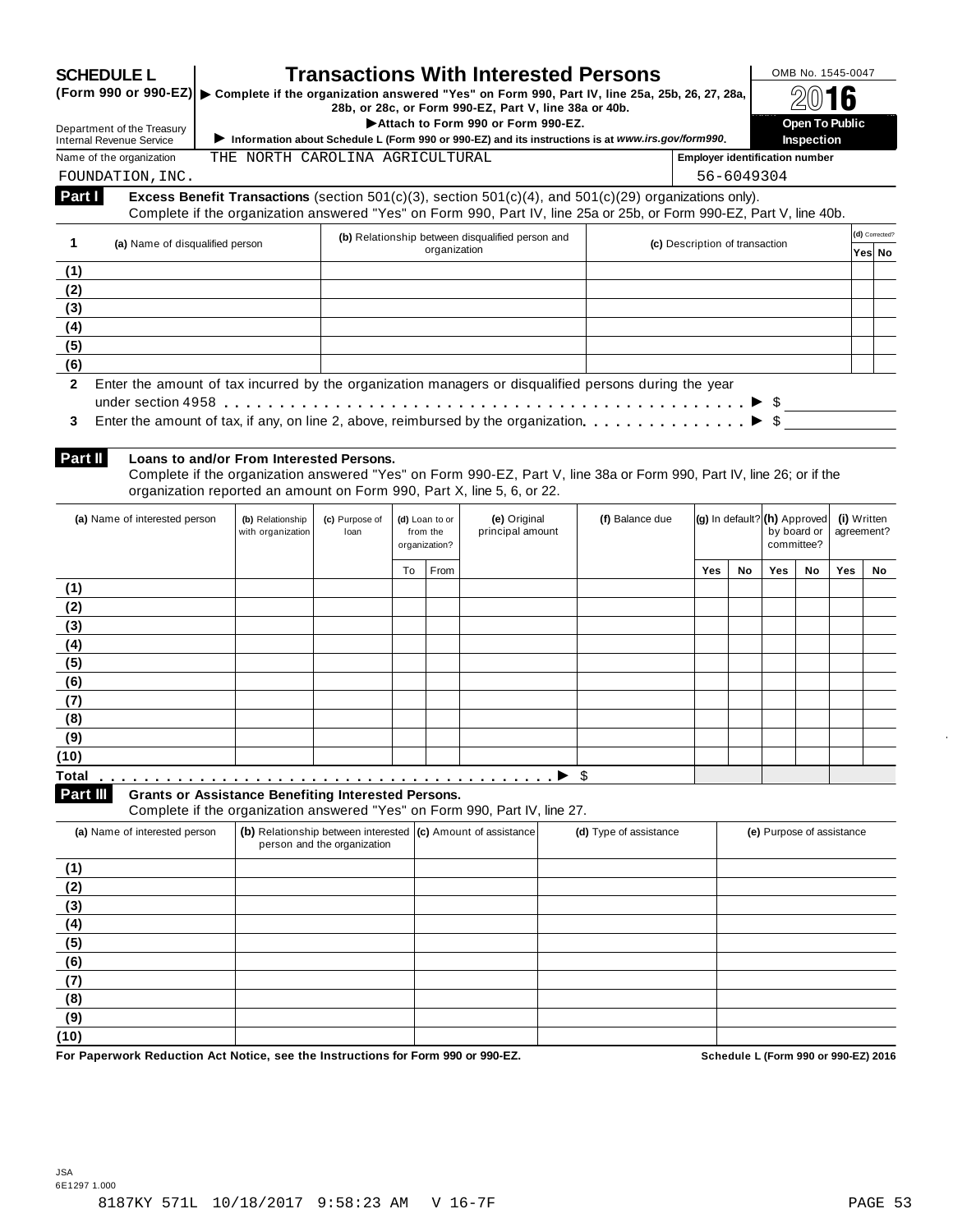#### Schedule <sup>L</sup> (Form <sup>990</sup> or 990-EZ) <sup>2016</sup> Page **2**

**Business Transactions Involving Interested Persons. Part IV** Business Transactions Involving Interested Persons.<br>Complete if the organization answered "Yes" on Form 990, Part IV, line 28a, 28b, or 28c.

| (a) Name of interested person | (b) Relationship between<br>interested person and the<br>organization | (c) Amount of<br>transaction | (d) Description of transaction |     | (e) Sharing of<br>organization's<br>revenues? |
|-------------------------------|-----------------------------------------------------------------------|------------------------------|--------------------------------|-----|-----------------------------------------------|
|                               |                                                                       |                              |                                | Yes | No                                            |
| THE LAPAZ GROUP LLC           | FOUNDATION AND A BO                                                   | 375,000.                     | LOAN TO INT                    |     | X                                             |
| (2)<br>THE LAPAZ GROUP LLC    | FOUNDATION AND A BO                                                   | 55,657.                      | INTEREST RE                    |     | Χ                                             |
| (3)                           |                                                                       |                              |                                |     |                                               |
| (4)                           |                                                                       |                              |                                |     |                                               |
| (5)                           |                                                                       |                              |                                |     |                                               |
| (6)                           |                                                                       |                              |                                |     |                                               |
| (7)                           |                                                                       |                              |                                |     |                                               |
| (8)                           |                                                                       |                              |                                |     |                                               |
| (9)                           |                                                                       |                              |                                |     |                                               |
| (10)                          |                                                                       |                              |                                |     |                                               |

#### **Supplemental Information**

**Part V** Supplemental Information<br>Provide additional information for responses to questions on Schedule L (see instructions).

SCH. L, PART IV, BUSINESS TRANSACTIONS INVOLVING INTERESTED PERSONS:

(A) NAME OF PERSON: THE LAPAZ GROUP LLC

(B) RELATIONSHIP BETWEEN INTERESTED PERSON AND ORGANIZATION:

FOUNDATION AND A BOARD MEMBER ARE PARTNERS IN LAPAZ GROUP LLC

(D) DESCRIPTION OF TRANSACTION: LOAN TO INTERESTED PARTY

(A) NAME OF PERSON: THE LAPAZ GROUP LLC

(B) RELATIONSHIP BETWEEN INTERESTED PERSON AND ORGANIZATION:

FOUNDATION AND A BOARD MEMBER ARE PARTNERS IN LAPAZ GROUP LLC

(D) DESCRIPTION OF TRANSACTION: INTEREST RECEIVED FROM INTERESTED PARTY

PART IV, LINE 5, AMOUNT INVESTED

THE FOUNDATION RECEIVED 56.6% SHARE IN THE LAPAZ GROUP AS THE RESIDUARY BENEFICIARY OF A TRUST. THERE HAVE BEEN NO ADDITIONAL INVESTMENTS. THE OTHER TRANSACTIONS BETWEEN THE FOUNDATION AND LAPAZ GROUP LLC ARE LISTED IN LINES 1-2 ABOVE.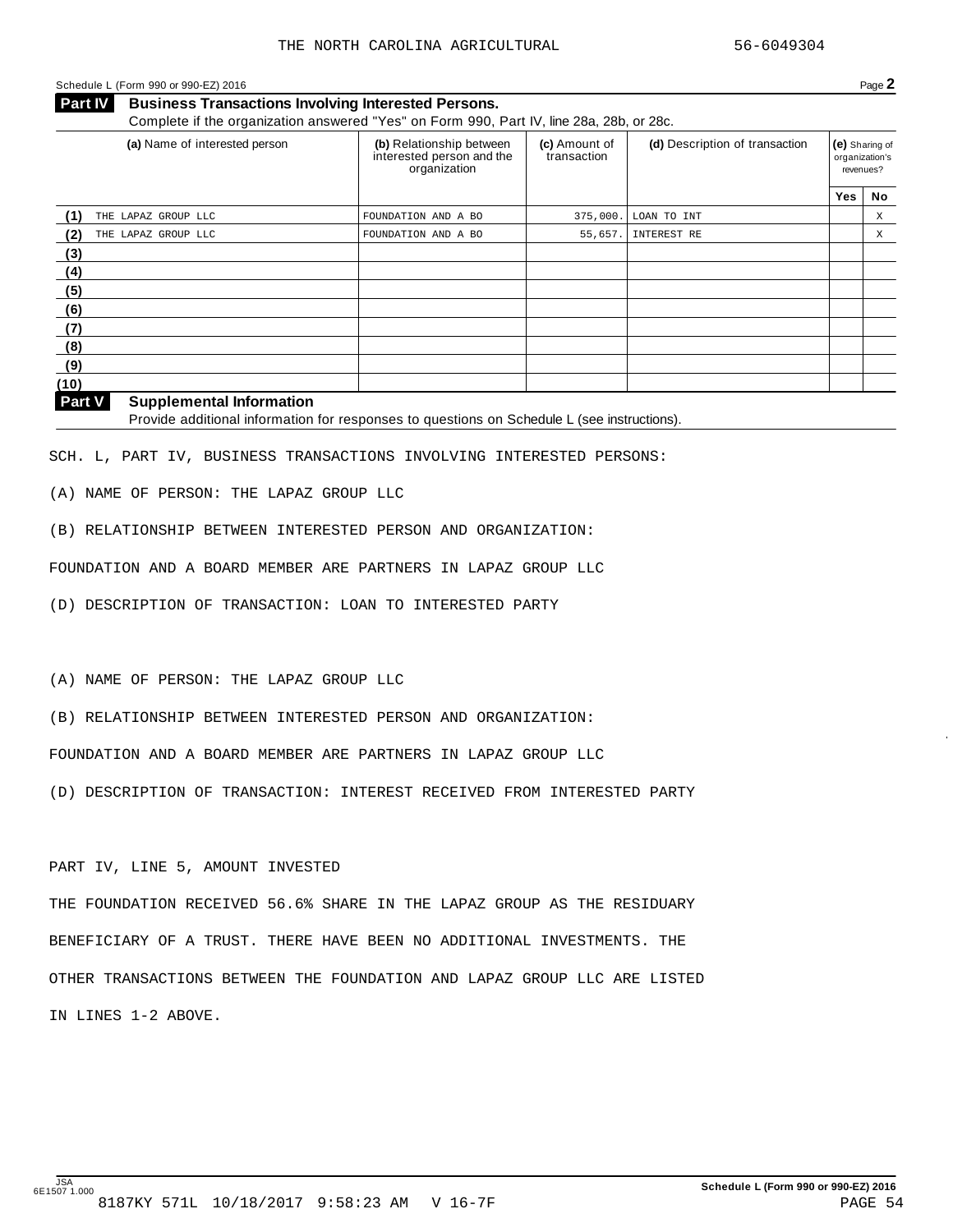# SCHEDULE M **SCHEDULE** M **SCHEDULE** M **SCHEDULE** M **SCHEDULE** M **SCHEDULE** M **SCHEDULE** M **SCHEDULE** M **SCHEDULE** M **SCHEDULE** M **SCHEDULE** M **SCHEDULE** M **SCHEDULE** M **SCHEDULE** M **SCHEDULE** M **SCHEDULE** M **SCHEDULE** M **SC**

**(Form 990)** I **Complete if the organizations answered "Yes" on Form 990, Part IV, lines <sup>29</sup> or 30.** À¾µº

I ► Complete if the organizations answered "Yes" on Form 990, Part IV, lines 29 or 30.<br>Department of the Treasury Attach to Form 990.<br>Department of the Treasury **Department of the Treasury Department of the United States Internal Revenue Service** III information about Schedule M (Form 990) and its instructions is at *www.irs.gov/form990.* Inspection<br>
Name of the organization THE NORTH CAROLINA AGRICULTURAL FEMPLARE INSPECTION

Name of the organization **THE NORTH CAROLINA AGRICULTURAL interpretation in the set of the organization number** 

|              | FOUNDATION, INC.                                                                                                                                                                                                               |                               |                                                        |                                                                                    | 56-6049304                                                   |
|--------------|--------------------------------------------------------------------------------------------------------------------------------------------------------------------------------------------------------------------------------|-------------------------------|--------------------------------------------------------|------------------------------------------------------------------------------------|--------------------------------------------------------------|
| Part I       | <b>Types of Property</b>                                                                                                                                                                                                       |                               |                                                        |                                                                                    |                                                              |
|              |                                                                                                                                                                                                                                | (a)<br>Check if<br>applicable | (b)<br>Number of contributions or<br>items contributed | (c)<br>Noncash contribution<br>amounts reported on<br>Form 990, Part VIII, line 1g | (d)<br>Method of determining<br>noncash contribution amounts |
| 1            | Art - Works of art                                                                                                                                                                                                             |                               |                                                        |                                                                                    |                                                              |
| $\mathbf{2}$ | Art - Historical treasures                                                                                                                                                                                                     |                               |                                                        |                                                                                    |                                                              |
| 3            | Art - Fractional interests                                                                                                                                                                                                     |                               |                                                        |                                                                                    |                                                              |
| 4            | Books and publications expansion and publications                                                                                                                                                                              |                               |                                                        |                                                                                    |                                                              |
| 5            | Clothing and household<br>$goods$                                                                                                                                                                                              |                               |                                                        |                                                                                    |                                                              |
| 6.           | Cars and other vehicles                                                                                                                                                                                                        |                               |                                                        |                                                                                    |                                                              |
| 7            | Boats and planes experience and planes                                                                                                                                                                                         |                               |                                                        |                                                                                    |                                                              |
| 8            | Intellectual property <b>Algebra</b>                                                                                                                                                                                           |                               |                                                        |                                                                                    |                                                              |
| 9            | Securities - Publicly traded                                                                                                                                                                                                   | X                             | 10.                                                    | 109,099.                                                                           | FAIR MARKET VALUE                                            |
| 10           | Securities - Closely held stock                                                                                                                                                                                                |                               |                                                        |                                                                                    |                                                              |
| 11           | Securities - Partnership, LLC,                                                                                                                                                                                                 |                               |                                                        |                                                                                    |                                                              |
|              | or trust interests experience that the set of the set of the set of the set of the set of the set of the set of the set of the set of the set of the set of the set of the set of the set of the set of the set of the set of  |                               |                                                        |                                                                                    |                                                              |
| 12           | Securities - Miscellaneous                                                                                                                                                                                                     |                               |                                                        |                                                                                    |                                                              |
| 13           | Qualified conservation                                                                                                                                                                                                         |                               |                                                        |                                                                                    |                                                              |
|              | contribution - Historic                                                                                                                                                                                                        |                               |                                                        |                                                                                    |                                                              |
|              | structures experiences                                                                                                                                                                                                         |                               |                                                        |                                                                                    |                                                              |
| 14           | Qualified conservation                                                                                                                                                                                                         |                               |                                                        |                                                                                    |                                                              |
|              | contribution - Other <b>All Accords</b>                                                                                                                                                                                        | X                             | 1.                                                     | 157,228.                                                                           | FAIR MARKET VALUE                                            |
| 15<br>16     | Real estate - Residential<br>Real estate - Commercial                                                                                                                                                                          | $\mathbf X$                   | 1.                                                     | 141,328.                                                                           | FAIR MARKET VALUE                                            |
| 17           |                                                                                                                                                                                                                                |                               |                                                        |                                                                                    |                                                              |
| 18           | Collectibles <b>Collectibles Collectibles</b>                                                                                                                                                                                  |                               |                                                        |                                                                                    |                                                              |
| 19           | Food inventory                                                                                                                                                                                                                 |                               |                                                        |                                                                                    |                                                              |
| 20           | Drugs and medical supplies                                                                                                                                                                                                     |                               |                                                        |                                                                                    |                                                              |
| 21           | Taxidermy extended to the set of the set of the set of the set of the set of the set of the set of the set of the set of the set of the set of the set of the set of the set of the set of the set of the set of the set of th |                               |                                                        |                                                                                    |                                                              |
| 22           | Historical artifacts <b>All Accords</b>                                                                                                                                                                                        |                               |                                                        |                                                                                    |                                                              |
| 23           | Scientific specimens <b>Scientific specimens</b>                                                                                                                                                                               |                               |                                                        |                                                                                    |                                                              |
| 24           | Archeological artifacts                                                                                                                                                                                                        |                               |                                                        |                                                                                    |                                                              |
| 25           | Other CIRA ROLLOVER                                                                                                                                                                                                            | X                             | 3.                                                     | 22,800.                                                                            | <b>FAIR MARKET VALUE</b>                                     |
| 26           | Other $\blacktriangleright$ (<br>$\overline{\phantom{a}}$                                                                                                                                                                      |                               |                                                        |                                                                                    |                                                              |
| 27           | Other $\blacktriangleright$ (                                                                                                                                                                                                  |                               |                                                        |                                                                                    |                                                              |
| 28           | Other $\blacktriangleright$ (                                                                                                                                                                                                  |                               |                                                        |                                                                                    |                                                              |
| 29           | Number of Forms 8283 received by the organization during the tax year for contributions for                                                                                                                                    |                               |                                                        |                                                                                    |                                                              |
|              | which the organization completed Form 8283, Part IV, Donee Acknowledgement                                                                                                                                                     |                               |                                                        |                                                                                    | 3.<br>29                                                     |
|              |                                                                                                                                                                                                                                |                               |                                                        |                                                                                    | Yes<br>No.                                                   |
|              | 30a During the year, did the organization receive by contribution any property reported in Part I, lines 1 through                                                                                                             |                               |                                                        |                                                                                    |                                                              |
|              | 28, that it must hold for at least three years from the date of the initial contribution, and which isn't required                                                                                                             |                               |                                                        |                                                                                    | Χ                                                            |
|              |                                                                                                                                                                                                                                |                               |                                                        |                                                                                    | 30a                                                          |
|              | <b>b</b> If "Yes," describe the arrangement in Part II.                                                                                                                                                                        |                               |                                                        |                                                                                    |                                                              |
| 31           | Does the organization have a gift acceptance policy that requires the review of any nonstandard                                                                                                                                |                               |                                                        |                                                                                    | Χ<br>31                                                      |
|              | 32a Does the organization hire or use third parties or related organizations to solicit, process, or sell noncash                                                                                                              |                               |                                                        |                                                                                    |                                                              |
|              |                                                                                                                                                                                                                                |                               |                                                        |                                                                                    | Χ<br>32a                                                     |
|              | <b>b</b> If "Yes," describe in Part II.                                                                                                                                                                                        |                               |                                                        |                                                                                    |                                                              |
| 33           | If the organization didn't report an amount in column (c) for a type of property for which column (a) is checked,                                                                                                              |                               |                                                        |                                                                                    |                                                              |
|              | describe in Part II.                                                                                                                                                                                                           |                               |                                                        |                                                                                    |                                                              |

**For Paperwork Reduction Act Notice, see the Instructions for Form 990. Schedule M (Form 990) (2016)**

6E1298 1.000 8187KY 571L 10/18/2017 9:58:23 AM V 16-7F PAGE 55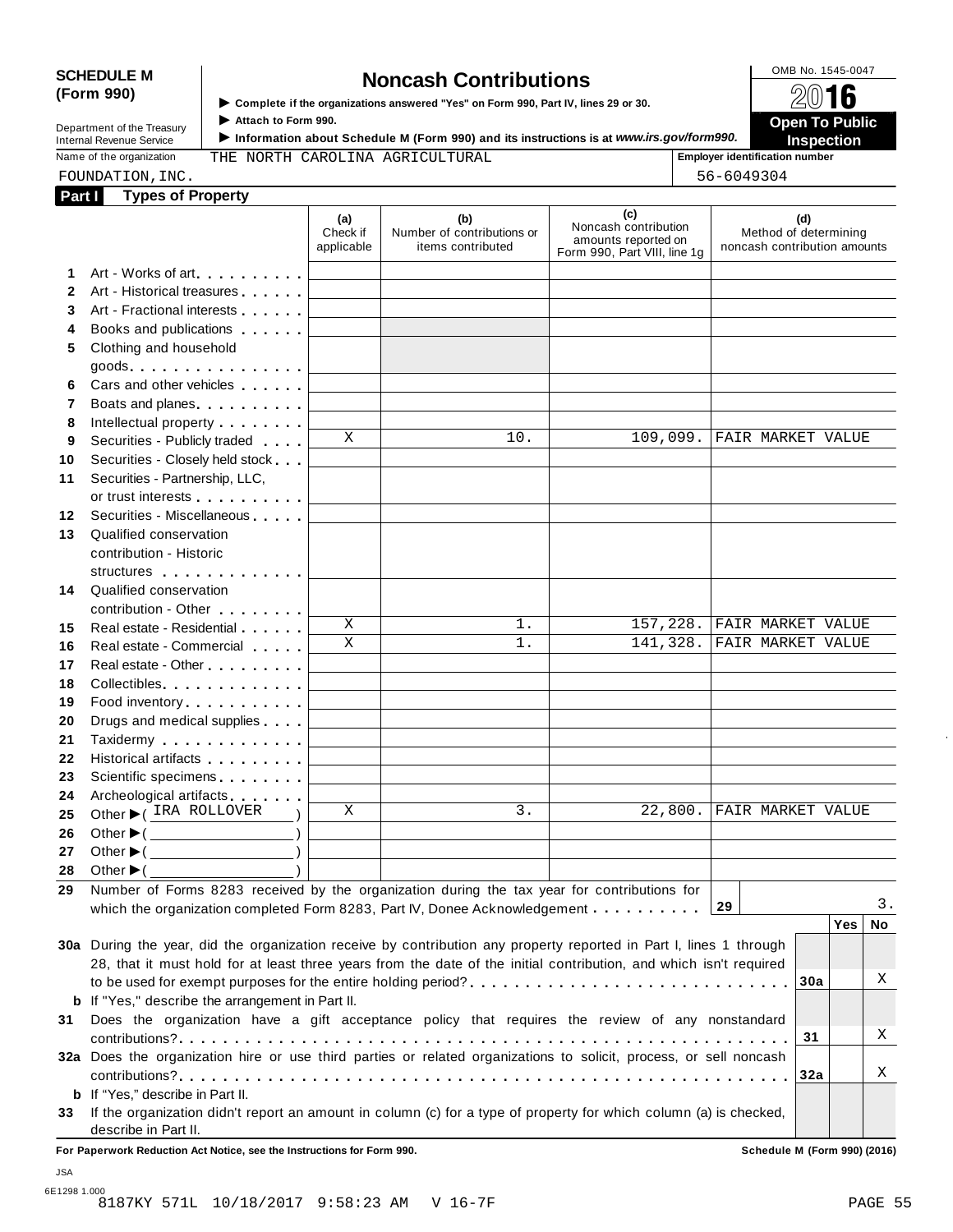**Supplemental Information.** Provide the information required by Part I, lines 30b, 32b, and 33, and whether the organization is reporting in Part I, column (b), the number of contributions, the number of items received, or a combination of both. Also complete this part for any additional information. **Part II**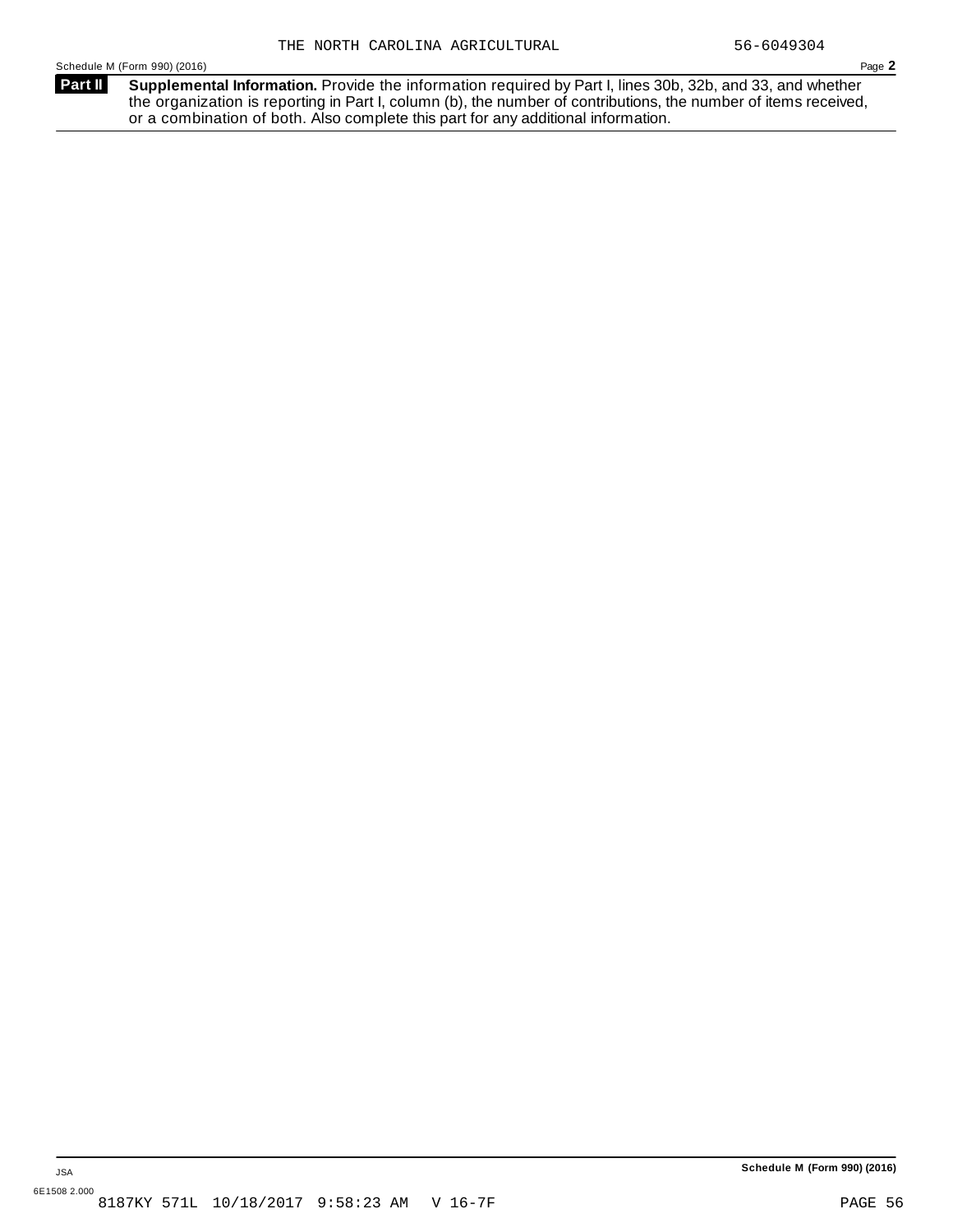### **SCHEDULE O** Supplemental Information to Form 990 or 990-EZ DMB No. 1545-0047

**(Form 990 or 990-EZ) Complete to provide information for responses to specific questions on** plete to provide information for responses to specific questions on  $\mathbb{Z}^{\square}$  **16 EV I C**<br>
■ Attach to Form 990 or 990-EZ. Den to Public<br>
■ Public Corporation Attach to Form 990 or 990-EZ.



Department of the Treasury<br>Internal Revenue Service FOUNDATION,INC. 56-6049304

FORM 990, ITEM J-WEBSITE:

HTTP://FOUNDATIONSACCOUNTING.OFA.NCSU.EDU/FOUNDATIONS/NORTH-CAROLINA-AGRIC

ULTURAL-FOUNDATION-INC

FORM 990, PART I, LINE 1, DESCRIPTION OF ORGANIZATION MISSION: TO AID AND PROMOTE BY FINANCIAL ASSISTANCE AND OTHERWISE ALL TYPES OF EDUCATION, RESEARCH, AND OTHER EXTENSION WITHIN THE COLLEGE OF AGRICULTURE AND LIFE SCIENCES AT NC STATE UNIVERSITY.

FORM 990, PART VI, SECTION A, LINE 1:

THE EXECUTIVE COMMITTEE CONSISTS OF THE CHAIRMAN AND THE IMMEDIATE PAST CHAIRMAN OF THE FOUNDATION, PRESIDENT OF THE NORTH CAROLINA FARM BUREAU FEDERATION OR THE FEDERATION'S REPRESENTATIVE, AND SIXTEEN MEMBERS OF THE BOARD OF DIRECTORS (FOUR MEMBERS ELECTED TO FOUR YEAR TERMS EACH YEAR). THE PAST CHAIRMAN OF THE FOUNDATION SHALL BE A NON-VOTING MEMBER OF THE EXECUTIVE COMMITTEE AND SERVE IN AN ADVISORY CAPACITY ONLY, UNLESS THE PAST CHAIRMAN IS ALSO A MEMBER OF THE BOARD IN WHICH CASE THAT INDIVIDUAL WILL BE A VOTING MEMBER OF THE EXECUTIVE COMMITTEE. THE EXECUTIVE COMMITTEE SHALL EXERCISE ALL OF THE POWERS OF THE FOUNDATION IN THE INTERIM BETWEEN MEETINGS OF THE BOARD, INCLUDING ALL OF THE POWERS THAT HAVE BEEN CONFERRED UPON IT OR UPON THE BOARD, INCLUDING ALL OF THE POWERS THAT HAVE BEEN CONFERRED UPON IT OR UPON THE BOARD, EXCEPT THAT THE EXECUTIVE COMMITTEE SHALL HAVE NO POWER OR AUTHORITY TO (A) AUTHORIZE DISTRIBUTIONS; (B) APPROVE DISSOLUTION, MERGER OR SALE, PLEDGE OR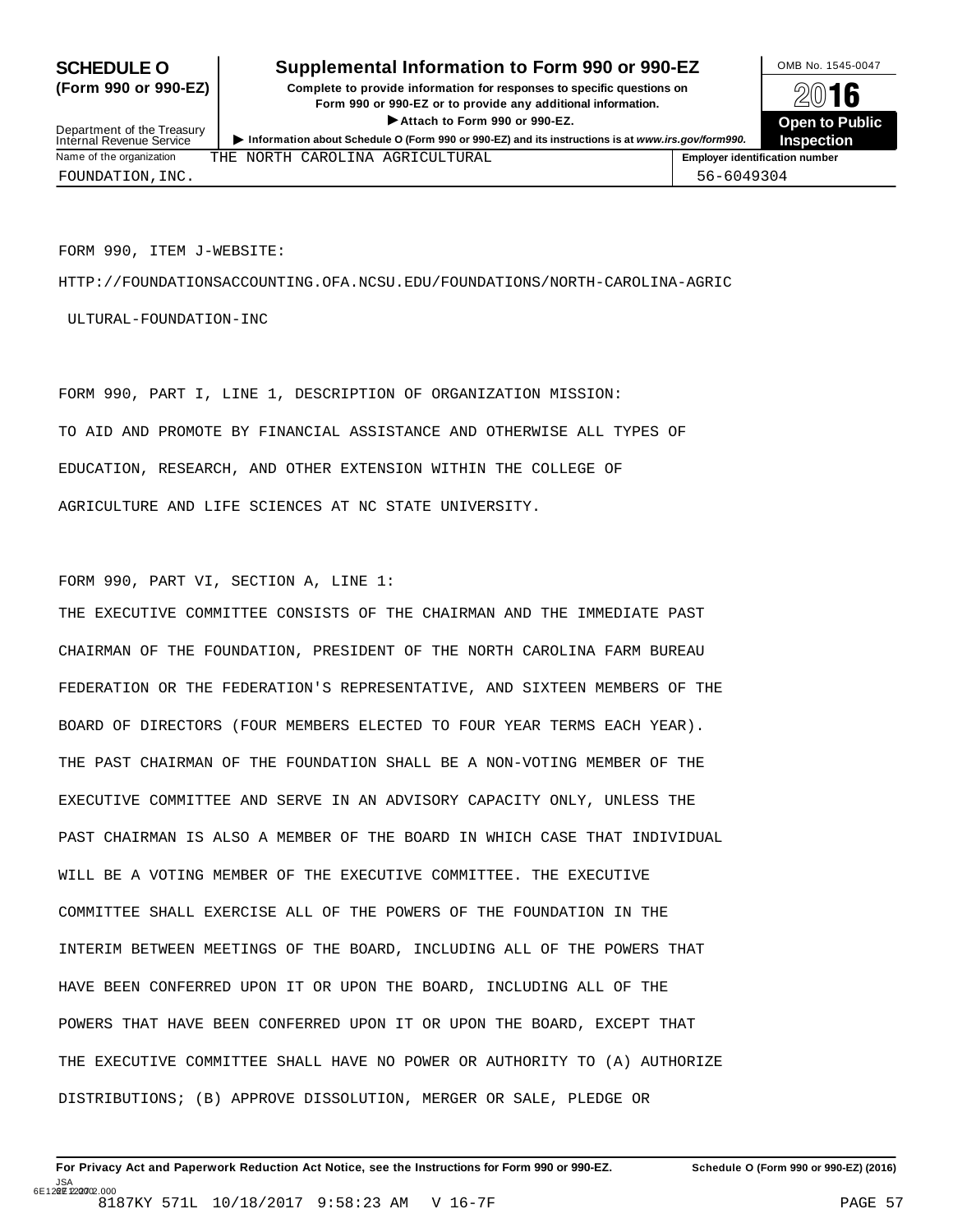| Schedule O (Form 990 or 990-EZ) 2016 |  |  |  |                                 |                                       | Page 2 |
|--------------------------------------|--|--|--|---------------------------------|---------------------------------------|--------|
| Name of the organization             |  |  |  | THE NORTH CAROLINA AGRICULTURAL | <b>Employer identification number</b> |        |
| FOUNDATION, INC.                     |  |  |  |                                 | 56-6049304                            |        |

TRANSFER OF ALL OR SUBSTANTIALLY ALL OF THE FOUNDATION'S ASSETS; (C) ELECT, APPOINT OR REMOVE DIRECTORS, FILL VACANCIES ON THE BOARD OR ANY OF ITS COMMITTEES; OR (D) ADOPT, AMEND, OR REPEAL THE ARTICLES OF INCORPORATION OR BYLAWS.

FORM 990, PART VI, SECTION B, LINE 11: DRAFT 990 IS DISTRIBUTED TO BOARD MEMBERS FOR THEIR REVIEW PRIOR TO FILING.

FORM 990, PART VI, SECTION B, LINE 12C:

NC AGRICULTURAL FOUNDATION WILL ESTABLISH AND MAINTAIN CONFLICT OF INTEREST AND ETHICS POLICIES PERTAINING TO ITS RELATIONSHIP WITH NC STATE, MEMBERS OF THE GOVERNING BOARD OF NC AGRICULTURAL FOUNDATION, AND PERSONS DOING BUSINESS WITH NC AGRICULTURAL FOUNDATION AND ESTABLISHING REQUIRED ETHICAL STANDARDS FOR THE MEMBERS OF THE GOVERNING BOARD OF THE NC AGRICULTURAL FOUNDATION. SUCH POLICIES SHALL PROVIDE THAT (A) ALL TRANSACTIONS (OTHER THAN EXPENSE REIMBURSEMENTS) BETWEEN NC AGRICULTURAL FOUNDATION AND AN OFFICER, DIRECTOR, OR EMPLOYEE OF NC AGRICULTURAL FOUNDATION MUST BE APPROVED BY THE BOARD OF NC AGRICULTURAL FOUNDATION; (B) NO OFFICER, DIRECTOR, OR EMPLOYEE OF NC AGRICULTURAL FOUNDATION HAVING A PRIVATE BUSINESS INTEREST IN A NC AGRICULTURAL FOUNDATION BUSINESS TRANSACTION MAY BE INVOLVED IN THE DECISION WITH RESPECT TO WHETHER NC AGRICULTURAL FOUNDATION SHOULD ENTER INTO SUCH TRANSACTION; (C) NO NC AGRICULTURAL FOUNDATION SCHOLARSHIP OR FELLOWSHIP AWARD MAY BE MADE TO AN OFFICER, DIRECTOR, OR EMPLOYEE OF NC AGRICULTURAL FOUNDATION OR TO A FAMILY MEMBER OF SUCH PERSON UNLESS THE RECIPIENT OF THE AWARD IS

JSA 6E1228 1.000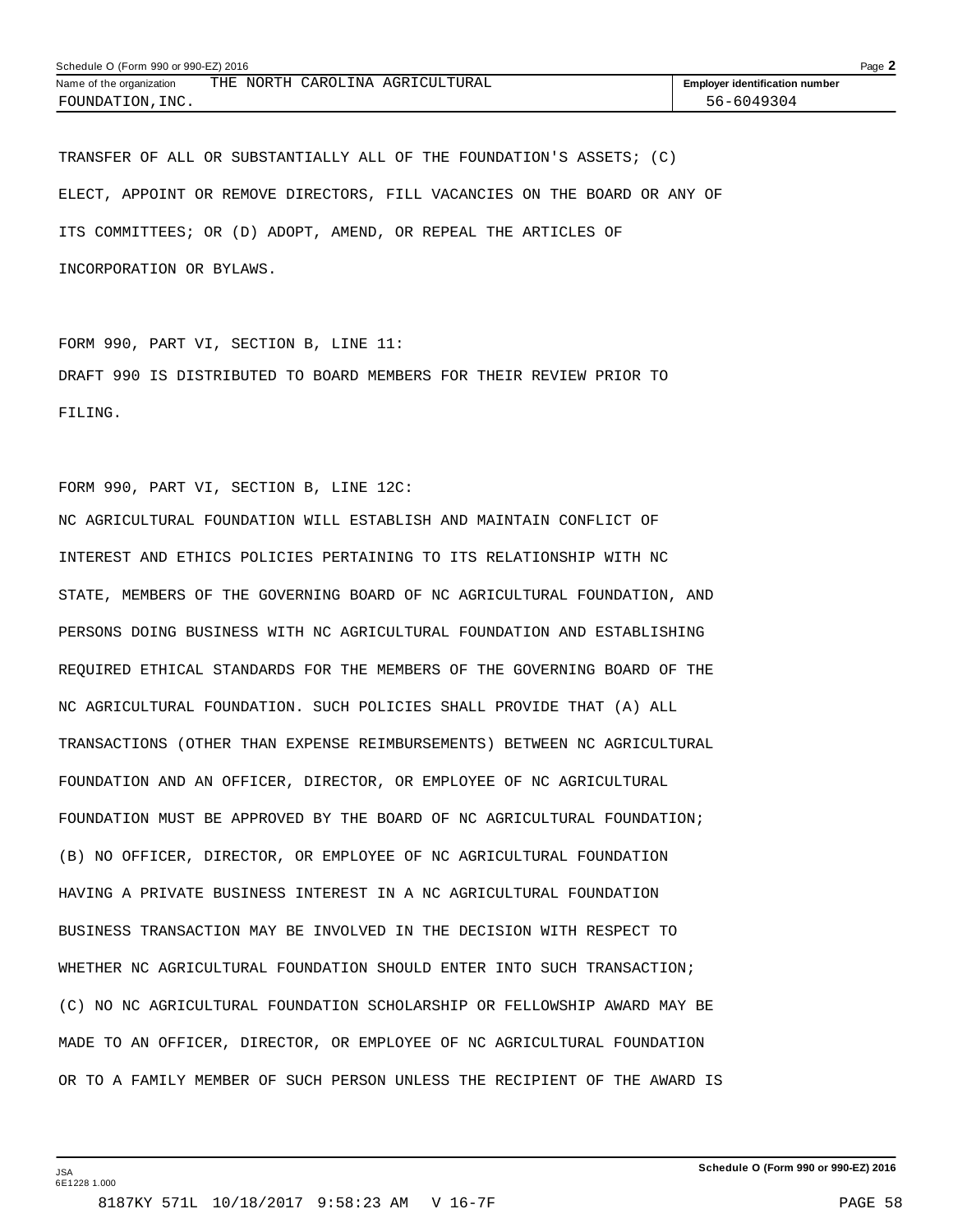DETERMINED BY AN INDEPENDENT AWARDS COMMITTEE.

FORM 990, PART VI, SECTION B, LINE 15:

THE BOARD OF DIRECTORS AND OFFICERS OF THE NORTH CAROLINA AGRICULTURAL FOUNDATION THAT DO RECEIVE COMPENSATION ARE COMPENSATED BY NC STATE UNIVERSITY, A 170(C)(1) ORGANIZATION RELATED TO THE NORTH CAROLINA AGRICULTURAL FOUNDATION. NC STATE UNIVERSITY SETS THE COMPENSATION OF THESE EMPLOYEES BY ACQUIRING COMPARABILITY DATA WHICH IS REVIEWED AND APPROVED BY INDEPENDENT PERSONS WITH CONTEMPORANEOUS SUBSTANTIATION OF THE DECISION.

FORM 990, PART VI, SECTION C, LINE 18: THE 990 IS LISTED ON THE WEBSITE. FORM 1023 (WHICH WAS FILED PRIOR TO JULY 15, 1987) IS NOT PUBLICLY AVAILABLE.

FORM 990, PART VI, SECTION C, LINE 19: THE AUDITED FINANCIAL STATEMENTS ARE AVAILABLE ON THE WEBSITE: HTTP://FOUNDATIONSACCOUNTING.OFA.NCSU.EDU/FOUNDATIONS/NORTH-CAROLINA-AGRIC ULTURAL-FOUNDATION-INC

OTHER GOVERNING DOCUMENTS ARE MADE AVAILABLE UPON REQUEST.

FORM 990, PART XI, LINE 9, CHANGES IN NET ASSETS: DECREASE IN VALUE OF SPLIT INTEREST AGREEMENT -1,359,024 TRANSFER TO OTHER UNIVERSITY AFFILIATES  $7,910$ TOTAL TO FORM 990, PART XI, LINE 9 -1,351,114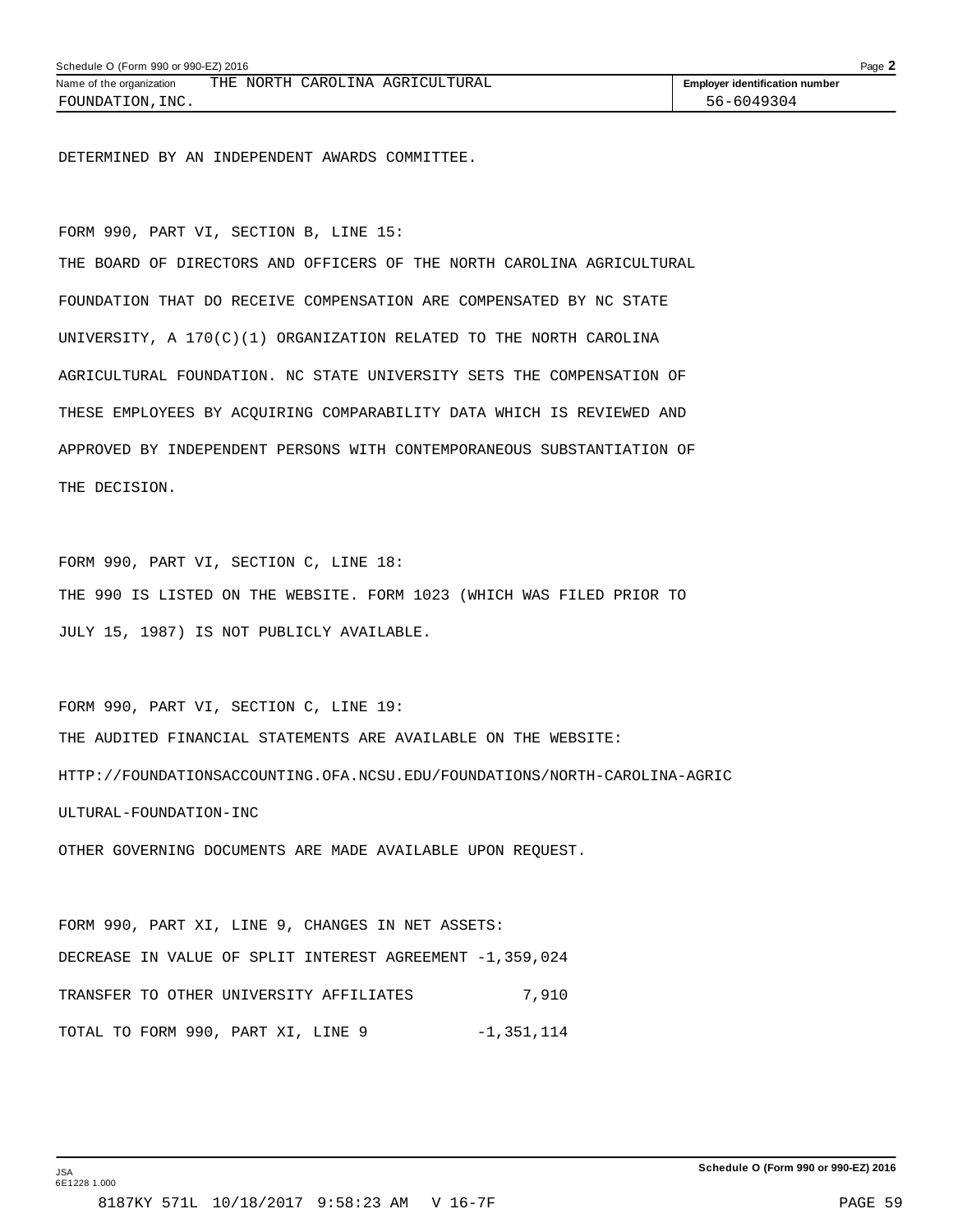| Schedule O (Form 990 or 990-EZ) 2016                        |                                       |                |                  | Page 2   |
|-------------------------------------------------------------|---------------------------------------|----------------|------------------|----------|
| THE NORTH CAROLINA AGRICULTURAL<br>Name of the organization | <b>Employer identification number</b> |                |                  |          |
| FOUNDATION, INC.                                            |                                       |                | 56-6049304       |          |
|                                                             |                                       |                | ATTACHMENT 1     |          |
| FORM 990, PART VIII - INVESTMENT INCOME                     |                                       |                |                  |          |
|                                                             | (A)                                   | B)             | (C)              | (D)      |
|                                                             | TOTAL                                 | RELATED OR     | <b>UNRELATED</b> | EXCLUDED |
| DESCRIPTION                                                 | REVENUE                               | EXEMPT REVENUE | BUSINESS REV.    | REVENUE  |
| INTEREST & DIVIDENDS                                        | 750,170.                              |                |                  | 750,170. |
| TOTALS                                                      | 750,170.                              |                |                  | 750,170. |

| FORM 990, PART VIII - EXCLUDED CONTRIBUTIONS |          |
|----------------------------------------------|----------|
| DESCRIPTION                                  | AMOUNT   |
| FARM TO FORK                                 | 42,313.  |
| ISHS INTERNATIONAL SYMPOSIUM                 | 47,800.  |
| OTHER FUNDRAISING EVENTS                     | 120,777. |
| TOTAL                                        | 210,890. |

ATTACHMENT 3

ATTACHMENT 2

# FORM 990, PART VIII - FUNDRAISING EVENTS

| DESCRIPTION                  | GROSS<br>INCOME | DIRECT<br>EXPENSES | NET<br>INCOME |
|------------------------------|-----------------|--------------------|---------------|
| FARM TO FORK                 | 57,905.         | 103,347.           | $-45, 442.$   |
| ISHS INTERNATIONAL SYMPOSIUM | 34,508.         | 10,683.            | 23,825.       |
| OTHER FUNDRAISING EVENTS     | 129,493.        | 319,371.           | $-189,878.$   |
| TOTALS                       | 221,906.        | 433,401.           | $-211,495.$   |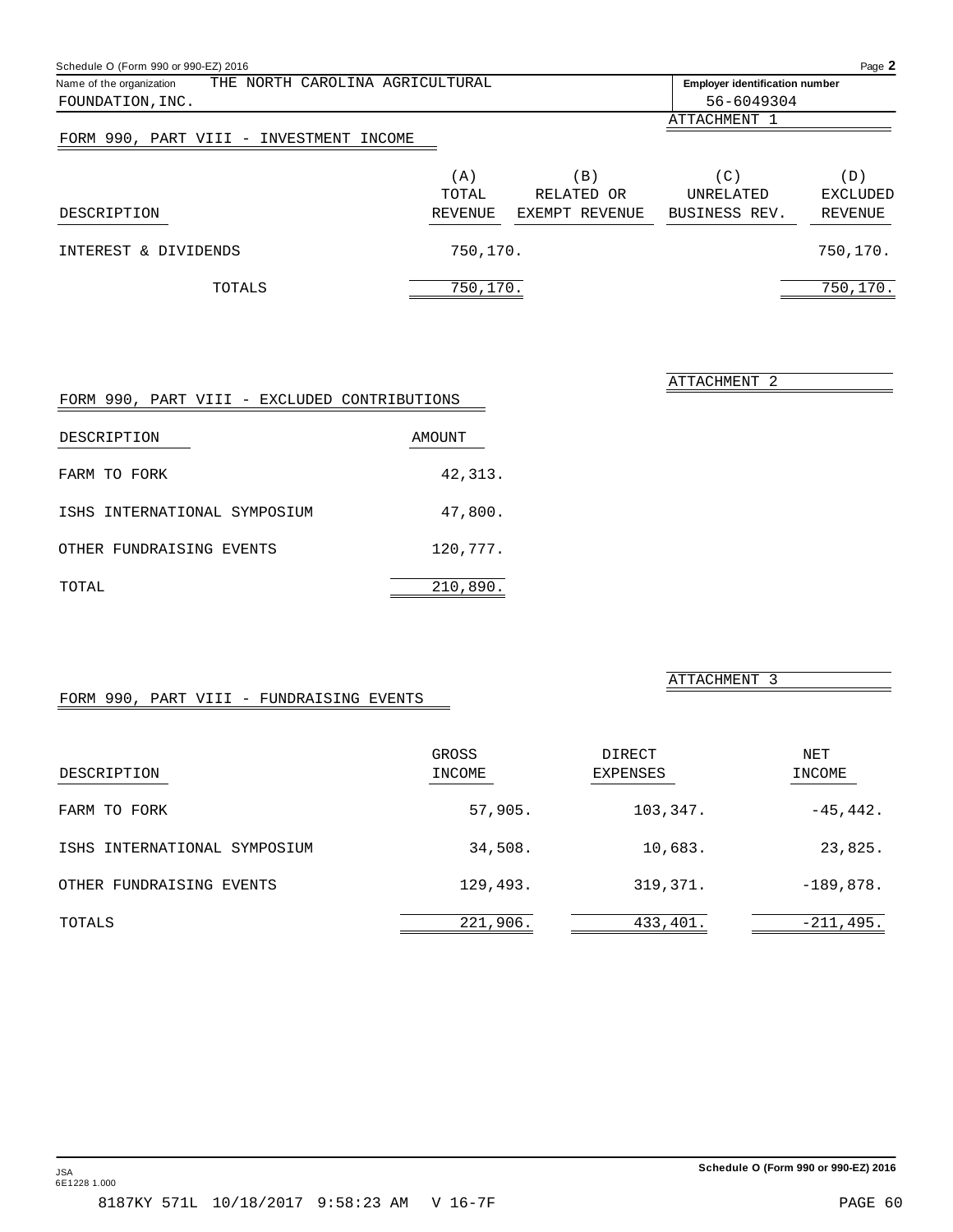| <b>SCHEDULE R</b><br>(Form 990)                        | <b>Related Organizations and Unrelated Partnerships</b><br>▶ Complete if the organization answered "Yes" on Form 990, Part IV, line 33, 34, 35b, 36, or 37.<br>Attach to Form 990. | OMB No. 1545-0047<br>2016             |  |
|--------------------------------------------------------|------------------------------------------------------------------------------------------------------------------------------------------------------------------------------------|---------------------------------------|--|
|                                                        |                                                                                                                                                                                    | Open to Public                        |  |
| Department of the Treasury<br>Internal Revenue Service | Information about Schedule R (Form 990) and its instructions is at www.irs.gov/form990.                                                                                            | Inspection                            |  |
| Name of the organization                               | THE NORTH CAROLINA AGRICULTURAL                                                                                                                                                    | <b>Employer identification number</b> |  |
| FOUNDATION, INC.                                       |                                                                                                                                                                                    | 56-6049304                            |  |

#### **Part I Identification of Disregarded Entities.** Complete if the organization answered "Yes" on Form 990, Part IV, line 33.

| (a)<br>Name, address, and EIN (if applicable) of disregarded entity | (b)<br>Primary activity | (c)<br>Legal domicile (state<br>or foreign country) | (d)<br>Total income | (e)<br>End-of-year assets | (f)<br>Direct controlling<br>entity |
|---------------------------------------------------------------------|-------------------------|-----------------------------------------------------|---------------------|---------------------------|-------------------------------------|
| (1)                                                                 |                         |                                                     |                     |                           |                                     |
| (2)                                                                 |                         |                                                     |                     |                           |                                     |
| (3)                                                                 |                         |                                                     |                     |                           |                                     |
| (4)                                                                 |                         |                                                     |                     |                           |                                     |
| (5)                                                                 |                         |                                                     |                     |                           |                                     |
| (6)                                                                 |                         |                                                     |                     |                           |                                     |

JSA

**Part II Identification of Related Tax-Exempt Organizations.** Complete if the organization answered "Yes" on Form 990, Part IV, line 34 because it had<br>The one or more related tax-exempt organizations during the tax year.

| (a)<br>Name, address, and EIN of related organization         | (b)<br>Primary activity | (c)<br>Legal domicile (state<br>or foreign country) | (d)<br>Exempt Code section | (e)<br>Public charity status<br>(if section $501(c)(3)$ ) | (f)<br>Direct controlling<br>entity | (g)<br>Section 512(b)(13)<br>controlled<br>entity? |           |
|---------------------------------------------------------------|-------------------------|-----------------------------------------------------|----------------------------|-----------------------------------------------------------|-------------------------------------|----------------------------------------------------|-----------|
|                                                               |                         |                                                     |                            |                                                           |                                     | <b>Yes</b>                                         | <b>No</b> |
| NORTH CAROLINA STATE UNIVERSITY FDN, INC<br>56-6049503<br>(1) |                         |                                                     |                            |                                                           |                                     |                                                    |           |
| NCSU BOX 7207<br>RALEIGH, NC 27695                            | SUPPORT                 | NC.                                                 | 501(C)(3)                  | $170(B)$ 1A IV $ N/A$                                     |                                     |                                                    | Χ         |
| (2) <sup>NC</sup> STATE INVESTMENT FUND, INC<br>31-1607634    |                         |                                                     |                            |                                                           |                                     |                                                    |           |
| NCSU BOX 7207<br>RALEIGH, NC 27695                            | FUND INVEST             | ΝC                                                  | 501(C)(3)                  | 509(A)(3)                                                 | N/A                                 |                                                    | Χ         |
| NORTH CAROLINA STATE UNIVERSITY<br>56-6000756<br>(3)          |                         |                                                     |                            |                                                           |                                     |                                                    |           |
| RALEIGH, NC 27695<br>NCSU BOX 7205                            | EDUCATION               | NC                                                  | 170(C)(1)                  | $170(B)$ 1A IV $N/A$                                      |                                     |                                                    | X         |
| NORTH CAROLINA VETERINARY MEDICAL<br>58-1344473<br>(4)        |                         |                                                     |                            |                                                           |                                     |                                                    |           |
| RALEIGH, NC 27695<br>FOUNDATION, INC. NCSU BOX 7207           | SUPPORT                 | NC                                                  | 501(C)(3)                  | $170(B)$ 1A IV $ N/A$                                     |                                     |                                                    | Χ         |
| NORTH CAROLINA STATE UNIVERSITY ALUMNI<br>56-6035544<br>(5)   |                         |                                                     |                            |                                                           |                                     |                                                    |           |
| ASSOCIATION, INC. NCSU BOX 7207<br>RALEIGH, NC 27695          | ALUMNI                  | ΝC                                                  | 501(C)(3)                  | $170(B)$ 1A IV $N/A$                                      |                                     |                                                    | X         |
| (6) NC STATE UNIVERSITY COLLEGE OF SCIENCES<br>58-1524289     |                         |                                                     |                            |                                                           |                                     |                                                    |           |
| RALEIGH, NC 27695<br>FOUNDATION, INC. NCSU BOX 7207           | SUPPORT                 | NC                                                  | 501(C)(3)                  | $170(B)$ 1A IV $N/A$                                      |                                     |                                                    | Χ         |
| NORTH CAROLINA TOBACCO FOUNDATION<br>59-1715828<br>(7)        |                         |                                                     |                            |                                                           |                                     |                                                    |           |
| NCSU BOX 7207<br>RALEIGH, NC 27695                            | SUPPORT                 | ΝC                                                  | 501(C)(3)                  | $170(B)$ 1A IV $ N/A$                                     |                                     |                                                    | Χ         |

**For Paperwork Reduction Act Notice, see the Instructions for Form 990. Schedule R (Form 990) 2016**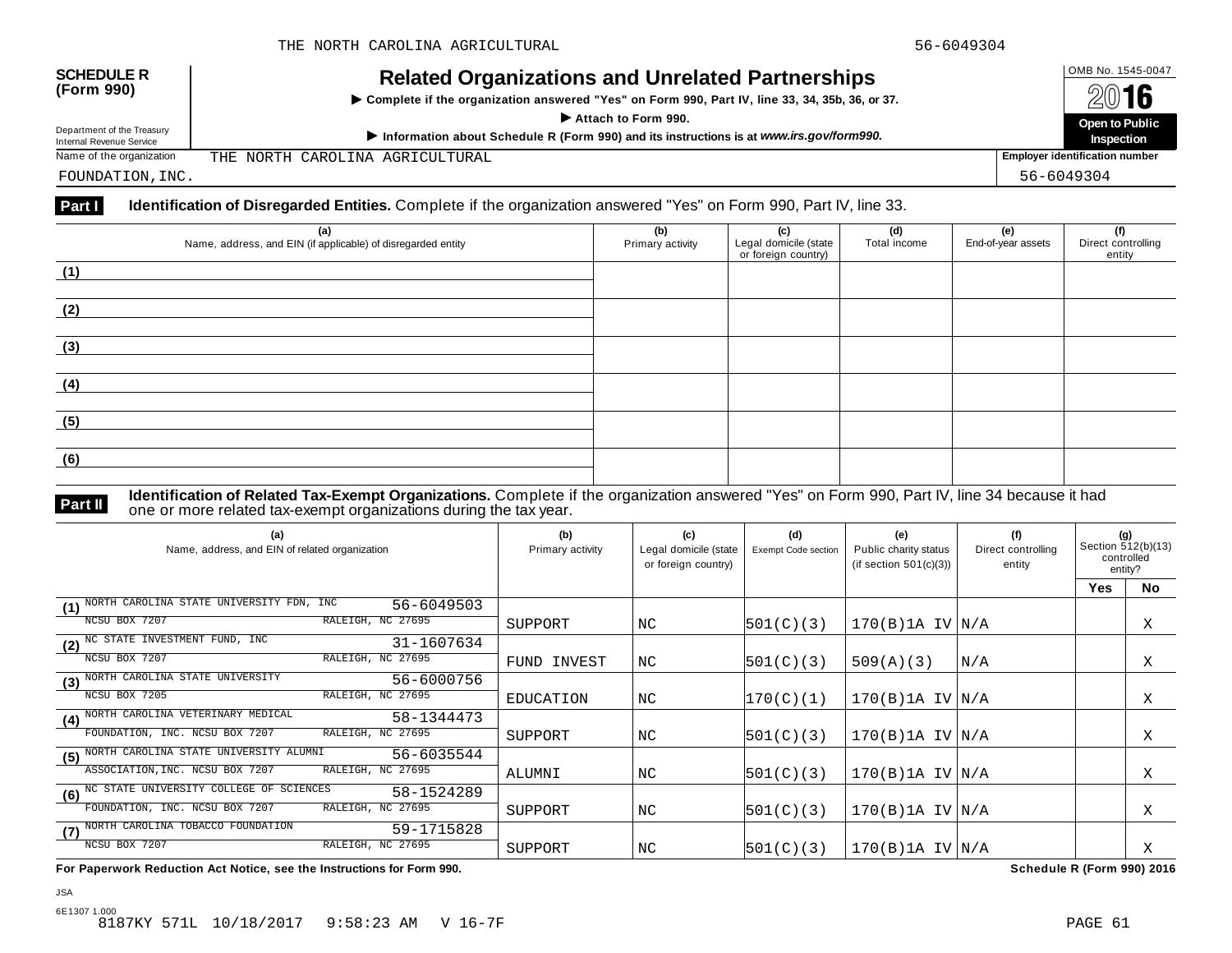| <b>SCHEDULE R</b><br>(Form 990)                        | <b>Related Organizations and Unrelated Partnerships</b><br>► Complete if the organization answered "Yes" on Form 990, Part IV, line 33, 34, 35b, 36, or 37.<br>Attach to Form 990. | OMB No. 1545-0047<br>2016<br><b>Open to Public</b> |  |  |
|--------------------------------------------------------|------------------------------------------------------------------------------------------------------------------------------------------------------------------------------------|----------------------------------------------------|--|--|
| Department of the Treasury<br>Internal Revenue Service | Information about Schedule R (Form 990) and its instructions is at www.irs.gov/form990.                                                                                            | Inspection                                         |  |  |
| Name of the organization                               | THE NORTH CAROLINA AGRICULTURAL                                                                                                                                                    | <b>Employer identification number</b>              |  |  |
| FOUNDATION, INC.                                       |                                                                                                                                                                                    | 56-6049304                                         |  |  |

# **Part I Identification of Disregarded Entities.** Complete if the organization answered "Yes" on Form 990, Part IV, line 33.

| (a)<br>Name, address, and EIN (if applicable) of disregarded entity | (b)<br>Primary activity | (c)<br>Legal domicile (state<br>or foreign country) | (d)<br>Total income | (e)<br>End-of-year assets | (f)<br>Direct controlling<br>entity |
|---------------------------------------------------------------------|-------------------------|-----------------------------------------------------|---------------------|---------------------------|-------------------------------------|
| (1)                                                                 |                         |                                                     |                     |                           |                                     |
| (2)                                                                 |                         |                                                     |                     |                           |                                     |
| (3)                                                                 |                         |                                                     |                     |                           |                                     |
| (4)                                                                 |                         |                                                     |                     |                           |                                     |
| (5)                                                                 |                         |                                                     |                     |                           |                                     |
| (6)                                                                 |                         |                                                     |                     |                           |                                     |

**Part II Identification of Related Tax-Exempt Organizations.** Complete if the organization answered "Yes" on Form 990, Part IV, line 34 because it had<br>The one or more related tax-exempt organizations during the tax year.

| (a)<br>Name, address, and EIN of related organization        | (b)<br>Primary activity | (c)<br>Legal domicile (state<br>or foreign country) | (d)<br><b>Exempt Code section</b> | (e)<br>Public charity status<br>(if section $501(c)(3)$ ) | (f)<br>Direct controlling<br>entity | (g)<br>Section 512(b)(13)<br>controlled<br>entity? |    |
|--------------------------------------------------------------|-------------------------|-----------------------------------------------------|-----------------------------------|-----------------------------------------------------------|-------------------------------------|----------------------------------------------------|----|
|                                                              |                         |                                                     |                                   |                                                           |                                     | <b>Yes</b>                                         | No |
| NC STATE ENGINEERING FOUNDATION<br>$56 - 6046987$<br>(1)     |                         |                                                     |                                   |                                                           |                                     |                                                    |    |
| RALEIGH, NC 27695<br>NCSU BOX 7207                           | SUPPORT                 | NC                                                  | 501(C)(3)                         | $170(B)$ 1A IV $N/A$                                      |                                     |                                                    | Χ  |
| (2) NC STATE NATURAL RESOURCES FOUNDATION<br>56-0653350      |                         |                                                     |                                   |                                                           |                                     |                                                    |    |
| RALEIGH, NC 27695<br>INC. NCSU BOX 7207                      | SUPPORT                 | NC.                                                 | 501(C)(3)                         | $170(B)$ 1A IV $N/A$                                      |                                     |                                                    | X  |
| (3) <sup>NC</sup> STATE UNIVERSITY PARTNERSHIP<br>56-1444287 |                         |                                                     |                                   |                                                           |                                     |                                                    |    |
| CORPORATION, NCSU BOX 7207<br>RALEIGH, NC 27695              | SUPPORT                 | NC                                                  | 501(C)(3)                         | 509(A)(3)                                                 | N/A                                 |                                                    | X  |
| (4) <sup>NC</sup> STATE UNIVERSITY STUDENT AID<br>56-0650623 |                         |                                                     |                                   |                                                           |                                     |                                                    |    |
| ASSOCIATION, INC. PO BOX 37100<br>RALEIGH, NC 27627          | SUPPORT                 | NC                                                  | 501(C)(3)                         | $170(B)$ 1A IV $N/A$                                      |                                     |                                                    | Χ  |
| (5) NORTH CAROLINA TEXTILE FOUNDATION, INC.<br>56-6045324    |                         |                                                     |                                   |                                                           |                                     |                                                    |    |
| RALEIGH, NC 27695<br>NCSU BOX 8301                           | SUPPORT                 | NC.                                                 | 501(C)(3)                         | $170(B)$ 1A IV $ N/A$                                     |                                     |                                                    | Χ  |
| (6)                                                          |                         |                                                     |                                   |                                                           |                                     |                                                    |    |
|                                                              |                         |                                                     |                                   |                                                           |                                     |                                                    |    |
| (7)                                                          |                         |                                                     |                                   |                                                           |                                     |                                                    |    |
|                                                              |                         |                                                     |                                   |                                                           |                                     |                                                    |    |

**For Paperwork Reduction Act Notice, see the Instructions for Form 990. Schedule R (Form 990) 2016**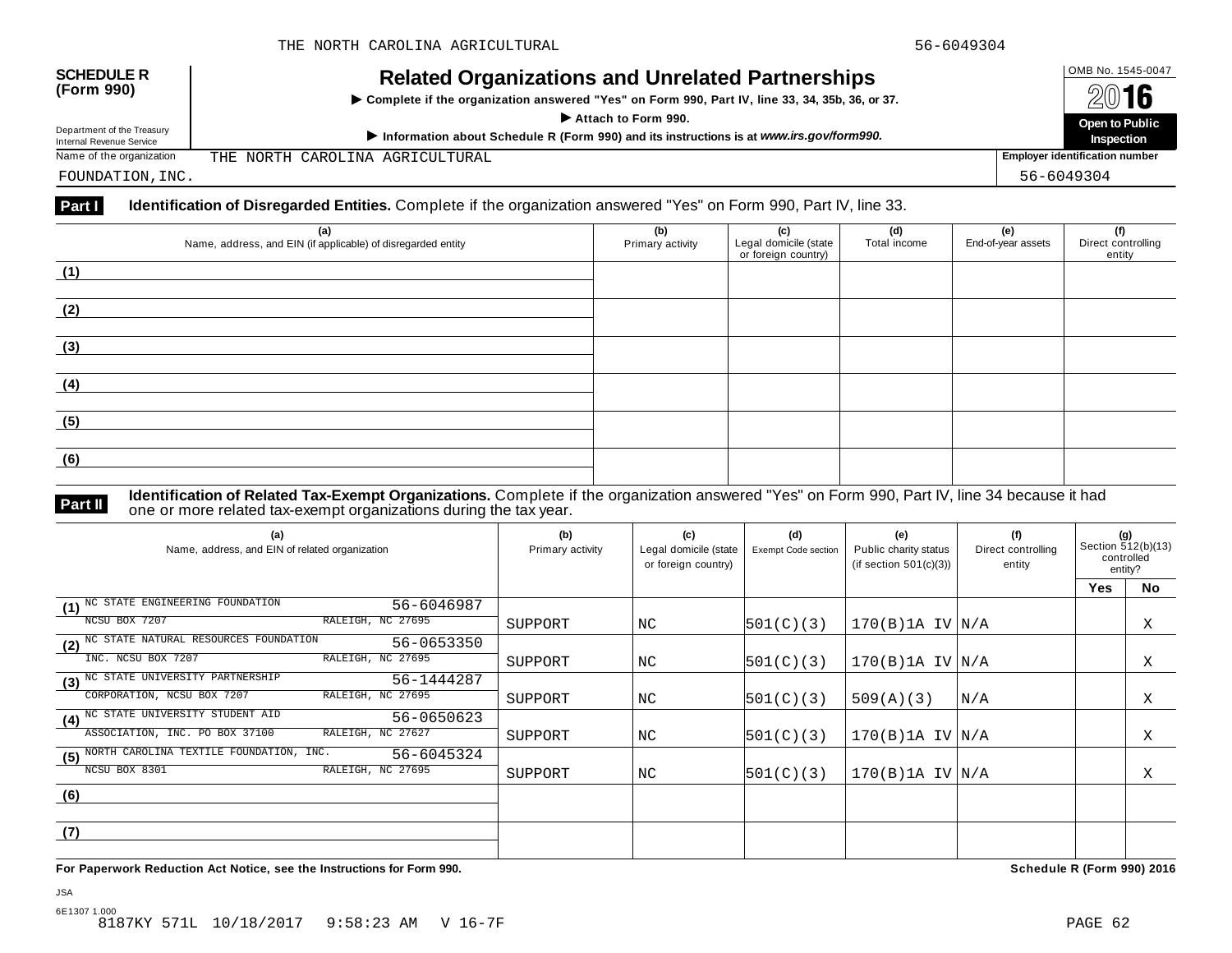Schedule <sup>R</sup> (Form 990) <sup>2016</sup> Page **2**

**Identification of Related Organizations Taxable as a Partnership** Complete if the organization answered "Yes" on Form 990, Part IV, line 34 **because it had one or more related organizations Taxable as a Partnership** Complete in the organization of the tax year.

| (a)<br>Name, address, and EIN of<br>related organization | (b)<br>Primary activity | (c)<br>Legal<br>domicile<br>(state or<br>foreign<br>country) | (d)<br>Direct controlling<br>entity | (e)<br>Predominant<br>income (related,<br>unrelated,<br>excluded from<br>tax under<br>sections 512-514) | (f)<br>Share of total<br>income | (g)<br>Share of end-of-<br>year assets | (h)<br>Disproportionate<br>allocations? |             | (i)<br>Code V - UBI<br>amount in box 20<br>of Schedule K-1<br>(Form 1065) | (j)<br>General or<br>managing<br>partner? |        | (k)<br>Percentage<br>ownership |
|----------------------------------------------------------|-------------------------|--------------------------------------------------------------|-------------------------------------|---------------------------------------------------------------------------------------------------------|---------------------------------|----------------------------------------|-----------------------------------------|-------------|---------------------------------------------------------------------------|-------------------------------------------|--------|--------------------------------|
|                                                          |                         |                                                              |                                     |                                                                                                         |                                 |                                        | Yes No                                  |             |                                                                           |                                           | Yes No |                                |
| $(1)$ LAPAZ GROUP, LLC 56-2260077                        |                         |                                                              |                                     |                                                                                                         |                                 |                                        |                                         |             |                                                                           |                                           |        |                                |
| 3232 INDIAN GRAVE ROAD LENOIR,                           | INVESTMENT              | NC                                                           | NC AGR. FOUNDAT UNRELATED           |                                                                                                         | $-666, 420.$                    | 520,449.                               |                                         | $\mathbf X$ |                                                                           |                                           | $\,$ X | 56.6000                        |
| (2)                                                      |                         |                                                              |                                     |                                                                                                         |                                 |                                        |                                         |             |                                                                           |                                           |        |                                |
| (3)                                                      |                         |                                                              |                                     |                                                                                                         |                                 |                                        |                                         |             |                                                                           |                                           |        |                                |
| (4)                                                      |                         |                                                              |                                     |                                                                                                         |                                 |                                        |                                         |             |                                                                           |                                           |        |                                |
| (5)                                                      |                         |                                                              |                                     |                                                                                                         |                                 |                                        |                                         |             |                                                                           |                                           |        |                                |
| (6)                                                      |                         |                                                              |                                     |                                                                                                         |                                 |                                        |                                         |             |                                                                           |                                           |        |                                |
| (7)                                                      |                         |                                                              |                                     |                                                                                                         |                                 |                                        |                                         |             |                                                                           |                                           |        |                                |

#### **Identification of Related Organizations Taxable as a Corporation or Trust.** Complete if the organization answered "Yes" on Form 990, Part IV, **Part IV** dentification of Related Organizations Taxable as a Corporation or Trust. Complete if the organization ans larger thad one or more related organizations treated as a corporation or trust during the tax year.

| (a)<br>Name, address, and EIN of related organization | (b)<br>Primary activity | (c)<br>Legal domicile<br>(state or foreign<br>country) | (d)<br>Direct controlling<br>entity | (e)<br>Type of entity<br>(C corp, S corp, or<br>trust) | (f)<br>Share of total<br>income | (g)<br>Share of<br>$\left  \begin{array}{c} 0 & 0 & 0 \\ 0 & 0 & 0 \\ 0 & 0 & 0 \end{array} \right $ and-of-year assets $\left  \begin{array}{c} 0 & 0 & 0 \\ 0 & 0 & 0 \\ 0 & 0 & 0 \end{array} \right $ controlled | $\begin{vmatrix} \n\textbf{(h)} \\ \n\text{Percentage} \n\end{vmatrix}$ Section | entity? |   |
|-------------------------------------------------------|-------------------------|--------------------------------------------------------|-------------------------------------|--------------------------------------------------------|---------------------------------|----------------------------------------------------------------------------------------------------------------------------------------------------------------------------------------------------------------------|---------------------------------------------------------------------------------|---------|---|
|                                                       |                         |                                                        |                                     |                                                        |                                 |                                                                                                                                                                                                                      |                                                                                 | Yes No  |   |
| (1) CHARITABLE REMAINDER TRUST(17)                    |                         |                                                        |                                     |                                                        |                                 |                                                                                                                                                                                                                      |                                                                                 |         |   |
|                                                       | ASSET INVESTM           | NC                                                     | N/A                                 | TRUST                                                  |                                 |                                                                                                                                                                                                                      |                                                                                 |         | X |
| (2)                                                   |                         |                                                        |                                     |                                                        |                                 |                                                                                                                                                                                                                      |                                                                                 |         |   |
|                                                       |                         |                                                        |                                     |                                                        |                                 |                                                                                                                                                                                                                      |                                                                                 |         |   |
| (3)                                                   |                         |                                                        |                                     |                                                        |                                 |                                                                                                                                                                                                                      |                                                                                 |         |   |
|                                                       |                         |                                                        |                                     |                                                        |                                 |                                                                                                                                                                                                                      |                                                                                 |         |   |
| (4)                                                   |                         |                                                        |                                     |                                                        |                                 |                                                                                                                                                                                                                      |                                                                                 |         |   |
|                                                       |                         |                                                        |                                     |                                                        |                                 |                                                                                                                                                                                                                      |                                                                                 |         |   |
| (5)                                                   |                         |                                                        |                                     |                                                        |                                 |                                                                                                                                                                                                                      |                                                                                 |         |   |
|                                                       |                         |                                                        |                                     |                                                        |                                 |                                                                                                                                                                                                                      |                                                                                 |         |   |
| (6)                                                   |                         |                                                        |                                     |                                                        |                                 |                                                                                                                                                                                                                      |                                                                                 |         |   |
|                                                       |                         |                                                        |                                     |                                                        |                                 |                                                                                                                                                                                                                      |                                                                                 |         |   |
| (7)                                                   |                         |                                                        |                                     |                                                        |                                 |                                                                                                                                                                                                                      |                                                                                 |         |   |
|                                                       |                         |                                                        |                                     |                                                        |                                 |                                                                                                                                                                                                                      |                                                                                 |         |   |

6E1308 1.000

JSA **Schedule R (Form 990) 2016**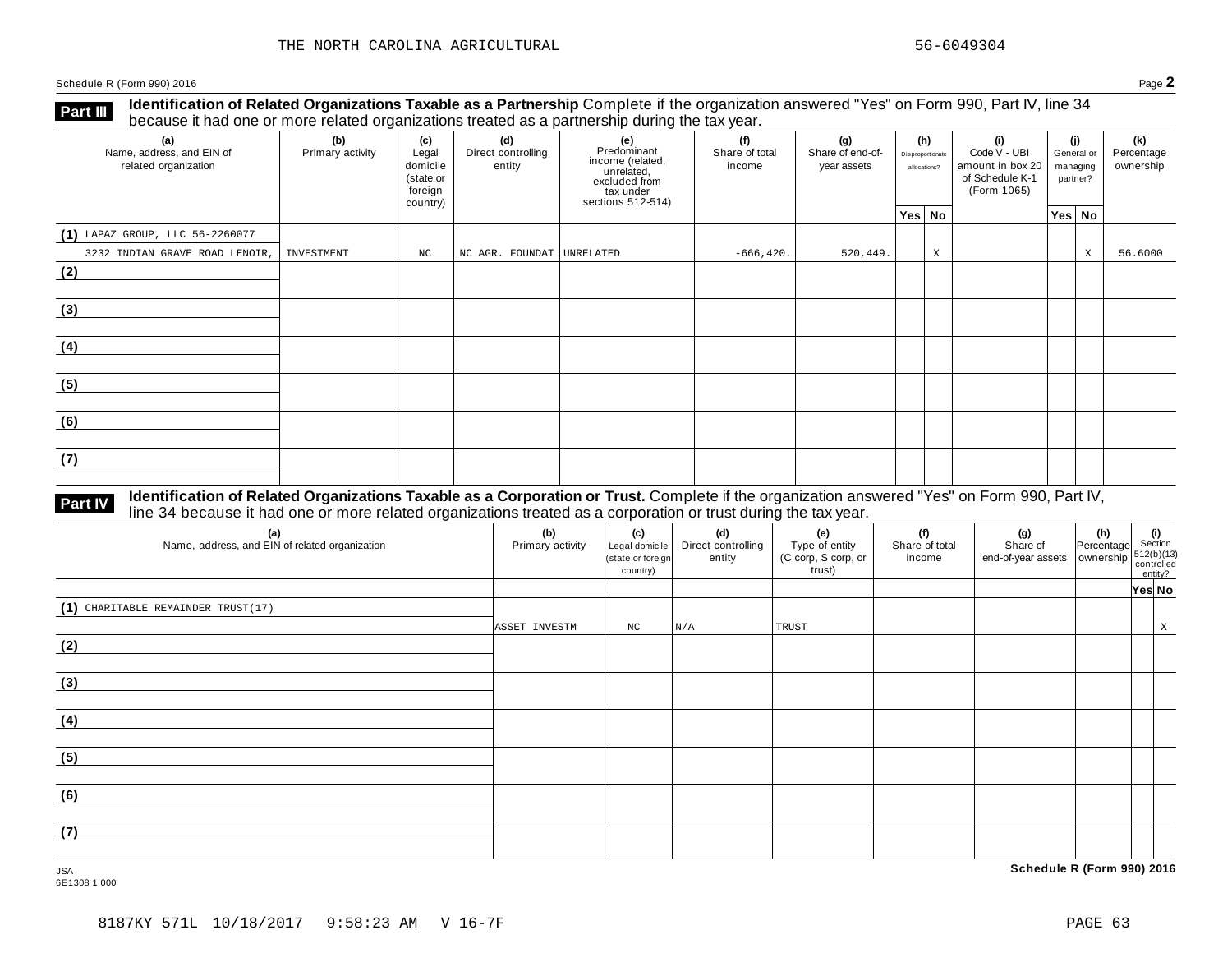| Part V       | Transactions With Related Organizations. Complete if the organization answered "Yes" on Form 990, Part IV, line 34, 35b, or 36.                                              |              |                        |                              |                |                           |  |  |  |  |
|--------------|------------------------------------------------------------------------------------------------------------------------------------------------------------------------------|--------------|------------------------|------------------------------|----------------|---------------------------|--|--|--|--|
|              | Note: Complete line 1 if any entity is listed in Parts II, III, or IV of this schedule.                                                                                      |              |                        |                              |                | Yes No                    |  |  |  |  |
|              | During the tax year, did the organization engage in any of the following transactions with one or more related organizations listed in Parts II-IV?                          |              |                        |                              |                |                           |  |  |  |  |
| a            |                                                                                                                                                                              |              |                        |                              | 1a             | X                         |  |  |  |  |
| b            |                                                                                                                                                                              |              |                        |                              | 1 <sub>b</sub> | $\mathbf X$               |  |  |  |  |
|              |                                                                                                                                                                              |              |                        |                              | 1 <sub>c</sub> | X                         |  |  |  |  |
| d            |                                                                                                                                                                              |              |                        |                              | 1 <sub>d</sub> | X                         |  |  |  |  |
|              |                                                                                                                                                                              |              |                        |                              | 1e             | Χ                         |  |  |  |  |
|              |                                                                                                                                                                              |              |                        |                              |                |                           |  |  |  |  |
| f            |                                                                                                                                                                              |              |                        |                              | 1f             | X                         |  |  |  |  |
| g            |                                                                                                                                                                              |              |                        |                              | 1 <sub>g</sub> | Χ                         |  |  |  |  |
| h            |                                                                                                                                                                              |              |                        |                              | 1 <sub>h</sub> | X                         |  |  |  |  |
| Î.           |                                                                                                                                                                              |              |                        |                              |                |                           |  |  |  |  |
|              |                                                                                                                                                                              |              |                        |                              | 1i.            | $\overline{\mathbf{x}}$   |  |  |  |  |
|              |                                                                                                                                                                              |              |                        |                              |                |                           |  |  |  |  |
|              |                                                                                                                                                                              |              |                        |                              | 1k             | X                         |  |  |  |  |
|              |                                                                                                                                                                              |              |                        |                              | 11             | X                         |  |  |  |  |
|              |                                                                                                                                                                              |              |                        |                              | 1 <sub>m</sub> | X                         |  |  |  |  |
| n            |                                                                                                                                                                              |              |                        |                              | 1n             | X                         |  |  |  |  |
|              |                                                                                                                                                                              |              |                        |                              | 1 <sub>o</sub> | X                         |  |  |  |  |
|              |                                                                                                                                                                              |              |                        |                              |                |                           |  |  |  |  |
|              |                                                                                                                                                                              |              |                        |                              |                | X                         |  |  |  |  |
| p            |                                                                                                                                                                              |              |                        |                              | 1 <sub>p</sub> | $\boldsymbol{\mathrm{X}}$ |  |  |  |  |
| a            |                                                                                                                                                                              |              |                        |                              | 1q             |                           |  |  |  |  |
|              |                                                                                                                                                                              |              |                        |                              |                | X                         |  |  |  |  |
|              | Other transfer of cash or property to related organization(s)<br>interaction (interaction of the content of the content of cash or property or the contraction (s)           |              |                        |                              | 1r             | $\mathbf{X}$              |  |  |  |  |
| $\mathbf{2}$ | If the answer to any of the above is "Yes," see the instructions for information on who must complete this line, including covered relationships and transaction thresholds. |              |                        |                              | 1s             |                           |  |  |  |  |
|              |                                                                                                                                                                              | (b)          |                        |                              |                |                           |  |  |  |  |
|              | (a)<br>Name of related organization                                                                                                                                          | Transaction  | (c)<br>Amount involved | (d)<br>Method of determining |                |                           |  |  |  |  |
|              |                                                                                                                                                                              | $type(a-s)$  |                        | amount involved              |                |                           |  |  |  |  |
|              | LAPAZ GROUP, LLC                                                                                                                                                             | Α            | 55,657.                | <b>FMV</b>                   |                |                           |  |  |  |  |
| (1)          |                                                                                                                                                                              |              |                        |                              |                |                           |  |  |  |  |
| (2)          | LAPAZ GROUP, LLC                                                                                                                                                             | $\mathbb{D}$ | 375,000.               | <b>FMV</b>                   |                |                           |  |  |  |  |
| (3)          |                                                                                                                                                                              |              |                        |                              |                |                           |  |  |  |  |
| (4)          |                                                                                                                                                                              |              |                        |                              |                |                           |  |  |  |  |
|              |                                                                                                                                                                              |              |                        |                              |                |                           |  |  |  |  |
| (5)          |                                                                                                                                                                              |              |                        |                              |                |                           |  |  |  |  |
| (6)          |                                                                                                                                                                              |              |                        |                              |                |                           |  |  |  |  |
| <b>JSA</b>   |                                                                                                                                                                              |              |                        | Schedule R (Form 990) 2016   |                |                           |  |  |  |  |

6E1309 1.000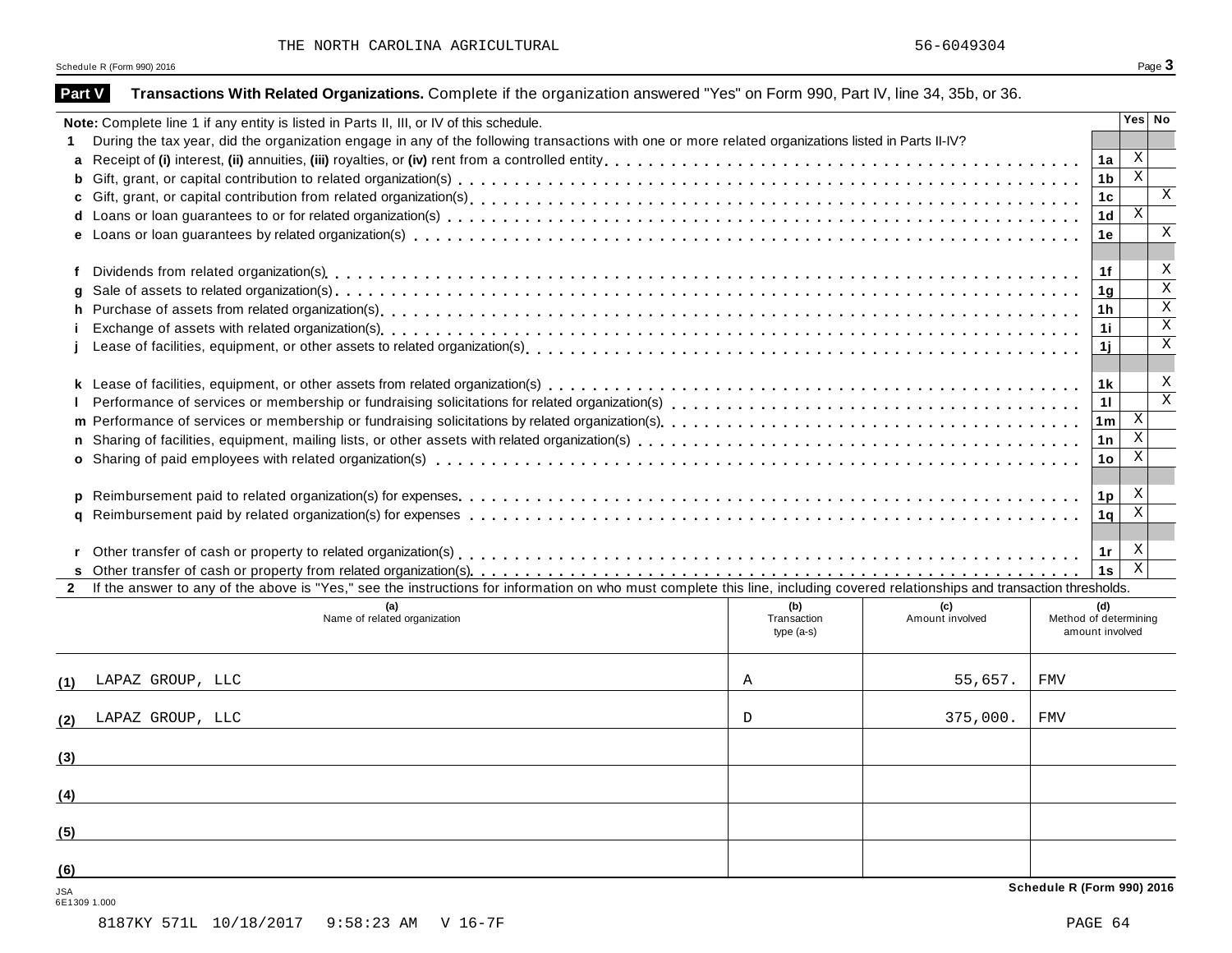Schedule <sup>R</sup> (Form 990) <sup>2016</sup> Page **4**

### **Part VI Unrelated Organizations Taxable as a Partnership.** Complete if the organization answered "Yes" on Form 990, Part IV, line 37.

Provide the following information for each entity taxed as a partnership through which the organization conducted more than five percent of its activities (measured by total assets or gross revenue) that was not a related organization. See instructions regarding exclusion for certain investment partnerships.

| (a)<br>Name, address, and EIN of entity | (b)<br>Primary activity | (c)<br>Legal domicile<br>(state or foreign<br>country) | (d)<br>Predominant<br>income (related,<br>unrelated, excluded<br>from tax under | (e)<br>Are all partners<br>section<br>501(c)(3)<br>organizations? |  | (f)<br>Share of<br>total income | (g)<br>Share of<br>end-of-year<br>assets | (h)<br>Disproportionate<br>allocations? |        | $(i)$<br>Code $\vee$ - UBI<br>amount in box 20<br>of Schedule K-1<br>(Form 1065) | (j)<br>General or<br>managing<br>partner? |    | (k)<br>Percentage<br>ownership |
|-----------------------------------------|-------------------------|--------------------------------------------------------|---------------------------------------------------------------------------------|-------------------------------------------------------------------|--|---------------------------------|------------------------------------------|-----------------------------------------|--------|----------------------------------------------------------------------------------|-------------------------------------------|----|--------------------------------|
|                                         |                         |                                                        | sections 512-514)                                                               | Yes No                                                            |  |                                 |                                          |                                         | Yes No |                                                                                  | Yes                                       | No |                                |
| (1)                                     |                         |                                                        |                                                                                 |                                                                   |  |                                 |                                          |                                         |        |                                                                                  |                                           |    |                                |
| (2)                                     |                         |                                                        |                                                                                 |                                                                   |  |                                 |                                          |                                         |        |                                                                                  |                                           |    |                                |
| (3)                                     |                         |                                                        |                                                                                 |                                                                   |  |                                 |                                          |                                         |        |                                                                                  |                                           |    |                                |
| (4)                                     |                         |                                                        |                                                                                 |                                                                   |  |                                 |                                          |                                         |        |                                                                                  |                                           |    |                                |
| (5)                                     |                         |                                                        |                                                                                 |                                                                   |  |                                 |                                          |                                         |        |                                                                                  |                                           |    |                                |
| (6)                                     |                         |                                                        |                                                                                 |                                                                   |  |                                 |                                          |                                         |        |                                                                                  |                                           |    |                                |
| (7)                                     |                         |                                                        |                                                                                 |                                                                   |  |                                 |                                          |                                         |        |                                                                                  |                                           |    |                                |
| (8)                                     |                         |                                                        |                                                                                 |                                                                   |  |                                 |                                          |                                         |        |                                                                                  |                                           |    |                                |
| (9)                                     |                         |                                                        |                                                                                 |                                                                   |  |                                 |                                          |                                         |        |                                                                                  |                                           |    |                                |
| (10)                                    |                         |                                                        |                                                                                 |                                                                   |  |                                 |                                          |                                         |        |                                                                                  |                                           |    |                                |
| (11)                                    |                         |                                                        |                                                                                 |                                                                   |  |                                 |                                          |                                         |        |                                                                                  |                                           |    |                                |
| (12)                                    |                         |                                                        |                                                                                 |                                                                   |  |                                 |                                          |                                         |        |                                                                                  |                                           |    |                                |
| (13)                                    |                         |                                                        |                                                                                 |                                                                   |  |                                 |                                          |                                         |        |                                                                                  |                                           |    |                                |
| (14)                                    |                         |                                                        |                                                                                 |                                                                   |  |                                 |                                          |                                         |        |                                                                                  |                                           |    |                                |
| (15)                                    |                         |                                                        |                                                                                 |                                                                   |  |                                 |                                          |                                         |        |                                                                                  |                                           |    |                                |
| (16)                                    |                         |                                                        |                                                                                 |                                                                   |  |                                 |                                          |                                         |        |                                                                                  |                                           |    |                                |
| <b>JSA</b>                              |                         |                                                        |                                                                                 |                                                                   |  |                                 |                                          |                                         |        |                                                                                  |                                           |    | Schedule R (Form 990) 2016     |

6E1310 1.000